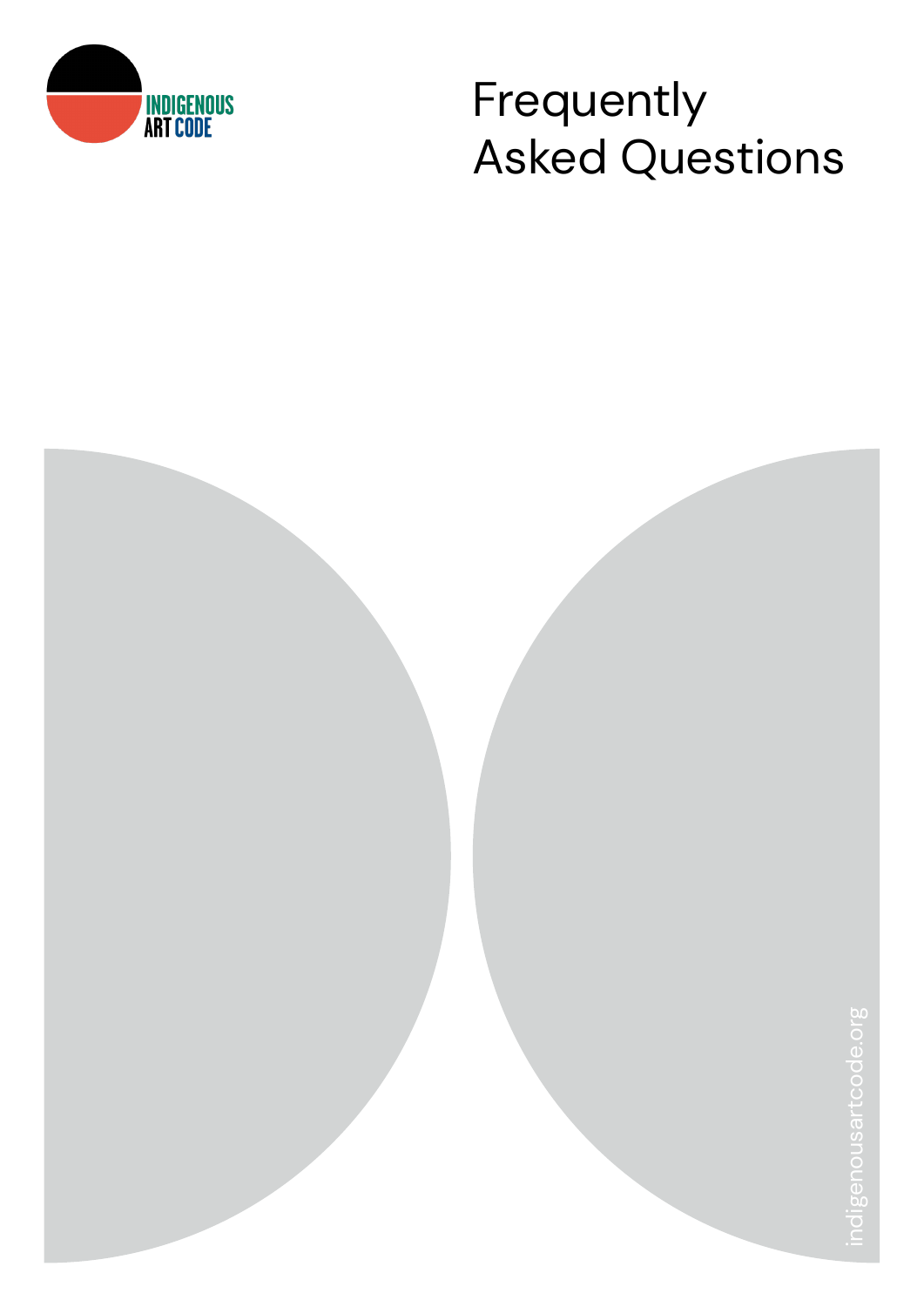

# **Table of Contents**

|     | DEALERS OR POTENTIAL FUTURE DEALER FOR THE CONTROLLER SERVICE OF POTENTIAL FUTURE DEALER                                   | 9       |
|-----|----------------------------------------------------------------------------------------------------------------------------|---------|
|     | <b>Businesses wanting to start dealing in artwork manually construct to Businesses wanting to start dealing in artwork</b> | -10     |
| 1.  | What do I need to consider when first engaging with Aboriginal and Torres Strait Islander<br>artists or art centres?       | 10      |
| 2.  |                                                                                                                            |         |
| 3.  |                                                                                                                            |         |
| 4.  |                                                                                                                            |         |
| 5.  |                                                                                                                            |         |
| 6.  | What is the Resale Royalty Scheme? As a dealer what are my obligations under the                                           | 12      |
| 7.  |                                                                                                                            |         |
| 8.  | What are some of the different supply chains are operating in the market for Aboriginal                                    | 15      |
| 9.  | Do I need a written agreement with any artist or art centre I work with?                                                   | 15      |
| 10. | What does a best practice written agreement look like? Are their templates I can                                           | 15      |
| 11. | Should I become a Dealer Member of the Indigenous Art Code before I start working                                          | 16      |
| 12. |                                                                                                                            | 16      |
| 13. | As a dealer how do I know I'm pricing an artist's work fairly to ensure the artist is being                                | $17 \,$ |
| 14. | What do I need to consider when first engaging with Aboriginal and Torres Strait Islander                                  | 18      |
| 15. |                                                                                                                            | 18      |
| 16. |                                                                                                                            | 19      |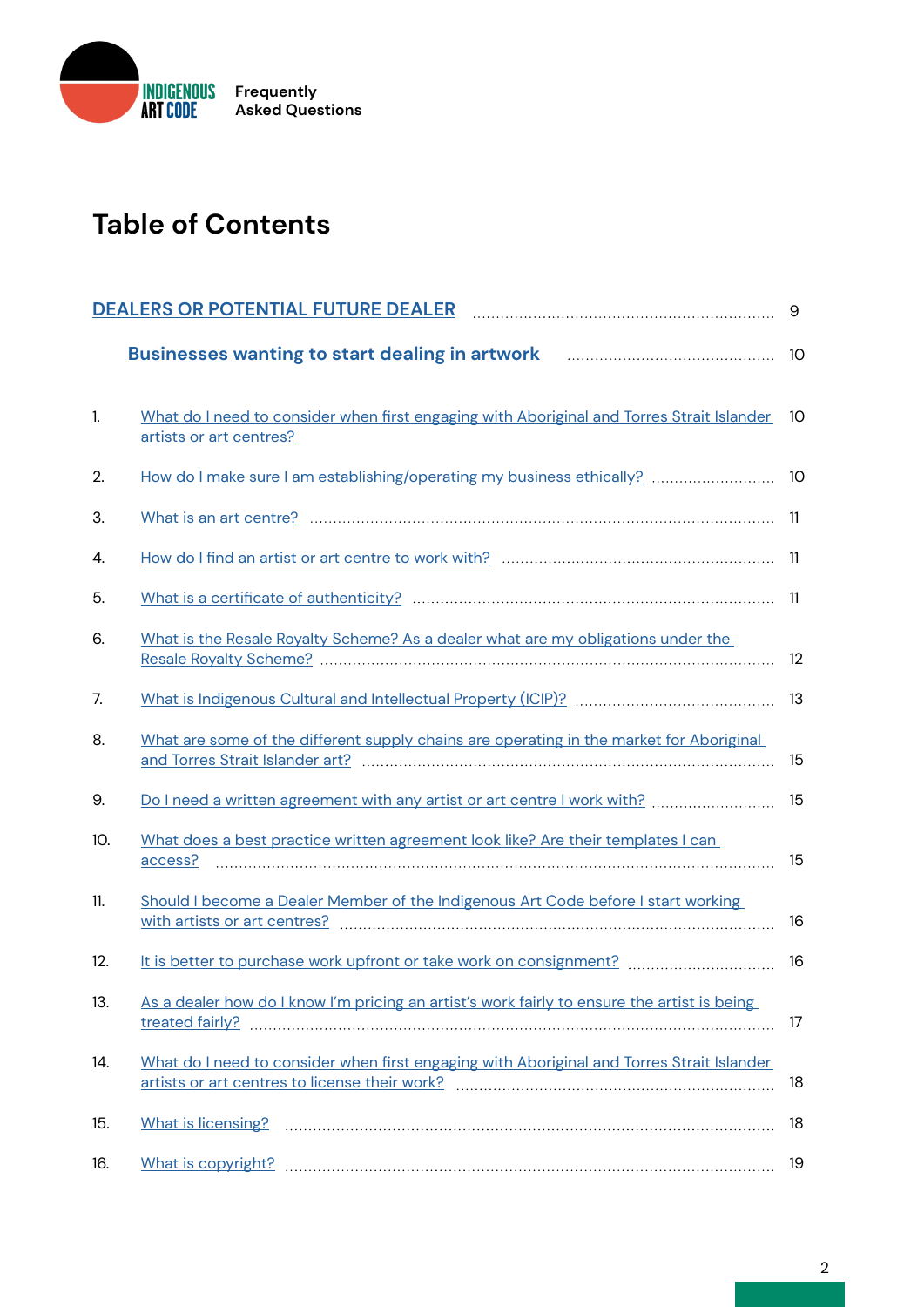

| 17. |                                                                                                       | 20 |
|-----|-------------------------------------------------------------------------------------------------------|----|
| 18. |                                                                                                       | 20 |
| 19. |                                                                                                       | 20 |
| 20. | When licensing how do I know what is a fair remuneration to the artist?                               | 21 |
| 21. | Are there standard or best practice rates for licensing an artist's work?                             | 23 |
| 22. |                                                                                                       | 24 |
| 23. | If I buy an artwork, can I make copies of the artwork or otherwise reproduce the artwork?             | 24 |
| 24. | What is the difference between a licensor, licensee and a licence?                                    | 24 |
| 25. | How should I ensure artists are given the opportunity to access independent legal                     | 24 |
|     | Dealer Membership of the Indigenous Art Code <b>Manual</b> Content Membership of the Indiana Art Code | 25 |
| 26. | I previously signed up as a member of the Indigenous Art Code but can no longer see                   | 25 |
| 27. | Who is eligible for Dealer Membership of the Indigenous Art Code?                                     | 25 |
| 28. | Who isn't eligible for Dealer Membership of the Indigenous Art Code?                                  | 26 |
| 29. | Can non-Indigenous businesses become Dealer Members of the Indigenous Art Code?                       | 26 |
| 30. |                                                                                                       | 27 |
| 31. | I'm not a member but I still work ethically. Why should I become a member of the                      | 28 |
| 32. |                                                                                                       | 29 |
| 33. | How long does it take for Dealer Member applications to be assessed?                                  | 29 |
| 34. |                                                                                                       | 30 |

| <b>CONSUMERS</b> |                            |  |  |  |
|------------------|----------------------------|--|--|--|
|                  | <b>Indigenous Art Code</b> |  |  |  |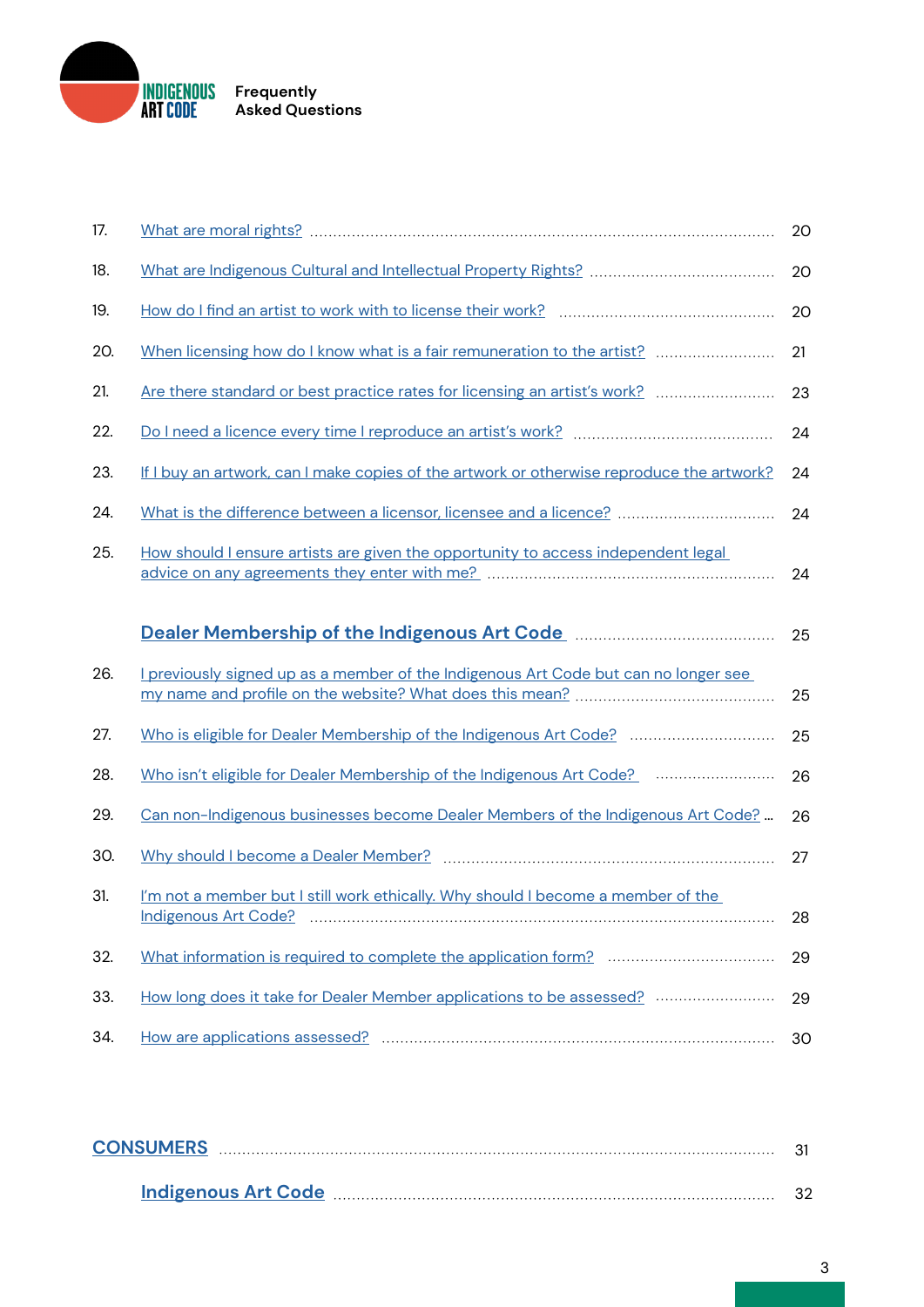

| 35. | Why is the Indigenous Art Code in place and how does it support artists?                  | 32 |
|-----|-------------------------------------------------------------------------------------------|----|
| 36. |                                                                                           | 33 |
| 37. | If I am going to buy an artwork from an artist, should I only buy from Artist Members of  | 33 |
| 38. |                                                                                           | 33 |
| 39. |                                                                                           | 34 |
| 40. |                                                                                           | 34 |
| 41. |                                                                                           | 35 |
| 42. |                                                                                           | 35 |
| 43. |                                                                                           | 35 |
|     |                                                                                           |    |
|     | Ethical purchasing <b>Ethical</b> purchasing <b>Ethical</b>                               | 36 |
| 44. | How does purchasing Aboriginal and Torres Strait Islander art ethically support artists?  | 36 |
| 45. | How can I be sure I'm purchasing Aboriginal and Torres Strait Islander art ethically?     | 36 |
| 46. |                                                                                           | 38 |
| 47. | What should I do if I bought an artwork and afterwards discovered the business wasn't     | 38 |
| 48. | What questions should I ask when purchasing artwork or licensed product?                  | 39 |
| 49. | How do I tell the difference between a product that has fake art on it and a product that | 39 |
| 50. | How do I know the artist has been treated fairly when the product has no label,           | 40 |
| 51. |                                                                                           | 41 |
| 52. |                                                                                           | 41 |
| 53. | There is a catalogue number or written code on Aboriginal and Torres Strait Islander      | 41 |
| 54. |                                                                                           | 42 |
| 55. | Should I only buy an artwork if I am given a photograph of the artist holding or painting | 42 |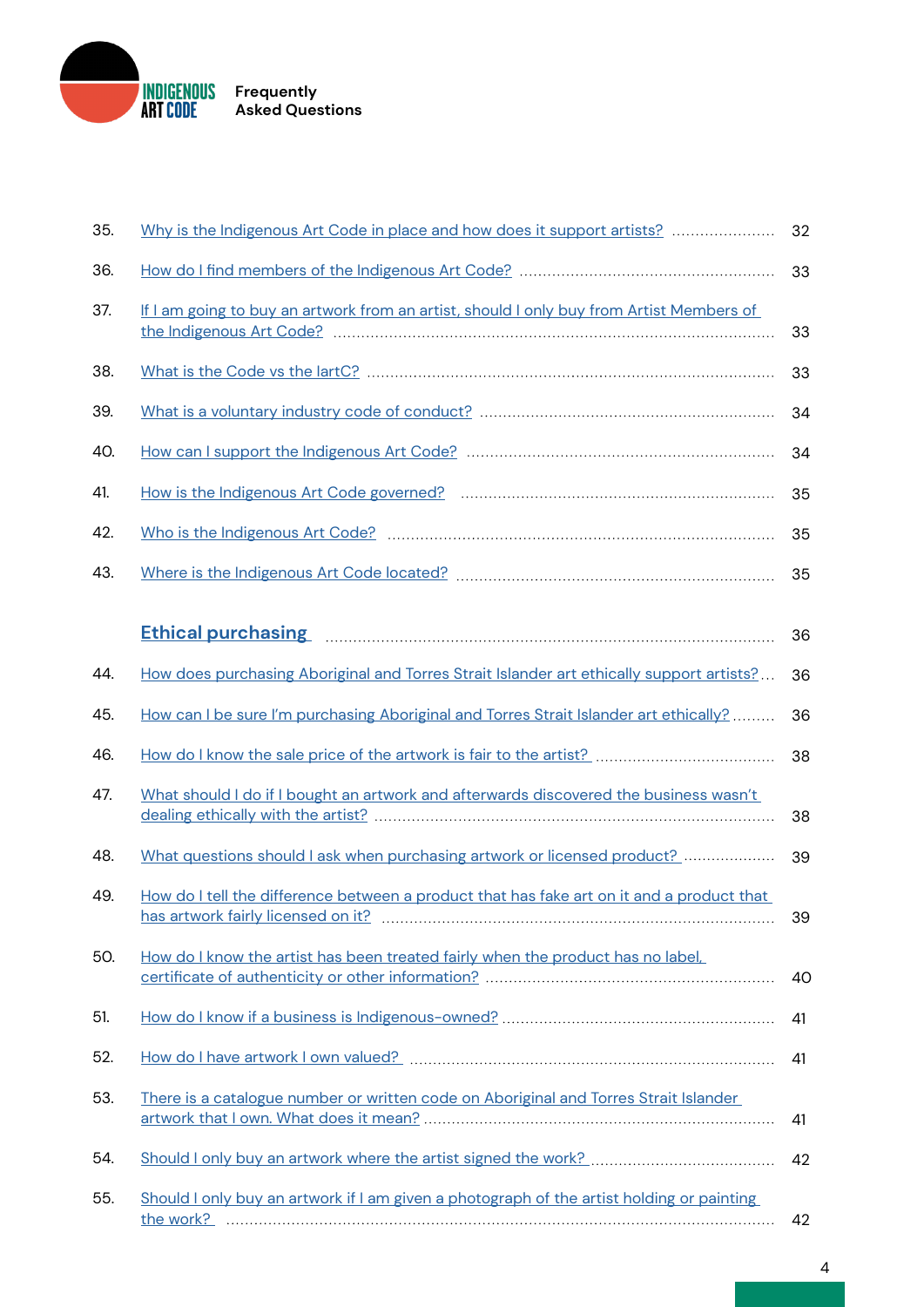

| 56. | How do I find out more information on an old artwork I have with very little                                                                                                  | 43 |
|-----|-------------------------------------------------------------------------------------------------------------------------------------------------------------------------------|----|
| 57. |                                                                                                                                                                               | 43 |
| 58. | What are some of the different supply chains operating in the market for Aboriginal and                                                                                       | 44 |
| 59. |                                                                                                                                                                               | 44 |
| 60. | What if the gallery I want to purchase an artwork from isn't a member of the Indigenous                                                                                       | 45 |
| 61. | What channels should be avoided if buyers want to purchase art ethically and why?                                                                                             | 46 |
| 62. |                                                                                                                                                                               | 47 |
| 63. | Why would you buy from a gallery when you can go direct to the artists or the art                                                                                             | 47 |
| 64. |                                                                                                                                                                               | 48 |
| 65. |                                                                                                                                                                               | 48 |
| 66. | Do public institutions (like the National Gallery of Victoria) sell Indigenous artwork?                                                                                       | 49 |
| 67. | What's the difference between an Aboriginal or Torres Strait Islander-owned art centre<br>operating an artists' studio and a commercial gallery operating an artists' studio? | 49 |
|     | Authenticity and provenance manufactured and all and provenance and all and all and all and all and all and a                                                                 | 49 |
| 68. |                                                                                                                                                                               | 49 |
| 69. |                                                                                                                                                                               | 50 |
| 70. | Is purchasing work that comes directly from art centres the most ethical way to buy?                                                                                          | 50 |
| 71. | Is purchasing work directly from the artist the most ethical way to buy?                                                                                                      | 51 |
| 72. |                                                                                                                                                                               | 51 |
| 73. |                                                                                                                                                                               | 52 |
| 74. |                                                                                                                                                                               | 52 |
| 75. |                                                                                                                                                                               | 52 |
| 76. |                                                                                                                                                                               | 53 |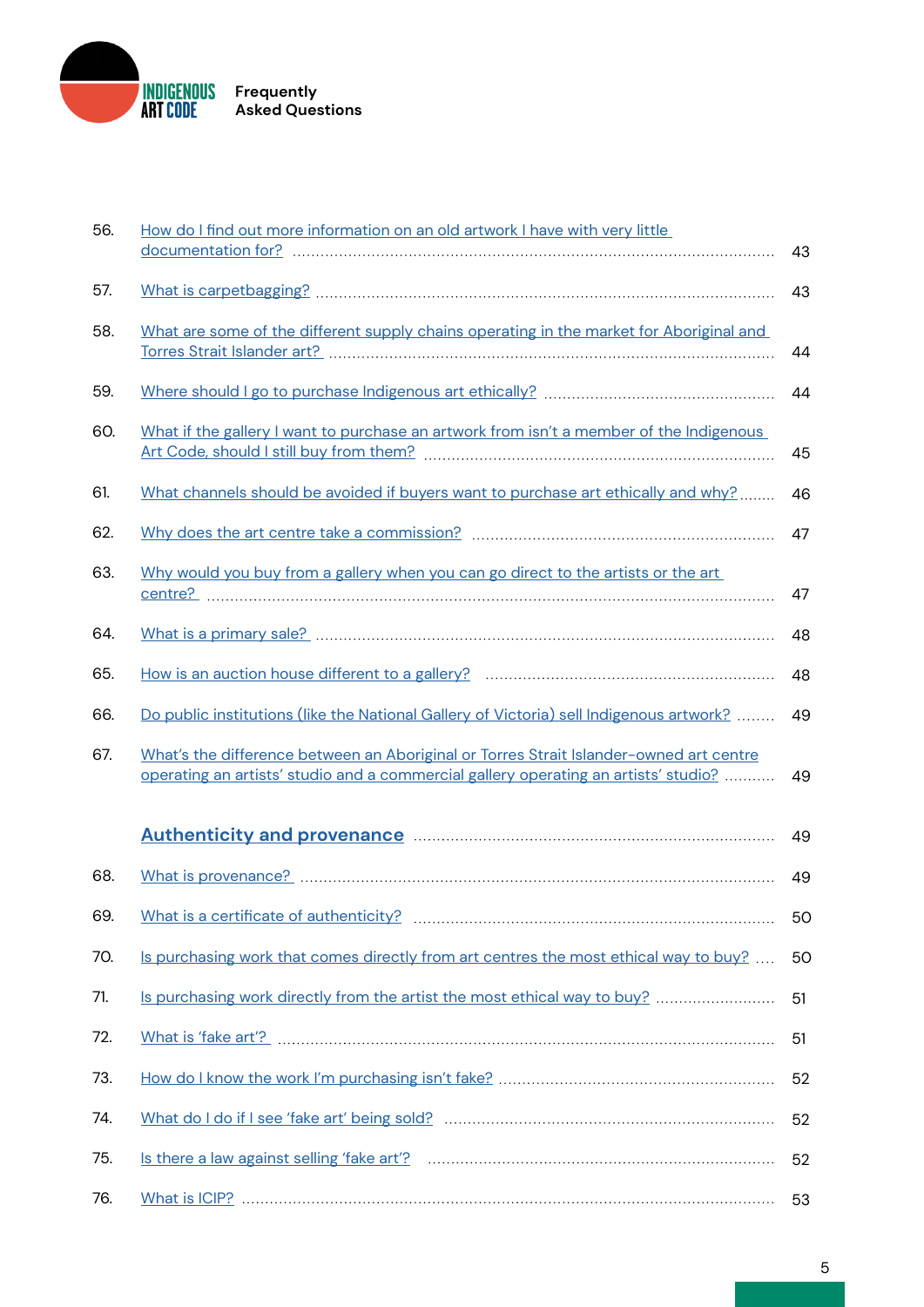

|     |                                                                                                               | 54 |
|-----|---------------------------------------------------------------------------------------------------------------|----|
|     | Artist Membership of the Indigenous Art Code <b>Material Artist Membership of the Indigenous Art Code</b>     | 55 |
|     |                                                                                                               |    |
| 77. |                                                                                                               | 55 |
| 78. |                                                                                                               | 55 |
| 79. |                                                                                                               | 56 |
| 80. |                                                                                                               | 57 |
| 81. |                                                                                                               | 58 |
| 82. |                                                                                                               | 58 |
| 83. | Do I need to be an Artist Member to get support or assistance from the Indigenous Art<br>Code?                | 58 |
| 84. |                                                                                                               | 59 |
| 85. | Is the Indigenous Art Code a digital code that proves the authenticity of my work?                            | 59 |
| 86. |                                                                                                               | 60 |
| 87. | Should I only work with dealers who are members of the Indigenous Art Code?                                   | 60 |
| 88. | Can non-Indigenous businesses be Dealer Members of the Indigenous Art Code?                                   | 61 |
|     | ICIP, copyright and moral rights Manuscription and TCIP, copyright and moral rights                           | 61 |
| 89. |                                                                                                               | 61 |
| 90. |                                                                                                               | 61 |
| 91. |                                                                                                               | 62 |
| 92. | What do I do if another artist is creating artwork that looks like mine?                                      | 62 |
| 93. | What do I do if someone has reproduced my work without my permission?                                         | 62 |
|     |                                                                                                               |    |
|     | Authenticity and provenance manufactured and all and provenance and all and all and all and all and all and a | 63 |
| 94. | What is a certificate of authenticity? How do I get one for my artwork? Can I create my<br>own?               | 63 |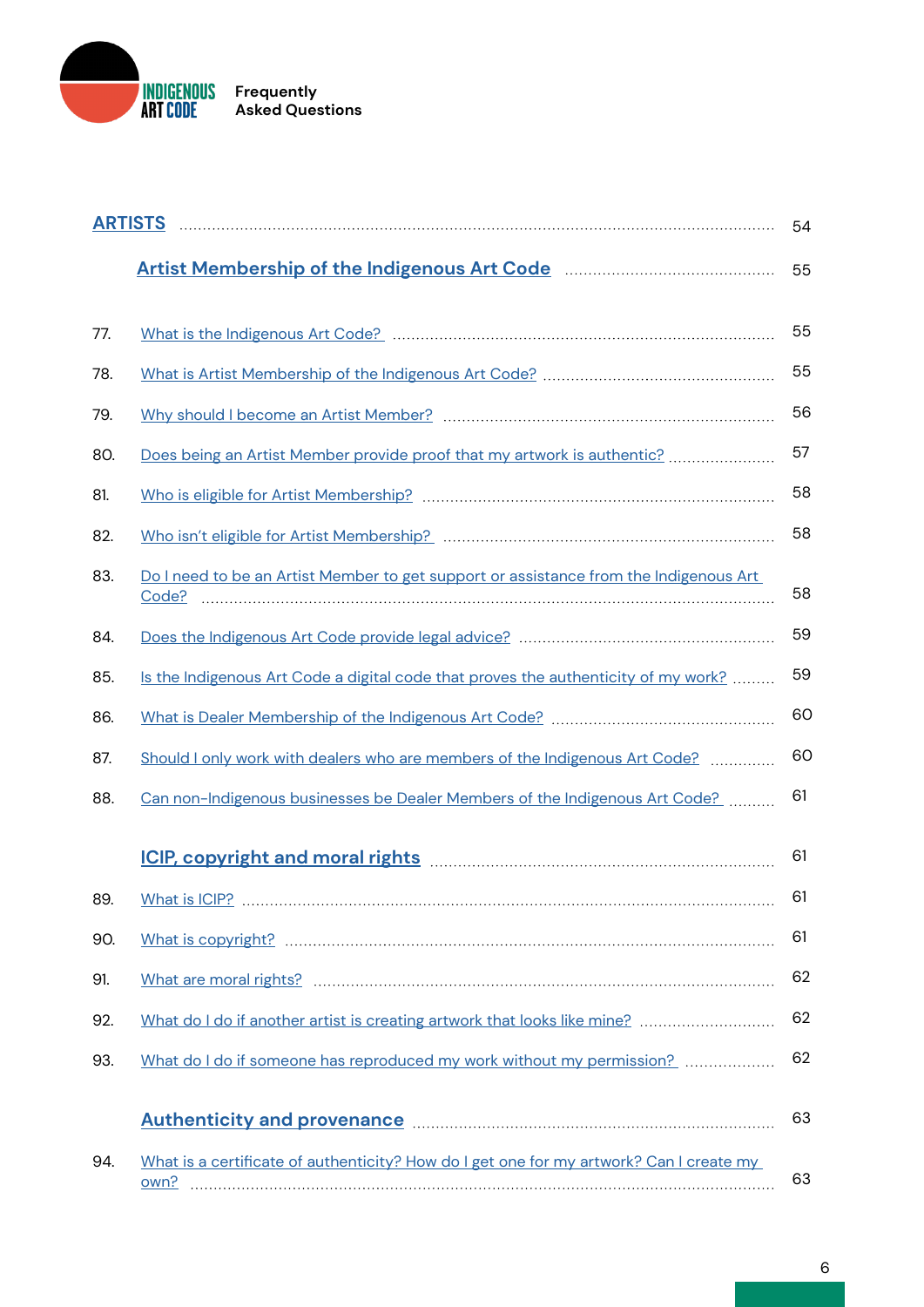

| 95.  |                                                                                           | 63 |
|------|-------------------------------------------------------------------------------------------|----|
| 96.  | Can the Indigenous Art Code stop non-Indigenous artists creating artwork that 'looks      | 64 |
| 97.  | What is the Fake Art Harms Culture campaign and what has been its key achievements?       | 66 |
| 98.  |                                                                                           | 68 |
| 99.  |                                                                                           | 68 |
| 100. |                                                                                           | 68 |
|      |                                                                                           | 69 |
| 101. | What should I do if a dealer tells me I have a debt or book up and need to keep painting  | 69 |
| 102. | A dealer paid me upfront for my work and now they are selling it for a lot more than they | 69 |
| 103. |                                                                                           | 70 |
| 104. |                                                                                           | 71 |
| 105. | Should I enter into a written agreement with any dealer I work with?                      | 71 |
| 106. | How do I get help to understand any agreements before I enter into them?                  | 72 |
| 107. | How do I find out more information about the dealer and business I'm planning to work     | 72 |
| 108. | What is the Personal Property Securities Register (PPSR) and should I register artworks I | 73 |
|      |                                                                                           | 74 |
| 109. |                                                                                           | 74 |
| 110. | How do I know how much to charge for licensing or reproductions of my work?               | 74 |
| 111. |                                                                                           | 75 |
| 112. |                                                                                           | 76 |
| 113. | How do I get advice to make sure I understand any agreements before I enter them?         | 76 |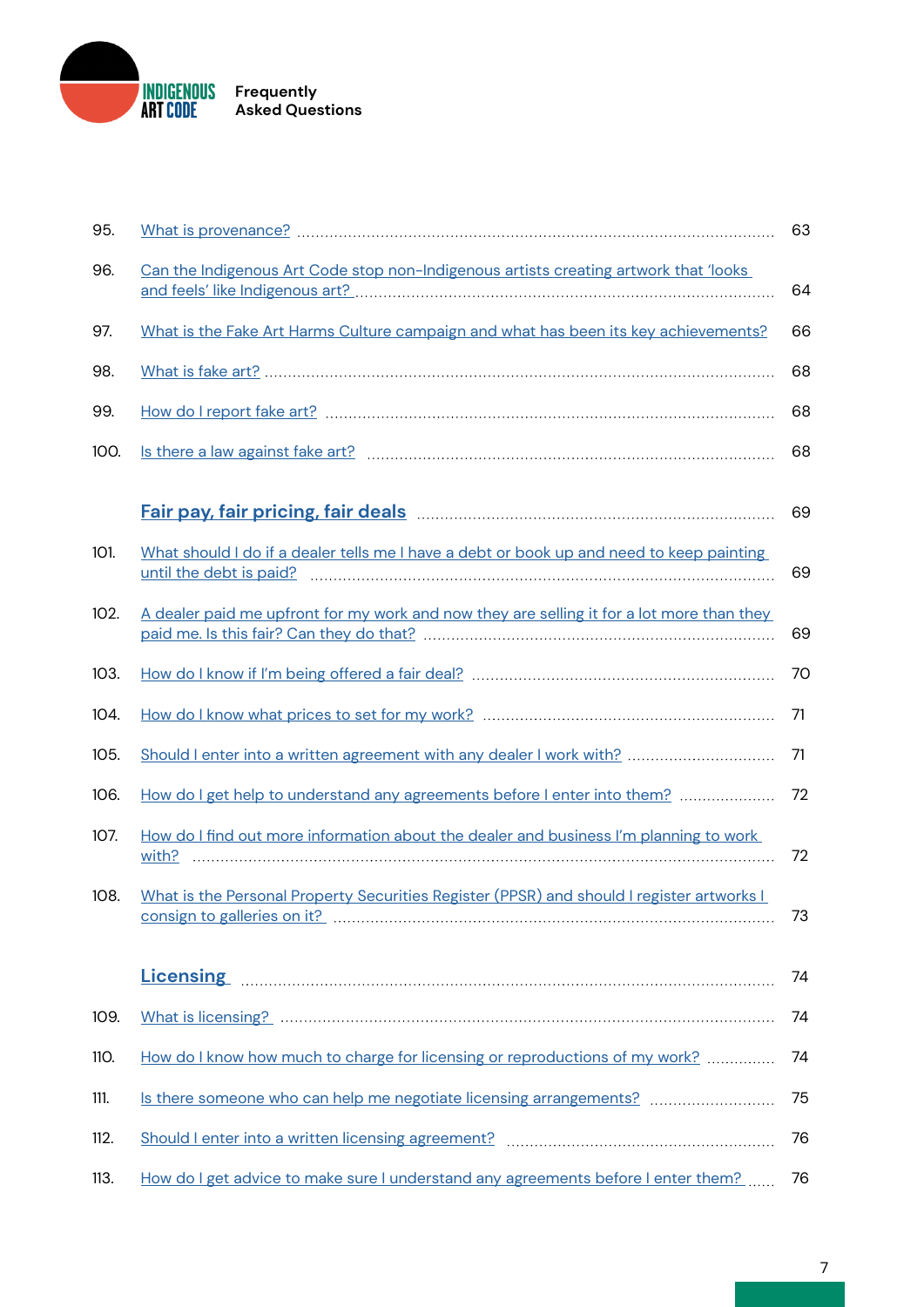

| 114. | Do dealers or organisations need to arrange a licence every time they reproduce my           | 77 |  |  |  |
|------|----------------------------------------------------------------------------------------------|----|--|--|--|
| 115. |                                                                                              | 77 |  |  |  |
|      | Resale Royalty Scheme Manuscritt New York Resale Royalty Scheme                              | 77 |  |  |  |
| 116. |                                                                                              | 77 |  |  |  |
| 117. |                                                                                              | 78 |  |  |  |
| 118. |                                                                                              | 78 |  |  |  |
| 119. | What should I do if a dealer I work with asks me to opt out of the Resale Royalty<br>Scheme? | 79 |  |  |  |
| 120. |                                                                                              | 79 |  |  |  |
| 121. |                                                                                              | 79 |  |  |  |
|      | <b>COMPLAINTS, DISPUTE OR CONCERN HANDLING</b>                                               |    |  |  |  |
| 122. | How do I make a complaint or raise a dispute or concern about a dealer of Aboriginal         | 81 |  |  |  |
| 123. |                                                                                              | 81 |  |  |  |
| 124. | How do I raise a Complaint, Dispute or Concern with the lartC in regard to a dealer of       | 81 |  |  |  |
| 125. | What actions can the lartC take to address a Complaint, Dispute or Concern I have with       | 82 |  |  |  |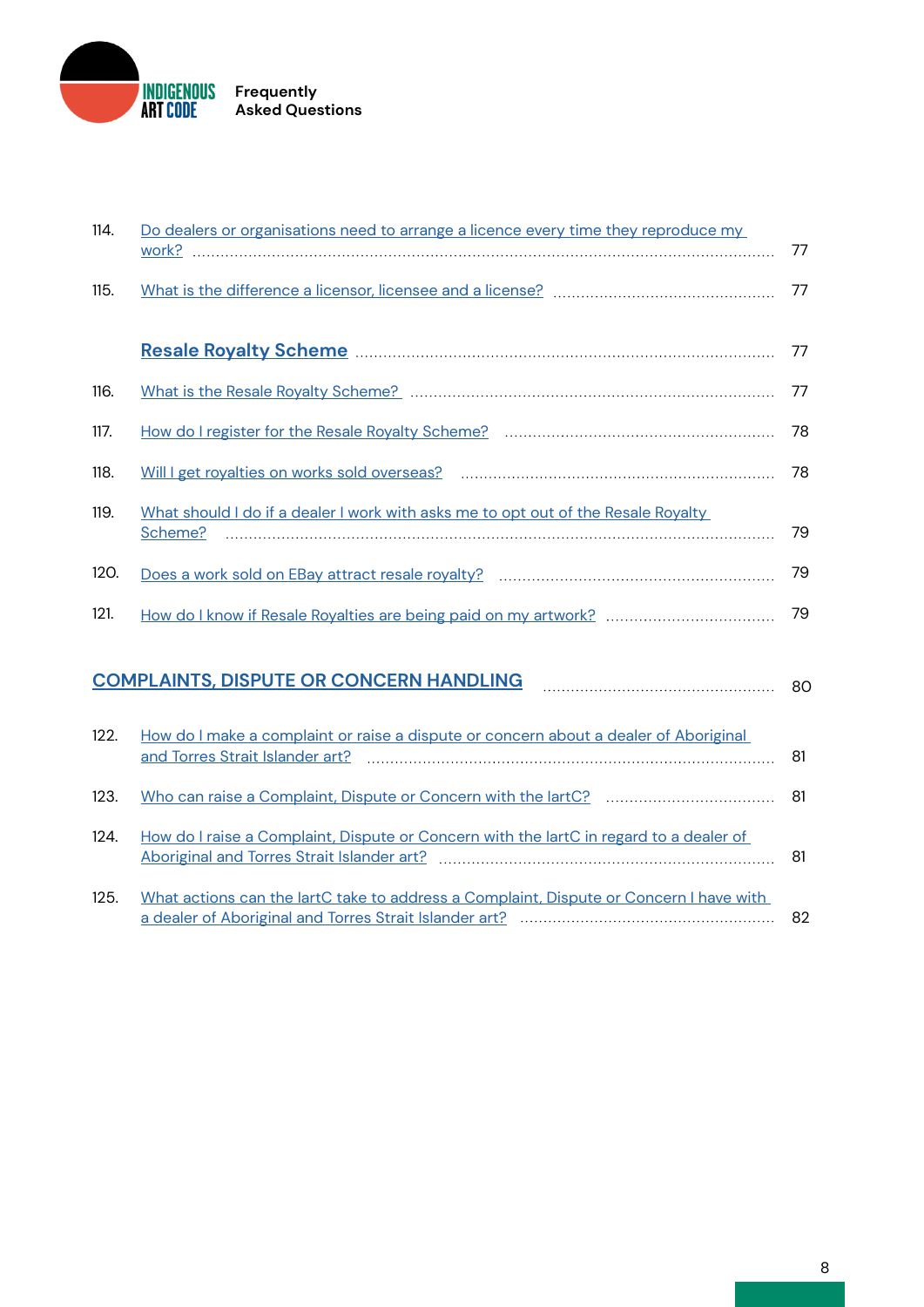<span id="page-8-0"></span>

**Frequently** Asked Questions: Dealers or Potential Future **Dealers**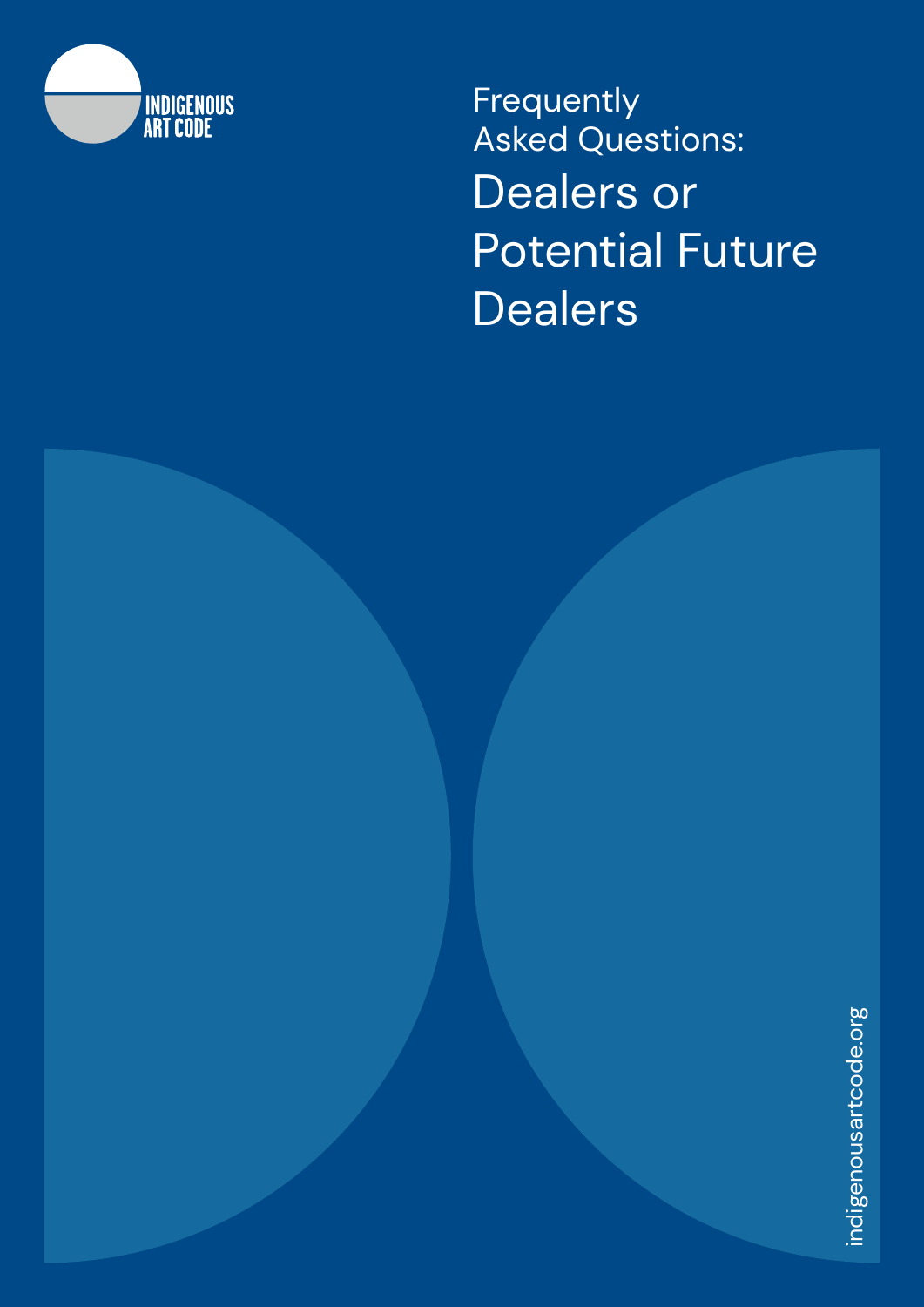<span id="page-9-0"></span>

# Businesses wanting to start dealing in artwork

**This information is for guidance only. It is not legal advice.**



2

#### **What do I need to consider when first engaging with Aboriginal and Torres Strait Islander artists or art centres?**

There is increasing interest from businesses wanting to exhibit and sell artwork by Aboriginal and Torres Strait Islander artists. Whilst supporting and engaging with Aboriginal and Torres Strait Islander artists is encouraged, to do so properly, artists need to be in control and able to make informed decisions about what arrangements they enter and who they choose to work with. **It is essential the relationships businesses establish with Aboriginal and Torres Strait Islander artists are not simply extractive or transactional. The relationships need to be**  *respectful, meaningful, transparent* **and** *fair.*

*We encourage you to read our checklists to learn more:*

*[Ethical dealing: A checklist for businesses wanting to start trading in original artwork by](http://) [Aboriginal and Torres Strait Islander artists and/or art centres.](http://)*

*[Ethical licensing: A checklist for brands wishing to collaborate with Aboriginal and Torres](http://) [Strait Islander artists](http://)*

### **How do I make sure I am establishing/operating my business ethically?**

We encourage dealers, or those looking to become dealers, in Aboriginal and Torres Strait Islander art to read the Indigenous Art Code (also known as the Code) and identify whether your business practices meet the requirements of the Code.

Another good starting place is to consider the question:

#### *Would I be happy to trade places with the artist in the deal I'm proposing?*

 It is also important to reflect on whether your arrangements with artists are respectful, meaningful, transparent and fair, rather than just extractive or transactional. Think carefully and honestly about your motivations. Your actions must match your words.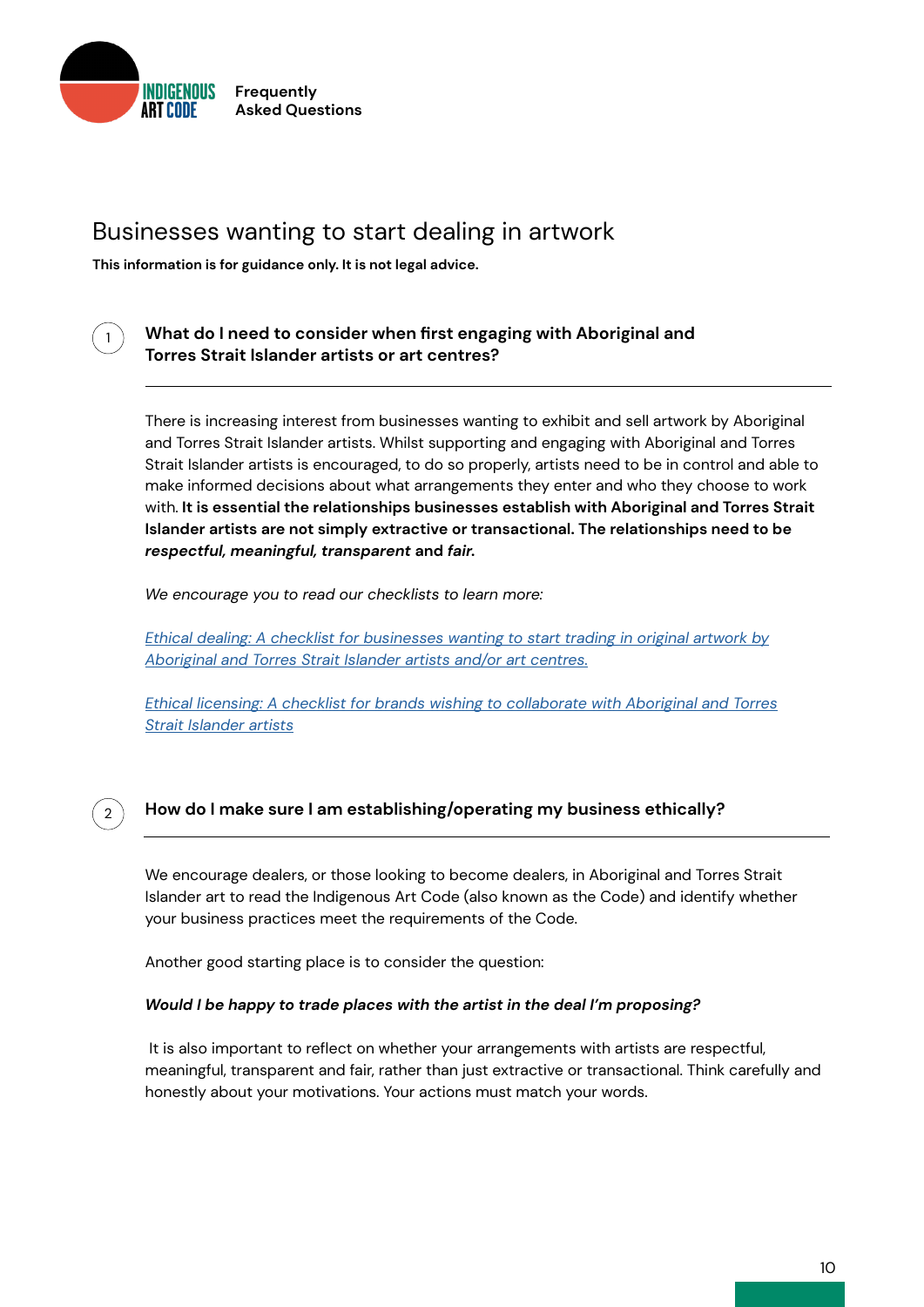<span id="page-10-0"></span>

#### 3 **What is an art centre?**

'Art centre' is the term used in the Indigenous visual art sector to describe a visual art notfor-profit organisation owned and governed by a group of Aboriginal and Torres Strait Islander artists. The artists practicing at an art centre are often linked by community, Country, language, or kinship.

Most art centres around Australia are Indigenous Corporations, incorporated under the [Corporations \(Aboriginal and Torres Strait Islander\) Act 2006.](http://Corporations (Aboriginal and Torres Strait Islander) Act 2006.) Governed by a board, they support artists and arts workers with career and professional development. They also facilitate the production, marketing and sale of artwork and cultural products in the marketplace. Many art centres facilitate a range of programs linked to expression and maintenance of Aboriginal and Torres Strait Islander culture. The majority of art centres nationally are located in remote and regional communities and are supported by peak bodies including [ANKA](https://anka.org.au), [AACHWA](https://aachwa.com.au/), [Desart](https://desart.com.au/), [IACA](https://iaca.com.au/), and [Ku Arts](https://www.anangukuarts.com.au/).

#### **How do I find an artist or art centre to work with?**

The Indigenous Art Code has over 300 Artist Members (as of September 2021). Similarly, over 60 art centres are Dealer Members of the Indigenous Art Code. Each member has a profile on this website. Member profiles often list contact details or ways to learn more about the artists or art centres.

There are thousands of Aboriginal and Torres Strait Islander artists across the country and, as such, many different ways to engage with them. We encourage you to research Aboriginal and Torres Strait art and culture widely, including from the region in which you live and work. Aboriginal and Torres Strait Islander peoples come from distinct cultures and nations and this is reflected in the breadth and diversity of artistic practice, languages and Country.

You are also encouraged to research the Indigenous art market and learn about artists working across the country by visiting galleries, looking at the work available online, attending art fairs, and researching the art from different regions. Peak bodies [\(ANKA,](https://www.instagram.com/indigenousartcodeaustralia/) [AACHWA](https://aachwa.com.au/), [Desart](https://desart.com.au/), [IACA](https://iaca.com.au/), Ku [Arts](https://www.anangukuarts.com.au/) and [UMI Arts](https://umiarts.com.au/)) are a good source of information on art centres that have membership with them. It is through this research you are likely to find respectful ways to engage with artists and art centres.

# 5

4

#### **What is a certificate of authenticity?**

'Certificate of authenticity' is a term used widely in the Indigenous visual art sector. It describes the documentation provided, usually by dealers of Aboriginal and Torres Strait Islander art, including art centres, to a consumer which verifies, in writing, that the artwork for sale is the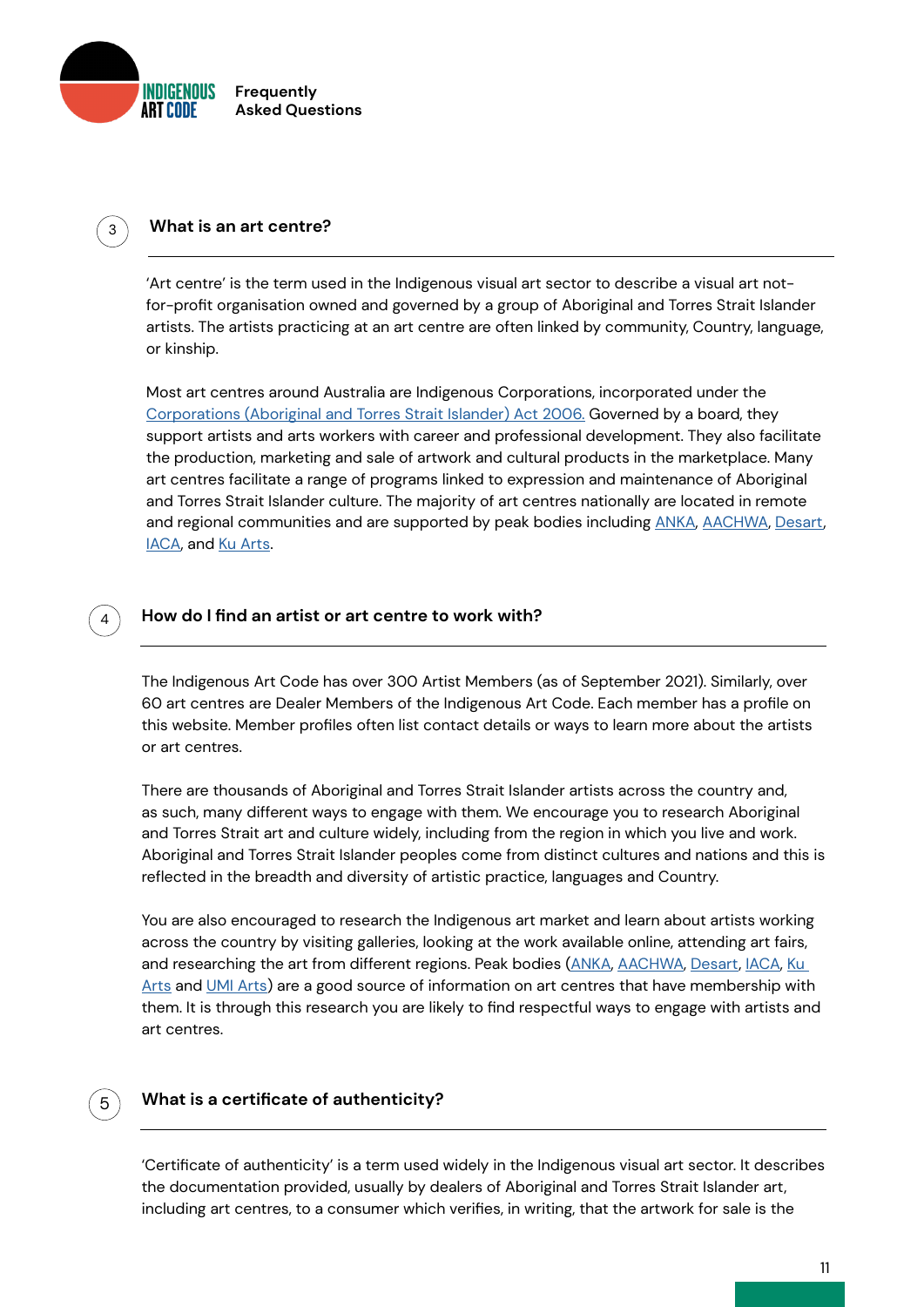<span id="page-11-0"></span>**INDIGENOUS Frequently Asked Questions**

> original work of the artist named. Most often, they are a single page document that is intended to ensure the integrity of statements made about the authenticity of artworks. Photographs of an artist creating or holding an artwork, without other information about the artist and the artwork is not a certificate of authenticity. Clause 5.1 of the the Code stipulates that Dealer Members of the Indigenous Art Code who receive Artwork directly from an Artist over the value of \$250 must create a Code Certificate for that Artwork. A Code Certificate is a certificate of authenticity created by a Dealer Member of the Indigenous Art Code that includes the following:

- I. A statement that it is an 'Indigenous Art Code Certificate';
- II. The name of the Artist or Artists who created the Artwork;
- III. To the extent known, identification of where and when the Artwork was created;
- IV. A description of the size and medium of the Artwork and of the title (if any) attributed by the Artist to the Artwork;
- V. Identification of the Dealer Member stating that they are a 'Signatory to the Indigenous Art Code'; and
- V1. A signed declaration from the Dealer Member confirming the accuracy of the details set out in the Code Certificate.

[For more information refer to the information sheet on certificates of authenticity from the Arts](https://www.artslaw.com.au/information-sheet/certificates-of-authenticity-aitb/)  [Law Centre of Australia](https://www.artslaw.com.au/information-sheet/certificates-of-authenticity-aitb/)

## **What is the Resale Royalty Scheme? As a dealer what are my obligations under the Resale Royalty Scheme?**

The Resale Royalty Scheme is a national scheme established by *Resale Royalty Right For Visual Artists Act of 2009*, which provides visual artists with rights similar to other creators, such as songwriters or authors, who receive royalty payments from their work. The purpose of the scheme is to recognise artists' ongoing rights and provide income from the resales of their work.

The artists' resale royalty scheme started on 9 June 2010.

Under the scheme:

6

- Commercial resales of artworks for \$1,000 or more must be reported; and
- A 5% royalty is payable on some resales.

The Australian government appointed the [Copyright Agency](https://www.resaleroyalty.org.au/about-resale-royalty.aspx) to manage the scheme.

Key features of the scheme:

It applies to resales of existing as well as new works;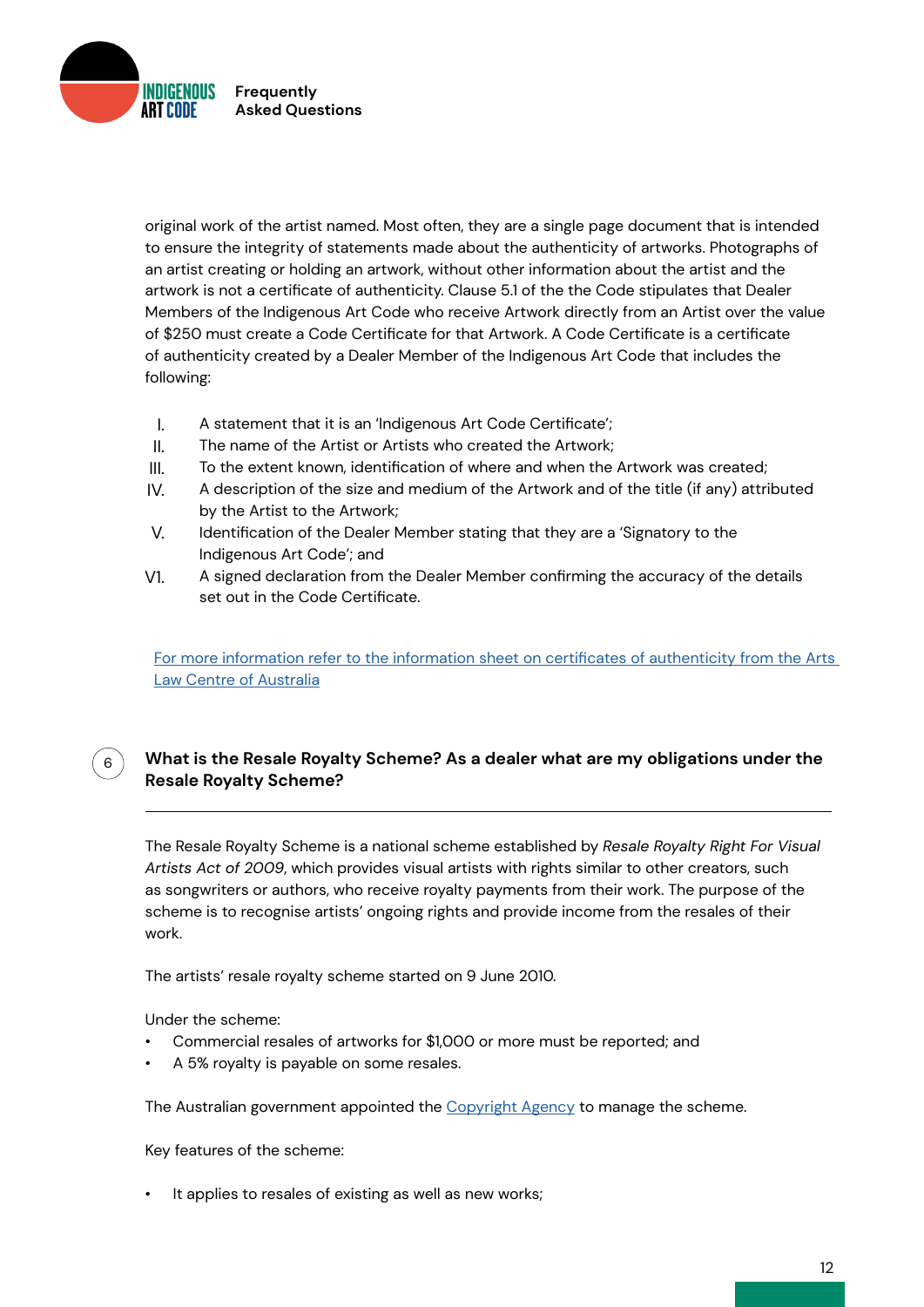<span id="page-12-0"></span>

- It applies to a range of original artworks, included limited edition prints authorised by the
- artist;
- It does not apply to a private sale from one individual to another;
- All resales for \$1,000 including GST or more must be reported;
- A royalty is not payable if the seller acquired the work before 9 June, 2010;
- A royalty is not payable on resales for under \$1,000;
- A royalty is not payable if it is more than 70 years from the end of the year in which the artist died;
- The scheme will be extended to artworks from countries that have similar schemes.

To learn about your obligations under the scheme as an art market professional read [this](https://static-copyright-com-au.s3.amazonaws.com/uploads/2015/09/AMPs-2015-06-09.pdf) [information sheet from the Copyright Agency.](https://static-copyright-com-au.s3.amazonaws.com/uploads/2015/09/AMPs-2015-06-09.pdf)



### **What is Indigenous Cultural and Intellectual Property (ICIP)?**

The Art Laws Centre of Australia provides a useful description of Indigenous Cultural and Intellectual Property or ICIP:

*ICIP refers to all the rights that Indigenous people have, and want to have, to protect their traditional arts and culture.* 

*ICIP is a short way of saying Australian "Indigenous Cultural and Intellectual Property". Sometimes the words "Cultural Heritage" are used to mean the same thing.* 

*The idea of ICIP is based on the principle of self-determination. ICIP is said to include the following rights:*

- Right to protect traditional knowledge and sacred cultural material
- Right to ensure that traditional laws and customary obligations are respected, particularly when money is made from ICIP
	- Eg when a T-shirt is manufactured with a print of a traditional motif on it, the design should be one that is allowed to be used for this purpose.
- Right to be paid for use of ICIP, particularly if it has been used in a way which is inconsistent with traditional laws or without the community's permission
	- Eg if someone copies traditional artwork onto fabric and sells it, then the community is compensated for the illegal use of that work.
- Right to full and proper attribution or naming of the community connected with the ICIP
- Right to prevent insulting, offensive and misleading uses of ICIP in all media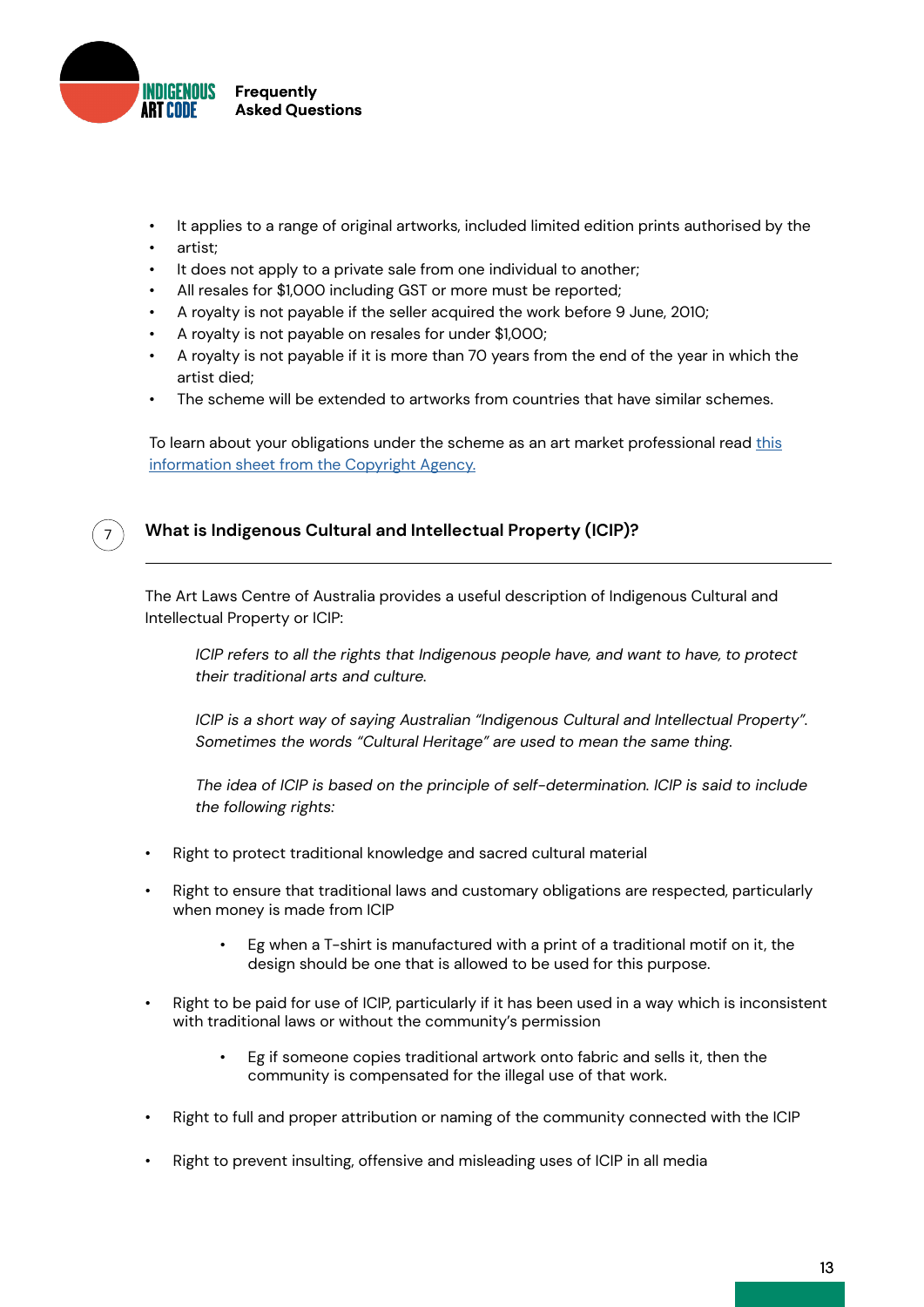

- Eg an artwork containing traditional knowledge is printed on underwear.
- Eg a large painting containing traditional knowledge is cut up by a gallery to make 10 small paintings.
- Right to control the recording of cultural customs and expressions, and language which may be essential to cultural identity, knowledge, skill and teaching about Indigenous culture
	- Eg Aboriginal and Torres Strait Island communities can place conditions on an anthropologist who wants to write a book about their languages.

See the full Arts Law Centre of Australia information sheet [here](https://www.artslaw.com.au/information-sheet/indigenous-cultural-and-intellectual-property-icip-aitb/).

Dr Terri Janke has also developed considerable work on ICIP, including the [Protocols for using](https://australiacouncil.gov.au/investment-and-development/protocols-and-resources/protocols-for-using-first-nations-cultural-and-intellectual-property-in-the-arts/) [First Nations Cultural and Intellectual Property in the Arts for the Australia Council of the Arts.](https://australiacouncil.gov.au/investment-and-development/protocols-and-resources/protocols-for-using-first-nations-cultural-and-intellectual-property-in-the-arts/)

#### As Dr Janke states:

*The creative arts are an important means of expressing ICIP – past, present and future. For Indigenous cultures, artistic and creative expressions of ICIP are important ways of storytelling, transmitting knowledge, preserving, celebrating and expressing culture and*  languages, reclaiming and maintaining culture, as well as passing culture down to future *generations and raising awareness about Indigenous issues.*

She also describes some of the limitations to current laws protecting ICIP:

*Australia's current legal framework provides limited recognition and protection of ICIP rights. There is no Australian law set up specifically to protect ICIP, so Indigenous people and communities rely on existing laws – such as intellectual property laws – to protect parts of ICIP and enforce ICIP rights.* 

At present Australian law does not protect:

- The underlying idea or information that is put into a work e.g., the story told in a painting;
- A style or method of art e.g., cross hatching or dot painting techniques;
- Traditional languages;
- Performances such as dance and music which have not been recorded or written down;
- Products or processes based on traditional knowledge such as traditional medicines or methods (for example, traditional methods of weaving).

The Indigenous Art Code is advocating for change in this area, including the introduction of standalone ICIP legislation.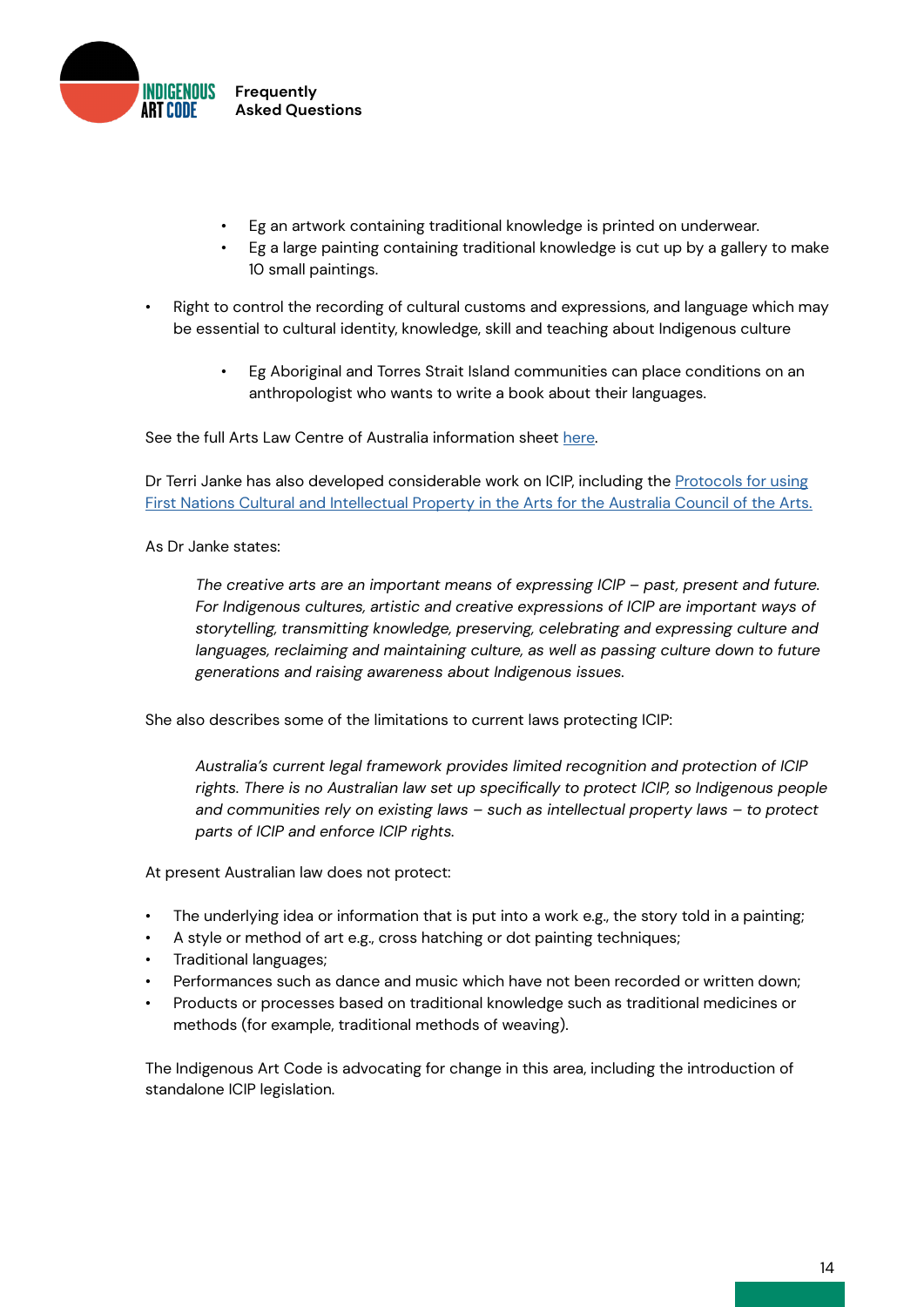<span id="page-14-0"></span>

## **What are some of the different supply chains operating in the market for Aboriginal and Torres Strait Islander art?**

A supply chain refers to the various ways art travels from the artist to the consumer. There are a number of supply chain models operating in the Indigenous visual art market. The Indigenous Art Code has mapped five common supply chains active in the marketplace.

They are:

9

8

10

Artist – consumer direct model Artist – gallery model Artist – licensed product model Artist – art centre model Artist – upfront dealer model

The Indigenous Art Code is currently developing resources to explain and describe these models.

#### **Do I need a written agreement with any artist or art centre I work with?**

The Indigenous Art Code encourages all dealers in commercial arrangements with artists and art centres to enter into written agreements.

[Templates for written agreements are available for purchase from the Arts Law Centre of](https://www.artslaw.com.au/info-hub/results/?i_am=anybody&looking_for=sample-agreements&about_search=anything&paginate=1&order_by=alphabetical&query=)  [Australia.](https://www.artslaw.com.au/info-hub/results/?i_am=anybody&looking_for=sample-agreements&about_search=anything&paginate=1&order_by=alphabetical&query=) 

Whilst entering into a written agreement is not a requirement of Indigenous Art Code Dealer Membership, there are clear requirements around the way Dealer Members must deal with artists and clearly explain any agreement (written or verbal).

We encourage you to read [the Code](https://indigenousartcode.org/wp-content/uploads/2017/03/Indigenous-Art-Code.pdf) in detail, paying particular attention to Clauses 3, 3.1, 3.2, 3.3 and 3.4. in relation to dealings with artists.

#### **What does a best practice written agreement look like? Are their templates I can access?**

The Indigenous Art Code encourages all dealers in commercial arrangements with artists and art centres to have written agreements.

[Templates for written agreements are available for purchase from the Arts Law Centre of](https://www.artslaw.com.au/info-hub/results/?i_am=anybody&looking_for=sample-agreements&about_search=anything&paginate=1&order_by=alphabetical&query=)  [Australia.](https://www.artslaw.com.au/info-hub/results/?i_am=anybody&looking_for=sample-agreements&about_search=anything&paginate=1&order_by=alphabetical&query=)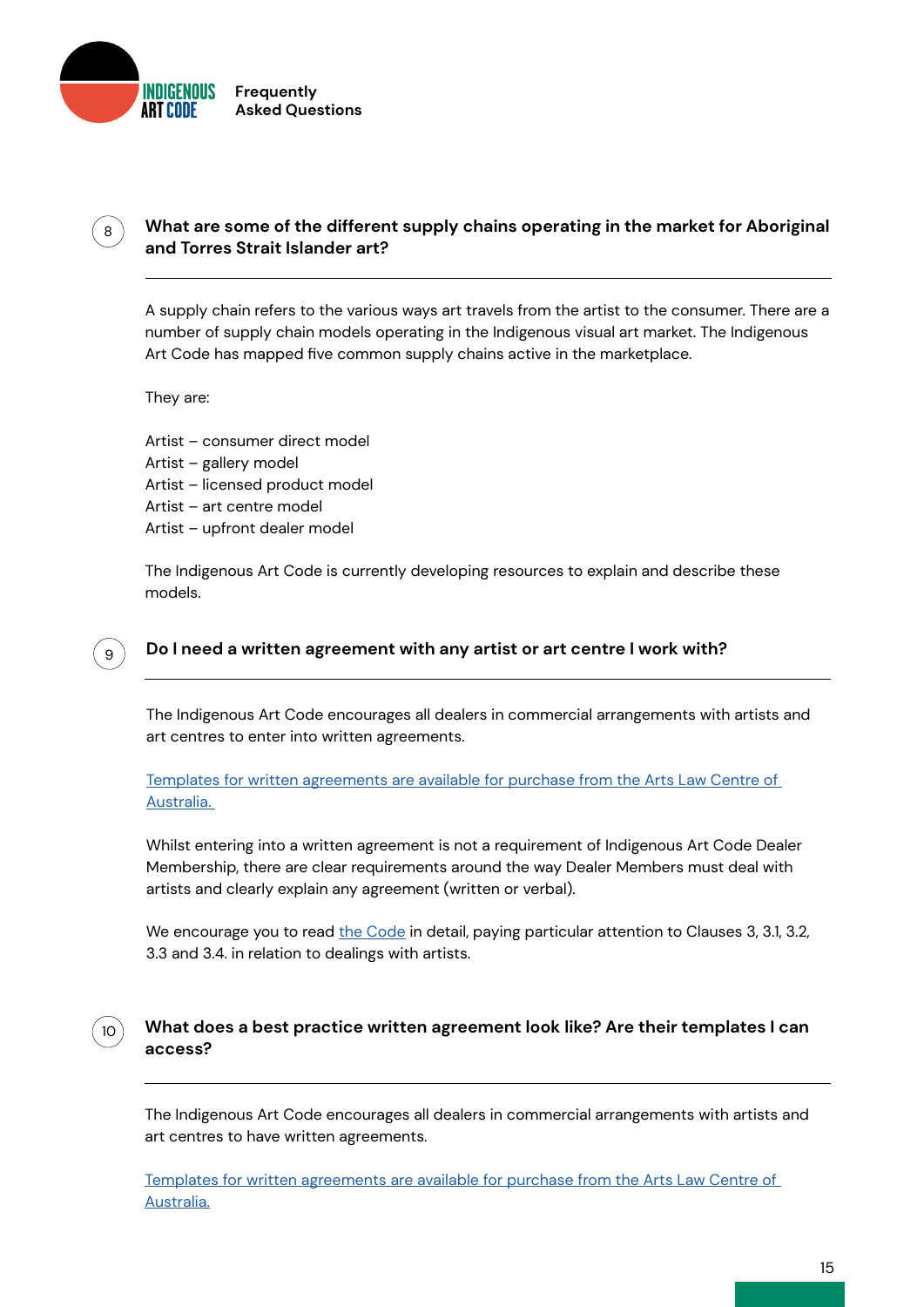<span id="page-15-0"></span>

There are a range of templates available including **consignment** agreements, [licensing](https://www.artslaw.com.au/product/copyright-licensing-agreement/) and [gallery agreements](https://www.artslaw.com.au/info-hub/results/?i_am=anybody&looking_for=sample-agreements&about_search=anything&paginate=1&order_by=alphabetical&query=gallery) and [artist and art centre agreements](https://www.artslaw.com.au/product/indigenous-artist-and-art-centre-agreement-artists-in-the-black/) and other [agreements](https://www.artslaw.com.au/info-hub/results/?i_am=anybody&looking_for=sample-agreements&about_search=anything&paginate=1&order_by=alphabetical&query=).

These templates reflect best practice (for example, when it comes to respecting an artist's copyright and moral rights), but whether a written agreement is best practice will also depend on commercial factors such as whether or not an artist is being fairly paid for their work. Arts organisations can also seek ['best practice' advice](https://www.artslaw.com.au/services/best-practice-advice/) from the Arts Law Centre of Australia, which advice is limited to terms and conditions reflecting best practice in protecting artists and the arts community:

**Arts Law Centre of Australia** P: 1800 221 457 (toll-free) E: [artslaw@artslaw.com.au](mailto:artslaw%40artslaw.com.au?subject=) W: [www.artslaw.com.au](http://www.artslaw.com.au)

11

12

#### **Should I become a Dealer Member of the Indigenous Art Code before I start working with artists or art centres?**

To become a Dealer Member of the Indigenous Art Code you need to already be actively engaging in commercial trade with Aboriginal or Torres Strait Islander artists either directly or indirectly. This trade might include licensing artwork or selling original artwork or licensed products.

This means start-up businesses not yet trading in, or businesses yet to start selling, Aboriginal and Torres Strait Islander art are not eligible for Dealer Membership. Please wait until your business is trading in Aboriginal and Torres Strait Islander art before applying.

#### **It is better to purchase work upfront or take work on consignment?**

The Indigenous Art Code does not take a position on the best terms to enter into with artists. Instead, the IartC promotes and encourages dealers to work transparently and practice fairness in relation to the artist.

Transparency means actively and openly communicating with artists to ensure they fully understand any arrangements they enter. This involves providing all information necessary to allow artists to maintain agency and make informed decisions around any commercial dealings. Dealers should not make assumptions about what they think artists need or want to know.

Artists have the right to:

• Fully understand what is on offer (the terms of the deal). This includes having access to transparent information from dealers about who gets what percentage in the deal and a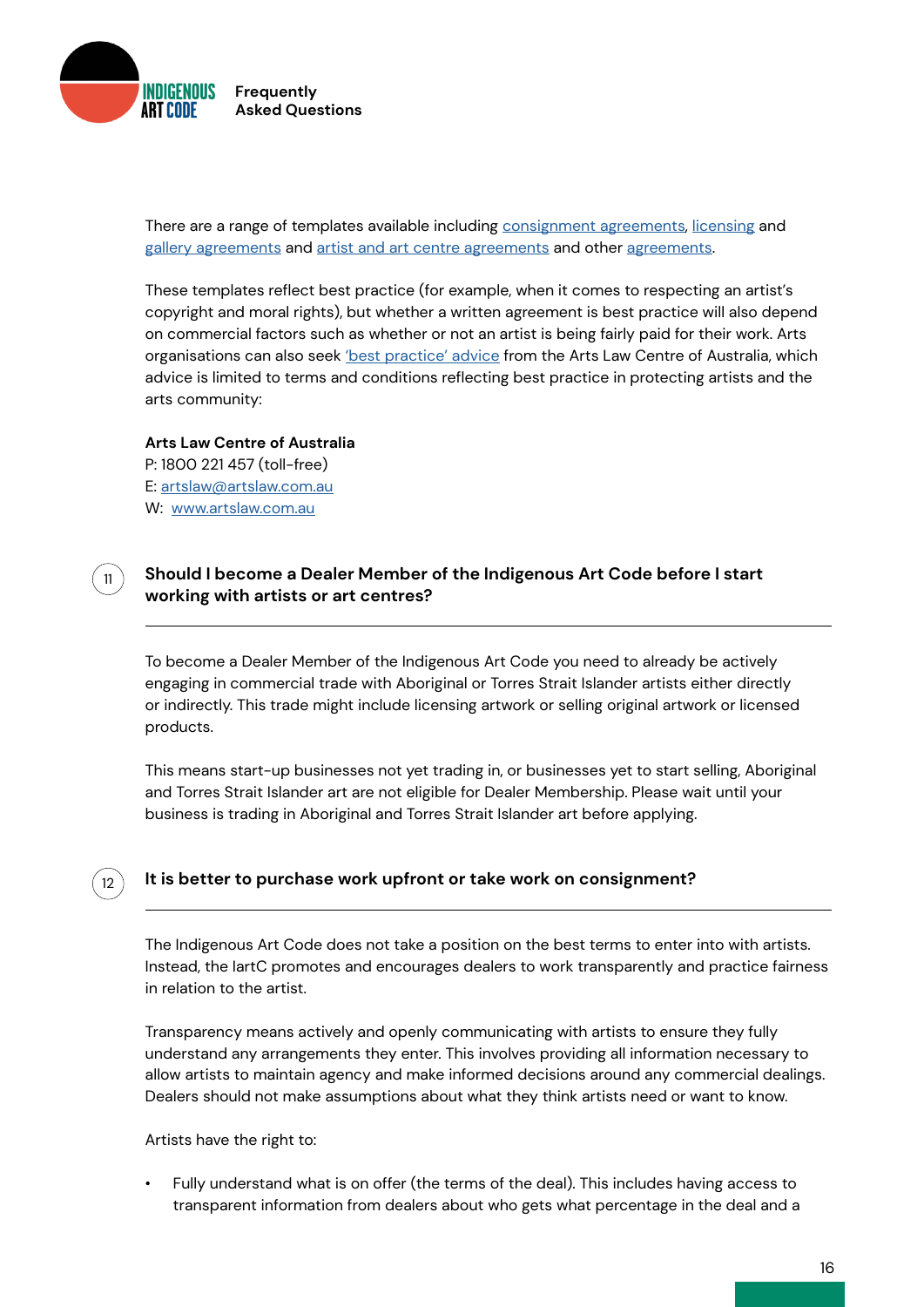<span id="page-16-0"></span>

breakdown of the entire 'money story'.

• Negotiate, ask for the deal in writing and access independent legal advice.

As a Dealer Member of the Indigenous Art Code, we ask you to regularly reflect on power imbalances that exist between yourselves and the artists you work with. When negotiating a contract or an arrangement we recommend that you consider the question – 'would I be happy to trade places with the artist in this deal?'

Reflecting on whether this is an arrangement you would accept yourself is a good starting place for considering fair treatment of the artist.

### **As a dealer how do I know I'm pricing an artist's work in a way that ensures the artist is being treated fairly?**

The Indigenous Art Code does not provide advice on pricing.

Instead, the IartC promotes and encourages transparency and fairness for the artist.

Transparency means actively and openly communicating with artists to ensure they fully understand any arrangements they enter. This involves providing all information necessary to allow artists to maintain agency and make informed decisions around any commercial dealings. Dealers should not make assumptions about what they think artists need or want to know.

Artists have the right to:

13

- Fully understand what is on offer (the terms of the deal). This includes having access to transparent information from dealers about who gets what percentage in the deal and a breakdown of the entire 'money story'.
- Negotiate, ask for the deal in writing and access independent legal advice.

As a Dealer Member of the Indigenous Art Code we ask you to regularly reflect on power imbalances that exist between yourselves and the artists you work with. When negotiating a contract or an arrangement we recommend that you consider the question – 'would I be happy to trade places with the artist in this deal?'

Reflecting on whether this is an arrangement you would accept yourself is a good starting place for considering fair treatment of the artist.

When you are pricing an artist's work that you have purchased directly from an artist, a good measure of whether your pricing is fair is to consider whether you are comfortable sharing the resale price of the artwork with the artist. Consider also, whether you are comfortable sharing the amount you paid the artist with the customer. If you aren't comfortable sharing these amounts because you think others may think they are unfair, then you need to carefully reconsider your pricing.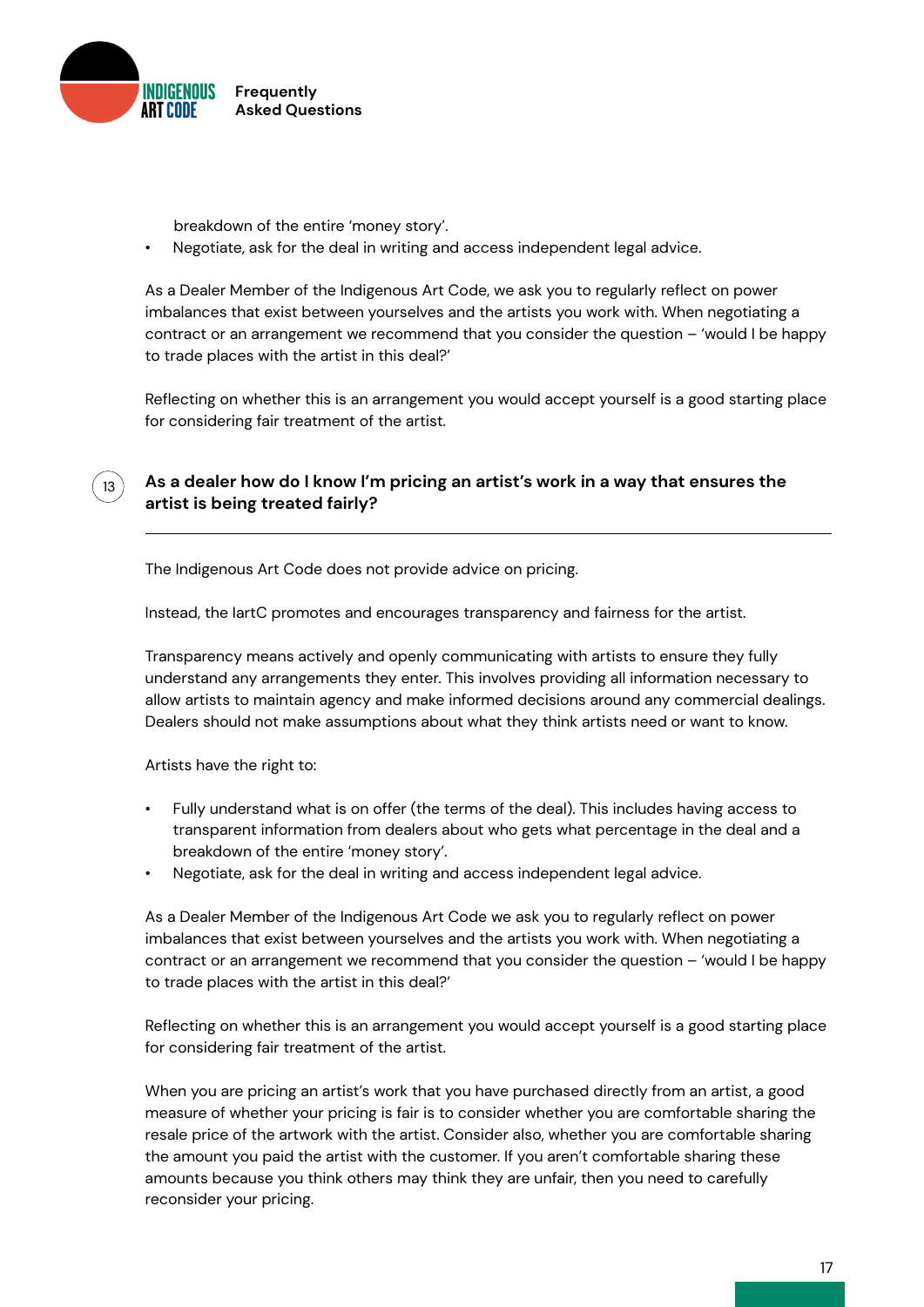<span id="page-17-0"></span>

# Businesses wanting to start dealing in artwork



**What do I need to consider when first engaging with Aboriginal and Torres Strait Islander artists or art centres to license their work?**

There is increasing interest from businesses wanting to exhibit and sell artwork by Aboriginal and Torres Strait Islander artists. Whilst supporting and engaging with Aboriginal and Torres Strait Islander artists is encouraged, to do so properly, artists need to be in control and able to make informed decisions about what arrangements they enter and who they choose to work with. **It is essential the relationships businesses establish with Aboriginal and Torres Strait Islander artists are not simply extractive or transactional. The relationships need to be respectful, meaningful, transparent and fair.** 

We encourage you to read our checklists to learn more:

*[Ethical licensing: A checklist for brands wishing to collaborate with Aboriginal and Torres](http://) [Strait Islander artists](http://)* 

For an overview of licensing Aboriginal and Torres Strait Islander art read this factsheet [here.](https://www.artslaw.com.au/information-sheet/licensing-aitb/)



### **What is licensing?**

Licensing in the context of Aboriginal and Torres Strait Islander art means an artist gives someone (a person or a business) permission to use their artwork, design or image. A licence is a contract – a set of rules – that says how that artwork, design or image can be used, what sort of fee will be paid, and what the limitations are for that use.

A licence is for a specific use of an artist's work. A licence does not mean the person or business owns the work or can use it any way other than what is stipulated in the contract.

A licence is one of the ways in which an artist can use their copyright. Copyright is a law that says artists own the rights in their work, including the right to use – and allow others to use – their work. These rights include selling or licensing the use of their work (whether it be artwork or designs).

Copyright is a form of property created automatically every time an artist creates a work. Even if an artist sells an artwork, the copyright for that work remains with the artist regardless of who bought or owns the original artwork. Similarly, when a customer buys an original artwork, they are not buying the copyright for the artwork. A customer who buys the artwork still needs the permission of the artist (or their family/trustee) if they want to do anything with the artwork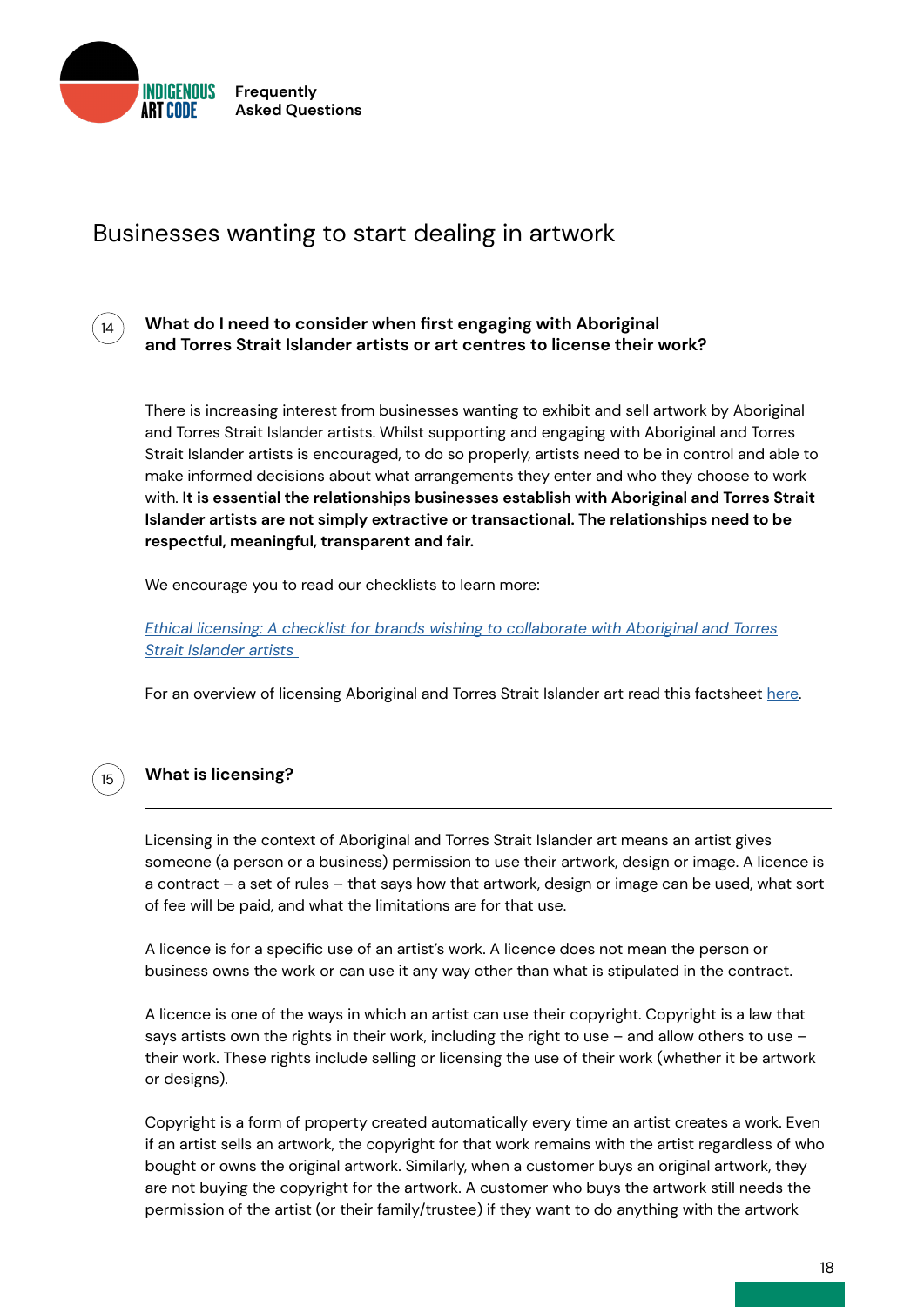<span id="page-18-0"></span>

other than exhibit it. It is rare for an artist to knowingly give away or sell the copyright in their work. In order for copyright to be assigned from an artist to a third party, it must be in writing to be legally enforceable. This is because copyright can be very valuable to an artist. Copyright lasts for 70 years after an artist's death and during this time the artist (or their family/trustee) may be able to use the copyright to generate income and benefits. In nearly all cases it is best for an artist to remain the owner of their copyright and only licence other people or businesses to use their artwork for specific projects for a fixed period of time. This ensures artists remain in control of their artwork and obtain ongoing benefits from any form of its use.

For an overview of licensing Aboriginal and Torres Strait Islander art read this factsheet [here.](https://indigenousartcode.org/wp-content/uploads/2022/02/Licensing-ATSI-Art-Overview.pdf)

For more information on licensing see the Arts Law Centre of Australia's factsheet [here](https://www.artslaw.com.au/information-sheet/licensing-aitb/).

# 16

### **What is copyright?**

The Arts Law Centre of Australia describes copyright as:

*Copyright is a bundle of rights in relation to certain types of subject matter. Copyright protects the subject matter from being copied or used in certain ways without the copyright owner's permission.*

*As such, copyright is a mechanism for artists to protect and monetise their creativity. Copyright protects two categories of subject matter: 'works', being literary works (textual material), dramatic works, musical works and artistic works; and 'subject matter other than works', being sound recordings, films, television and sound broadcasts and published editions.* 

*Copyright does not protect ideas, but instead it protects the particular expression of the ideas in a material form. Importantly, copyright exists separately from the physical work, and as such the sale of the physical work does not automatically include the copyright.*

*In Australia, as in most countries, copyright is an automatic right - it is free and there is no need to register copyright. It is not required to display the copyright symbol, but it is a good idea to do so together with the name of the copyright owner to put people on notice that the material is protected by copyright.*

Learn more about copyright including what is protected, the rights of the copyright owner and dealing in copyright by reading this information sheet from the Arts Law Centre of Australia [here](https://www.artslaw.com.au/information-sheet/copyright/).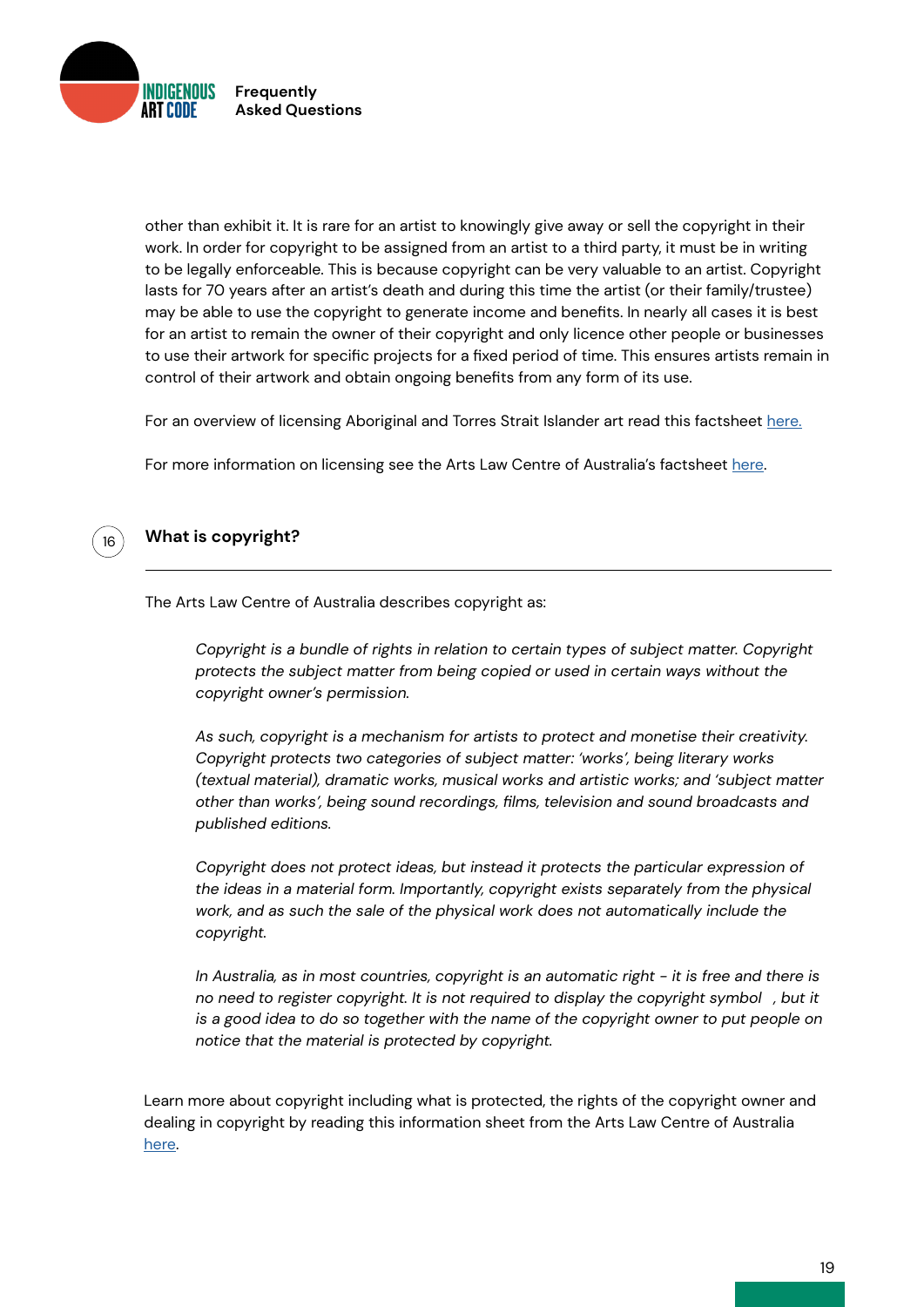<span id="page-19-0"></span>

#### <sup>17</sup> **What are moral rights?**

The Arts Law Centre of Australia provides some helpful information about moral rights:

*Moral rights protect the personal relationship between a creator and their work even if the creator no longer owns the work, or the copyright in the work. Moral rights concern the creator's right to be properly attributed or credited, and the protection of their work from derogatory treatment.*

*Moral rights are personal rights contained in the 'Copyright Act 1968' that connect creators to their work. Moral rights exist in relation to artistic, literary, dramatic and musical works and films but not sound recordings. Some performers also have limited moral rights in certain live or recorded performances.* 

*Moral rights are distinct from the economic rights included in copyright. Thus an employed artist who does not own copyright in the visual artworks created as part of his employment nevertheless has moral rights in those artworks. A musician who has sold his copyright to a record label still has moral rights in his musical compositions.*

Moral rights arise automatically under the Copyright Act. There are three types of moral rights:

- *• Right of attribution: this is the right of an author or artist to be identified and named as the creator of their work;*
- *• Right against false attribution: this is the right of an author/artist to stop someone else being credited as the creator of their work; and*
- *• Right of integrity: this is the right of an author/artist to ensure that their work is not subjected to derogatory treatment which is any act in relation to the work that is in any manner harmful to their honour or reputation.*

To learn more access the Arts Law Centre of Australia's information sheet [here](https://www.artslaw.com.au/information-sheet/moral-rights/).



#### **What are Indigenous Cultural and Intellectual Property Rights?**

See the response to Question 7 above.



#### **How do I find an artist to work with to license their work?**

The Indigenous Art Code has over 300 Artist Members (as of September 2021). Similarly, over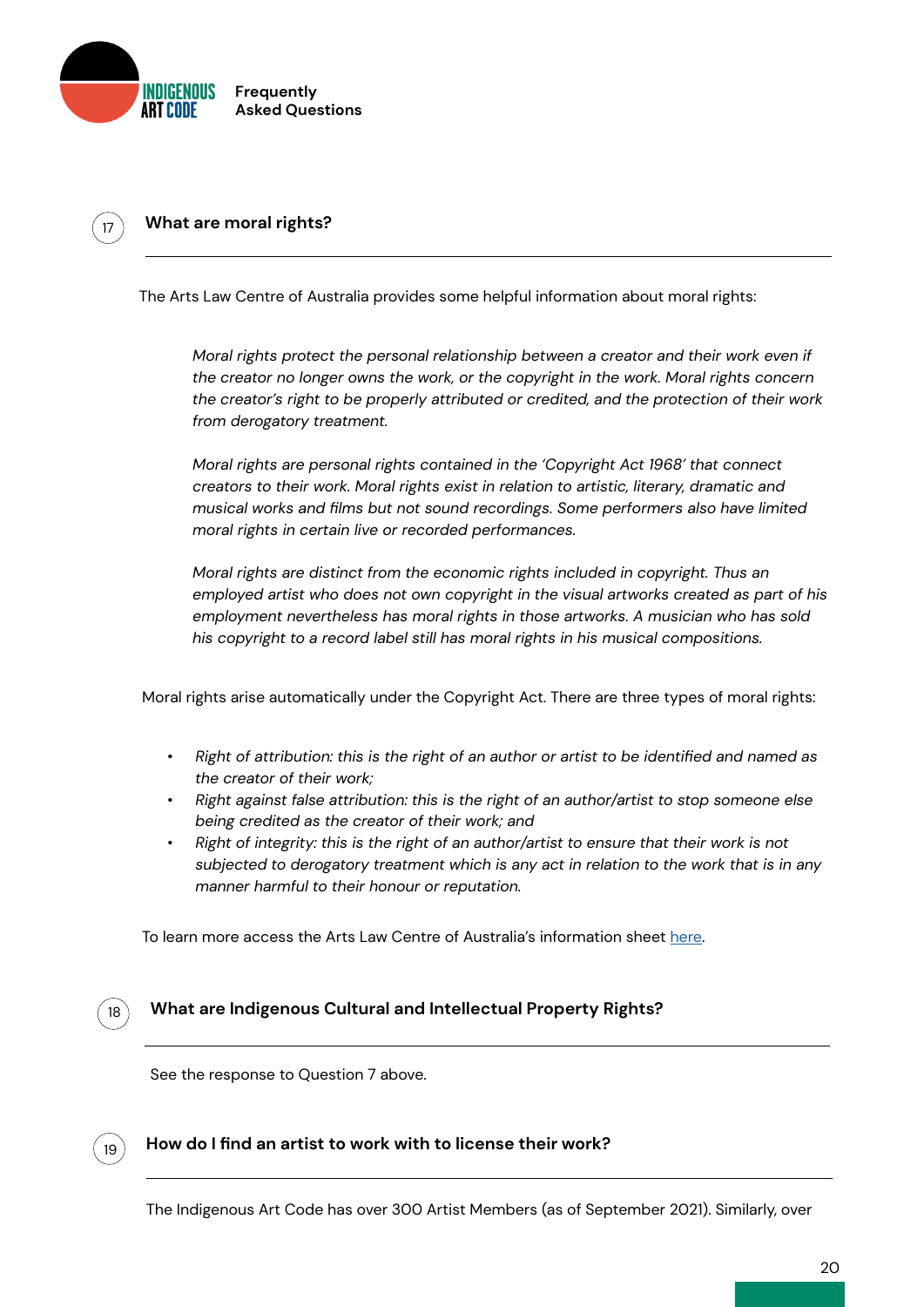<span id="page-20-0"></span>

60 art centres are Dealer Members of the Indigenous Art Code. Each member has a profile on this website. You can search our register of Members via the [IartC homepage.](https://indigenousartcode.org/) Member profiles often list contact details or ways to learn more about the artists or art centres. You can directly approach an artist or art centre to discuss licensing their work.

Another option is to work with the [Copyright Agency](https://www.copyright.com.au/). Many Artist Members of the Indigenous Art Code are also members of the Copyright Agency. The Copyright Agency is a not-for-profit members-based organisation that collects fees and distributes royalties to creator members for the reuse of text and images.

They have over 5,000 Aboriginal and Torres Strait Islander artist members across Australia and can assist you with permission to reproduce their artworks.

They work closely with artists and art centres in metropolitan, regional and remote communities licensing their works to a wide variety of customers. They can assist you in sourcing works for your project, ensure the artist is happy with the use and put an agreement in place.

By licensing Indigenous artwork through Copyright Agency, you can be assured that you are following best practice, respecting the artists' rights, and that the artists or beneficiaries are receiving fair payment for the use of their work.

Read about the Copyright Agency and their four steps to licensing [here.](https://www.copyright.com.au/licences-permission/visual-art-licences/four-steps-to-licence/)

[A directory of the artists they work with is here and the art centres they work with here.](https://www.copyright.com.au/licences-permission/visual-art-licences/licensing-indigenous-artwork/)

# 20

### **When licensing an artwork, how do I know what is a fair remuneration to the artist?**

To avoid problems with licensing, it is vital that the licence terms are clear, documented and understood by everyone, regardless of language or literacy levels. Because licensing can be so different each time and has so many variables, it is hard to set out standards or benchmarks. There are some important things to think about each and every time an artist, or their representative, considers a licensing opportunity.

In order for artists to determine if the remuneration is fair they need to know and be realistic about:

- What they will earn;
- When and how they will be paid;
- What they will control;
- What they can do if they want anything to change;
- How they will be acknowledged;
- The manufacturer's costs and risks to produce the licensed product.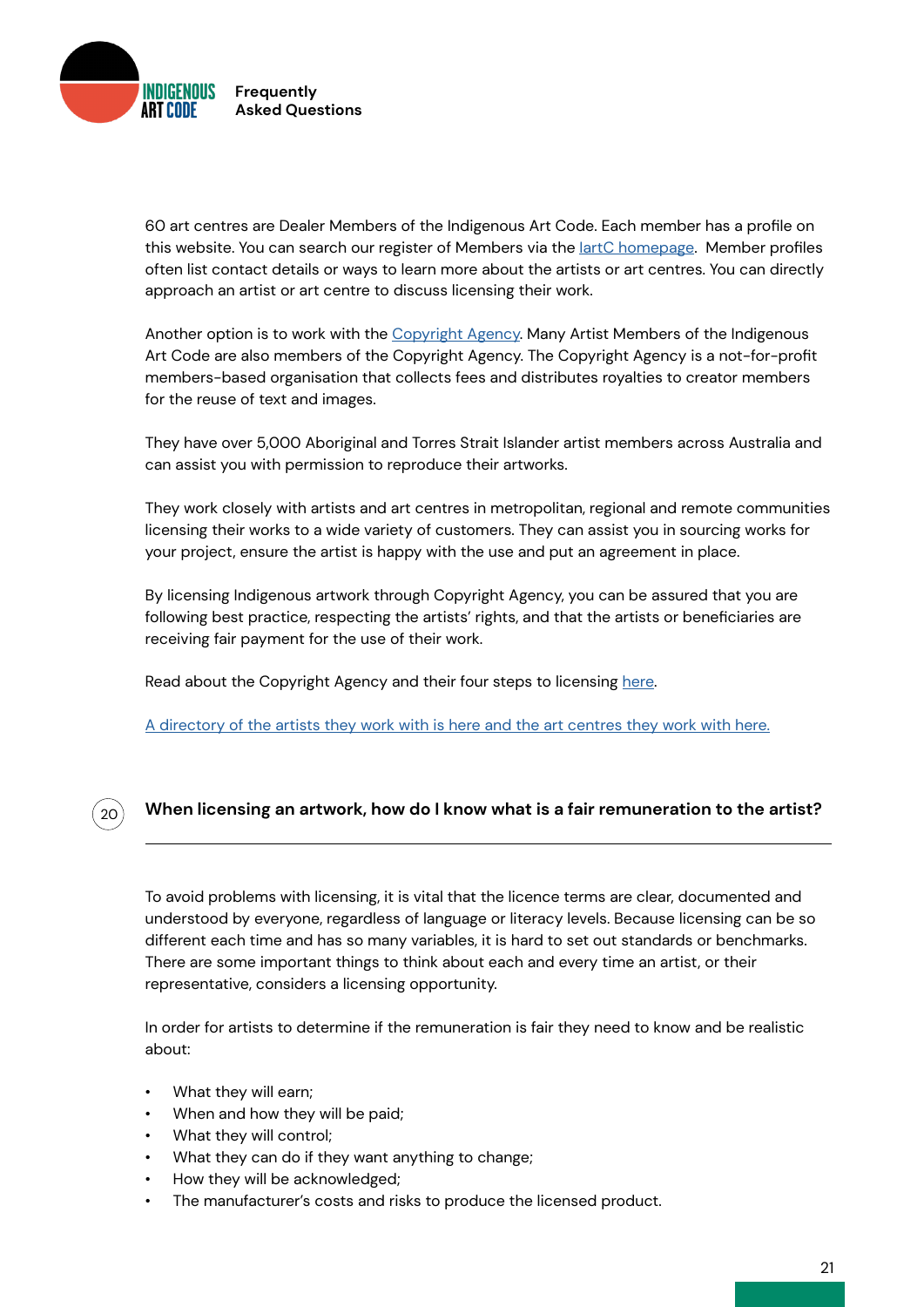

Artists must be fairly remunerated.

Fair means:

- Artists gaining meaningful benefit;
- Is not to the artists' detriment;
- The licence is mutual that is, all parties are getting similar benefits;
- All parties understand the terms of the contract;
- Artists supported to access independent advice;
- A level playing field with access to transparent information;
- A cooling off period, right to terminate and price information is included in the contract.

A clear, strong agreement is crucial. It is also important not to pressure artists into making decisions or entering into agreements quickly. They need to be provided with enough time to seek independent legal advice. It is also critical, and a requirement of Dealer Membership of the [Code](http://indigenousartcode.org/wp-content/uploads/2021/09/Indigenous-Art-Code.pdf), to allow a cooling off period (see clause 3.3).

Artists are encouraged to have all contracts independently checked. Dealers should also encourage this, as well as ensure artists are provided with enough time to make this possible. The Arts Law Centre of Australia provides a document review service available to artists:

#### **Arts Law Centre of Australia**

P: 1800 221 457 (toll-free) E: artslaw@artslaw.com.au W: [www.artslaw.com.au](http://www.artslaw.com.au)

Agreements should use clear words and a form that is easily understood. Arts Law Centre of Australia also provides guidance on the elements that should be included in a strong licensing agreement:

- **1. Parties:** The agreement should clearly identify the people or organisations making the promises.
- **2. Licence type:** Decide whether an exclusive, sole, or non-exclusive licence is appropriate and whether there is any limitation on the artist's freedom to deal with other dealers or representatives
- **3. Rights granted/licence scope:** Decide on the scope of the licence, i.e. the way that the licensee will be allowed to use the work. Accurately specifying the artwork, image or design to be used, the terms of use and all details related to the product such as timelines, quality and quantity etc.
- **4. Moral rights:** Set out how the artist wants to be attributed (named) and where they want this to appear on any reproduction or promotional material. Specify that the artist's consent must be obtained to alter the artwork/image, add something to it, or change it in any way. Remember that an artist cannot sell, transfer or license moral rights.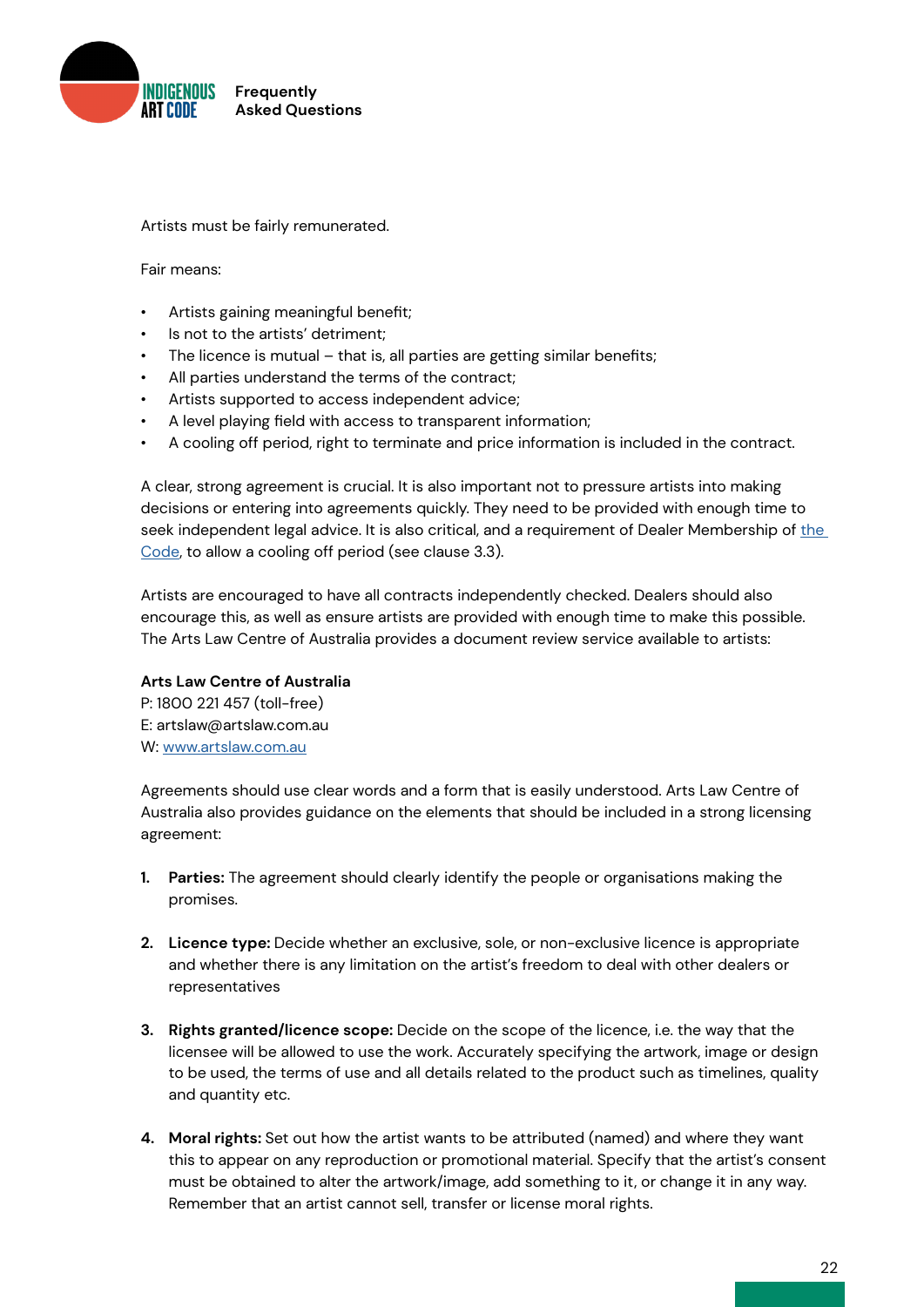<span id="page-22-0"></span>

21

- **Term:** Set the time period during which the licensee may use the rights granted under the **5.** licence.
- **Territory:** Determine the place in which the licensee may use the rights granted under the **6.** licence. Does the licensor want this place to be limited to a specific town, region or country?
- **Payment:** Agree on the amount or amounts the licensee will pay the licensor. Payment can **7.** be a flat fee, royalties (i.e. a percentage of money received from using the rights granted under the licence) or both. Artists should be provided with information around pricing, such as the wholesale price, retail price and any other relevant prices. Artists can seek advice from organisations such as Copyright Agency [\(www.copyright.com.au](https://www.copyright.com.au/)) about payment rates. Also consider whether any GST is payable. The agreement should make clear what regular reports to the artist on sales and payments will be provided.
- **Termination:** There should be a clause covering what will happen if there is a breach of an **8.** important part of the agreement, and how long the licensee and the licensor has to fix the problem before either can exercise the right to end the agreement. There should also be a clause that sets out what happens when the agreement ends.
- **Evidence:** A record of the agreement should be kept. Two copies of the agreement can be **9.** created so that the licensor and the licensee can each have a signed original.

For further information from the Arts Law Centre of Australia about licensing read [here](https://www.artslaw.com.au/information-sheet/licensing-aitb/).

For more information about licensing Aboriginal and Torres Strait Islander art read [here.](https://indigenousartcode.org/wp-content/uploads/2022/02/Licensing-ATSI-Art-Overview.pdf)

### **Are there standard or best practice rates for licensing an artist's work?**

There is no standard fee arrangement in licensing. This is because there are many different factors in a licensing arrangement and every situation is unique. These variables include how an artist's artwork or design will be used (including things like size and number of products), how long an artist's work will be used for, whether the licence is a one-off or will cover a range of uses, the territory the licence covers (e.g. local, Australia or worldwide) and what sort of other uses might be included (for example, using the works to promote the product on social media or in advertising).

Because there are so many variables in a licencing arrangements, it can be difficult for artists (or their representatives) to know if they are being paid properly. This highlights the importance of both parties getting legal or other professional advice.

For more information about licensing Aboriginal and Torres Strait Islander art read [here.](https://indigenousartcode.org/wp-content/uploads/2022/02/Licensing-ATSI-Art-Overview.pdf)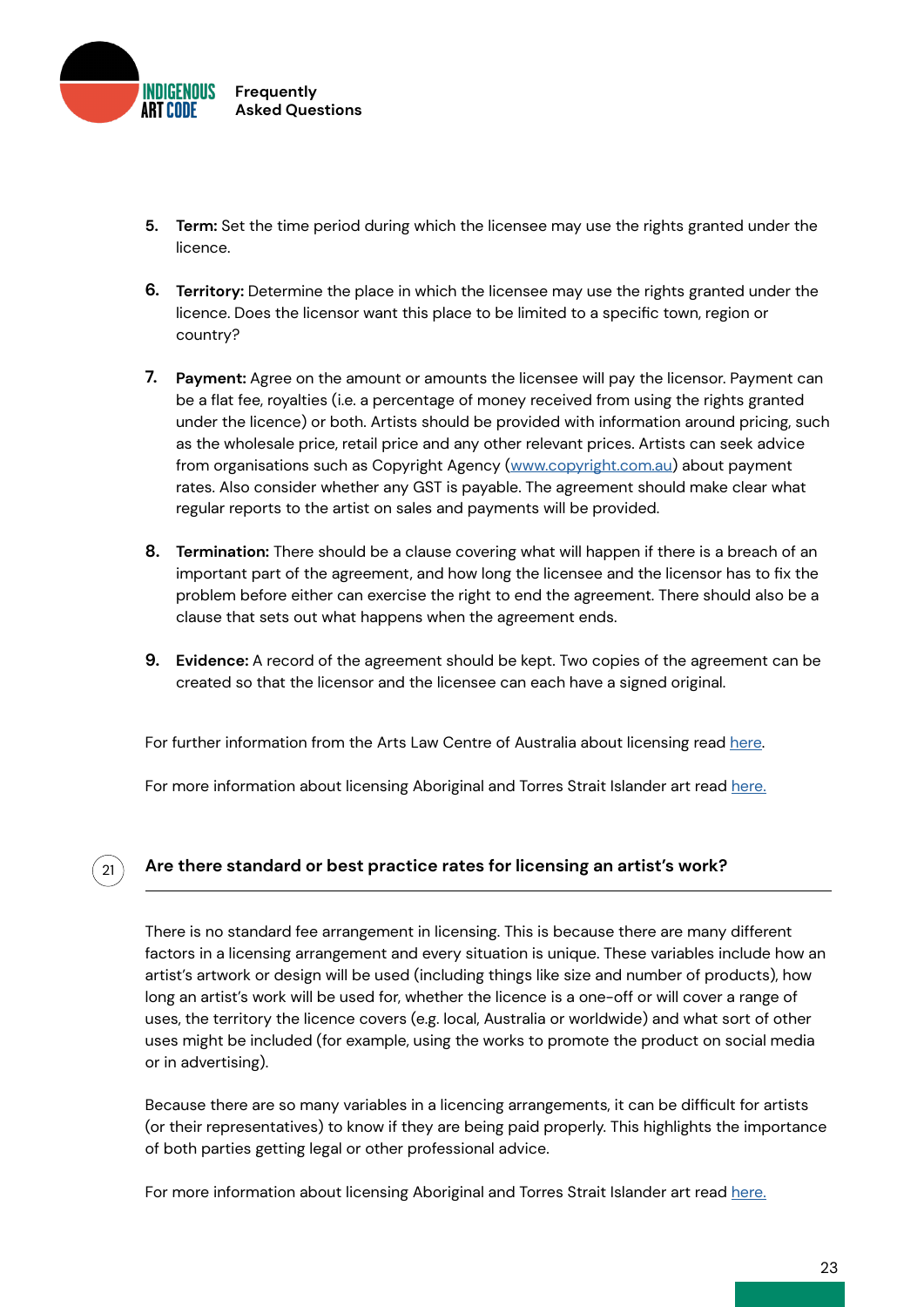<span id="page-23-0"></span>

#### **Do I need a licence every time I reproduce an artist's work?**

Yes. A licence is for a specific use of an artist's work. A licence does not mean the person or business owns the work or can use it any way other than what is written in the contract.

A licence is a contract, a set of rules, that says how that artwork's image can be used and what sort of fee will be paid for that use. For any issue that sits outside what has been agreed to, a new licence needs to be negotiated.

For more information about licensing Aboriginal and Torres Strait Islander art read [here.](https://indigenousartcode.org/wp-content/uploads/2022/02/Licensing-ATSI-Art-Overview.pdf)

#### **If I buy an artwork, can I make copies of the artwork or otherwise reproduce the artwork?**

No. When a customer or a dealer buys an original artwork, they are not buying the copyright of the artwork or any rights other than the ownership of the physical work. A customer who buys the artwork still needs the permission of the artist (or their family/trustee) if they want to do anything with the artwork other than exhibit it. This permission is granted via a licence. See Question 15 for information on licensing artists' work.

# $24$

23

 $22$ 

### **What is the difference between a licensor, licensee and a licence?**

Under Australian law, a 'licence' will arise where the 'licensor' (the creator) grants to a 'licensee' the right to use or do some other act in relation to the property or right of the licensor.

In relation to licensing Aboriginal and Torres Strait Islander art, the licensor is typically the artist or other copyright holder, and the licensee is typically the business or institution that wishes to obtain a licence to reproduce the artwork.

# 25

#### **How should I ensure artists are given the opportunity to access independent legal advice on any agreements they enter with me?**

You can encourage artists to seek independent legal advice by providing them with the contact details for the Arts Law Centre of Australia which is able to assist artists with free or low-cost legal advice: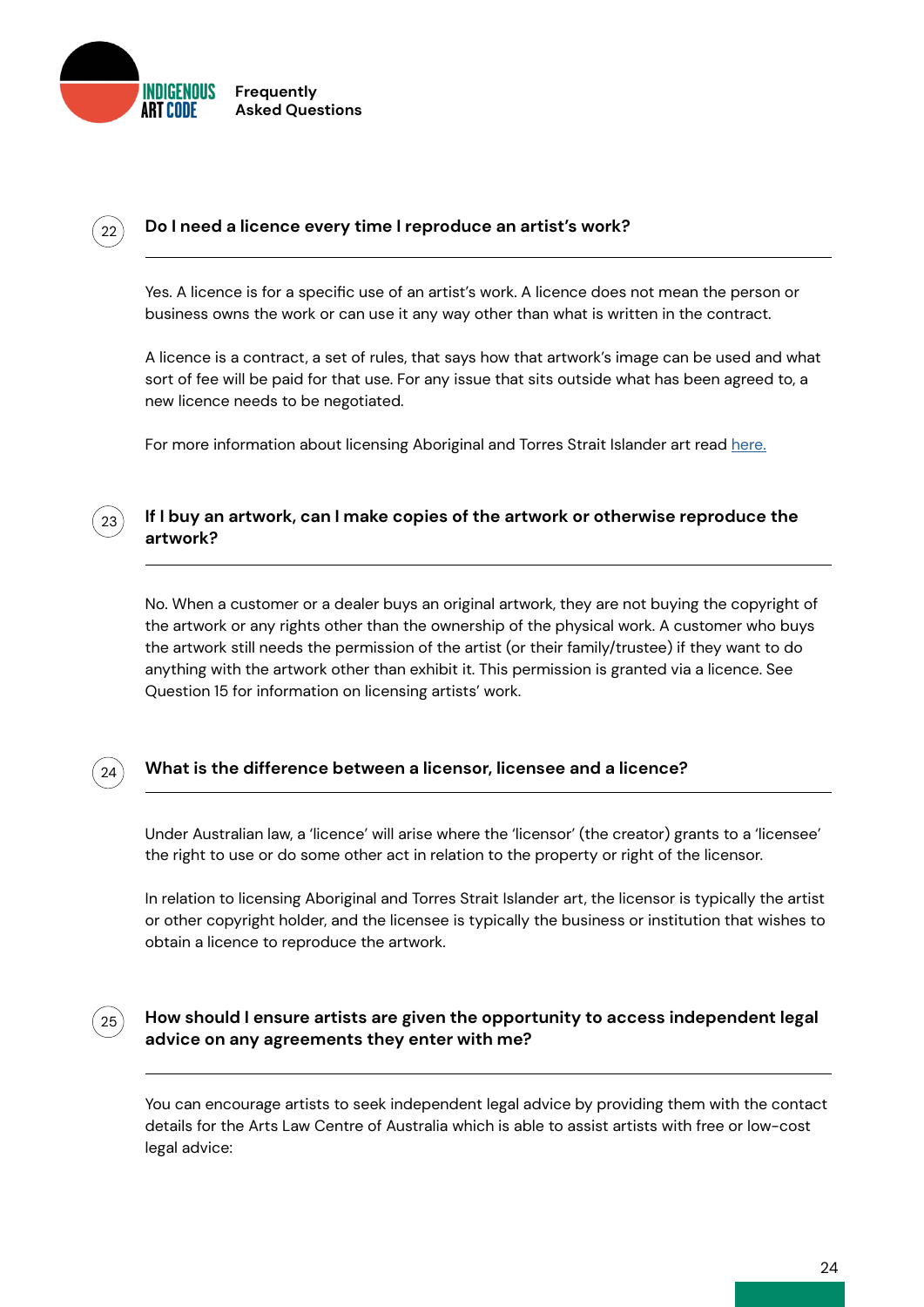<span id="page-24-0"></span>

### **Arts Law Centre of Australia** P: 1800 221 457 (toll-free) E: [artslaw@artslaw.com.au](mailto:artslaw%40artslaw.com.au?subject=) W: [www.artslaw.com.au](http://www.artslaw.com.au)

It is also important not to pressure artists into making decisions or entering into agreements quickly. They need to be provided with enough time to seek independent legal advice. It is also critical and a requirement of Dealer Membership of [the Code](http://indigenousartcode.org/wp-content/uploads/2021/09/Indigenous-Art-Code.pdf) to allow a cooling off period (see clause 3.3).

# Dealer Membership of the Indigenous Art Code



 $27$ 

**I previously signed up as a member of the Indigenous Art Code but can no longer see my name and profile on the website? What does this mean?**

Current Dealer and Supporter Members of the Indigenous Art Code renew their membership annually and pay a yearly membership fee. If you have not paid a membership fee for this calendar year or provided updated information about your business as requested, then your membership will not be current. Only current members can be searched via the member register on the IartC website. If you are not a current member but would like to become one, please apply for Membership of the Indigenous Art Code [here.](https://indigenousartcode.org/become-a-member-or-supporter/)

# **Who is eligible for Dealer Membership of the Indigenous Art Code?**

To be eligible for Dealer Membership of the Indigenous Art Code you need to be an individual or organisation *currently trading* in Aboriginal and Torres Strait Islander art.

This means to become an IartC Dealer Member, applicants must:

- Be an Agent; or
- Be a person or organisation who is not an Agent but who:
- acquires Artwork, or
	- carries on business involving the acquisition of Artwork for re-supply by means of sale or other distribution such as a licensing, which may include but is not limited to a wholesaler, retailer, art gallery, auction house or art centre.
- Submit a completed application using the correct form to the Secretary.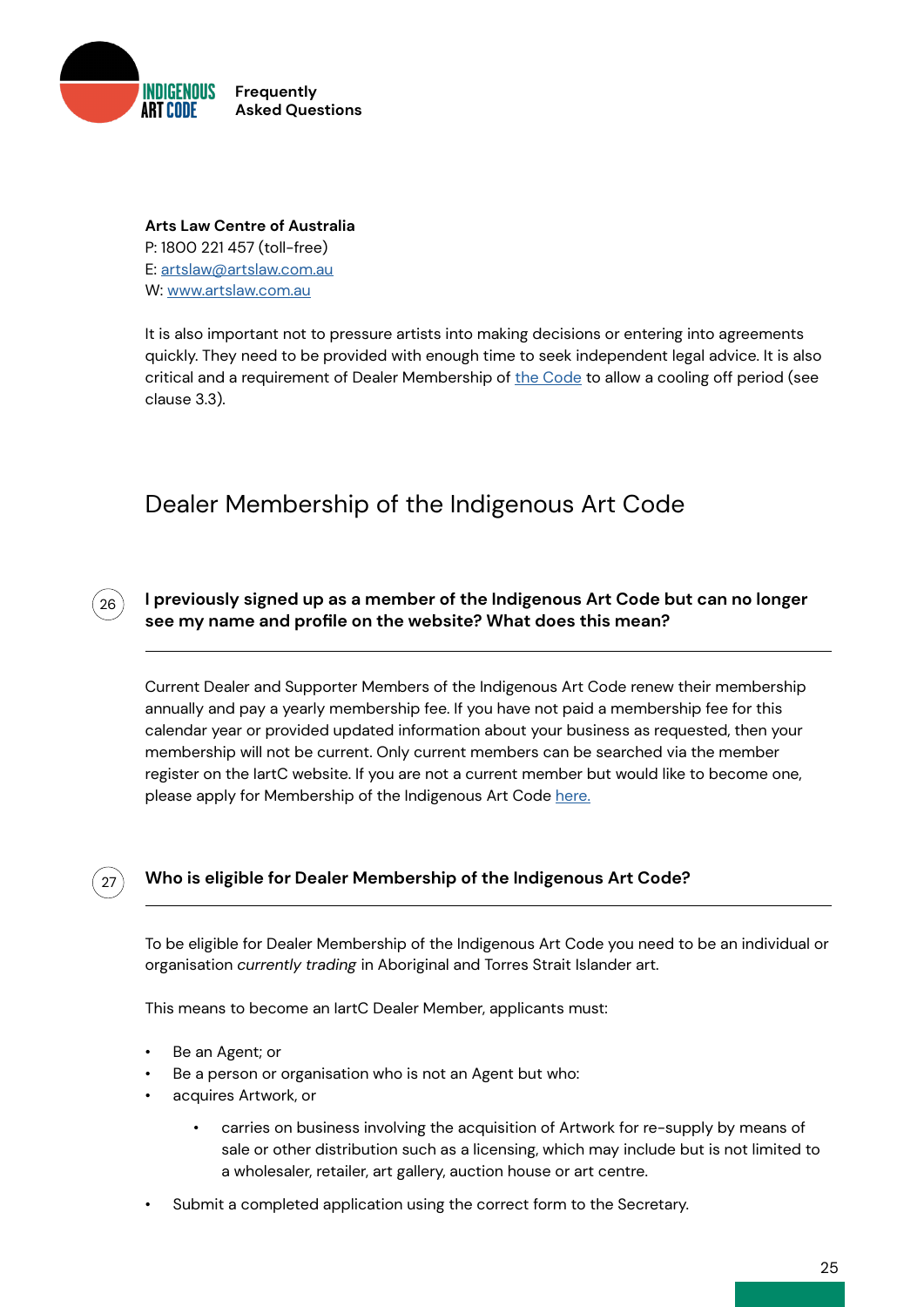<span id="page-25-0"></span>

- Pay any applicable fee.
- Indigenous and non-Indigenous owned organisations and businesses are eligible, including art centres, private art dealers, art galleries, retail outlets and businesses selling Aboriginal and Torres Strait Islander artwork. This includes businesses licensing Aboriginal and Torres Strait Islander artists' work on products and merchandise.

For more information read the lartC Membership Policy [here.](https://indigenousartcode.org/become-a-member-or-supporter/
)



29

### **Who isn't eligible for Dealer Membership of the Indigenous Art Code?**

Businesses or individuals not currently trading in Aboriginal and Torres Strait Islander art are not eligible for Dealer membership of the Indigenous Art Code. This includes start-up businesses not yet trading or businesses yet to start selling Aboriginal and Torres Strait Islander art. Please wait until your business is trading in Aboriginal and Torres Strait Islander art before applying.

If you are a business or individual that works with, or supports, Aboriginal and Torres Strait Islander artists or communities, but isn't engaged in commercial trade you may be eligible for Supporter Membership. Read about the different membership types [here.](http://here.)

Dealer Members of the Indigenous Art Code need to treat and pay artists fairly. Any business who is currently engaging in any of the following conduct does not meet the requirements of IartC Dealer Membership:

- I. Unfair or unreasonable conduct;
- II. Undue pressure or influence, including threats;
- III. Not acting in good faith;
- IV. Paying an artist by means of alcohol or drugs;
- V. Unfairly taking advantage of, or exploiting, an artist;
- V1. Paying or agreeing to pay an artist an amount, or other consideration for the artist's artwork that is, in all the circumstances, against good conscience.

### **Can non-Indigenous businesses become Dealer Members of the Indigenous Art Code?**

Indigenous and non-Indigenous owned organisations and businesses are eligible for Dealer Membership of the Indigenous Art Code. This includes individual non-Indigenous art dealers, art galleries, retail outlets and businesses selling Aboriginal and Torres Strait Islander artwork, including businesses licensing Aboriginal and Torres Strait Islander artists work on products and merchandise.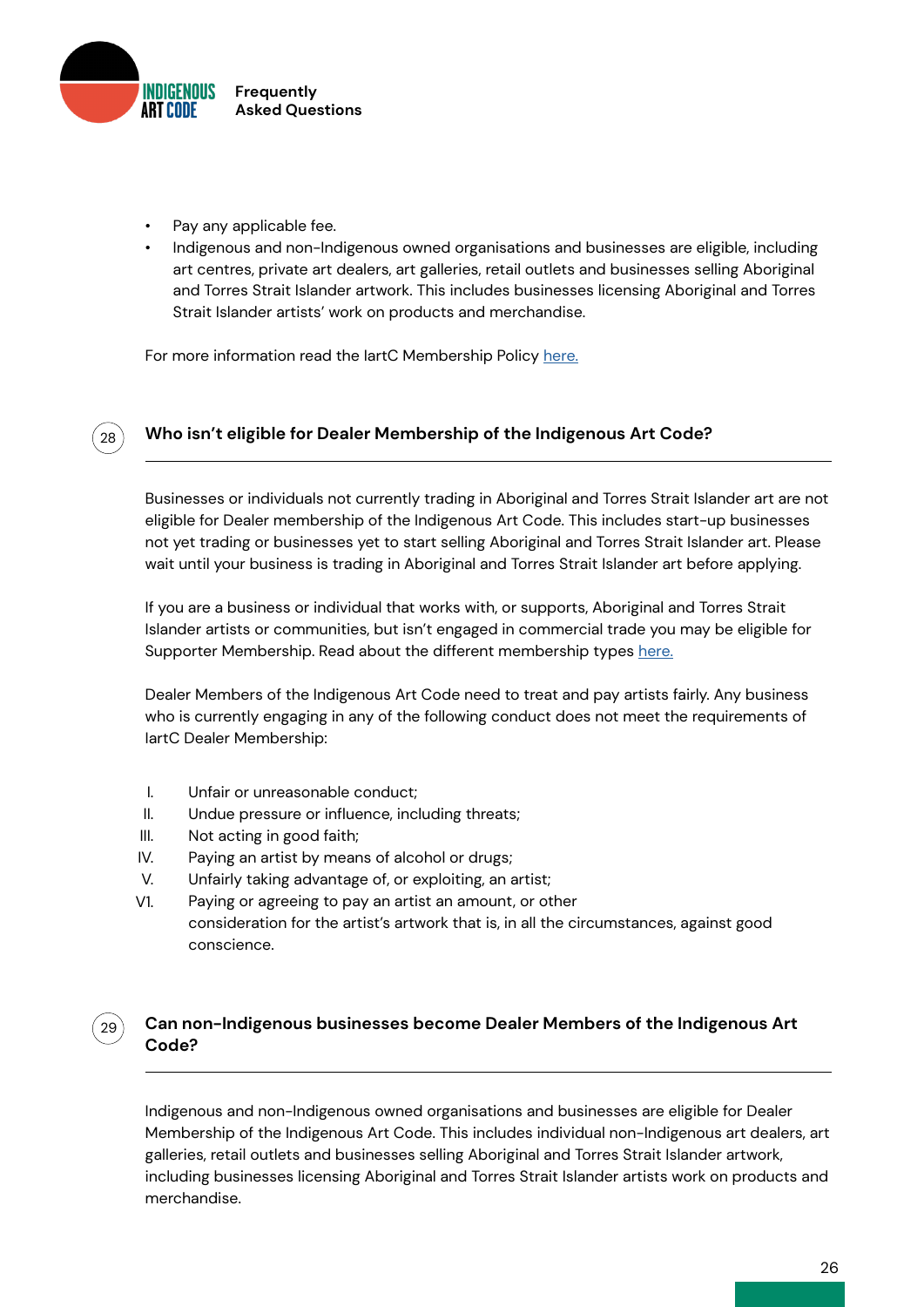<span id="page-26-0"></span>

The Indigenous Art Code is about supporting a fair go for Aboriginal and Torres Strait Islander Artists. The Code is a voluntary industry code of conduct administered by the Indigenous Art Code Ltd (IartC).

Dealer Members must adhere to the Code to ensure they are using fair, ethical and transparent practices when engaging with Aboriginal and Torres Strait Islander Artists. The Code provides clear standards for dealings between art dealers and Aboriginal and Torres Strait Islander Artists to deliver:

- a) fair and ethical trade in Artwork;
- b) transparency in the process of promotion and sale of Artwork; and
- that disputes arising under the Code are dealt with efficiently and fairly. c)

As part of the transparent promotion and sale of Artwork, Dealer Members are expected to be transparent and open about their business and ownership structures, including whether they are Indigenous-owned. Indigenous-owned businesses are identified as such on the IartC website. You can search our register of Members via the lartC homepage.

#### **Why should I become a Dealer Member?** 30

**Fair business is good business.**

#### **Dealer Membership of the Indigenous Art Code:**

*Supports a fair go for artists by:*

- Demonstrating to Aboriginal and Torres Strait Islander artists that you are committed to respecting and valuing their art and culture.
- Ensuring your business practices adhere to the Code requirements means artists are treated respectfully, fairly and transparently in all commercial arrangements they enter with you.

*Gives confidence to consumers by:*

• Demonstrating to consumers that you are committed to fair and ethical trade.

*Develops and strengthens the market by:*

• Contributing to the continued growth of a fair and sustainable market for Indigenous visual art.

*Offers promotion and brand affiliation for your business by:*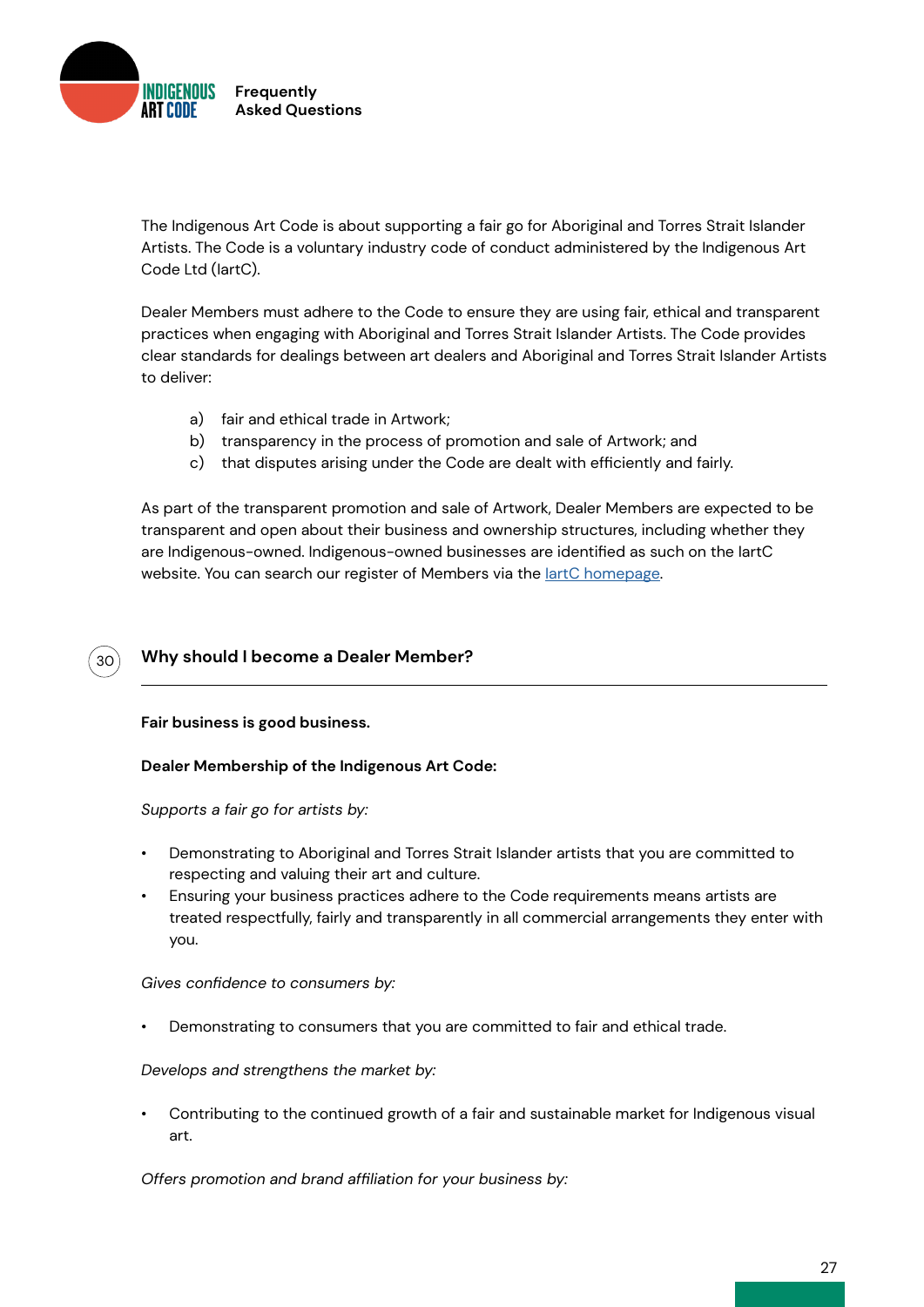<span id="page-27-0"></span>

 $31)$ 

- Allowing you to promote your Dealer Membership through your website and at your physical place of business using a window decal and point of sale stand (provided by the IartC) and other promotional material in line with the IartC Style Guide.
- Adding your business name to the lartC register of members and a business profile is featured on the IartC website.

### **I'm not a member but I still work ethically. Why should I become a member of the Indigenous Art Code?**

The Indigenous Art Code does not comment on the business practices of non members. We recognise that businesses may be operating fairly and ethically without being Dealer Members.

We do encourage all businesses trading in Aboriginal and Torres Strait Islander art to become Dealer Members.

#### **Dealer Membership of the Indigenous Art Code:**

*Supports a fair go for artists by:*

- Demonstrating to Aboriginal and Torres Strait Islander artists that you are committed to respecting and valuing their art and culture.
- Ensuring your business practices adhere to the Code requirements means artists are treated respectfully, fairly and transparently in all commercial arrangements they enter with you.

#### *Gives confidence to consumers by:*

• Demonstrating to consumers that you are committed to fair and ethical trade.

*Develops and strengthens the market by:*

• Contributing to the continued growth of a fair and sustainable market for Indigenous visual art.

#### *Offers promotion and brand affiliation for your business by:*

- Allowing you to promote your Dealer Membership through your website and at your physical place of business using a window decal and point of sale stand (provided by the IartC) and other promotional material in line with the IartC Style Guide.
- Adding your business name to the IartC register of members and a business profile is featured on the IartC website.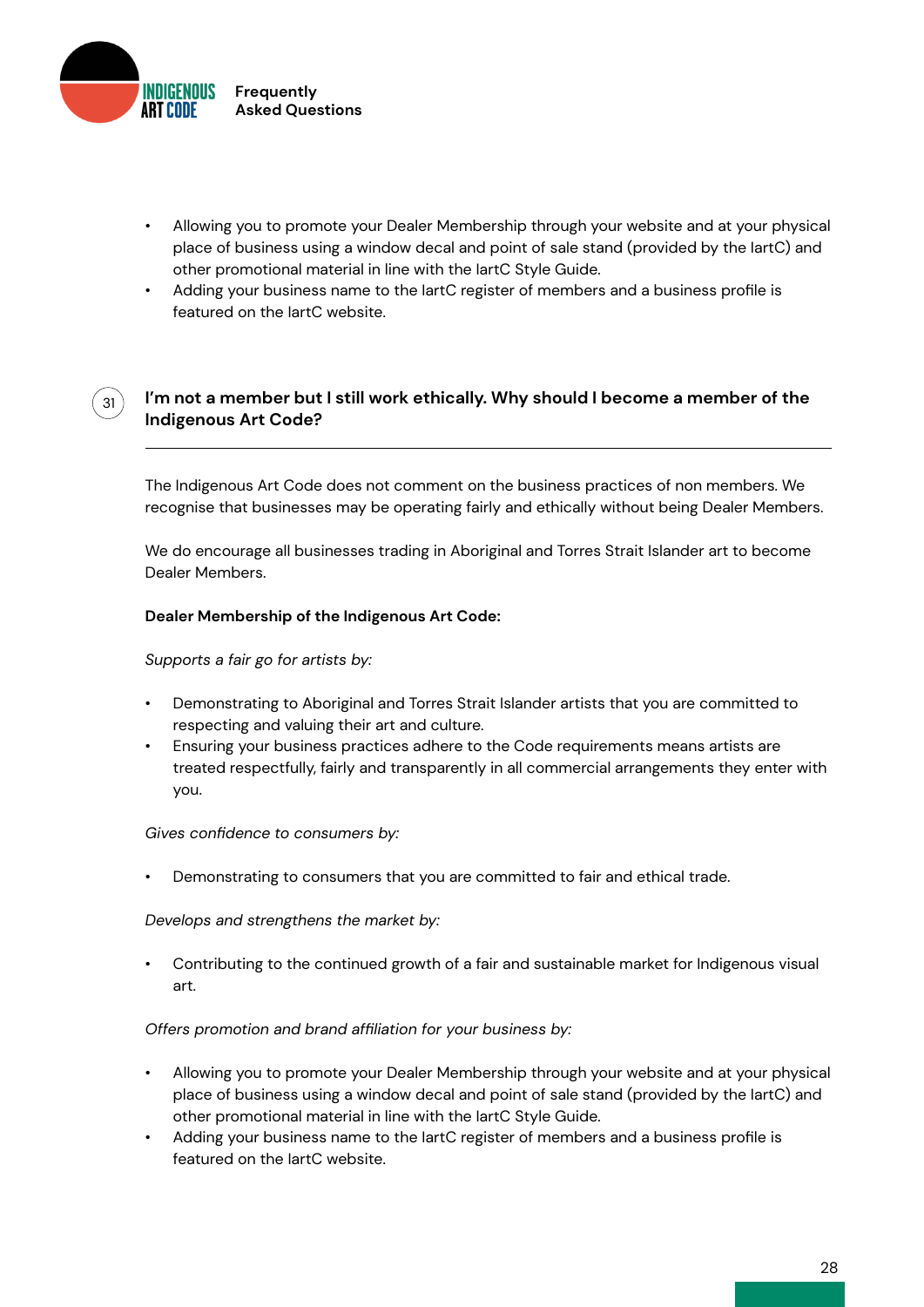<span id="page-28-0"></span>

 $32<sup>2</sup>$ 

## **What information is required to complete the application form?**

To complete an application for Dealer Membership you will be required to:

- Supply information about your business structure, trading name and ABN
- Supply a list of directors and related entities
- Supply contact details and details of any social media pages or online trading sites
- Supply a list of any suppliers including artists or other businesses that you've dealt with in the last three years
- Disclose whether your business has ever been under any external evaluation / scrutiny

In addition to providing the above information, the application will ask questions that seek to assess whether your business is adhering to the following requirements of The Code:

- Acting fairly, honestly, professionally and in good conscience (Code s.2.1)
- Not engaging in misleading or deceptive conduct (Code s.2.2)
- Respecting Indigenous Cultural Practices and Artist's Rights, including to:
- respecting the Artist's Moral Rights and copyright in the Artwork
- obtaining consent of the artists before reproducing the Artworks (or permitting a third party to reproduce the Artwork) in any form
- not using the name and/or image of Artists who are deceased unless permission has been granted or best endeavours have been used to obtain permission (Code s.2.3)
- not marketing, promoting, displaying or selling Artwork or material (such as Tjuringas or human remains) which a reasonable person would know contains content that the
- relevant Indigenous community and/or Traditional Owners consider to be secret/sacred and/or restricted.
- Taking care of Artwork (Code s.2.4)
- Creating Code Certificates (Code s.5.1 5.4).
- Use best endeavours to resolve complaints (Code s.7)
- Providing a clear explanation of the Agreement (Code s.3.1)
- Ensuring there is a written or verbal Agreement between the Dealer Member and an Artist in relation to Artwork that covers the key terms outlined in the Code (Code s.3.2)
- Respecting an Artist's cooling off rights to terminate an Agreement (Code s.3.3)
- Providing details of payment for the Artwork (Code s.3.4)
- Keeping records of all dealings with Artists and making this available to Artists upon request (Code s.4).

#### 33

#### **How long does it take for Dealer Member applications to be assessed?**

At present the Indigenous Art Code receives a high volume of applications. Applications that are incomplete or or are missing necessary information cannot be assessed and and will further delay the processing of the application.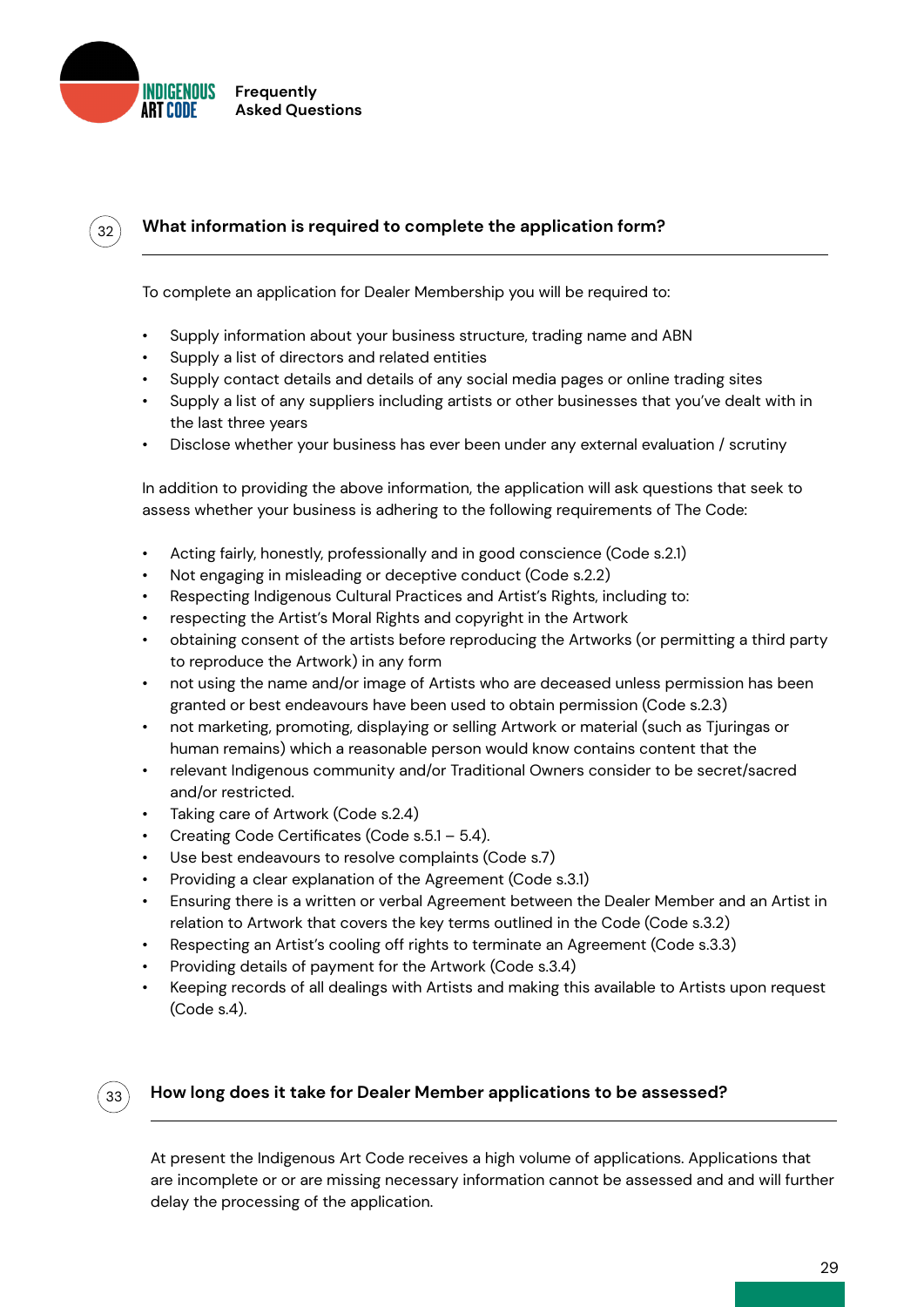<span id="page-29-0"></span>

Staff work to progress applications as quickly as possible, but we appreciate your patience if there is some delay in getting back to you. Please contact membership@indigenousartcode.org should you wish to enquire about the status of your application.



### **How are applications assessed?**

Applications are assessed via the following process:

- **1. Application**
- **2. IartC review**
	- a. Preliminary eligibility check
	- b. Detailed membership assessment
	- c. Board decision
- **3. Notification**

Further detail on the process is provided [here.](https://indigenousartcode.org/wp-content/uploads/2022/02/IartC-membership-process-map.pdf)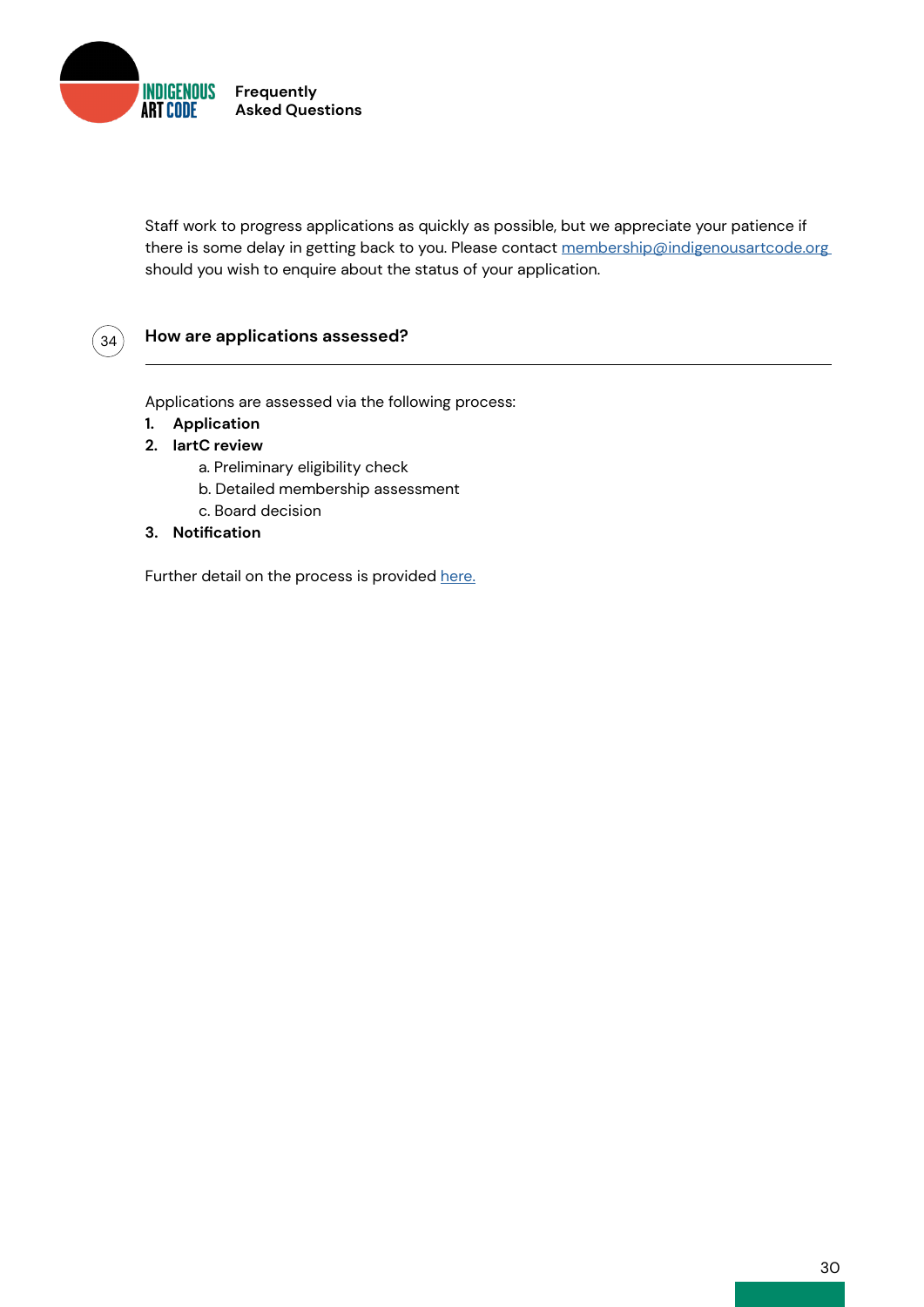<span id="page-30-0"></span>

**Frequently** Asked Questions: Consumers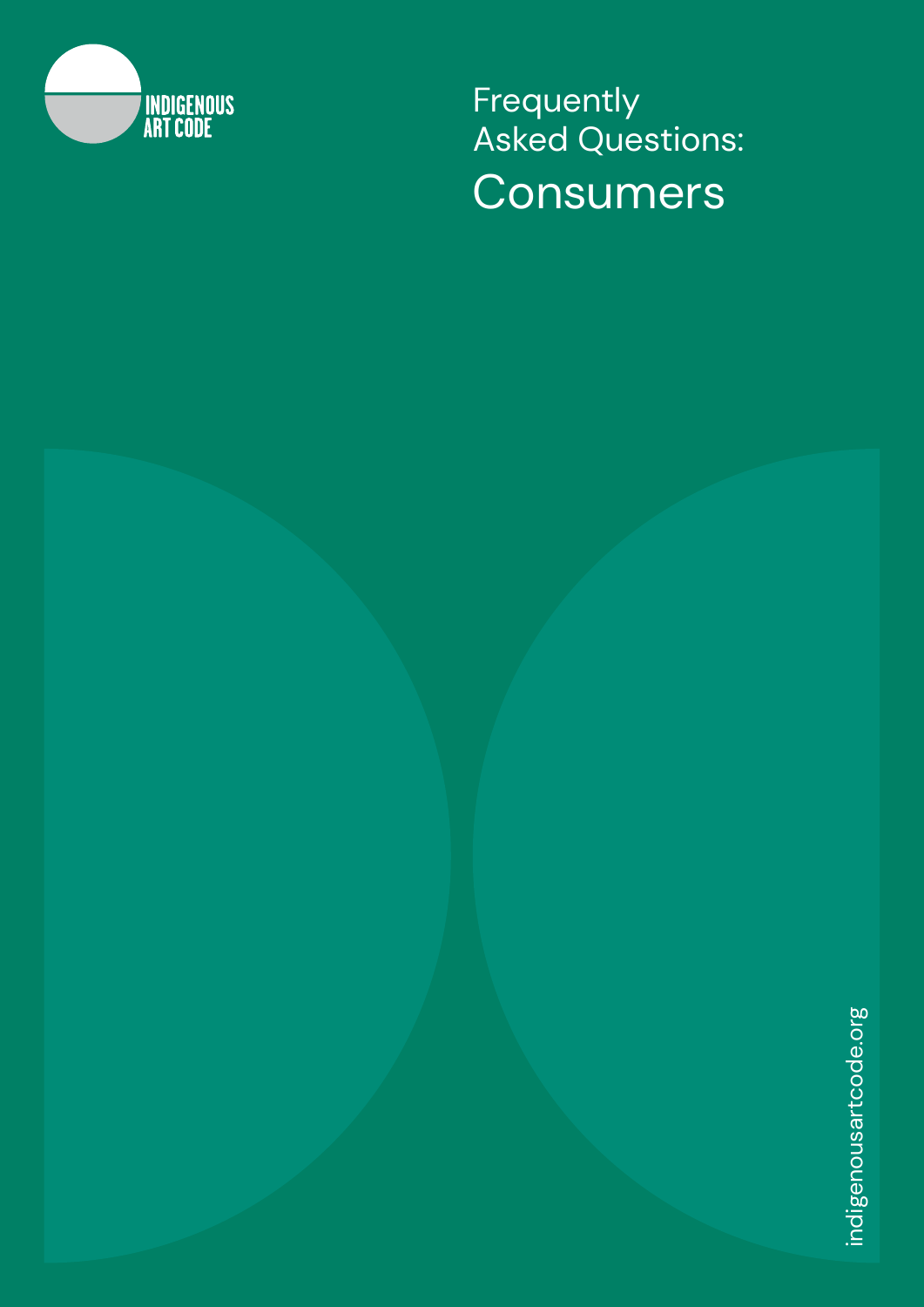<span id="page-31-0"></span>

# Indigenous Art Code

35

**This information is for guidance only. It is not legal advice.**

### **Why is the Indigenous Art Code in place and how does it support artists?**

In 2007, a Senate Inquiry into Australia's Indigenous visual arts industry recommended the establishment of a voluntary industry code of conduct (the Indigenous Art Code, known as the Code) to guide ethical commerce in the sector.

Based on these recommendations and after a period of public consultation the Code was launched in August 2009 with the Indigenous Art Code Limited (IartC) established in 2010 to administer the Code.

#### **The purpose of** *the Code* **is to establish standards for dealings between Dealers and Artists to ensure:**

- a) fair and ethical trade in Artwork;
- b) transparency in the process of promotion and sale of Artwork; and
- c) that disputes arising under the Code are dealt with efficiently and fairly.

**The purpose of** *the IartC* **(the public company that administers the Code) is to promote the fair and ethical trade between Aboriginal and Torres Strait Islander Artists and art dealers by:**

- a) Promoting the adoption of the Indigenous Art Code;
- b) Encouraging dealers to become signatories to, and comply with <u>[the Code](http://indigenousartcode.org/wp-content/uploads/2021/09/Indigenous-Art-Code.pdf)</u>;
- c) Advocating for improved standards, policies and practices to sustain the ethical trade of Aboriginal and Torres Strait Islander artworks;
- d) In other ways, supporting the growth of a fair, healthy and respectful market for Aboriginal and Torres Strait Islander art.

Almost 15 years on from the Senate Inquiry the IartC finds that most dealers in Aboriginal and Torres Strait Islander art have high ethical standards and a genuine sense of responsibility to Indigenous artists and their communities. Many are members of the Indigenous Art Code and display our logo at their premises and on marketing materials. We encourage all buyers to look for it whenever and wherever they buy Indigenous art.

Regrettably, there are some individuals and businesses' selling Aboriginal art (and fake Aboriginal art) who do not respect Indigenous culture or the wellbeing of the artists and their communities.

The IartC provides clear advice and information to Aboriginal and Torres Strait Islander Artist Members and potential members on commercial arrangements they might enter in relation to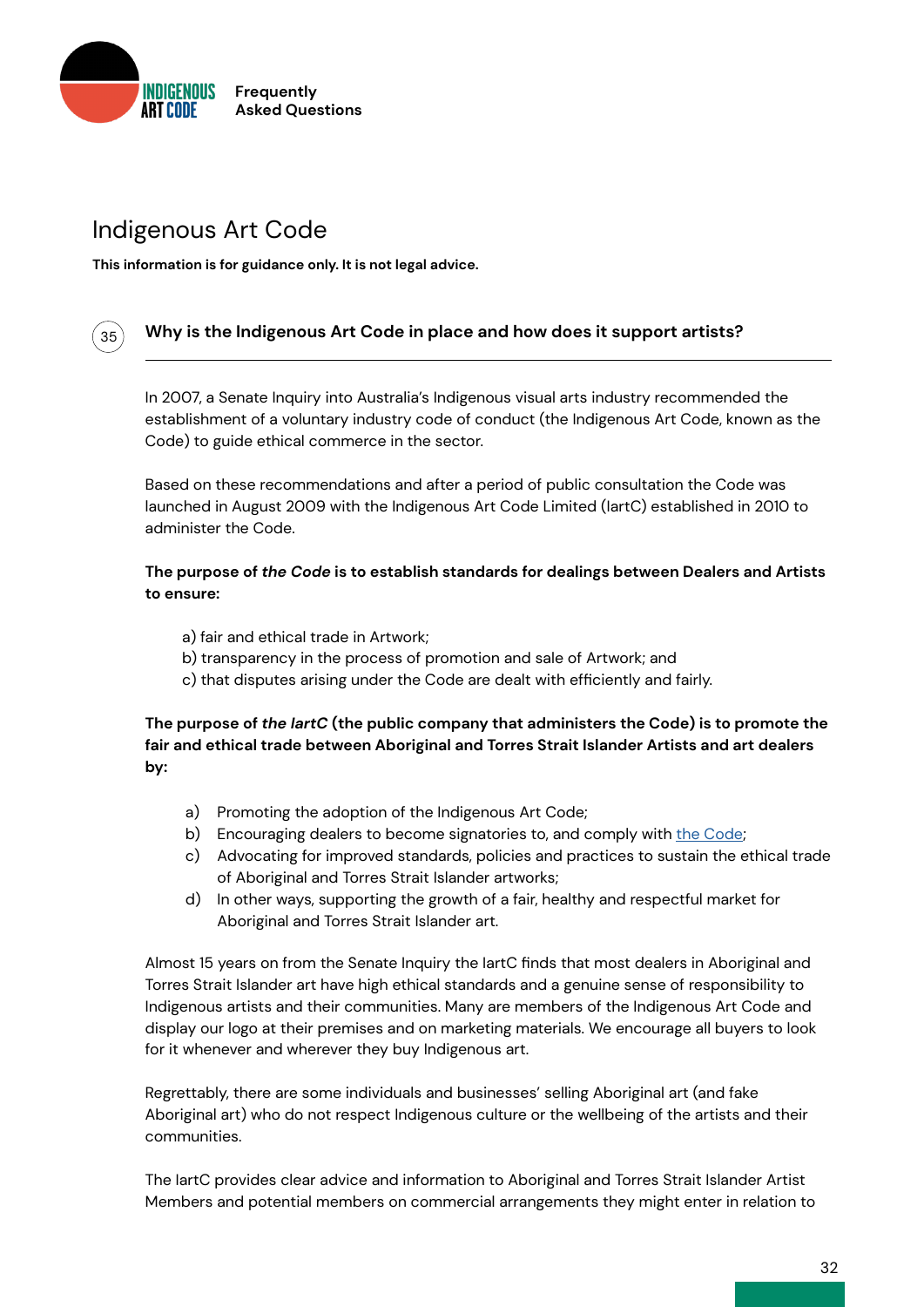<span id="page-32-0"></span>

their artwork. We work to educate and support to Aboriginal and Torres Strait Islander Artists to understand their rights and refer them to appropriate organisations as required.



38

#### **How do I find members of the Indigenous Art Code?**

You can search for Artist, Dealer, and Supporter Members of the Indigenous Art Code via our member register on the lartC homepage.

Many Dealer and Artist Members of the Indigenous Art Code display our logo at their premises and on marketing materials. We encourage all buyers to look for it whenever and wherever they buy Aboriginal and Torres Strait Islander art.

#### **If I am going to buy an artwork from an artist, should I only buy from Artist Members of the Indigenous Art Code?** 37

No. The Indigenous Art Code has over 300 Artist Members (as of September 2021), however there are thousands of Aboriginal and Torres Strait Islander artists from across the country. We do not suggest you limit your engagement with artists only to those who are Artist Members of the Indigenous Art Code.

As Artist Members are not signatories to [The Code,](http://indigenousartcode.org/wp-content/uploads/2021/09/Indigenous-Art-Code.pdf) their Membership functions as a means of adding their voice to the call for fair and ethical treatment of artists within the Indigenous visual arts industry.

#### **What is the Code vs the IartC?**

[The Code](http://indigenousartcode.org/wp-content/uploads/2021/09/Indigenous-Art-Code.pdf) is a voluntary industry Code of Conduct launched in 2009, following a 2007 Senate Inquiry into the Indigenous Visual Arts industry.

#### **The purpose of** *the Code* **is to establish standards for dealings between Dealers and Artists to ensure:**

- a) fair and ethical trade in Artwork;
- b) transparency in the process of promotion and sale of Artwork; and
- that disputes arising under the Code are dealt with efficiently and fairly. c)

The Indigenous Art Code (IartC) is the public company that was established in 2010 to administer The Code.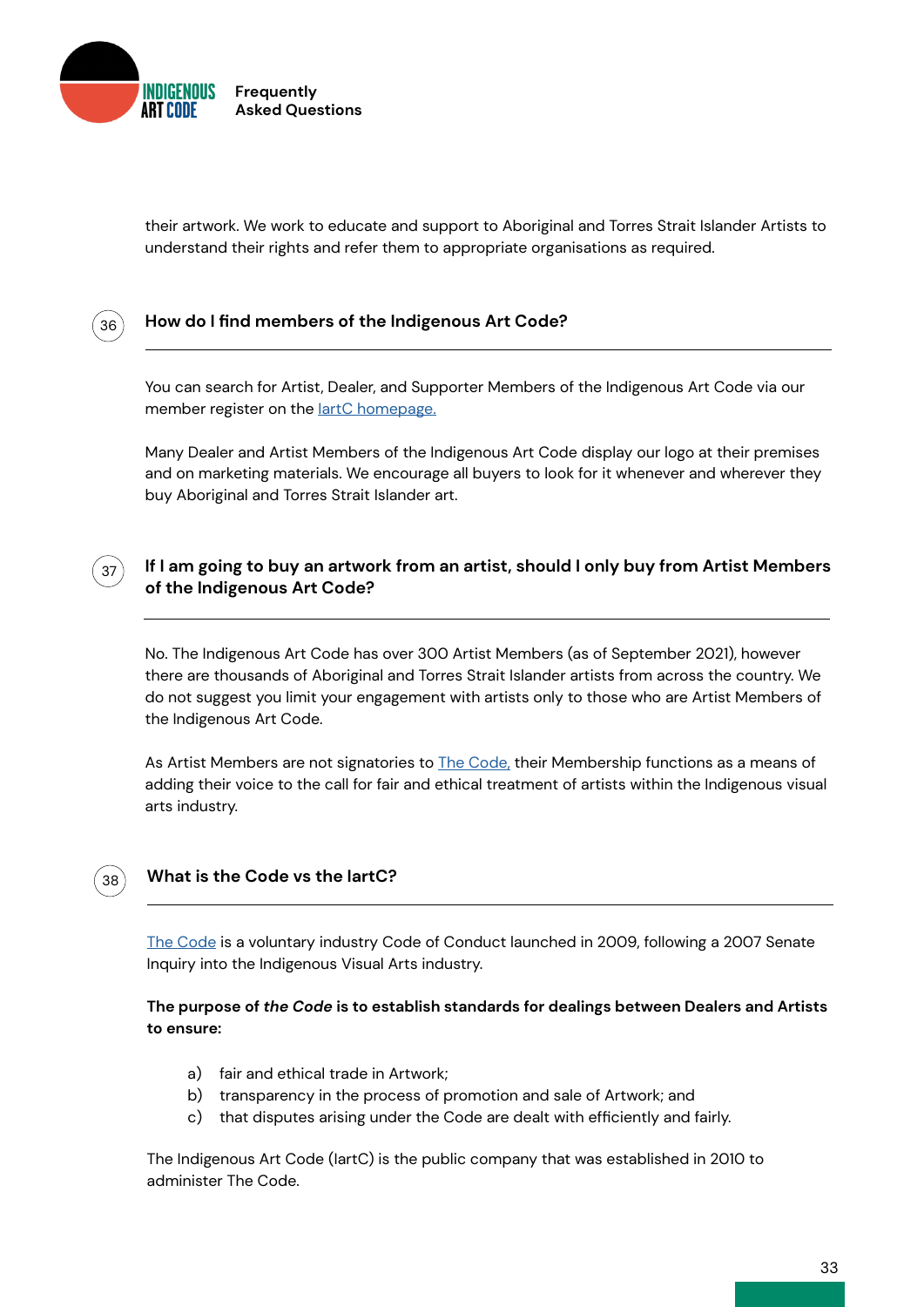<span id="page-33-0"></span>

#### **The purpose of** *the IartC* **is to promote the fair and ethical trade between Aboriginal and Torres Strait Islander Artists and art dealers by:**

- a) Promoting the adoption of the Indigenous Art Code;
- b) Encouraging dealers to become signatories to, and comply with the Code;
- c) Advocating for improved standards, policies and practices to sustain the ethical trade of Aboriginal and Torres Strait Islander artworks;
- d) In other ways, supporting the growth of a fair, healthy and respectful market for Aboriginal and Torres Strait Islander art.



#### **What is a voluntary industry code of conduct?**

A voluntary industry code of conduct is a 'non-prescribed' code meaning it is not mandatory or prescribed under law. The Australian Consumer and Competition Commission (ACCC) defines these kinds of Codes as follows:

*Non-prescribed voluntary industry codes of conduct set out specific standards of conduct for an industry including how to deal with its members and customers. These codes only apply to those who sign up to them. The ACCC may be able to assist your industry in developing a voluntary code by providing general guidance. We do not have a role in drafting voluntary codes.*

To learn about voluntary codes of conduct read [here](http://).



#### **How can I support the Indigenous Art Code?**

There are several ways you can support the Indigenous Art Code:

- **1. Become a Supporter Member.** Supporter Members are individuals or business who are not trading in Aboriginal and Torres Strait Islander art, but who are supportive of the objects of the Code and wish to add their voice to the call for fair and ethical trade with Aboriginal and Torres Strait Islander artists, and transparency in the promotion and sale of artwork. Apply for Supporter Membership [here.](https://indigenousartcode.org/become-a-member-or-supporter/)
- **2. Purchase Aboriginal and Torres Strait Islander art from our Members.** Search our member register via the lartC homepage.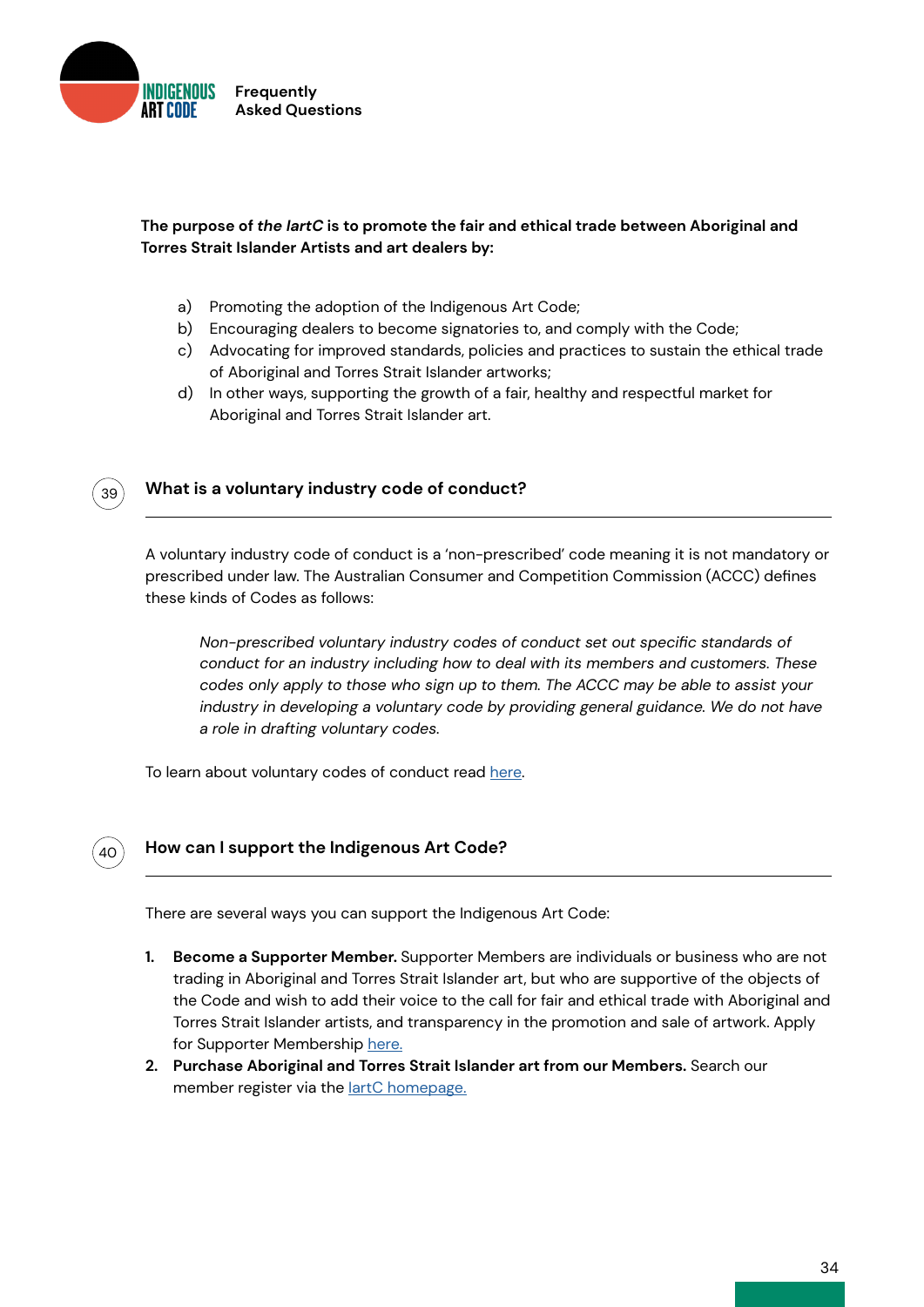<span id="page-34-0"></span>

### $\mathcal{L}_{41}$   $\parallel$  How is the Indigenous Art Code governed?

IartC is a limited liability public company governed by a Board of Directors. Members of the Board are drawn from the Aboriginal and Torres Strait Islander Arts industry and the wider community. The Board is independent of government and administered under the A*ustralian Corporations Act 2001.*

The [IartC Constitution](http://indigenousartcode.org/wp-content/uploads/2021/09/IartC-Constitution-web-2021.pdf) allows for the following Board composition:

- up to 4 commercial art dealers who are IartC Dealer Members and are elected by IartC Members;
- up to 3 Indigenous artists who are appointed by the Board;
- up to 2 artists' resource organisation representatives who are appointed by the Board;
- up to 8 representatives with legal, arts, business or consumer knowledge and experience who are appointed by the Board.

View profiles of the Indigenous Art Code board [here.](https://indigenousartcode.org/board-of-directors/)



#### **Who is the Indigenous Art Code?**

The Indigenous Art Code is a small organisation with a national remit. As a limited liability public company it is governed by a Board of Directors. Members of the Board are drawn from the Aboriginal and Torres Strait Islander Arts industry and the wider community. The Board is independent of government and administered under the *Australian Corporations Act 2001.*  The CEO is located in Sydney with Board representation from across Australia. We support our artists and our Members across all states and territories and regularly visit artists in their studios, art centres and attend industry events.

View profiles of the Indigenous Art Code board [here.](https://indigenousartcode.org/board-of-directors/)

Read the Constitution of the IartC [here.](http://indigenousartcode.org/wp-content/uploads/2021/09/IartC-Constitution-web-2021.pdf)



#### **Where is the Indigenous Art Code located?**

The Indigenous Art Code is a small organisation with a national remit. The CEO is located in Sydney with Board representation from across Australia. We support our artists and our Members across all states and territories and regularly visit artists in their studios, art centres and attend industry events.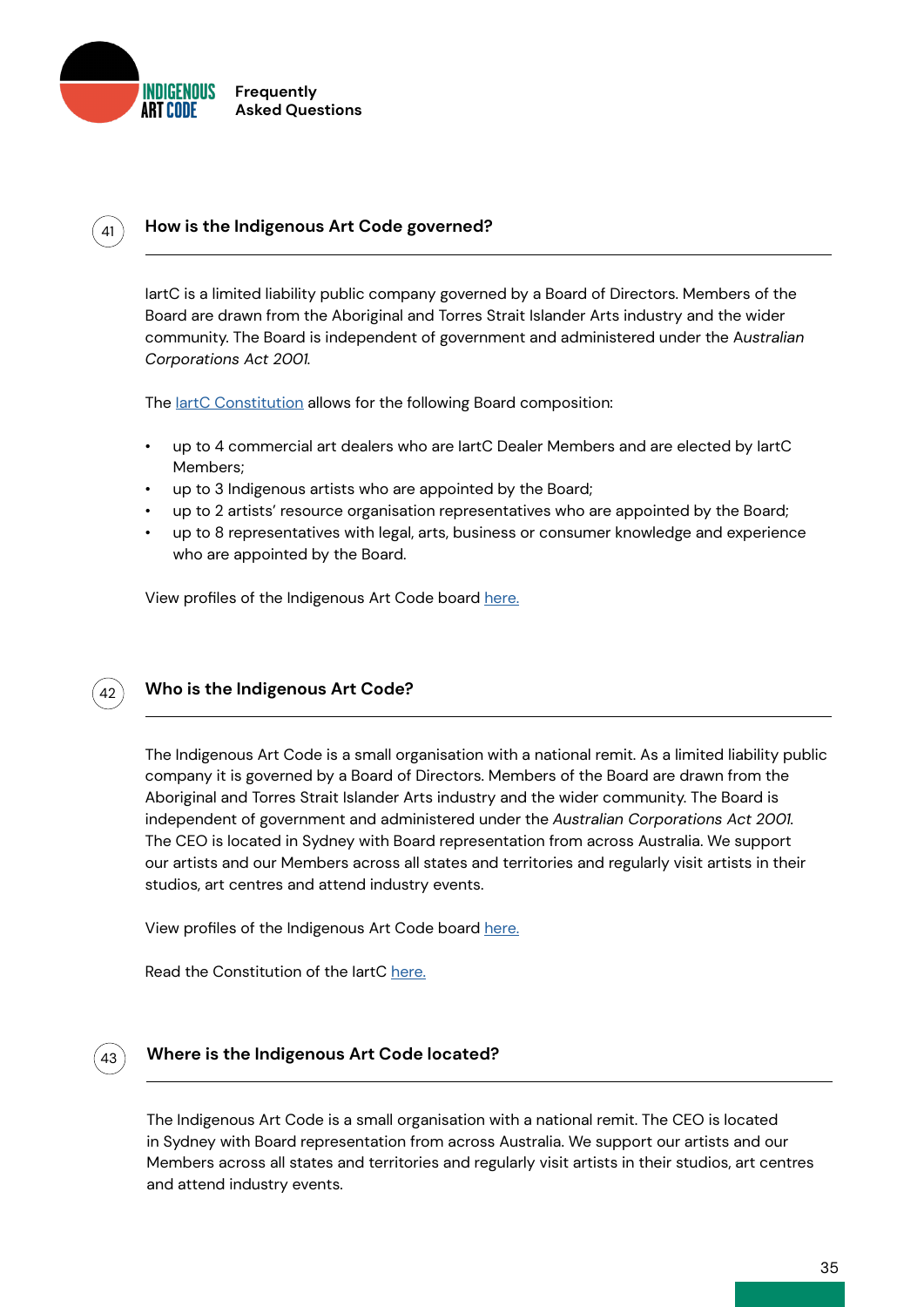<span id="page-35-0"></span>

# Ethical purchasing

#### **How does purchasing Aboriginal and Torres Strait Islander art ethically support artists?**

For many Aboriginal and Torres Strait Islander artists art is a lifeline. It is an expression of their culture and heritage and maintains and sustains their relationship to Country, sky and waters. It is also important financially and helps to support artists and their families. In many communities, art sales are the main source of income.

Making sure you always buy ethically is not just about protecting the buyer's investment. It's a means of respecting the world's oldest living culture, securing a sustainable future for Australia's Indigenous art industry and ensuring artists are paid and treated fairly.

The Indigenous Art Code encourages buyers to take an active and engaged role in ensuring the artwork they purchase comes from ethical sources and that artists are paid and treated fairly by those that trade in their work. Buyers, can and should, play a part in ensuring Aboriginal and Torres Strait Islander artists get a fair go. When buying art, we urge you to buy what you love but make sure artists are treated ethically in the process.



44

### **How can I be sure I'm purchasing Aboriginal and Torres Strait Islander art ethically?**

We encourage consumers to look for and purchase from members of the Indigenous Art Code (IartC). Dealer members of the Indigenous Art Code must adhere to, and demonstrate a commitment to, upholding the ethical standards laid out in the Code. Read the Code [here.](http://indigenousartcode.org/wp-content/uploads/2021/09/Indigenous-Art-Code.pdf)

A register of all current Indigenous Art Code members is accessible via the <u>lartC homepage.</u>

We also encourage consumers irrespective of how and where they purchase artwork by Aboriginal and Torres Strait Islander artists to ask questions, do their research and inform themselves about the artists and their communities.

Irrespective of where you buy art, we suggest you ask lots of questions:

Three questions to start with are:

- **1. Who is the artist?**
- **2. Where is the artist from?**
- **3. How does the artist get paid?**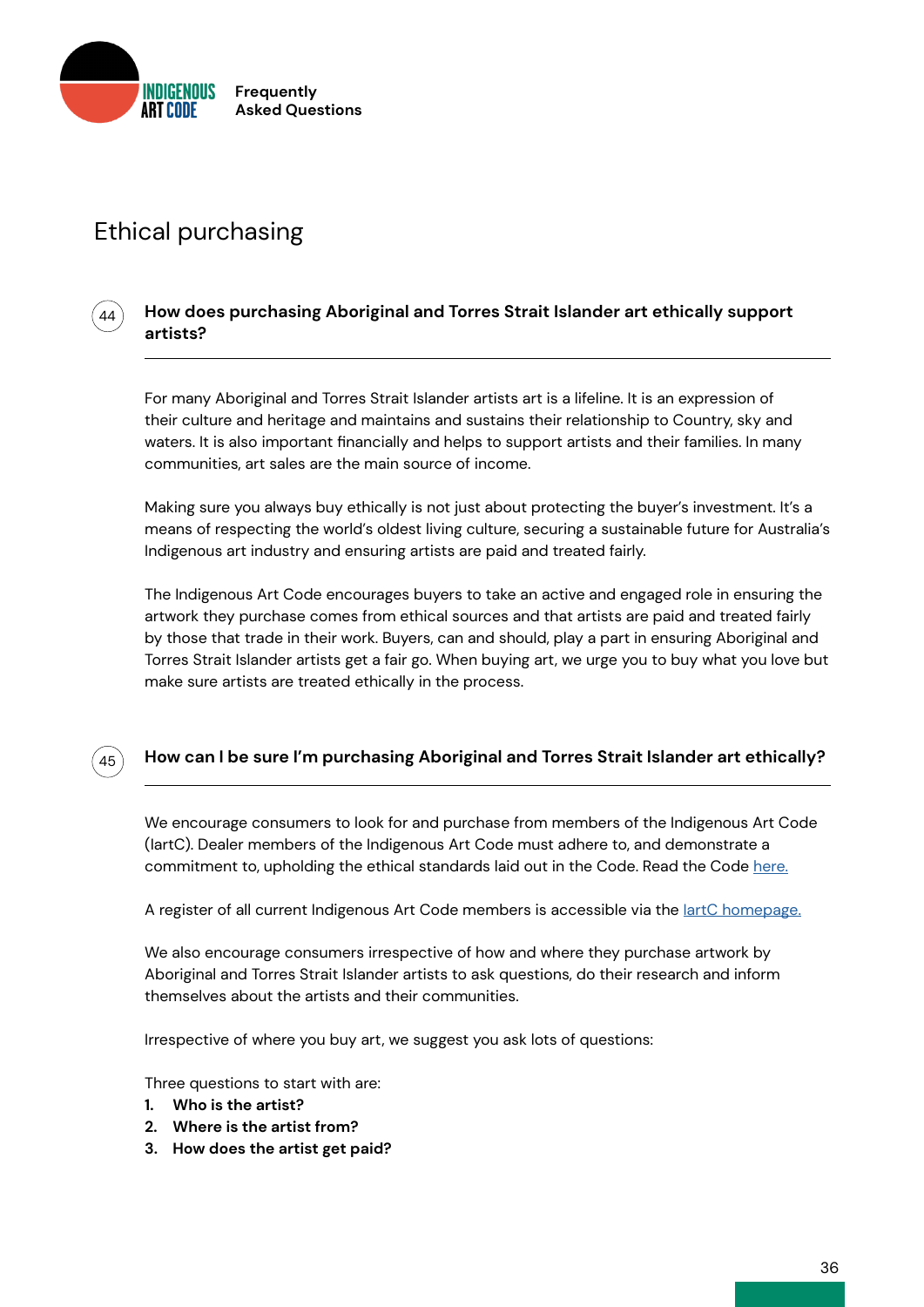

Some other questions to consider:

- How did the artwork or product come to be in a gallery or shop/available for purchase?
- If it is a reproduction of an artist's work, how are royalties or licensing fees paid to the artist?
- How long has the business been in operation? If it's suddenly appeared from nowhere, where were they before?
- Is your business/the business you're visiting a specialist in Aboriginal and/or Torres Strait Islander art? One or two pieces in amongst other art or souvenirs can sometimes be a warning sign.
- Is your gallery/this dealer a member of the Indigenous Art Code? If yes, you know it has agreed to follow the rules and guidelines laid out in the Code.

Ethical galleries and dealers will also be willing and able to answer questions in any of the following areas:

- About the artist his or her other work, history and community.
- About the art centre where is it? How long has the gallery been working with them? Does this artist always work through this art centre?
- How does the gallery source its art generally and how does it pay the artists?
- How much of the sale price goes to the artist?

Artists have a right to know the 'money story' for their art and buyers can ask too. Most ethical dealers are open about their business models. Many get their work from art centres on 'consignment' and pay the art centres a fixed percentage when they sell it. Some dealers pay a fair price to artists up front; this price is a percentage of what they know the retail price of the work will be.

Some unscrupulous dealers pay artists a small amount for the work up front, sometimes exploiting artists in a vulnerable position. They go on to charge inflated retail prices for the work. While not illegal, the Indigenous Art Code does not consider this to be ethical practice as, in some instances, artists are not given honest information about the true market value of their work.

Use your instincts. If the gallery owner is evasive about an artwork's provenance or their relationship with the artist, it may be a signal to walk away.

There are also some specific things to look out for that can be warning signs of unethical practices:

- A collection of works unconnected by theme, region, language or culture.
- Merchandise, such as bags, scarves, jewellery and artefacts, that is manufactured overseas and does not attribute an artist. A bone China cup manufactured overseas and licensed fairly to the artist is ethical. A bone China cup manufactured overseas which is not licensed by an Aboriginal artist is not.
- Will the gallery 'do a deal'? Ethical galleries usually work on a fixed price model with a consistent percentage returned to the art centre and artist. Offers of a discount to close the sale can be a cause for concern.
- Does the gallery try to prove the provenance of artworks using photos of artists holding the work, rather than official certificates of authenticity?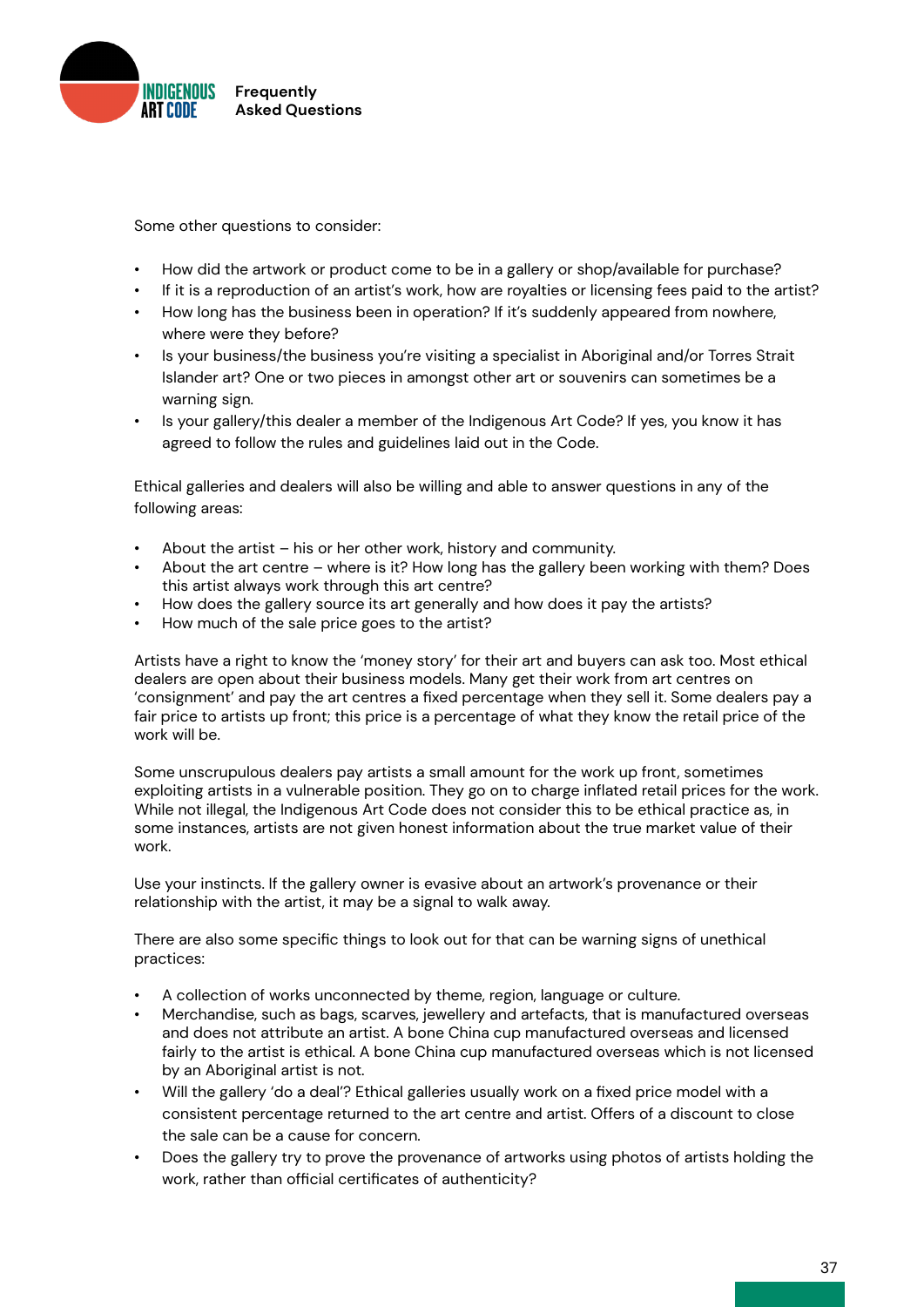

46

# **How do I know the sale price of the artwork is fair to the artist?**

It can be difficult to know for sure. A dealer who has fair and transparent agreement with the artists they work with won't shy away from answering your questions. While the dealer might not tell you exact details of the payment, they should be comfortable telling where and how they sourced the work including:

- Whether the work has been consigned to the gallery, meaning a percentage of the amount you pay the gallery or dealer will be paid to the artist. You can ask what percentage the artists will receive.
- If the dealer or gallery purchased the work from the artist upfront, what was the artist paid? Note: if the dealer has purchased the artwork upfront, they are carrying some of the risk because there is no guarantee they will sell the work. However, as a consumer if you are paying, for example, \$3000 for a painting and the artist received \$500 you might want to think about the fairness of that price disparity. At times dealers may respond to this question by saying they "paid the price the artist asked for". The question here is 'did the artist have access to transparent information in order to know how much the dealer intended to sell the work for, before they agreed to the price they would be paid?'
- If you are purchasing work from a gallery where the artwork is being resold to you (not on consignment) for over \$1000 you can also ask the dealer if they report resales to the Resale Royalty Scheme. See Question 6 to learn more about the Resale Royalty Scheme and the obligations of dealers to report sales.

If a dealer is resistant to providing transparent information about the agreement they have in place and how they work with and pay artists, then perhaps reconsider your purchase. At the end of the day, you may need to go with your gut.

As a consumer who is concerned with the fair treatment of artists you have a right to know how they have been paid.

#### **What should I do if I bought an artwork and afterwards discovered the business wasn't dealing ethically with the artist?** 47

The most powerful thing you can do to ensure you support artists and their communities is to make sure your next purchase comes from a dealer who sources their work ethically. Read Question 45 for advice on how to do this.

If you believe misrepresentations have been made to you about the work you can lodge a consumer issue with the Australian Competition and Consumer Commission (ACCC) [here](mailto:https://www.accc.gov.au/contact-us/contact-the-accc/report-a-consumer-issue?subject=). Visit [here](mailto:https://www.accc.gov.au/about-us/australian-competition-consumer-commission/service-charter/what-we-can-cant-do-for-consumers?subject=) for details of what the ACCC can and can't do for consumers.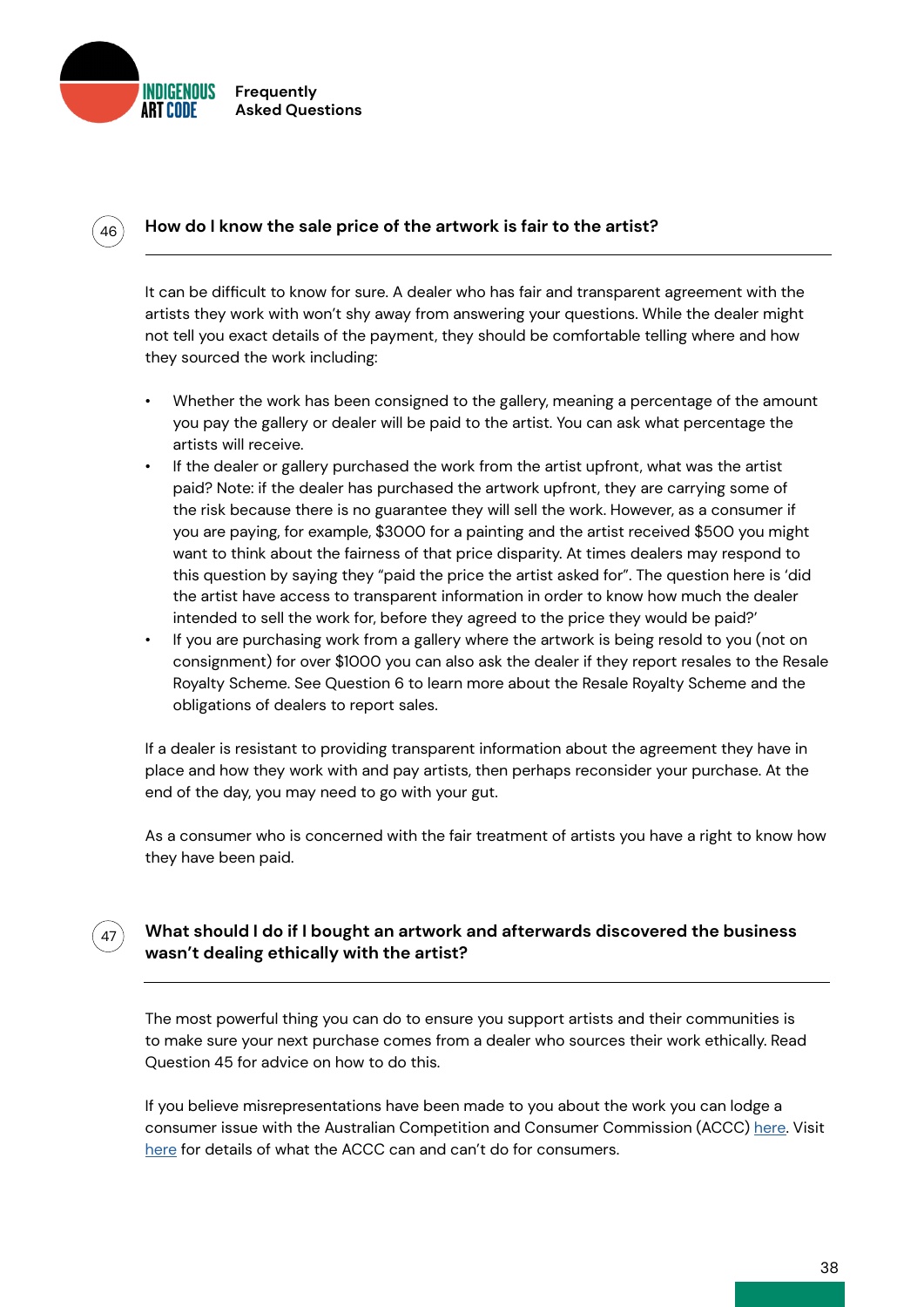

48

49

# **What questions should I ask when purchasing an artwork or licensed product?**

We encourage consumers irrespective of how and where they purchase artwork by Aboriginal and Torres Strait Islander artists to ask questions, do their research and inform themselves about the artists and their communities. Irrespective of where you buy art, we suggest you ask lots of questions.

Three questions to start with are:

- **1. Who is the artist?**
- **2. Where is the artist from?**
- **3. How does the artist get paid?**

Some other questions to consider:

- How did the artwork or product come to be in a gallery or shop/available for purchase?
- If it is a reproduction of an artist's work, how are royalties or licensing fees paid to the artist?
- How long has the business been in operation? If it's suddenly appeared from nowhere, where were they before?
- Is your business/the business you're visiting a specialist in Aboriginal and/or Torres Strait Islander art? One or two pieces in amongst other art or souvenirs can sometimes be a warning sign.
- Is your gallery/this dealer a member of the Indigenous Art Code? If yes, you know it has agreed to follow the rules and guidelines laid out in the Code.

# **How do I tell the difference between a product that has fake art on it and a product that has artwork fairly licensed on it?**

Fake art in the context of Aboriginal and Torres Strait Islander art are products that are for sale that 'look and feel' like Indigenous art but have no connection to Aboriginal and Torres Strait Islander culture or communities.

These commercially produced goods, mostly aimed at the tourist market, are often made from nontraditional materials and feature inauthentic and culturally inappropriate and appropriative designs. They range from bamboo didgeridoos to key rings to paintings.

Just because a product is produced overseas or industrially produced does not necessarily mean it is fake art. Some Aboriginal and Torres Strait Islander artists fairly license their original and authentic artworks to be reproduced on products manufactured overseas. Often an artist will enter into a fair and transparent commercial agreement with a business which will have products produced overseas. These arrangements involve agreements between the artist and the business producing the product, in which the artist is fairly remunerated.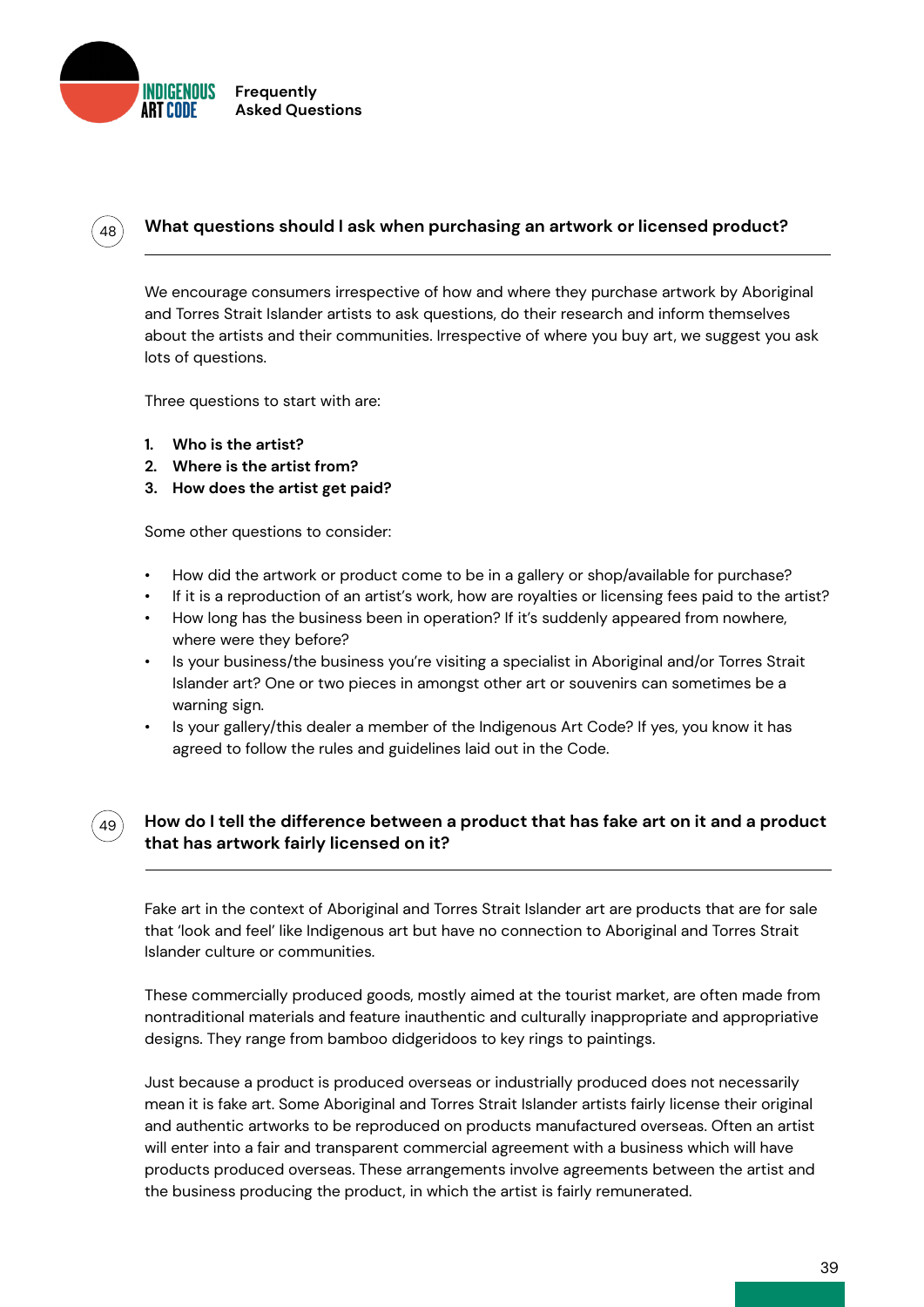

 $50^{\degree}$ 

A bone China cup featuring Aboriginal or Torres Strait Islander art that is manufactured overseas and licensed fairly by the artist is ethical. A bone China cup featuring Aboriginal or Torres Strait Islander art that is manufactured overseas and is not licensed by an Aboriginal artist is not.

A tell-tale sign of a fairly licensed product is one that attributes the artwork to the artist and provides details about them. Often the information that comes with the product will also provide details of the royalties the artist receives. We encourage consumers to ask questions around the specifics of these arrangements. Generally, ethical businesses will have no trouble providing further detail.

Be wary of products that do not provide details about the artist and that use generic or elusive terms such as 'Aboriginal style'. Be wary also of products that do not name any artists but claim Aboriginal artists contributed to the product. If in doubt, ask. If the answer is unclear or does not provide clarity on who the artist is, how they contributed to the work and what remuneration they have received, we suggest you walk away from the purchase.

# **How do I know the artist has been treated fairly when the product has no label, certificate of authenticity or other information?**

Any artwork, product or merchandise featuring the work of an artist should be attributed to that artist. Artists have moral rights to be properly attributed or credited for their artwork (unless it is reasonable in all the circumstances not to do so). Read Question 17 for more information on moral rights. If the name of the artist is not present somewhere on either the product itself or the packaging or accompanying documentation, it could be sign that the work is fake or inauthentic art. See Question 49 relating to this.

Beyond the name of the artist, high value art and products usually come with other documentation. Dealer Members of the Indigenous Art Code are required to provide a Code Certificate of authenticity for any work over the value of \$250. As a buyer you should insist on it.

We encourage consumers to ask lots of questions of any dealer they plan to purchase from, particularly if this information is not provided on the documentation that comes along with the work.

Three questions to start with are:

- **1. Who is the artist?**
- **2. Where is the artist from?**
- **3. How does the artist get paid?**

Some other questions to consider:

• How did the artwork or product come to be in a gallery or shop/available for purchase?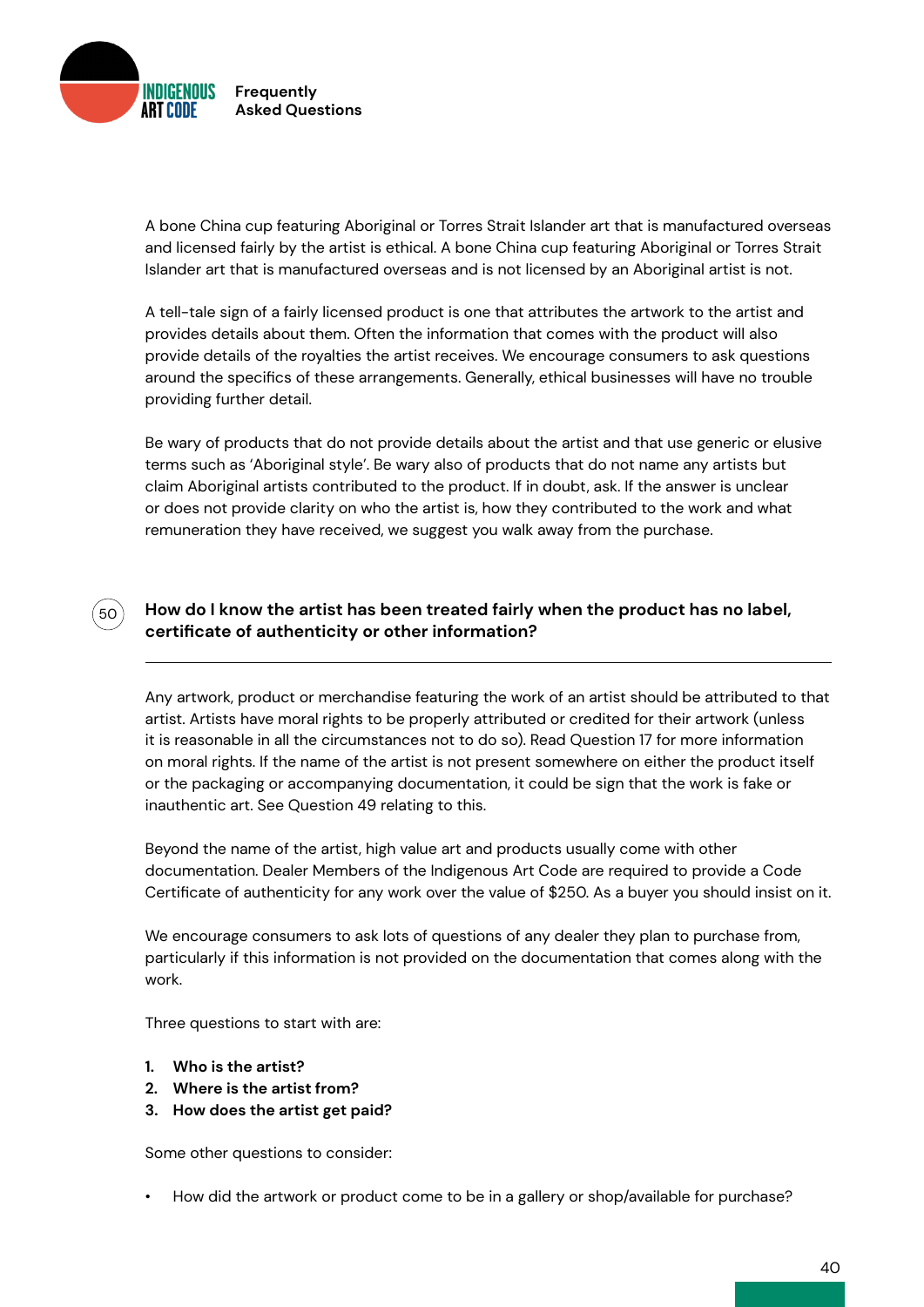

- If it is a reproduction of an artist's work, how are royalties or licensing fees paid to the artist?
- How long has the business been in operation? If it's suddenly appeared from nowhere, where were they before?
- Is your business/the business you're visiting a specialist in Aboriginal and/or Torres Strait Islander art? One or two pieces in amongst other art or souvenirs can sometimes be a warning sign.
- Is your gallery/this dealer a member of the Indigenous Art Code? If yes, you know it has agreed to follow the rules and guidelines laid out in the Code.



### **How do I know if a business is Indigenous-owned?**

Indigenous-owned businesses that are Members of the Indigenous Art Code are clearly identified as such on their member profile. You can also search the member register via the lartC homepage for Indigenous-owned businesses.

Most Indigenous-owned businesses will refer to this somewhere on their website or other information relating to their business. Often the community or Country the business owners are connected to will be listed. Many Indigenous-owned businesses are also members of Supply [Nation](http://) – a register of Aboriginal and Torres Strait Islander-owned businesses.

If you are unclear about whether a business is Indigenous-owned, we suggest you ask. This question could refer to what community or Country the business owners are connected to.



### **How do I have artwork I own valued?**

The Indigenous Art Code is not able to provide valuations of artwork. Artwork valuations can only be done by a qualified valuer.

The Australian Government provides a list of valuers approved under their Cultural Gifts Program. You can access this list [here](http://). Some Dealer Members of the IartC are approved valuers and can be found on the list.

# 53

# **There is a catalogue number or written code on Aboriginal and Torres Strait Islander artwork that I own. What does it mean?**

Numeric or alpha-numeric codes written on artwork typically relate to a catalogue number assigned to work by the artist, art centre, dealer or gallery at the time of its creation. They do not relate to the Indigenous *Art Code*.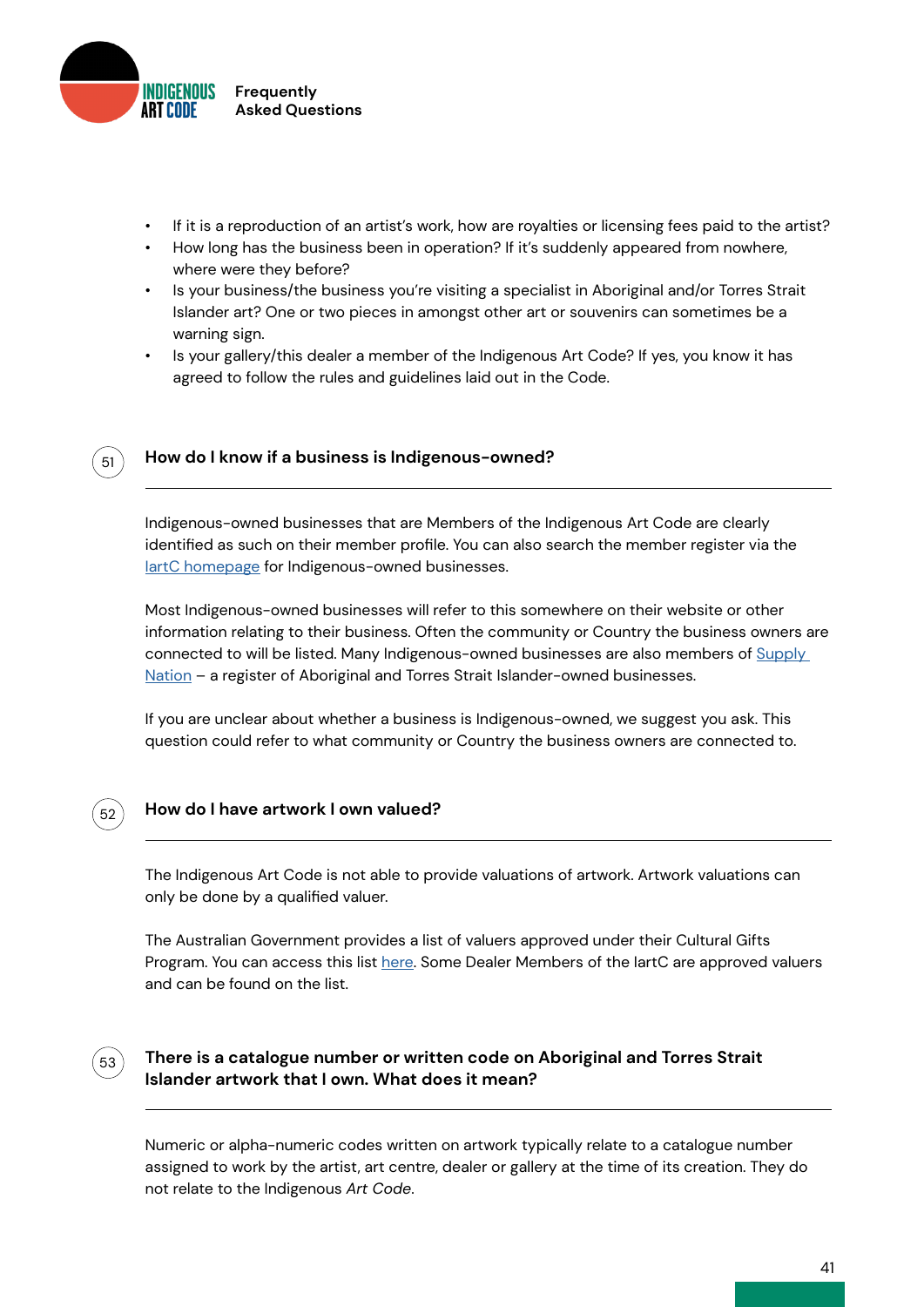**INDIGENOUS Frequently Asked Questions**

54

55

These codes or catalogue numbers refer to the database of the artist, art centre, dealer or gallery. There is not a central database for these codes nationally. Usually, the certificate of authenticity provided with the work will refer to the catalogue number and also indicate who assigned the catalogue number to the work. The works are assigned the code so that the artist, art centre, dealer or gallery can refer to their database if needed at a later stage. If you need more information you need to seek this from the artist, art centre, dealer or gallery which assigned the code or from which you purchased the work.

# **Should I only buy an artwork where the artist signed the work?**

Some Aboriginal and Torres Strait Islander artists sign their work, many do not. The absence of a signature on an artwork does not necessarily indicate it is not by the artist stated on other documentation. Within the market for Aboriginal and Torres Strait Islander art, certificates of authenticity are the most used method to verify in writing that the artwork for sale is the original work of the artist named. Certificates of authenticity are most often a single page document that are intended to ensure the integrity of statements about authenticity. Photographs of an artist creating or holding an artwork are not certificates of authenticity. Read Question 5 for more information of certificates of authenticity.

# **Should I only buy an artwork if I am given a photograph of the artist holding or painting the work?**

Certificates of authenticity are the most widely used and accepted form of documentation used in the Indigenous visual art market. Certificates of Authenticity verify in writing that the artwork for sale is the original work of the artist named. Certificates of authenticity are most often a single page document that are intended to ensure the integrity of statements about authenticity. Photographs of an artist creating or holding an artwork are not certificates of authenticity. Read Question 5 for more information of certificates of authenticity.

Certificates of authenticity are widely accepted by national institutions (such as the National Gallery of Australia) for the purposes of donating artwork. Most major auction houses will only accept certificates of authenticity for the purposes of selling a work on the secondary market.

Dealer Members of the Indigenous Art Code are required to provide a Code Certificate of authenticity for any work over the value of \$250. As a buyer, you should insist on it from any dealer you purchase artwork from.

We encourage consumers to ask lots of questions of any dealer they plan to purchase from, particularly if this information is not provided on the documentation that comes along with the work.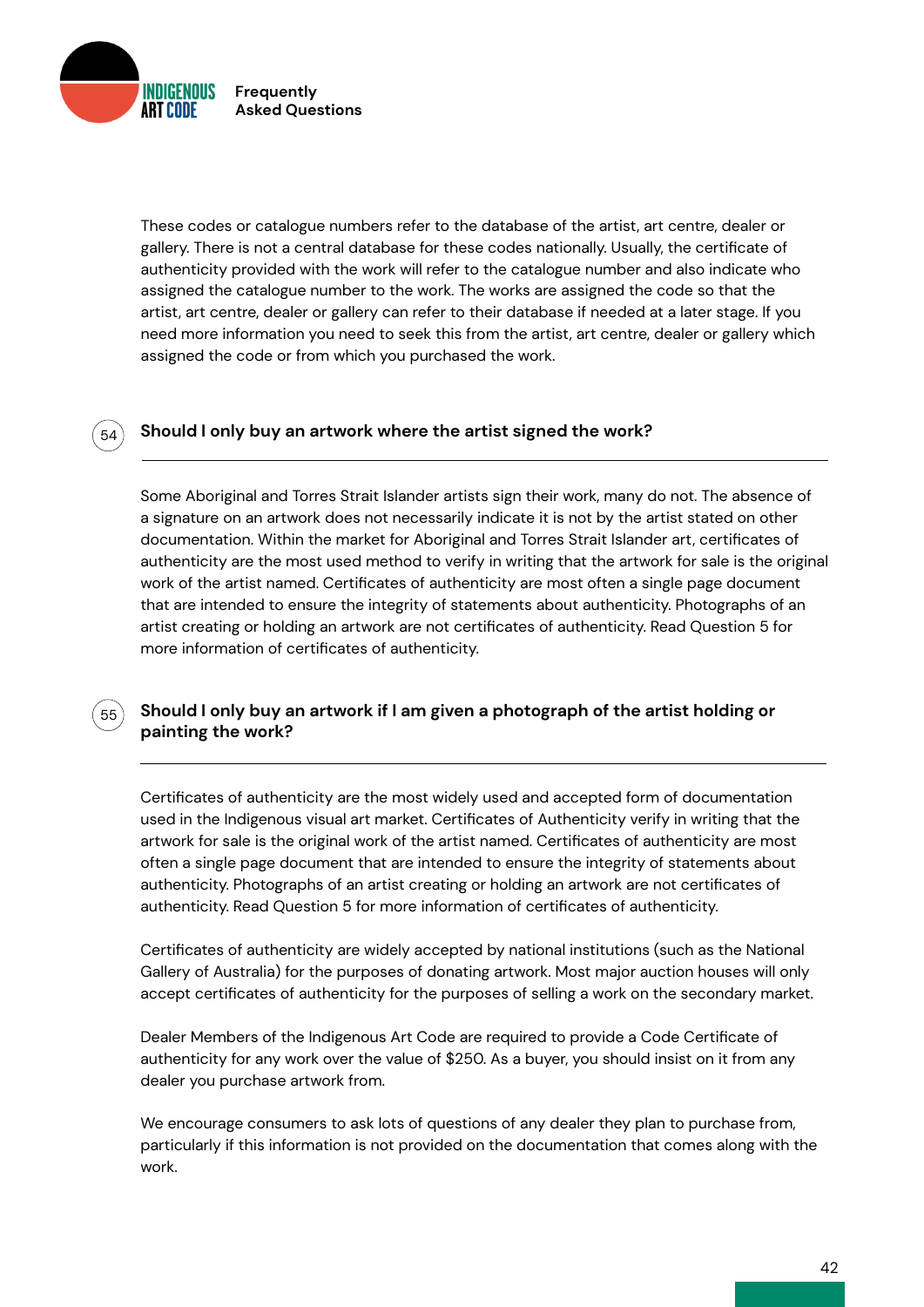

Three questions to start with are:

**1. Who is the artist?**

56

57

- **2. Where is the artist from?**
- **3. How does the artist get paid?**

# **How do I find out more information on an old artwork I own which I have with very little documentation for?**

On occasion consumers contact the Indigenous Art Code to help them find out information about artworks they own but do not know the history of. The Indigenous Art Code is a voluntary industry code of conduct and any numeric or alpha-numeric codes or catalogue numbers on artworks do not relate to the Indigenous *Art Code*.

The Indigenous Art Code is a membership-based organisation with countless connections to artists and dealers of Aboriginal and Torres Strait Islander artwork. Researching artists and artworks for consumers sits outside our remit.

If you know the name of the gallery, art centre or dealer the work was purchased from we suggest you reach out to them. Usually they require the catalogue number (if any) written on the artwork and the artist's name to search their database. See Question 53 for more information on catalogue numbers.

Otherwise, we suggest you research online any information you know about the artist, the work or the region they are from. A qualified art valuer may also be able to assist you to attribute or research the work. See Question 52 for information on how to have your artwork valued.

# **What is carpetbagging?**

Generally 'carpetbagging' is understood to mean an outsider who seeks power or success presumptuously. In the inquiry into Australia's Indigenous visual arts and craft sector in June, 2007 [chapter 8.15 included the following reference to carpetbagging](http://):

*8.15 Many participants in discussion about Indigenous art use 'carpetbagger' as a pejorative term in describing dealers involved in the exploitation of Indigenous artists. The term carpetbagger can be applied to particular individuals, backyard dealers, commercial gallery owners, private agents, or persons operating other legitimate businesses such as car yards or motels[.\[10\]](http://) Such a person is usually not Indigenous and seeks to obtain art from an artist at a price well below what that person knows or ought to know is a reasonable market price, with the intention of selling it on at a substantial profit.[\[11\]](http://) It often involves taking advantage of the artist's age, poverty, medical condition*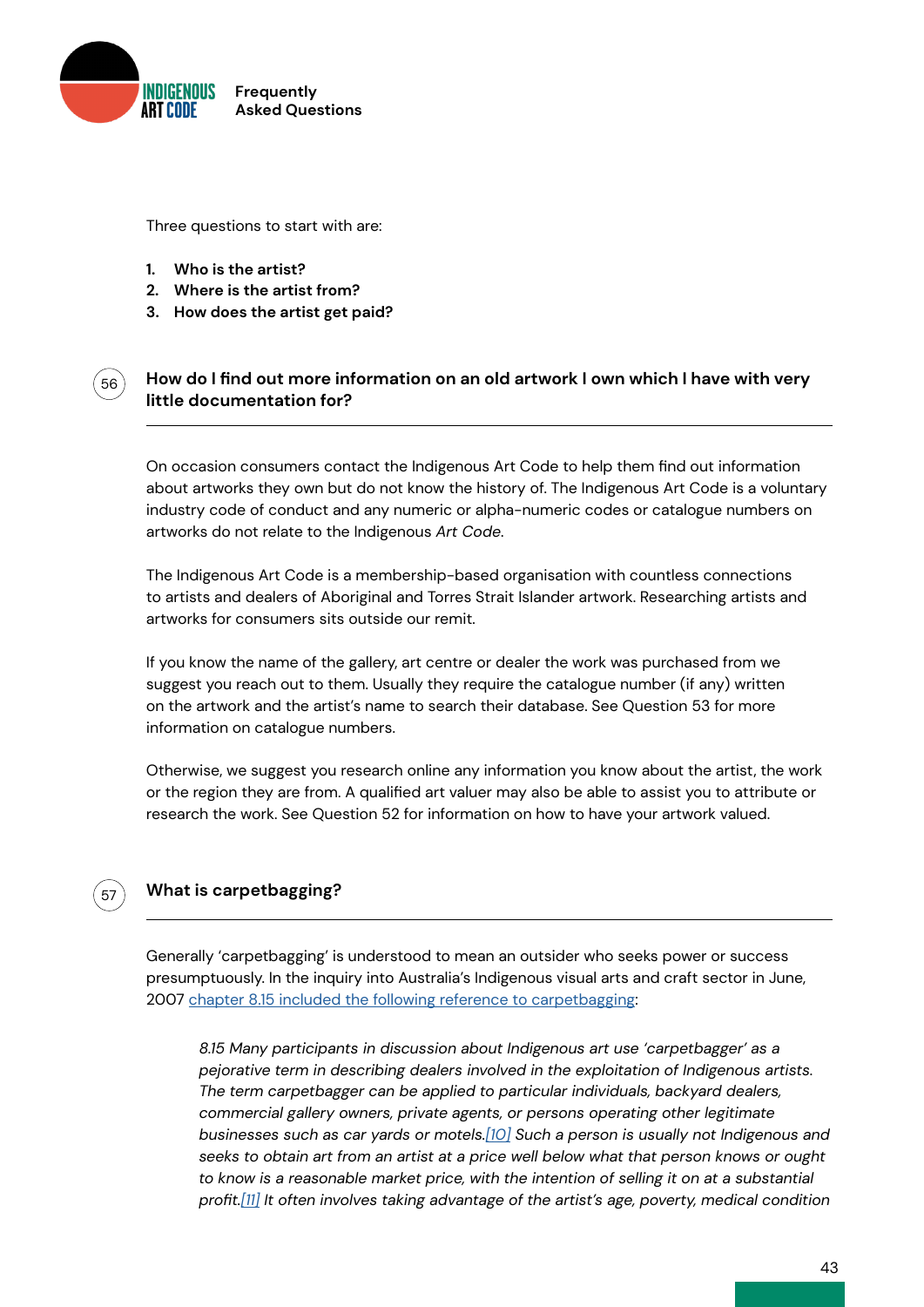

*or other disadvantage. Carpetbagging has become a problem through the combination of the great success of Indigenous ar[t\[12\]](http://) and the weak economic bargaining position in which Indigenous people frequently find themselves[.\[13\]](http://)*

The term 'carpetbagger' is often understood to denote a dealer who operates unfairly or unethically. Whilst this conduct may not be illegal that doesn't mean it is considered fair. Dealers should not exploit power imbalances or leverage decisions made by artists particularly when those decisions are made from a position of financial desperation.

# **What are some of the different supply chains operating in the market for Aboriginal and Torres Strait Islander art?**

See Question 8.

58

59

# **Where should I go to purchase Indigenous art ethically?**

We encourage consumers to look for and purchase from members of the Indigenous Art Code (IartC). Dealer Members of the Indigenous Art Code must adhere to, and demonstrate a commitment to, upholding the ethical standards laid out in the Code. Read the Code [here.](http://indigenousartcode.org/wp-content/uploads/2021/09/Indigenous-Art-Code.pdf)

A register of all current Indigenous Art Code members is accessible via the lartC homepage.

The Indigenous Art Code has close to 200 Artist Members (as of September 2021), however there are thousands of Aboriginal and Torres Strait Islander artists from across the country. We do not suggest you limit your engagement with artists to only those who are Artist Members of the Indigenous Art Code.

As Artist Members are not signatories to the Code, their Membership functions as a means of adding their voice to the call for fair and ethical treatment of artists within the Indigenous visual arts industry.

We encourage you to research Aboriginal and Torres Strait Islander art and culture widely, including from the region in which you live and work. Purchasing from Aboriginal and Torres Strait Islander artists directly is a great way to support their artistic practice.

We also encourage consumers irrespective of how and where they purchase artwork by Aboriginal and Torres Strait Islander artists to ask questions, do their research and inform themselves about the artists and their communities.

Irrespective of where you buy art, we suggest you ask lots of questions: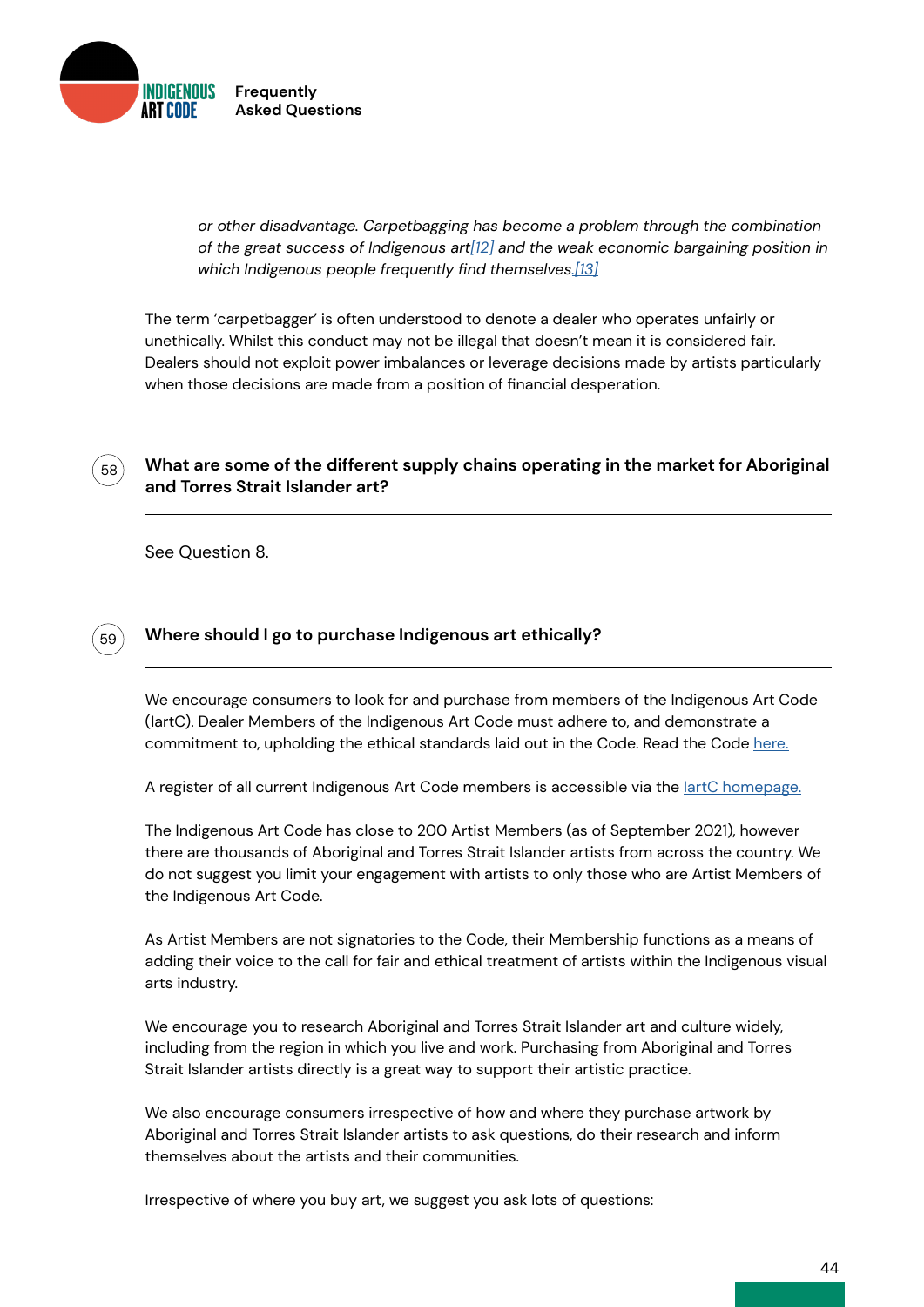

Three questions to start with are:

- **1. Who is the artist?**
- **2. Where is the artist from?**
- **3. How does the artist get paid?**

Some other questions to consider:

- How did the artwork or product come to be in a gallery or shop/available for purchase?
- If it is a reproduction of an artist's work, how are royalties or licensing fees paid to the artist?
- How long has the business been in operation? If it's suddenly appeared from nowhere, where were they before?
- Is your business/the business you're visiting a specialist in Aboriginal and/or Torres Strait Islander art? One or two pieces in amongst other art or souvenirs can sometimes be a warning sign.
- Is your gallery/this dealer a member of the Indigenous Art Code? If yes, you know it has agreed to follow the rules and guidelines laid out in the Code.



# **What if the gallery I want to purchase an artwork from isn't a member of the Indigenous Art Code, should I still buy from them?**

The Indigenous Art Code does not comment on the business practices of non-members. We recognise that businesses may be operating fairly and ethically without being Dealer Members.

Irrespective of whether you buy artwork from a member of the Indigenous Art Code, we encourage all consumers to do their research, be active, engaged and ask questions.

Three questions to start with are:

- **1. Who is the artist?**
- **2. Where is the artist from?**
- **3. How does the artist get paid?**

Some other questions to consider:

- How did the artwork or product come to be in a gallery or shop/available for purchase?
- If it is a reproduction of an artist's work, how are royalties or licensing fees paid to the artist?
- How long has the business been in operation? If it's suddenly appeared from nowhere, where were they before?
- Is your business/the business you're visiting a specialist in Aboriginal and/or Torres Strait Islander art? One or two pieces in amongst other art or souvenirs can sometimes be a warning sign.
- Is your gallery/this dealer a member of the Indigenous Art Code? If yes, you know it has agreed to follow the rules and guidelines laid out in the Code.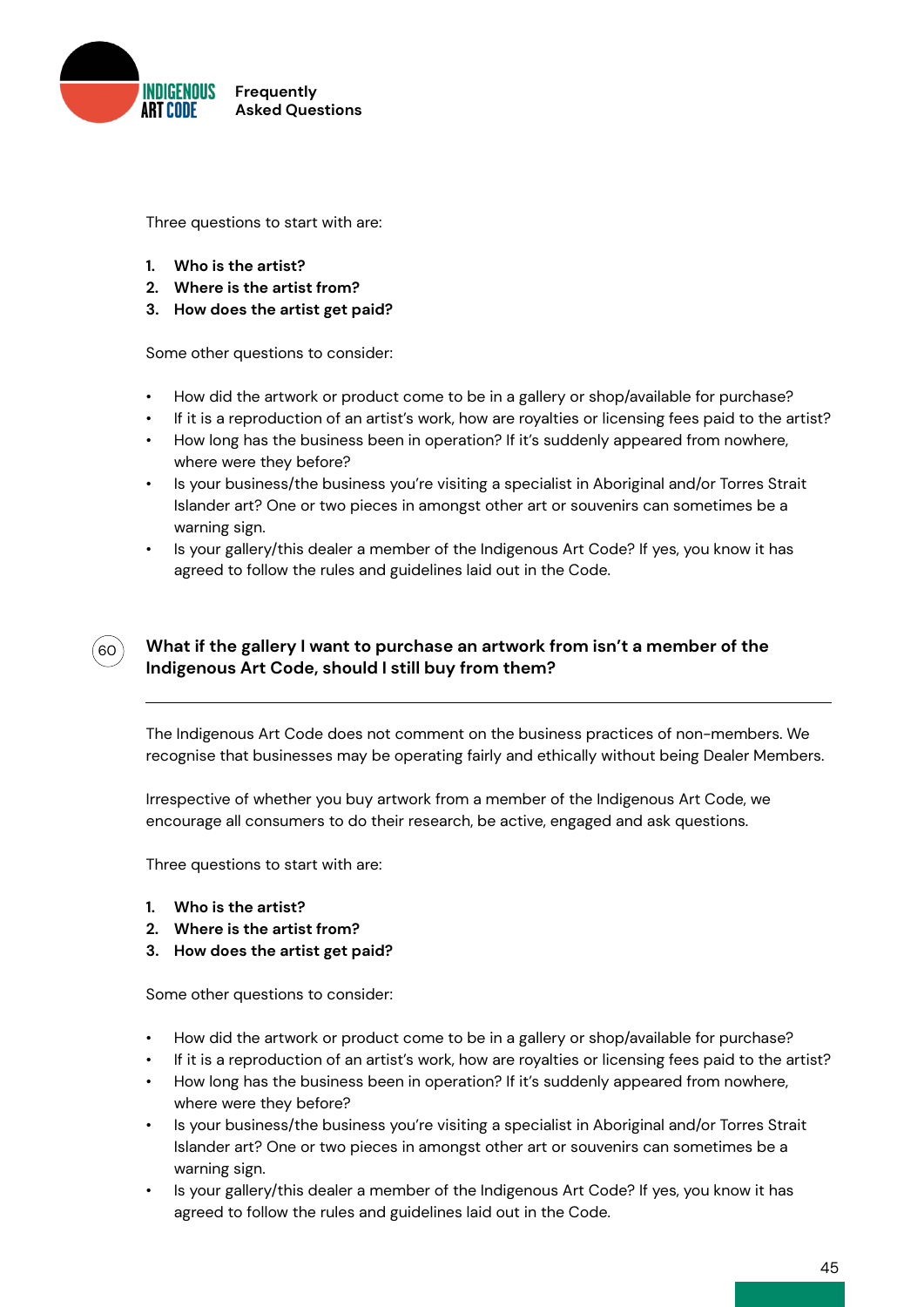

61

**What channels should be avoided if buyers want to purchase art ethically and why?**

The Indigenous Art Code do not provide lists of where not to buy, instead we encourage all consumers to do their research, be active, engaged and ask questions.

Irrespective of the kind of gallery or the place of sale, the following three questions can help you feel confident you are buying from an ethical dealer. Any reputable dealer will be happy to answer them. There are some 'red flags' or warning signs we encourage consumers to look out for. Some questions to can ask a gallery or dealer before you purchase are are:

### **1. Is your gallery a specialist in Aboriginal art?**

One or two pieces in amongst other art or global souvenirs can sometimes be a warning sign.

### **2. How long has your gallery been around?**

If it's suddenly appeared from nowhere, where were they before? And where will they be in the near future?

### **3. Is your gallery a member of the Indigenous Art Code?**

If yes, you know it has signed the Indigenous Australian Art Commercial Code of Conduct.

Ethical galleries and dealers will also be willing and able to answer questions in any of the following areas:

- About the artist his or her other work, history and community.
- About the art centre where is it? How long has the gallery been working with them? Does this artist always work through this art centre?
- How does the gallery source its art generally and how does it pay the artists?
- How much of the sale price goes to the artist?

Artists have a right to know the 'money story' for their art and buyers can ask too. Most ethical dealers are open about their business models. Many get their work from art centres and artists on 'consignment' and pay the art centres a fixed percentage when they sell it. Some dealers pay a fair price to artists up front; this price is proportional to what they know the retail price of the work will be.

Some unscrupulous dealers pay artists a small amount for the work up front, often exploiting artists in a vulnerable position. They go on to charge inflated retail prices for the work. While not illegal, the Indigenous Art Code does not consider this ethical practice as, in some instances, artists are not given honest information about the true market value of their work.

Use your instincts. If the gallery owner is evasive about an artwork's provenance or their relationship with the artist, it may be a signal to walk away.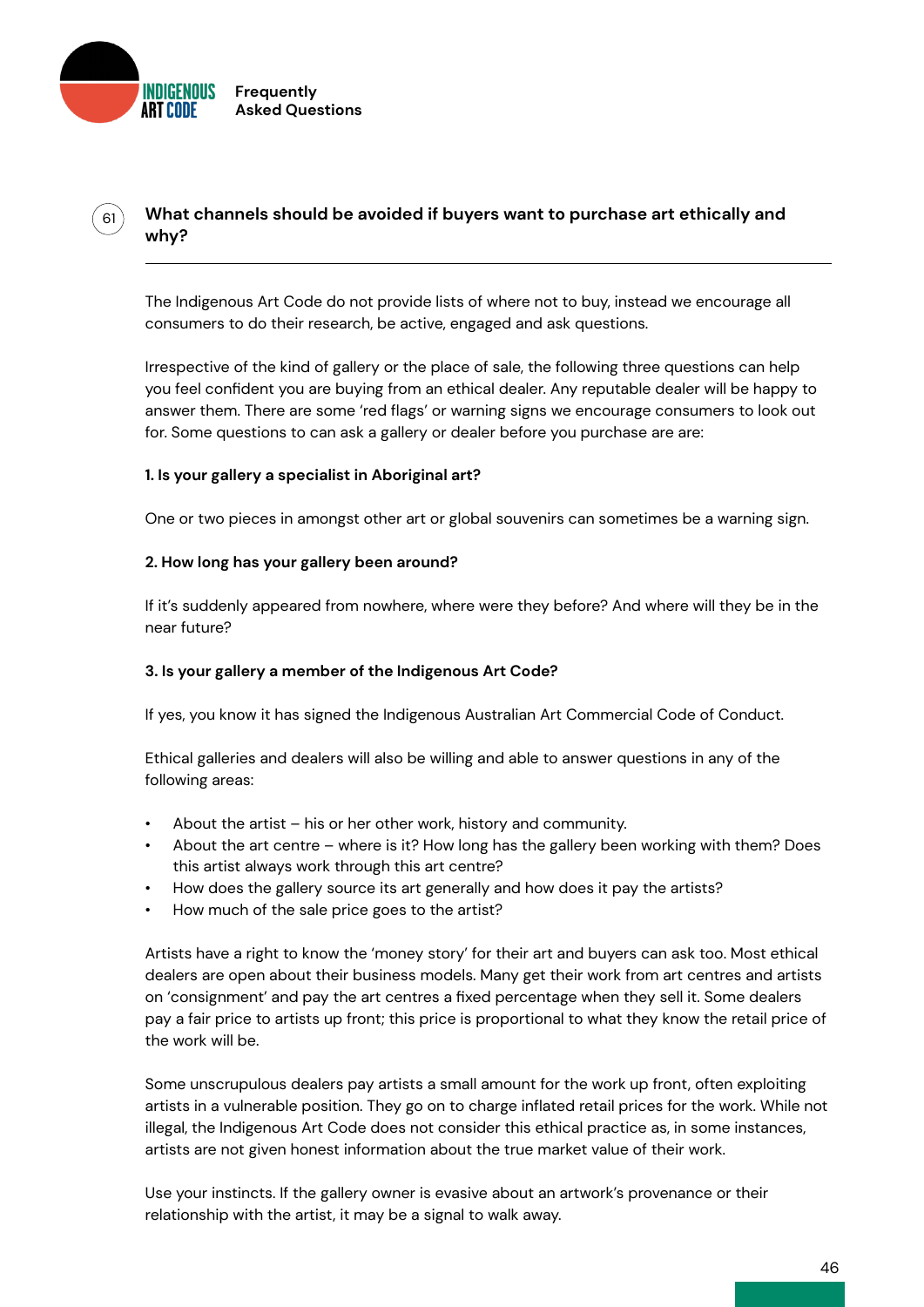

There are also some specific things to look out for that can be warning signs of unethical practices:

- A collection of works unconnected by theme, region, language or culture.
- Will the gallery 'do a deal'? Ethical galleries usually work on a fixed price model with a consistent percentage returned to the art centre and artist. Offers of a discount to close the sale can be a cause for concern.
- Does the gallery try to prove the provenance of artworks using photos of artists holding the work, rather than official authentication certificates? Does the gallery use poor quality images of the artists rather than a quality portrait of the artist?



63

### **Why does the art centre take a commission?**

See Question 3 for detailed information on the purpose and functions of art centres.

An art centre is a non-profit organisation owned by its members, a collective of artists. Art centres exist to support artists, provide professional development and facilitate the production, marketing and sale of work in the marketplace. As a not for profit, art centres provide services to their community and do not operate to make a profit. Any 'profit' generated is invested back into the services the organisation provides to its members.

What is widely understood as the 'art centre model' is based around a percentage of the sale price of works. Usually 50-60% of the sale prices of an artwork goes to the artist, with the remainder (usually 40-50%) going back into the artists-owned business. This percentage or commission is paid to enable the business to keep operating and to continue providing services to the artists and community. Most art centres do receive some Government funding and the income generated by the commission supplements this funding, allowing for a greater range of services and activities that benefit community members. Commission income typically supports the art centre to employ staff, operate artist facilities and amenities, maintain vehicles, take artists on trips to Country and to markets and sell the works through art fairs, exhibitions, and other events.

Art centres are self-determined Indigenous-owned and controlled businesses.

# **Why would you buy from a gallery when you can go direct to the artists or the art centre?**

Most art centres and many independent Aboriginal and Torres Strait Islander artists have longterm and established relationships with commercial galleries. Art centres and artists often enter these relationships to enable opportunities for exhibition, sale and marketing of their work, career development and access to audiences, which would not be possible without the support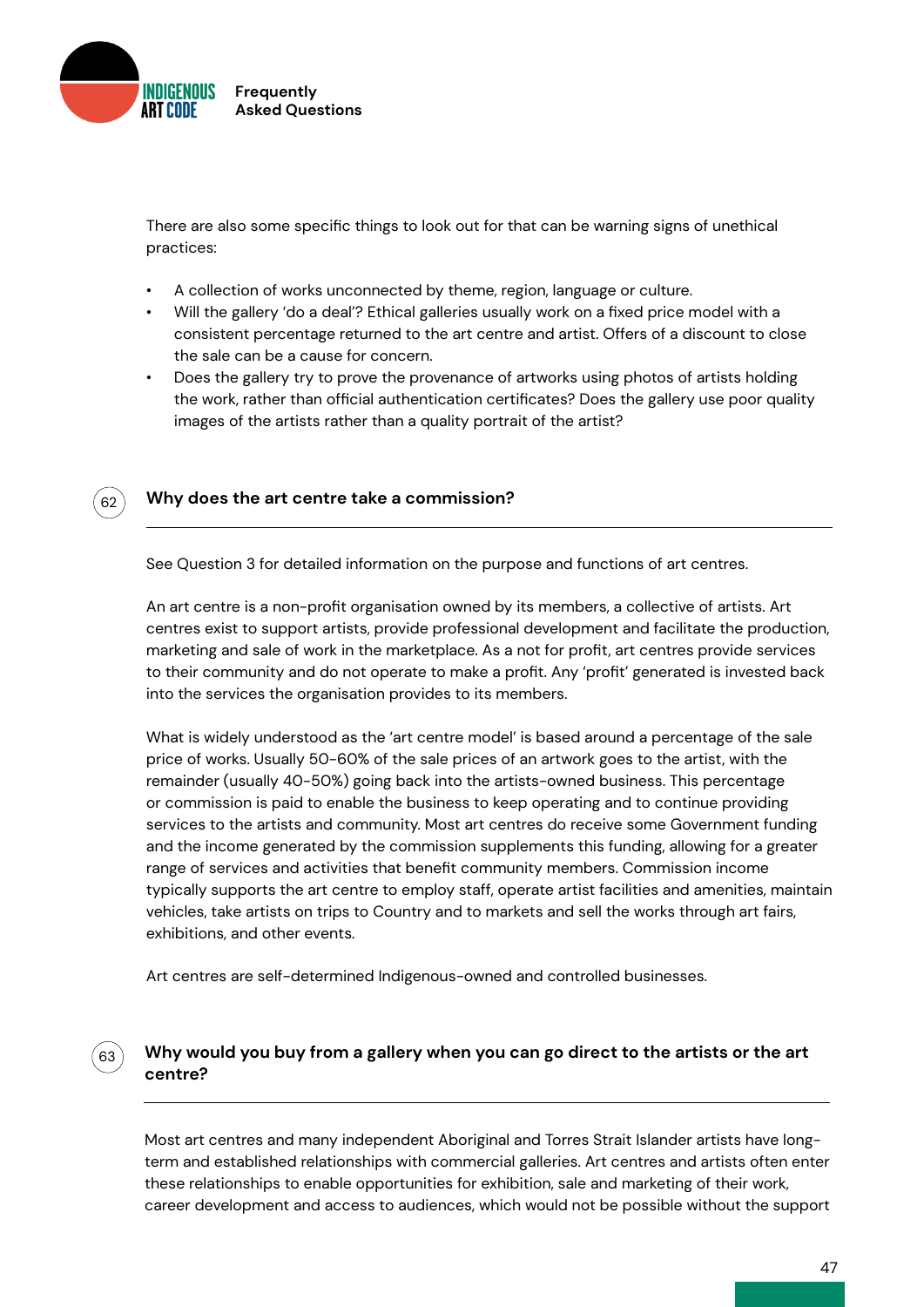

of the gallery. Some art centres do not have the resources and staff capacity to offer the customer service necessary to make sales to customers from the general public.

Art centres and the galleries that represent them operate under a range of arrangements. Galleries often present and curate highly sought-after work that has been provided to the gallery by the artist or art centre for themed or special exhibitions. This work is often not available directly from the artist or art centre.

Some artists and art centres sell work directly to consumers, as well as through a commercial gallery. Others prefer to focus on artwork creation and development and leave the marketing and sale of the work entirely to the gallery.

Do your own research about where the work you'd like to purchase is available. The most important thing is that any work purchased comes from ethical sources and that artists are paid and treated fairly by those that deal in their work.



### **What is a primary sale?**

The primary sale is the first sale of artwork between the artist and another party. This could be directly to a consumer or to a gallery or to a dealer who may pay the artist upfront for the work. When artwork is held on consignment by an art centre or gallery on behalf of the artist, the primary sale does not occur until the ownership of the work is transferred. This happens when the work is sold to the customer and the artist receives payment for the work.

# 65

### **How is an auction house different to a gallery?**

An auction house is a company that facilitates the buying and selling of art either via in-person or online auctions. Rather than referring to the facility that an auction takes place in, an auction house most commonly refers to the company running the auction.

Auction houses sell artwork through a competitive auction process in which buyers place bids on the work.

Auction houses differ from galleries in that they typically do not present exhibitions or facilitate other opportunities (such as presentations at art fairs) that develop the careers of the artists whose artwork is sold. Where galleries typically work with a stable of artists, auction houses most often sell work from a range of artists depending on what artwork is made available to them.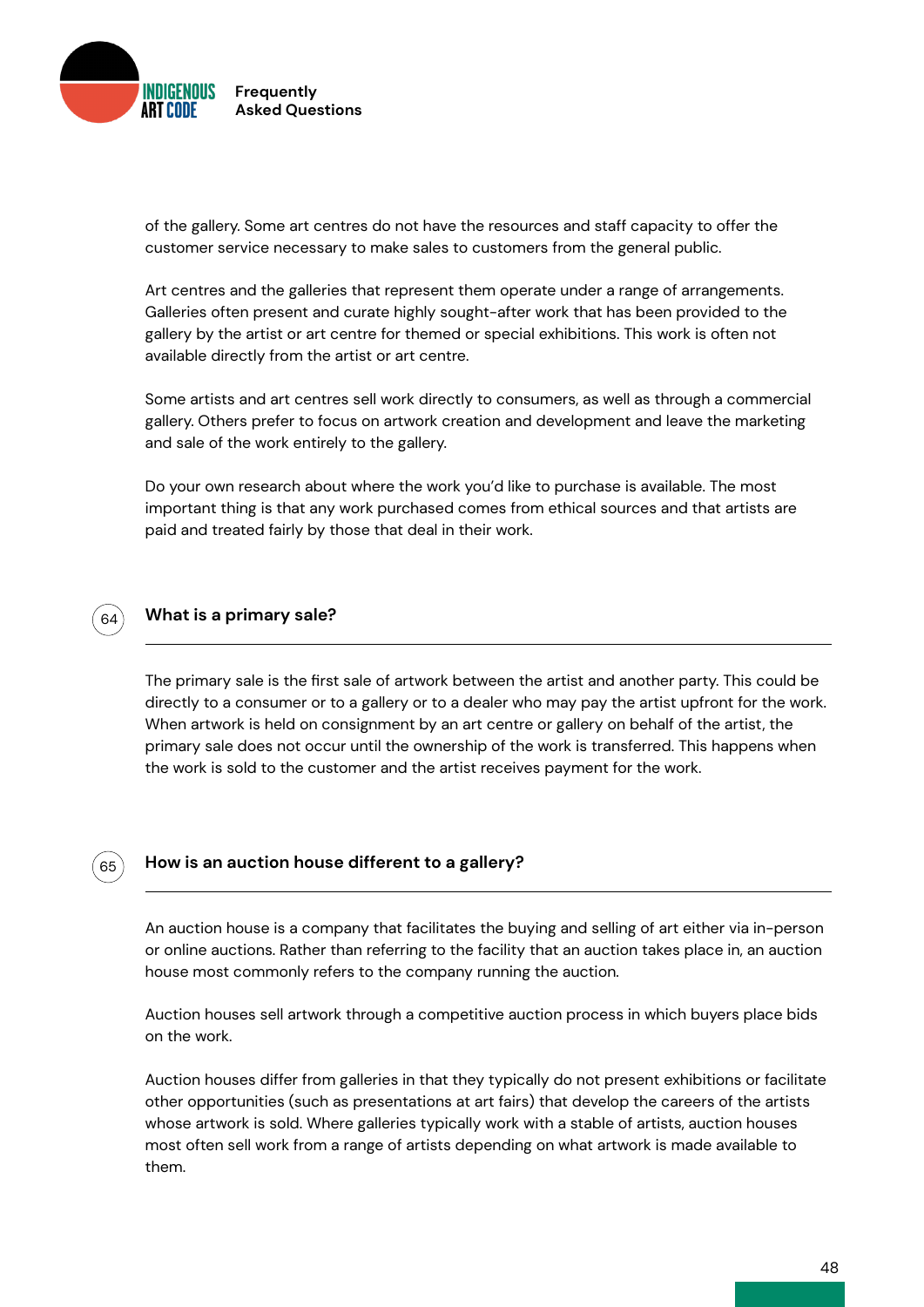

 $66^\circ$ 

67

68

# **Do public institutions (like the National Gallery of Victoria) sell Indigenous artwork?**

Major state and national public art institutions (such as the National Gallery of Victoria) are primarily concerned with the exhibition, presentation and collecting of art. They may have a retail shop that sells merchandise related to exhibitions and their collections as well as other small one-off items such as jewellery. However, outside the limited retail setting they do not sell artwork to consumers. A number of public institutions are Dealer Members of the IartC. This membership relates to their retail outlets.

**What's the difference between an Aboriginal or Torres Strait Islander-owned art centre operating an artists' studio and a commercial gallery operating an artists' studio?**

Aboriginal and Torres Strait Islander-owned art centres are Indigenous governed businesses, most often led by a board made up of Indigenous artists. Artwork is produced in studios operated by these art centres or artists working in their communities, in their homes and on Country. Artwork is typically sold on consignment on behalf of the artists, either directly to the consumer or through galleries.

Some commercial galleries and art dealers also operate studios where Aboriginal and Torres Strait Islander artists may create artwork for sale by the gallery or, in some instances, the gallery may wholesale the work on to other dealers. The primary difference between the two is that the commercial gallery is almost always a privately (usually non-Indigenous owned) business, which the artist has no ownership or governance role in. Any profits made are returned to the private owners of the business. An art centre is a not-for-profit that returns benefits to its members (the Indigenous artists).

See Question 3 for more information about art centres.

# Authenticity and Provenance

### **What is provenance?**

In Aboriginal and Torres Strait Islander art, provenance is crucial to fair and ethical trade and refers to the history or chronology of ownership of an artwork. Proof of provenance includes documentation such as a certificate of authenticity (see Question 5 relating to certificates of authenticity), as well as other documentation, such as receipts, that demonstrate the various owners of an artwork since it left the possession of the artist.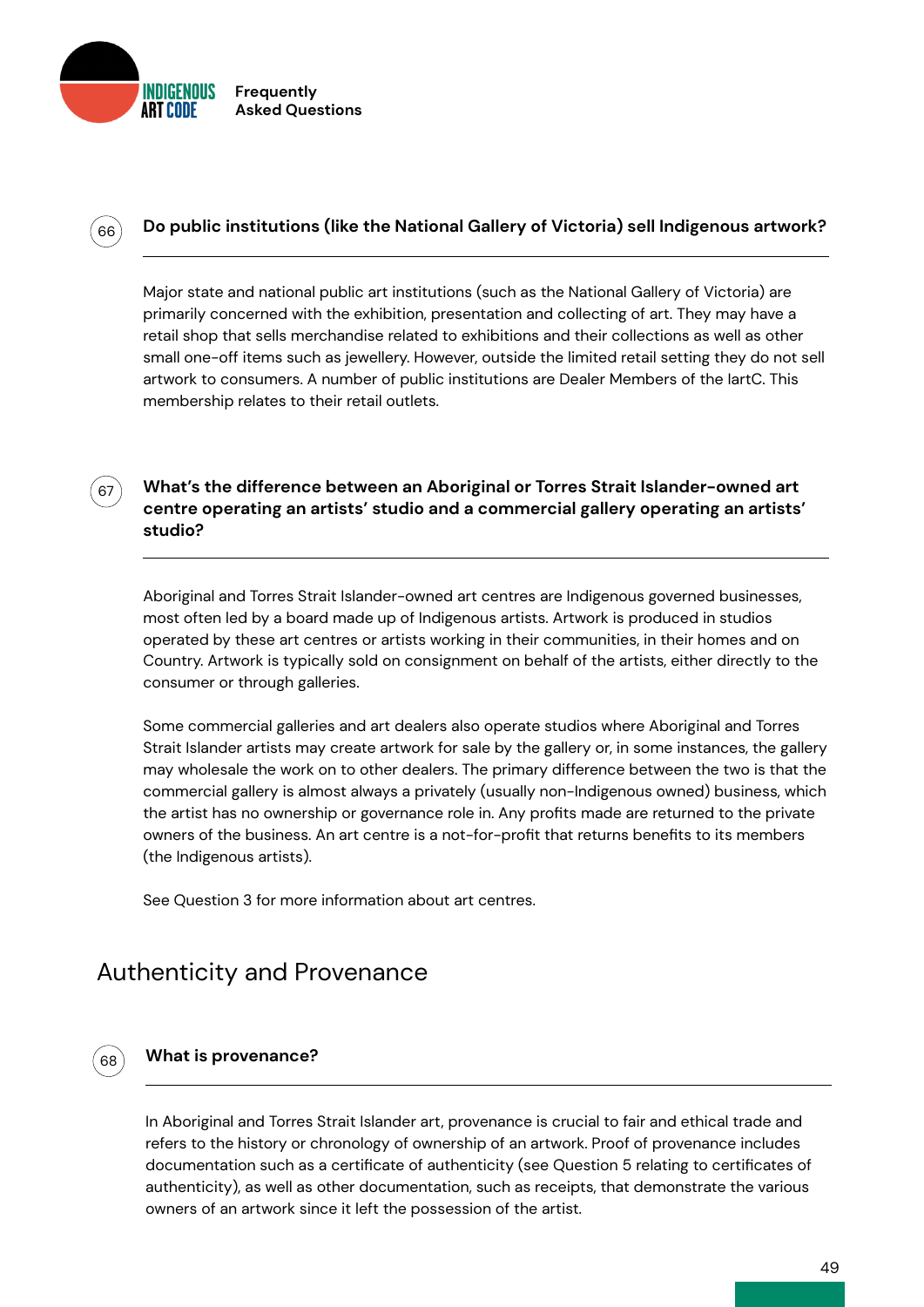

The origin and history of ownership of a piece of art is both its birth certificate and passport; providing confidence of its authenticity.

As stated [in Chapter 8, 8.3 of the report](http://) of the 2007 Senate Inquiry into the Indigenous visual arts industry:

*The provenance of artworks is generally determined through two complementary but separate mechanisms: a certificate of provenance and some kind of proof of sale. It is important to note that the two mechanisms are independent: legitimate proof of a sale does not guarantee the provenance of the piece, nor does a certificate of provenance guarantee that the piece has been sold through legitimate means for a reasonable price.*

As indicated, provenance is not the same as an ethical supply chain. Knowing the various owners of a work is one thing but, even where this history is documented, it does not mean artists were not treated or paid unfairly. Fairness relates to the transparency of the initial transaction between the artist and dealer and whether or not any power imbalances were exploited in those transactions.

# **What is a certificate of authenticity?**

See Question 5.



69

# **Is purchasing work that comes directly from art centres the most ethical way to buy?**

There are thousands of Aboriginal and Torres Strait Islander artists from across the country. Many are members of Aboriginal and Torres Strait Islander-owned art centres and many work independently of any art centre structure and support.

There are five main supply chain models operating in the Indigenous visual art market. (See Question 8 about the supply chain models).

The Indigenous Art Code does not suggest one supply chain is superior to another; ethical practice is found in the execution of the associated business model. We encourage buyers to take an active and engaged role in learning about the business model of any dealer you plan to purchase from and the way it is applied to the relationship the business has with the artist.

Different models suit different artists. What is most important is that artists can exercise agency in decision-making regarding commercial agreements and that they can negotiate the market on their own terms, whatever they may be.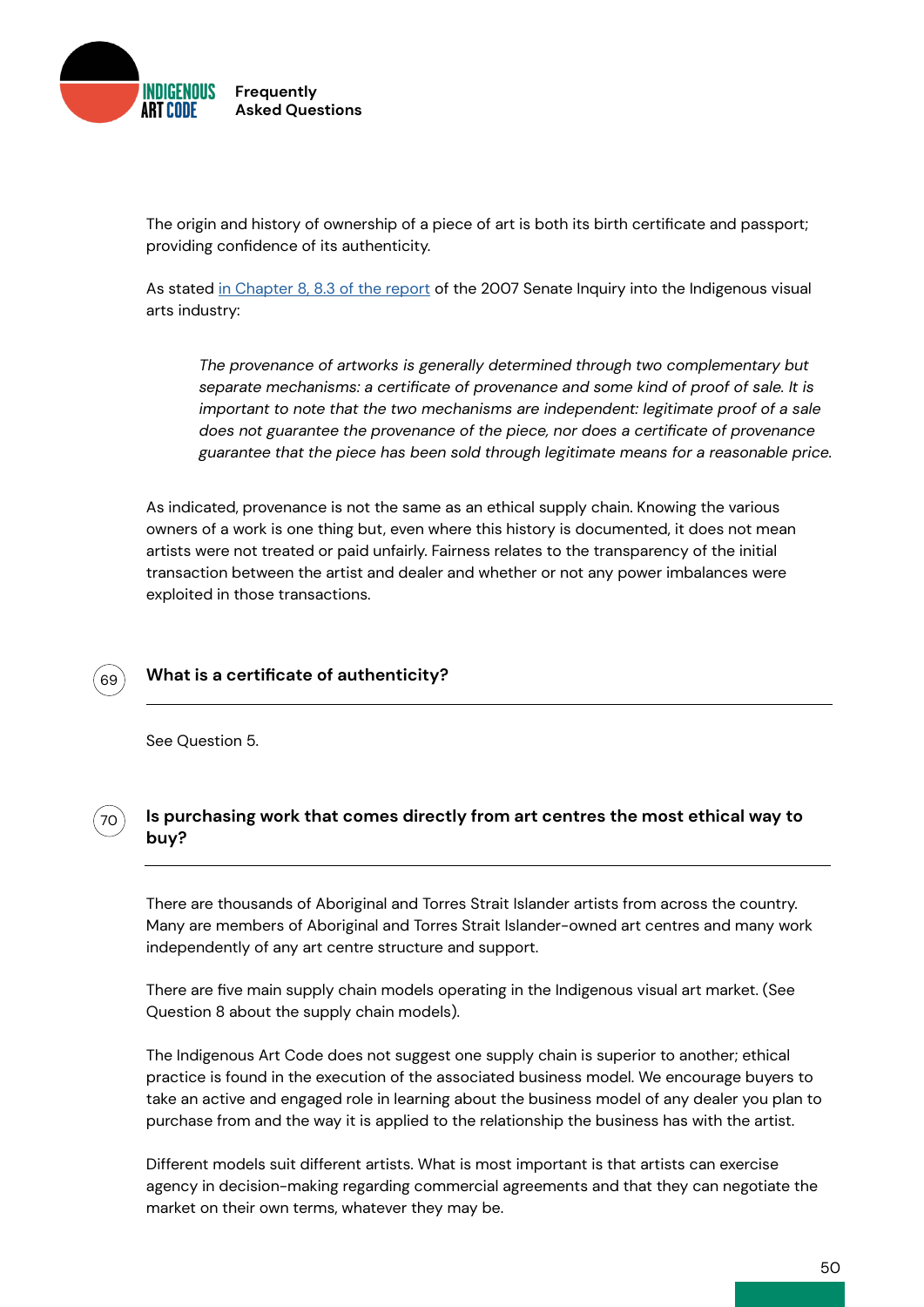INDIGENOUS **Frequently Asked Questions**

71

72

There are also many Aboriginal and Torres Strait Islander artists across Australia who work independently of any art centre structure and support. They are individual artists who rely on income from their art making and the relationships they have with dealers and commercial galleries. Their livelihoods are dependent on working with dealers and galleries or making direct sales.

We encourage consumers, however they purchase artwork, to take an active and engaged role in ensuring artists are treated and paid fairly. See Question 45 for advice on how to buy art ethically.

# **Is purchasing work directly from the artist the most ethical way to buy?**

This question is related to Question 70. It is suggested that you read that question alongside this one.

In addition to what is stated in Question 70, it is worth noting that Aboriginal and Torres Strait Islander people and their communities are varied and diverse. For some artists, selling directly to the consumer is their preferred method. Others prefer to work with art centres, galleries and other dealers. They may prefer to focus on their own art practice and leave the marketing and sale of their work to their art centre or the gallery or dealer they work with. Other factors such as access to technology, English literacy and location may come into play. Some artists may work through multiple channels.

The Indigenous Art Code does not suggest one supply chain is superior to another; ethical practice is found in the execution of the associated business model. We encourage buyers to take an active and engaged role in learning about the business model that the artist engages with and the way it is applied to the relationship the business has with the artist. See Question 45 for advice on how to buy art ethically.

# **What is 'fake art'?**

'Fake art' in relation to the [Fake Art Harms Culture campaign](https://indigenousartcode.org/fake-art-harms-culture/) are products that 'look and feel' like Indigenous art but have no connection to Aboriginal and Torres Strait Islander culture or communities.

These commercially produced goods, mostly aimed at the tourist market, are often made from nontraditional materials and feature inauthentic and culturally inappropriate and appropriative designs. They can range from bamboo didgeridoos to key rings to paintings.

Just because a product is manufactured overseas or industrially produced does not necessarily mean it is fake art. A bone China cup featuring Aboriginal or Torres Strait Islander art that is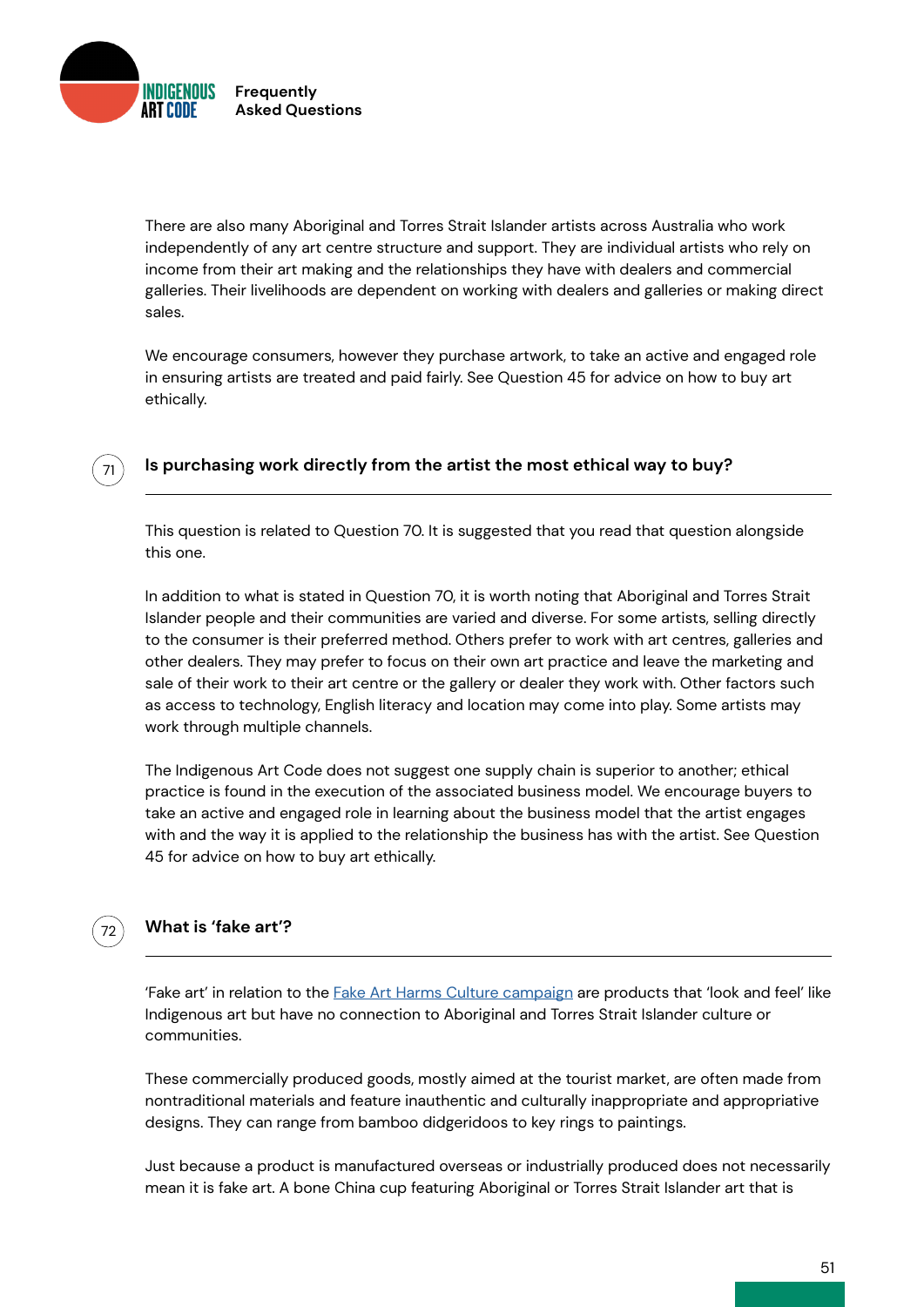

manufactured overseas and is not licensed by an Aboriginal artist is not.

'Fake art' can also be forgeries of Aboriginal and Torres Strait Islander art. These could be copies of original works of art reproduced without the permission of the artist, or works of art produced by someone other than the artist named on the work. These 'fakes', however, are not nearly as present as those in the souvenir market.



### **How do I know the work I'm purchasing isn't fake?**

See Question 49.



# **What do I do if I see 'fake art' being sold?**

'Fake art' in relation to the [Fake Art Harms Culture campaign](https://indigenousartcode.org/fake-art-harms-culture/) are products that 'look and feel' like Indigenous art but have no connection to Aboriginal and Torres Strait Islander culture or communities. If these artworks or products are labelled as being Aboriginal or Indigenous art but are in fact created without the input of an Aboriginal or Torres Strait Islander person, then this could be regarded as misleading or deceptive conduct.

'Fake art' is also present in the context of forged Aboriginal and Torres Strait Islander art. These forgeries could include copies of original works of art or art produced by someone other than the artist named. These 'fakes' are not, however, nearly as present as those in the souvenir market.

We recommend you report such instances of 'fake art' to the Australian Consumer and Competition Commission (ACCC) via this [link](http://). It is advisable to gather as much information as you can to lodge the report, including screenshots of the products in question.

IartC realises that in some instances the current law may be inadequate in this area. The IartC has lobbied since 2016 for a change in Australian Consumer Law, as well as the introduction of standalone Indigenous Cultural and Intellectual Property rights, to better combat the proliferation of fake art.

Read more about the Fake Art Harms Culture Campaign [here.](https://indigenousartcode.org/fake-art-harms-culture/)



### **Is there a law against selling 'fake art'?**

The law that currently exists protects consumers against misleading or deceptive conduct. This means it is against Australian Consumer Law to represent to a consumer that art or products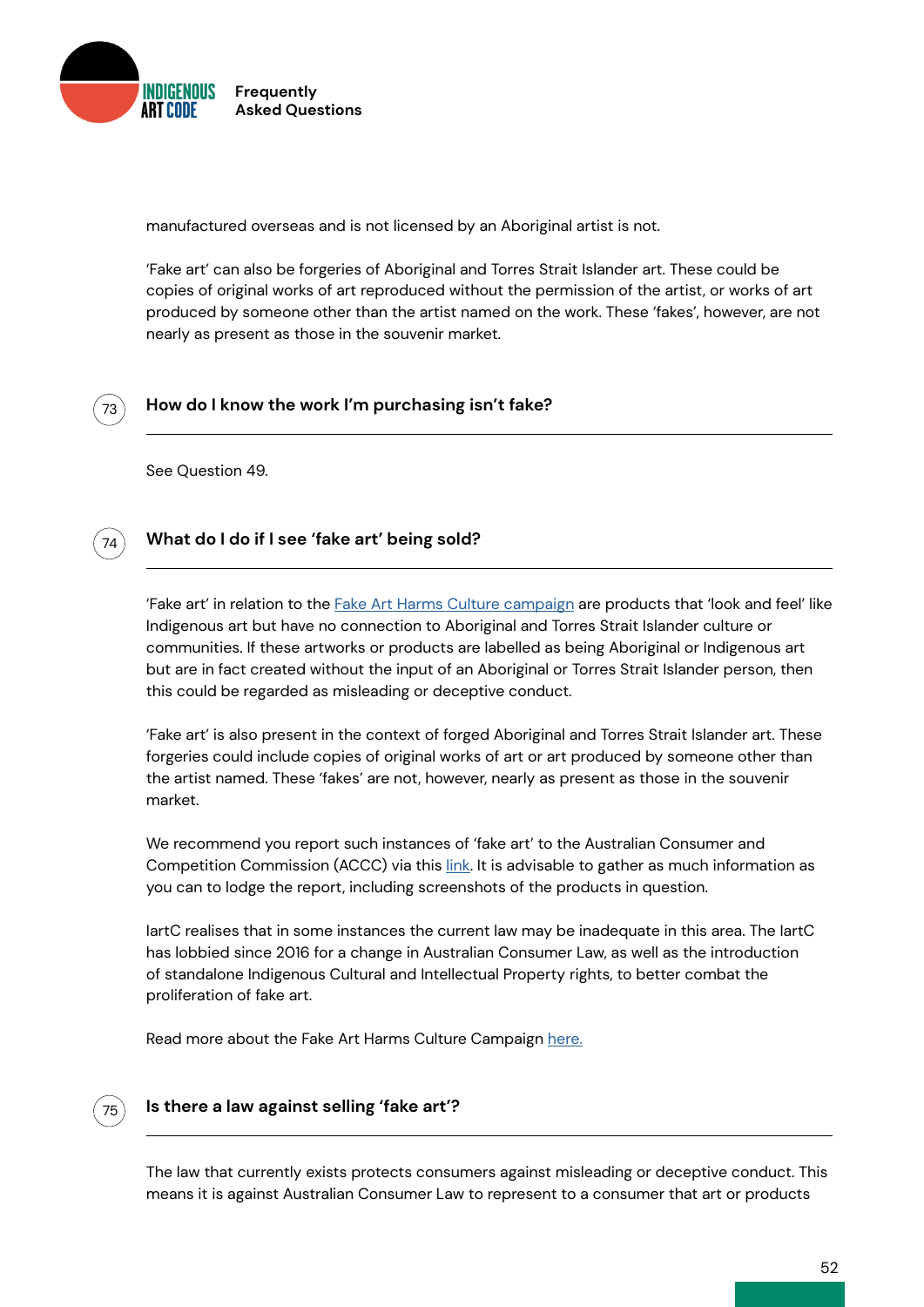

are created by an Aboriginal or Torres Strait Islander person when they have no connection to Aboriginal and Torres Strait Islander culture or communities.

IartC understands there may be cases where the law is inadequate in this area. There are limited protections currently available under Australian law for Indigenous Cultural and Intellectual Property (ICIP). (See Question 7 for more detailed information on ICIP).

Australia does not have adequate laws to protect ICIP. At present Australia law does not protect:

- The underlying idea or information that is put into a work e.g. the story told in a painting;
- A style or method of art e.g. cross hatching or dot painting techniques;
- Traditional languages;
- Performances such as dance and music which have not been recorded or written down;
- Products or processes based on traditional knowledge such as traditional medicines or methods (for example, traditional methods of weaving).

The Indigenous Art Code is advocating for change in this area, including the introduction of standalone ICIP legislation.

As Dr Terri Janke states in Protocols for using First Nations Cultural and Intellectual Property in [the Arts for the Australia Council of the Arts:](https://australiacouncil.gov.au/investment-and-development/protocols-and-resources/protocols-for-using-first-nations-cultural-and-intellectual-property-in-the-arts/)

*Indigenous people are the primary guardians of their cultures and should be given the opportunity to interpret and present their own cultures.*

The Indigenous Art Code also acknowledges that Aboriginal and Torres Strait Islander people have customary law and cultural obligations relating to artistic expression that exist outside Western legal frameworks.



### **What is ICIP?**

See Question 7.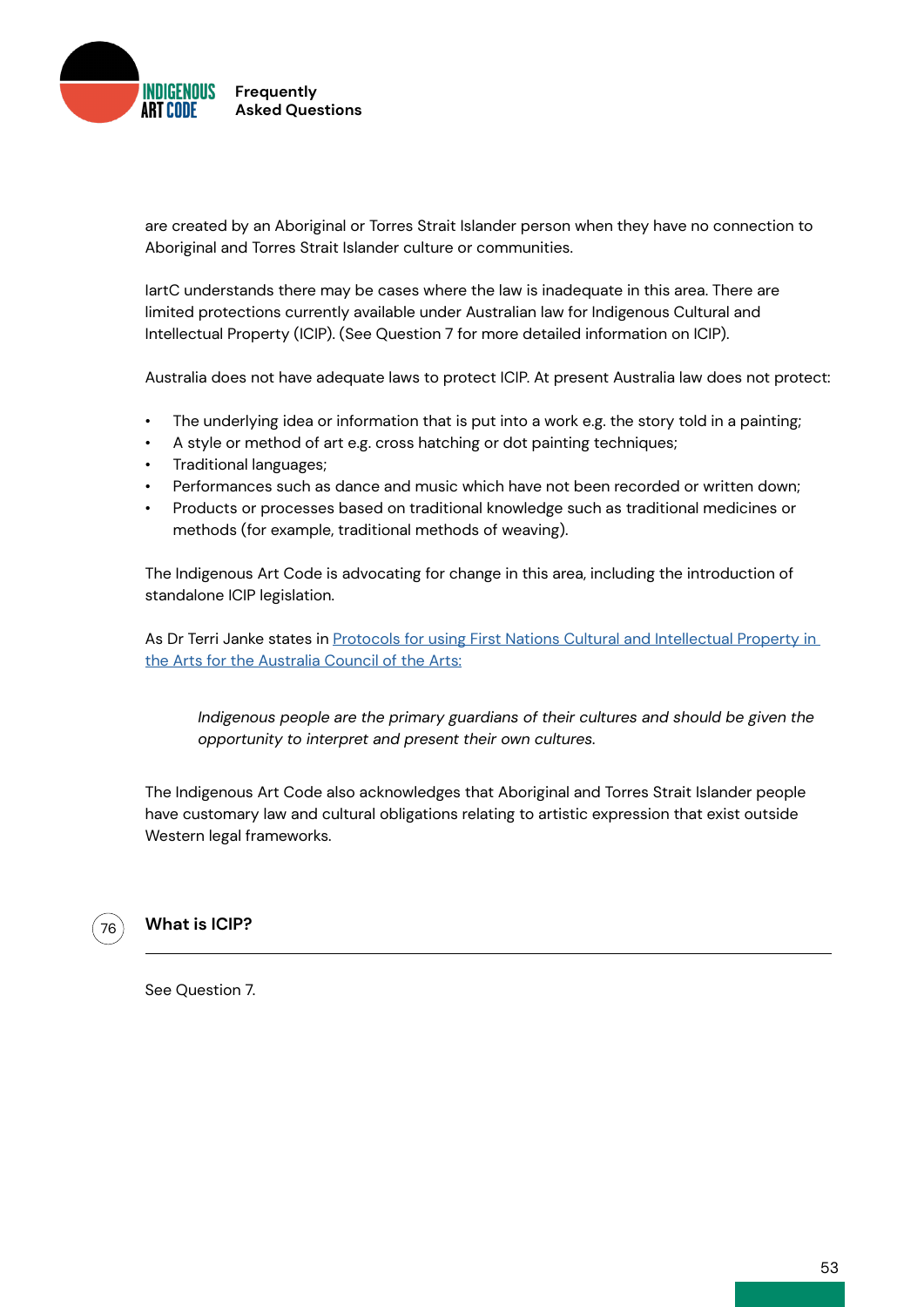

**Frequently** Asked Questions: Artists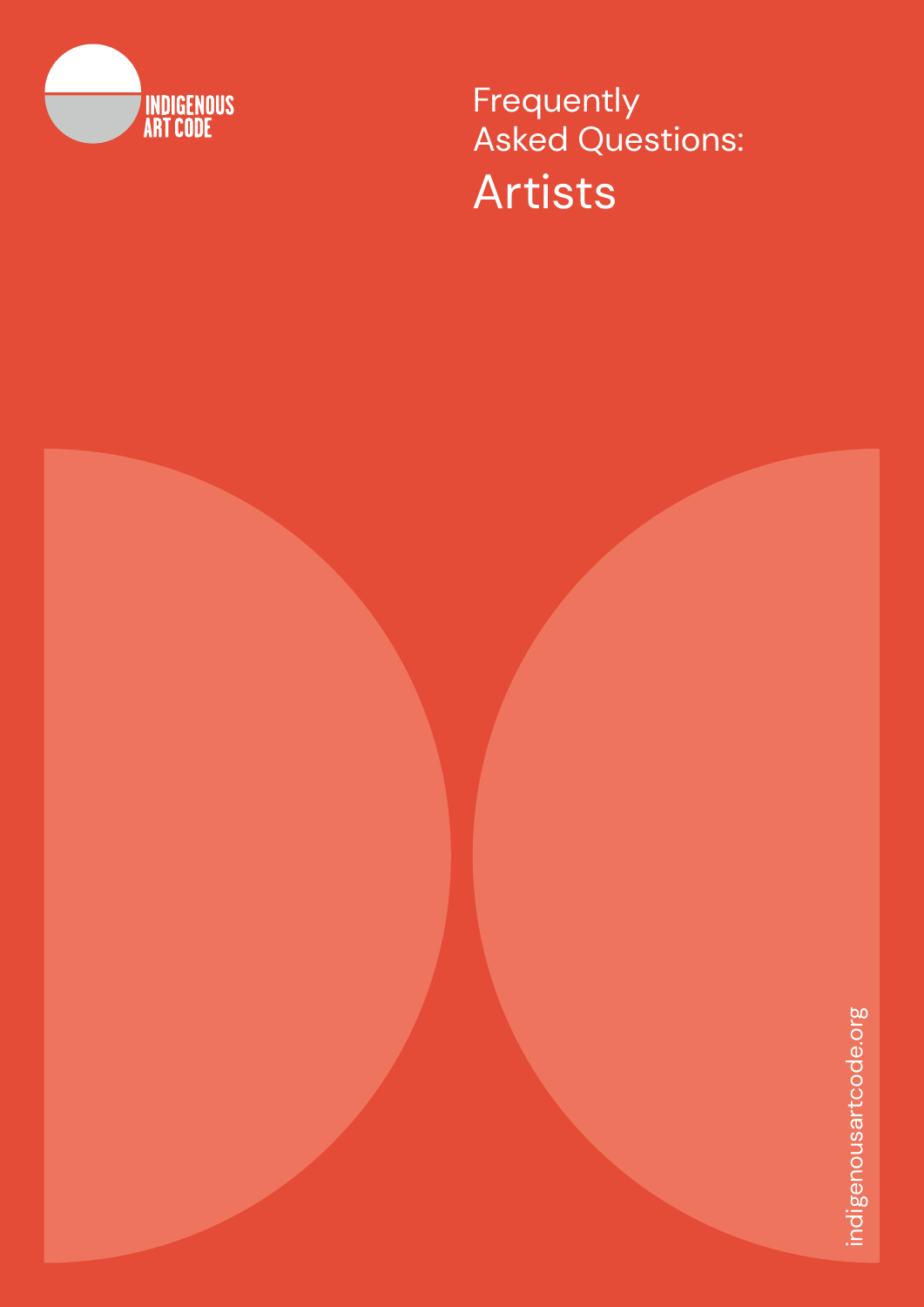

# Artist Membership of the Indigenous Art Code

**This information is for guidance only. It is not legal advice.**



# **What is the Indigenous Art Code?**

The Indigenous Art Code Ltd (IartC) administers a voluntary industry Code of Conduct, known as [the Code.](http://indigenousartcode.org/wp-content/uploads/2021/09/Indigenous-Art-Code.pdf) The Code is a set of rules and guidelines that Dealer Members (both Indigenous and non- Indigenous businesses) commit to follow to ensure ethical practices and fair treatment of artists.

There are three categories of membership of the Indigenous Art Code: Artist, Dealer and Supporter.

# **The purpose of** *the Code* **is to establish standards for dealings between Dealers and Artists to ensure:**

- a) fair and ethical trade in Artwork;
- b) transparency in the process of promotion and sale of Artwork; and
- that disputes arising under the Code are dealt with efficiently and fairly. c)

The Indigenous Art Code (IartC) is the public company that was established in 2010 to administer The Code.

# **The purpose of** *the IartC* **is to promote the fair and ethical trade between Aboriginal and Torres Strait Islander Artists and art dealers by:**

- a) Promoting the adoption of the Indigenous Art Code
- b) Encouraging dealers to become signatories to, and comply with the Code
- c) Advocating for improved standards, policies and practices to sustain the ethical trade of Aboriginal and Torres Strait Islander artworks
- d) In other ways, supporting the growth of a fair, healthy and respectful market for Aboriginal and Torres Strait Islander art.



# **What is Artist Membership of the Indigenous Art Code?**

The Indigenous Art Code is based on a membership structure. There are three categories of membership of the Indigenous Art Code: Artist, Dealer and Supporter.

Artist Members of the Indigenous Art Code are practising Aboriginal and Torres Strait Islander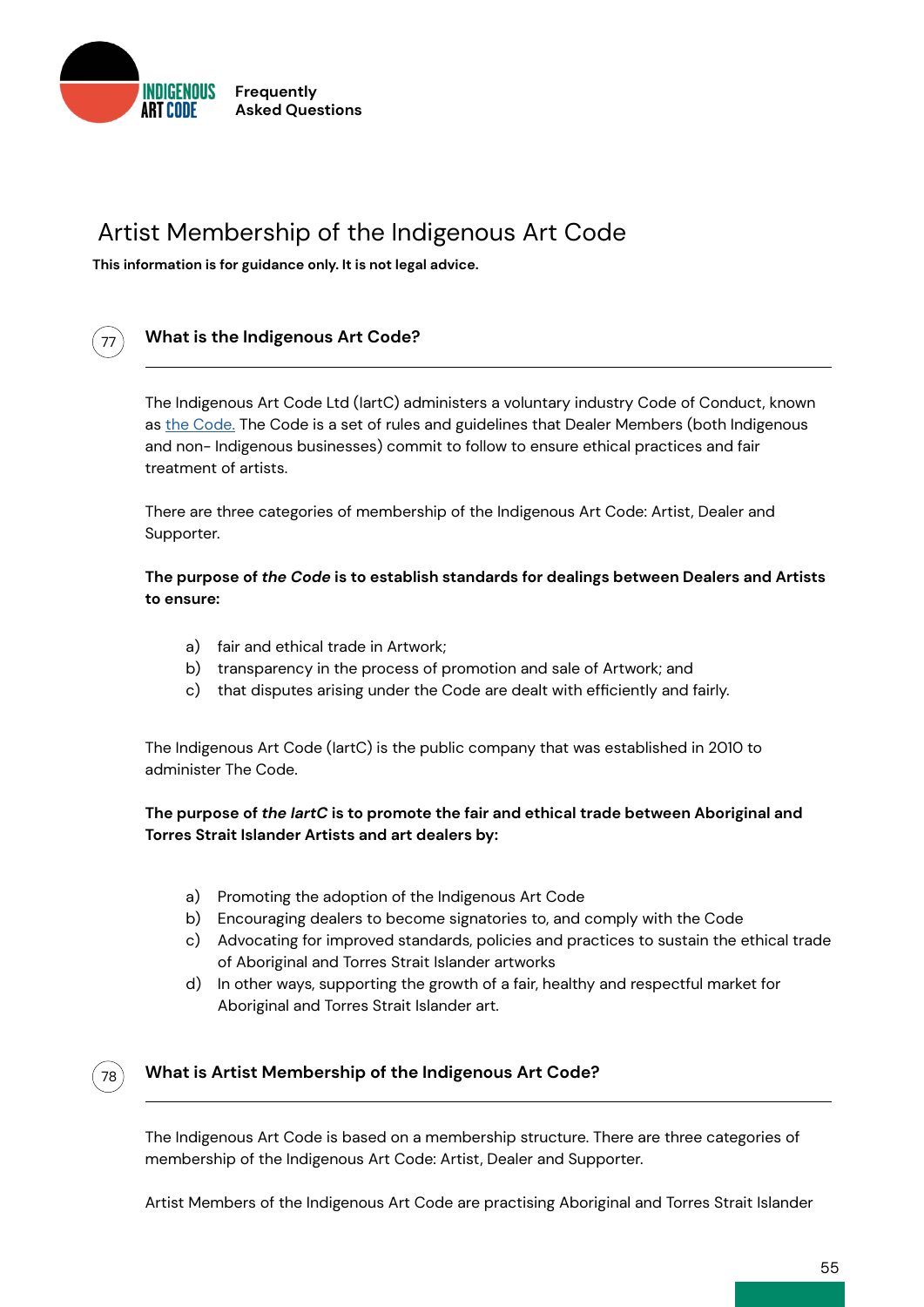

visual artists who want to add their voice to the call for fair and ethical treatment of artists within the Indigenous visual arts industry.

The Indigenous Art Code Ltd (IartC) administers a voluntary industry Code of Conduct, known as [the Code.](http://indigenousartcode.org/wp-content/uploads/2021/09/Indigenous-Art-Code.pdf) The Code is a set of rules and guidelines that Dealer Members (both Indigenous and non- Indigenous businesses) commit to follow to ensure ethical practices and fair treatment of artists. Artist Members are not signatories to the Code. This means their membership is not based on compliance to the Code of Conduct. Instead, their membership is concerned with promoting their fair treatment of artists within the industry.

- Members are Aboriginal and Torres Strait Islander practising visual artists who are selling artwork only of their own creation;
- Being an Artist Member is about artists adding their voice to the call for fair and ethical treatment within the Indigenous visual arts industry;
- Members can be involved in the Company (the Indigenous Art Code Ltd or IartC), including by voting at meetings;
- If you are an artist who does not currently have your own website, your Artist Membership profile can be a useful way to share and promote yourself as an artist;
- Artists Members are kept up to date with our news and activities and we share resources and opportunities with them;
- Artist Membership is free.

79

You can apply for Artist Membership [here.](https://indigenousartcode.org/become-a-member-or-supporter/)

# **Why should I become an Artist Member?**

As a practicing Aboriginal and Torres Strait Islander visual artist, you should apply for Artist Membership of the Indigenous Art Code if you wish to to add your voice to the call for fair and ethical treatment of artists within the Indigenous visual arts industry.

In the words of Stephanie Parkin, the Chair of the Indigenous Art Code:

*The Indigenous Art Code is about a fair go for Aboriginal and Torres Strait Islander artists. All artists have a voice, and as an Artist Member of the Indigenous Art Code you are playing an important role in advocating for fairness for yourself and others.*

The Indigenous Art Code Ltd (IartC) administers a voluntary industry Code of Conduct, known as [the Code.](http://indigenousartcode.org/wp-content/uploads/2021/09/Indigenous-Art-Code.pdf) The Code is a set of rules and guidelines that Dealer Members (both Indigenous and non- Indigenous businesses) commit to follow to ensure ethical practices and fair treatment of artists.

Artist Members are not signatories to The Code. This means their membership is not based on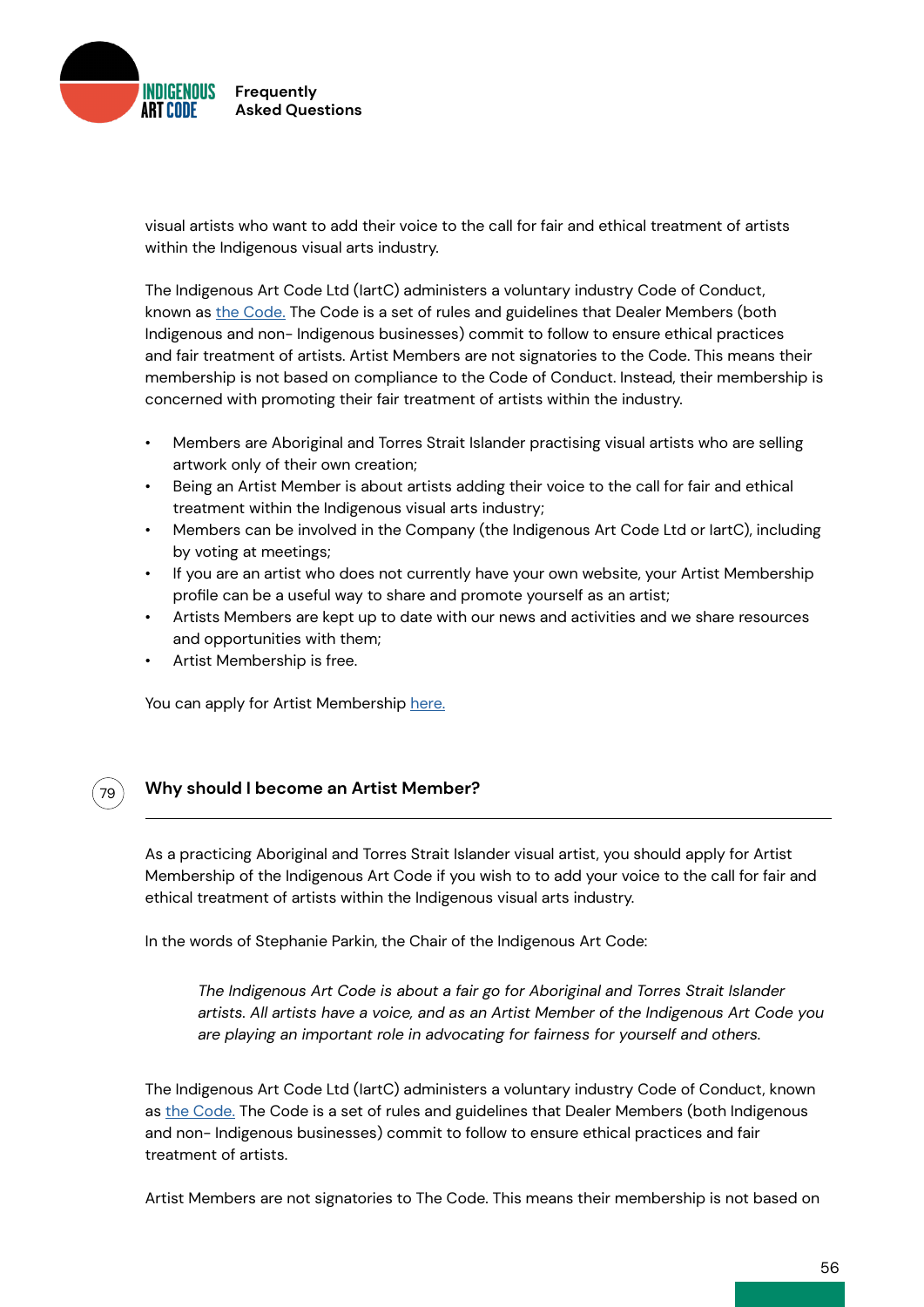

compliance to the Code of Conduct. Instead, their membership is concerned with promoting the fair treatment of artists within the industry.

The benefits of Artist Membership include:

- Members can be involved in the Company (the Indigenous Art Code Ltd or IartC), including by voting at meetings;
- If you are an artist who does not currently have your own website, your Artist Membership profile can be a useful way to share and promote yourself as an artist;
- As an Artist Member we will keep you up to date with our news and activities and share resources and opportunities with you;
- Artist Membership is free.

 $80$ 

You can apply for Artist Membership [here.](https://indigenousartcode.org/become-a-member-or-supporter/)

### **Does being an Artist Member provide proof that my artwork is authentic?**

No. Artist Membership is not a label or mark of authenticity. Artist Membership of the Indigenous Art Code is about practicing Aboriginal and Torres Strait Islander visual artists adding their voice to the call for fair and ethical treatment of artists within the Indigenous visual arts industry.

The Artist Membership application assessment does not evaluate or provide endorsement or accreditation of an artist.

Assessment of an application for Artist Membership is based only on whether the applicant is:

- An Aboriginal and/or Torres Strait Islander person;
- A practicing visual artist;
- Only selling their own artwork.

Artist Members are not signatories to the Code, meaning their membership is not based on compliance to the Code. Only Dealer Members commit to abide by the ethical standards set out in the Code and therefore only Dealer Members' applications are assessed based on whether their businesses, practices and behaviour complies to the Code.

In the words of Stephanie Parkin, the Chair of the Indigenous Art Code.

*The Indigenous Art Code is about a fair go for Aboriginal and Torres Strait Islander artists. All artists have a voice, and as an Artist Member of the Indigenous Art Code you are playing an important role in advocating for fairness for yourself and others.*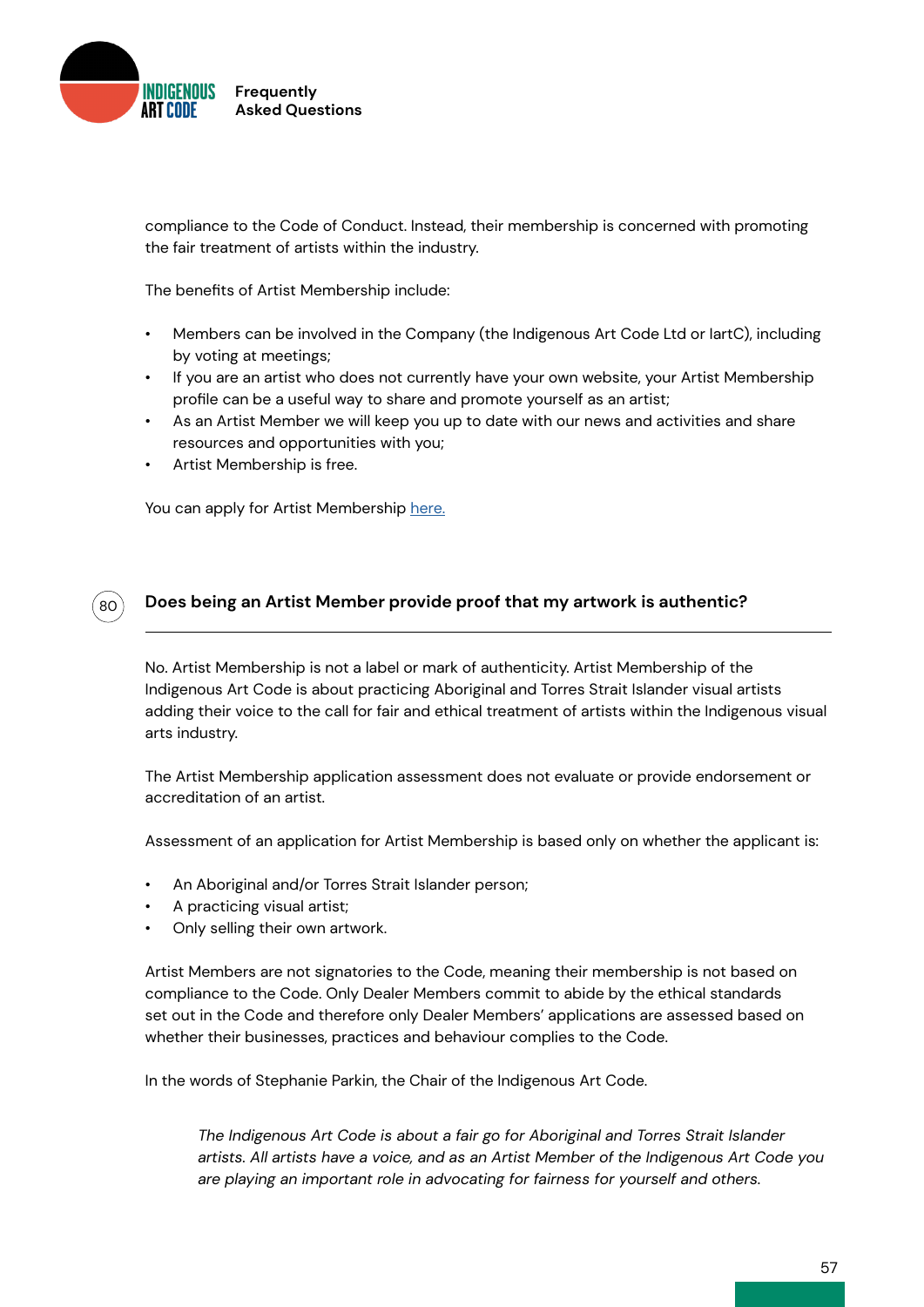

# **Who is eligible for Artist Membership?**

To be eligible for Artist Membership you must:

- Be an Aboriginal and/or Torres Strait Islander person, defined as a person who: •
- identifies as Aboriginal and/or Torres Strait Islander, and
- is recognised as such by members of the community with which the person identifies. •
- Be an Artist and produce Artwork including but not limited to paintings, drawings, artists' books, woodwork, ceramics, glass, jewellery, sculpture, fibre works, printmaking, photography, installation, video or multimedia works.
- Be over the age of 18 years.

You don't necessarily need to be selling your artwork to become an Artist Member (you can be creating artwork for your own enjoyment or to gift to others). If you are selling artwork you can't be selling other artist's work.

You can apply for Artist Membership [here.](https://indigenousartcode.org/become-a-member-or-supporter/)



83

81

### **Who isn't eligible for Artist Membership?**

- Artists that do not identify as Aboriginal and/or Torres Strait Islander;
- An Aboriginal and Torres Strait Islander person who either:
	- Isn't creating their own visual art;
	- Or is selling artwork by other artists, including family members. If you are selling artwork by other Aboriginal and Torres Strait Islander artists, you need to apply for Dealer Membership of the Indigenous Art Code. Learn more about Dealer Membership [here.](https://indigenousartcode.org/become-a-member-or-supporter/) Once Dealer Membership is granted you may then apply for Artist Membership, if the other eligibility criteria are met.

# **Do I need to be an Artist Member to get support or assistance from the Indigenous Art Code?**

The Indigenous Art Code encourages all Aboriginal and Torres Strait Islander practicing visual artists who are selling artwork only of your own creation to apply for Artist Membership. Being an Artist Member is about adding your voice to the call for fair and ethical treatment of artists within the Indigenous visual arts industry.

The Indigenous Art Code will provide assistance and information to all Aboriginal and Torres Strait Islander artists irrespective of their membership status.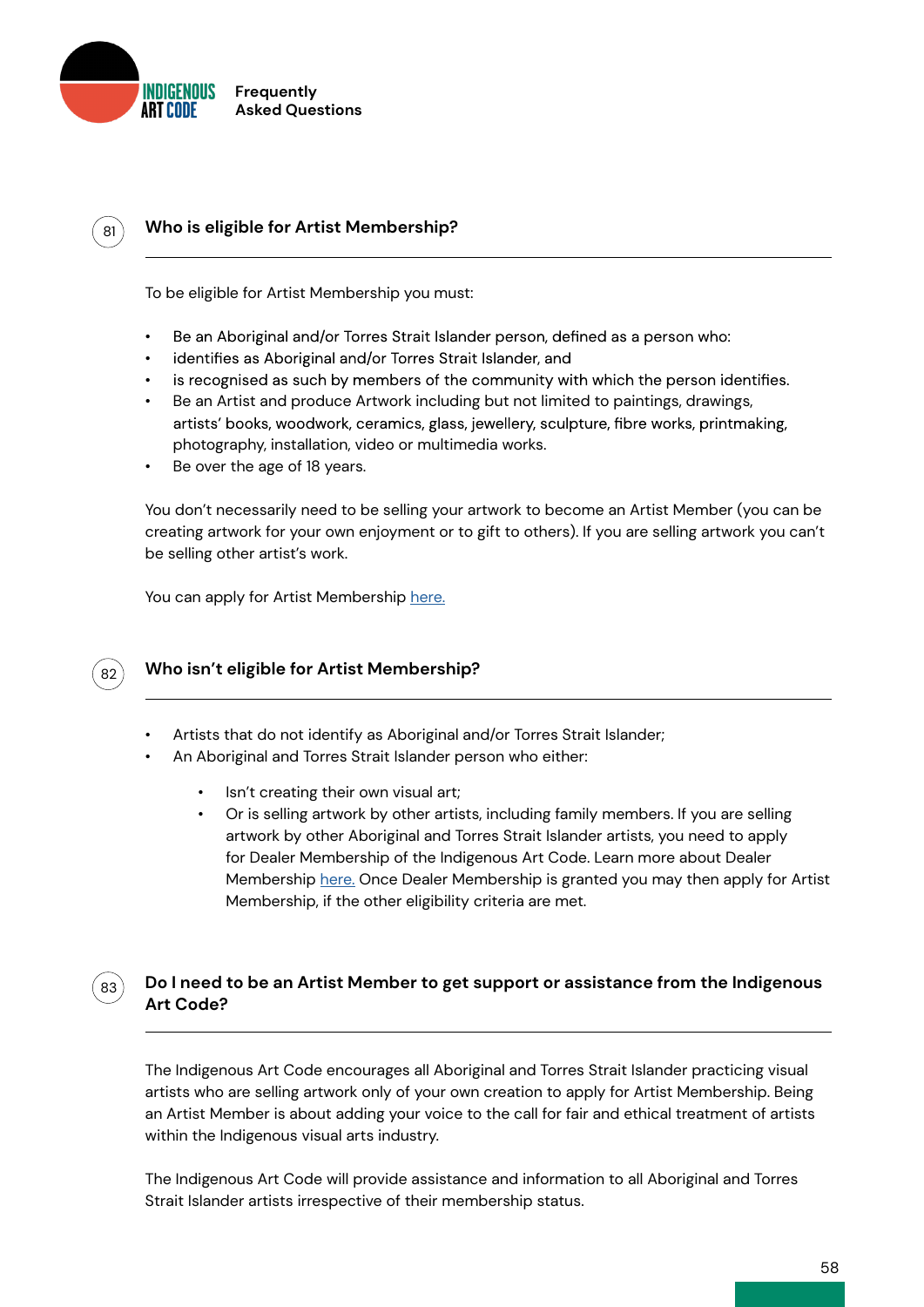

Please contact us via 0438637862 or [info@indigenousartcode.org](mailto:info%40indigenousartcode.org?subject=) if you need assistance or support.

The Indigenous Art Code does not provide legal advice. For legal advice all artists will be referred to:

**Arts Law Centre of Australia** P: 1800 221 457 (toll-free) E: [artslaw@artslaw.com.au](mailto:artslaw%40artslaw.com.au?subject=) W: [www.artslaw.com.au](http://www.artslaw.com.au)



### **Does the Indigenous Art Code provide legal advice?**

No. The Indigenous Art Code does not provide legal advice. For legal advice all artists will be referred to the Arts Law Centre of Australia for low-cost or free legal advice. The Indigenous Art Code can assist artists by providing a referral to Arts Law or artists can contact Arts Law directly:

P: 1800 221 457 (toll-free) E: [artslaw@artslaw.com.au](mailto:artslaw%40artslaw.com.au?subject=) W: [www.artslaw.com.au](http://www.artslaw.com.au)

[Arts Law can review contracts and other documentation for artists to explain what they say.](http://)  [This service is free for Aboriginal and Torres Strait Islander artists.](http://)

# 85

# **Is the Indigenous Art Code a digital code that proves the authenticity of my work?**

No. The word code in the name 'Indigenous Art Code' refers to the voluntary industry Code of Conduct, known as [the Code,](http://) administered by the Indigenous Art Code Ltd (IartC). The Code is a set of rules and guidelines that Dealer Members (both Indigenous and non-Indigenous businesses) commit to follow to ensure ethical practices and fair treatment of artists.

The Indigenous Art Code is not a label or mark of authenticity. Artist Membership of the Indigenous Art Code is about practicing Aboriginal and Torres Strait Islander visual artists adding their voice to the call for fair and ethical treatment of artists within the Indigenous visual arts industry.

The Artist Membership application assessment does not evaluate or provide endorsement or accreditation of an artist.

Assessment of an application for Artist Membership is based only on whether the applicant is: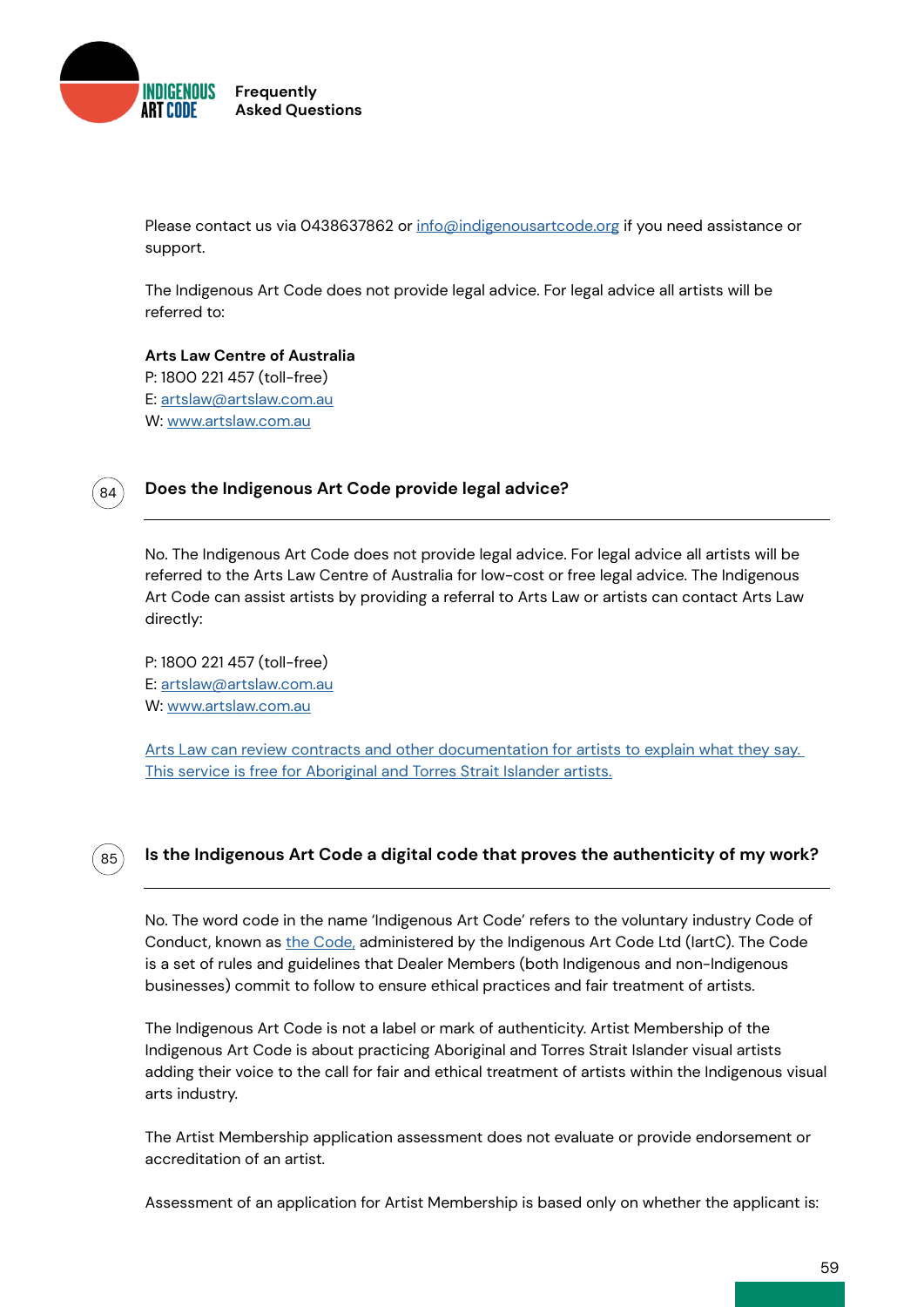

- An Aboriginal and/or Torres Strait Islander person;
- A practising visual artist;
- Only selling their own artwork.

Artist Members are not signatories to the Code, meaning their membership is not based on compliance to the Code. Only Dealer Members commit to abide by the ethical standards set out in the Code and therefore only Dealer Members' applications are assessed based on whether their businesses, practices and behaviour complies to the Code.

Artist Members are provided with the IartC logo for use in line with the IartC Style Guide to promote their own artistic practice.

See Question 38 to learn more about the Indigenous Art Code.

### [See here to read the Code.](http://)

87

See Question 39 to learn about what a voluntary industry code of conduct is.

#### **What is Dealer Membership of the Indigenous Art Code?** 86

Dealer Membership is a membership status sought by Indigenous and non-Indigenous owned organisations and businesses currently trading in Aboriginal and Torres Strait Islander art. Art centres, private art dealers, art galleries, retail outlets and businesses selling Aboriginal and Torres Strait Islander artwork, including businesses licensing Aboriginal and Torres Strait Islander artists work on products and merchandise, are all eligible.

Dealer Members are signatories to [The Code a](http://)nd commit to fair and ethical trade with Aboriginal and Torres Strait Islander artists and transparency in the promotion and sale of artwork. As a Dealer Member they must act fairly, honestly, professionally and in good conscience in all direct or indirect dealings with artists.

# **Should I only work with dealers who are members of the Indigenous Art Code?**

The Indigenous Art Code does not comment on the business practices of non-Dealer Members. We recognise that businesses may be operating fairly and ethically without being Dealer Members.

The Indigenous Art Code is about supporting a fair go for artists irrespective of the membership status of the businesses you choose to work with.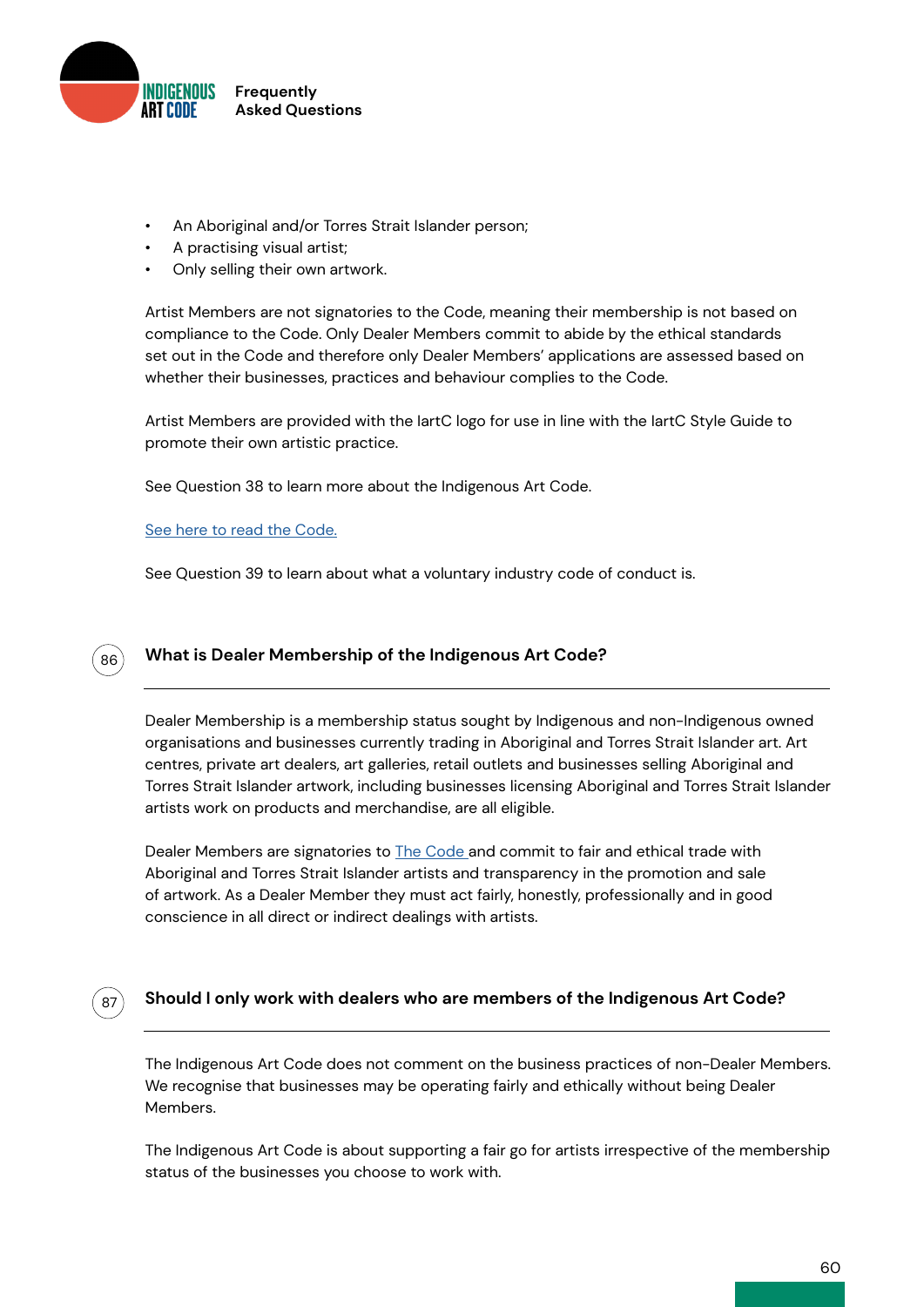

The Indigenous Art Code is here to support and assist artists to be in control and to maintain agency by making informed decisions about what arrangements they enter and who they choose to work with. Remember, as an artist, you can always reach out to the Indigenous Art Code for information or support via 0438637862 or [info@indigenousartcode.org](mailto:info%40indigenousartcode.org?subject=)

The Indigenous Art Code wants to see artists treated and paid fairly, their art valued properly, and their Indigenous Cultural and Intellectual Property Rights respected.

To know what is fair, you need to fully understand what is on offer (the terms of the deal). You have the right to access transparent information from dealers you are working with about who gets what percentage in the deal, a breakdown of the entire 'money story'. You also have a right to negotiate, the right to ask for the deal in writing and the right to access independent legal advice.

If you need assistance accessing transparent information from dealers you are working with please reach out to us.

If you need independent legal advice, see Question 84.



See Question 29.

# ICIP, copyright and moral rights

89

# **What is ICIP?**

See Question 7.

90

# **What is copyright?**

See Question 16.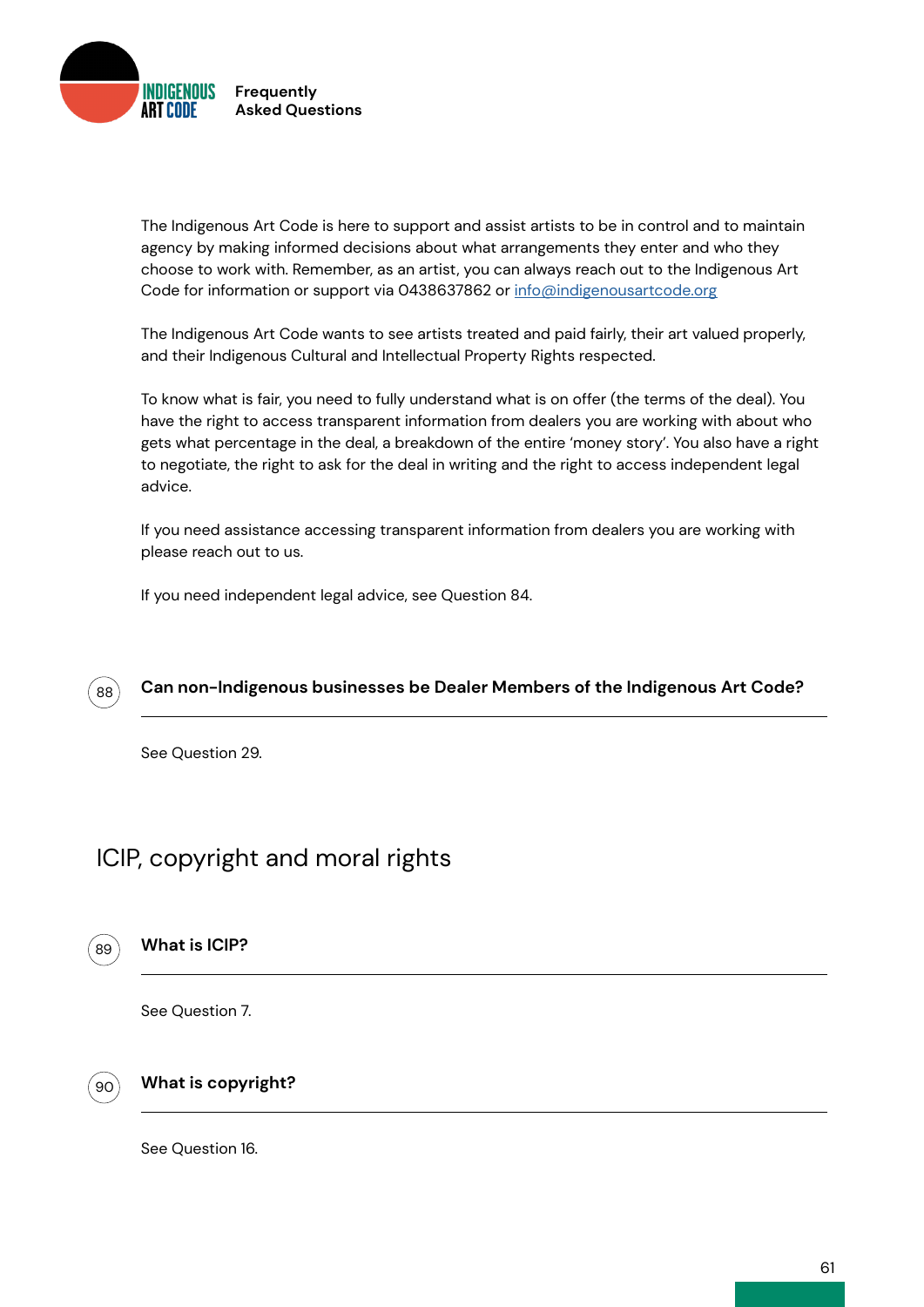

# **What are moral rights?**

See Question 17.

 $91$ 

92

# **What do I do if another artist is creating artwork that looks like mine?**

If you believe that another artist is copying your artwork, it is suggested that you seek legal advice from the Arts Law Centre of Australia.

The Indigenous Art Code does not provide legal advice. For legal advice all artists will be referred to the Arts Law Centre of Australia for low-cost or free legal advice. The Indigenous Art Code can assist artists by providing a referral to the Arts Law or artists can contact Arts Law directly:

P: 1800 221 457 (toll-free) E: [artslaw@artslaw.com.au](mailto:artslaw%40artslaw.com.au?subject=) W: [www.artslaw.com.au](http://www.artslaw.com.au)



# **What do I do if someone has reproduced my work without my permission?**

If you believe your artwork has been reproduced without your permission, it is suggested that you seek legal advice from the Arts Law Centre of Australia. If you are a member of the Copyright Agency you can also direct your enquiry to them.

The Indigenous Art Code does not provide legal advice. For legal advice all artists will be referred to the Arts Law Centre of Australia for low-cost or free legal advice. The Indigenous Art Code can assist artists by providing a referral to the Arts Law or artists can contact Arts Law directly:

P: 1800 221 457 (toll-free) E: [artslaw@artslaw.com.au](mailto:artslaw%40artslaw.com.au?subject=) W: [www.artslaw.com.au](http://www.artslaw.com.au)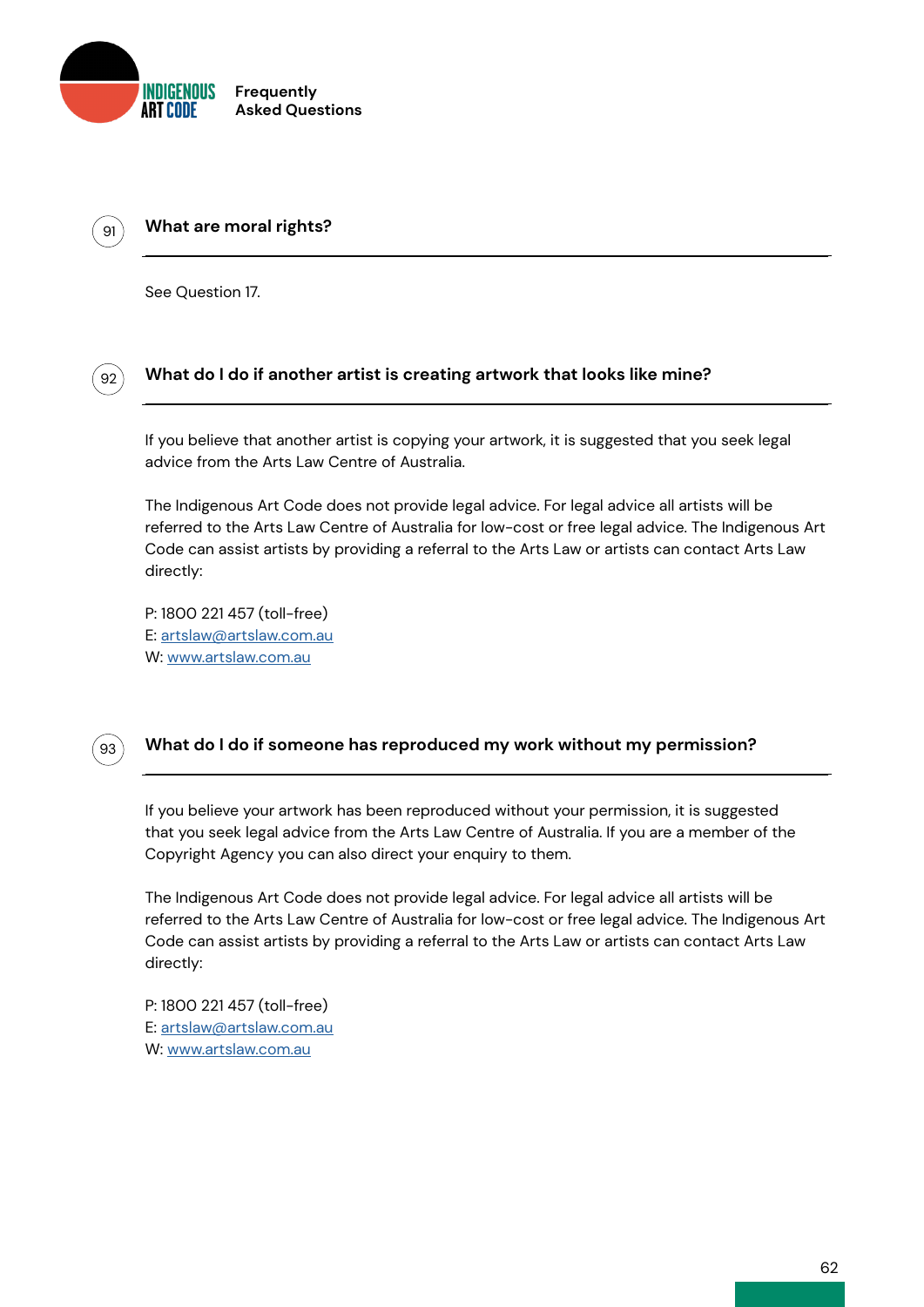

94

# Authenticity and provenance

# **What is a certificate of authenticity? How do I get one for my artwork? Can I create my own?**

'Certificate of authenticity' is the term used widely in the Indigenous visual art market to describe the documentation provided to a consumer, usually by dealers of Aboriginal and Torres Strait Islander art, including art centres, to verify in writing that the artwork for sale is the original work of the artist named. Most often they are a single page document that is intended to ensure the integrity of statements about authenticity. Photographs of an artist creating or holding an artwork are not certificates of authenticity.

Artists who sell artwork directly to the consumer often make their own certificates of authenticity. Artists who create work with the support of an art centre or work with a gallery or dealer often have certificates of authenticity created for them by those businesses.

# [For more information refer to the information sheet on certificates of authenticity from the Arts](http://)  [Law Centre of Australia](http://)

If you are working with a business that has Dealer Membership of the Indigenous Art Code then Clause 5.1 of [the Code](http://indigenousartcode.org/wp-content/uploads/2021/09/Indigenous-Art-Code.pdf) (of which they are a signatory) stipulates that Dealer Members of the Indigenous Art Code who receives Artwork directly from an Artist over the value of \$250 must create a Code Certificate for that Artwork. A Code Certificate is a certificate of authenticity created by a Dealer Member of the Indigenous Art Code that includes the following:

- I. A statement that it is an 'Indigenous Art Code Certificate';
- II. Name the Artist or Artists who created the Artwork;
- III. To the extent known, identify where and when the Artwork was created;
- IV. Provide a description of the size and medium of the Artwork and of the title (if any) attributed by the Artist to the Artwork;
- V. Identify the Dealer Member and state that they are 'Signatory to the Indigenous Art Code'; and
- V1. Contain a signed declaration from the Dealer Member confirming the accuracy of the details set out in the Code Certificate.



### **What is provenance?**

See Question 68.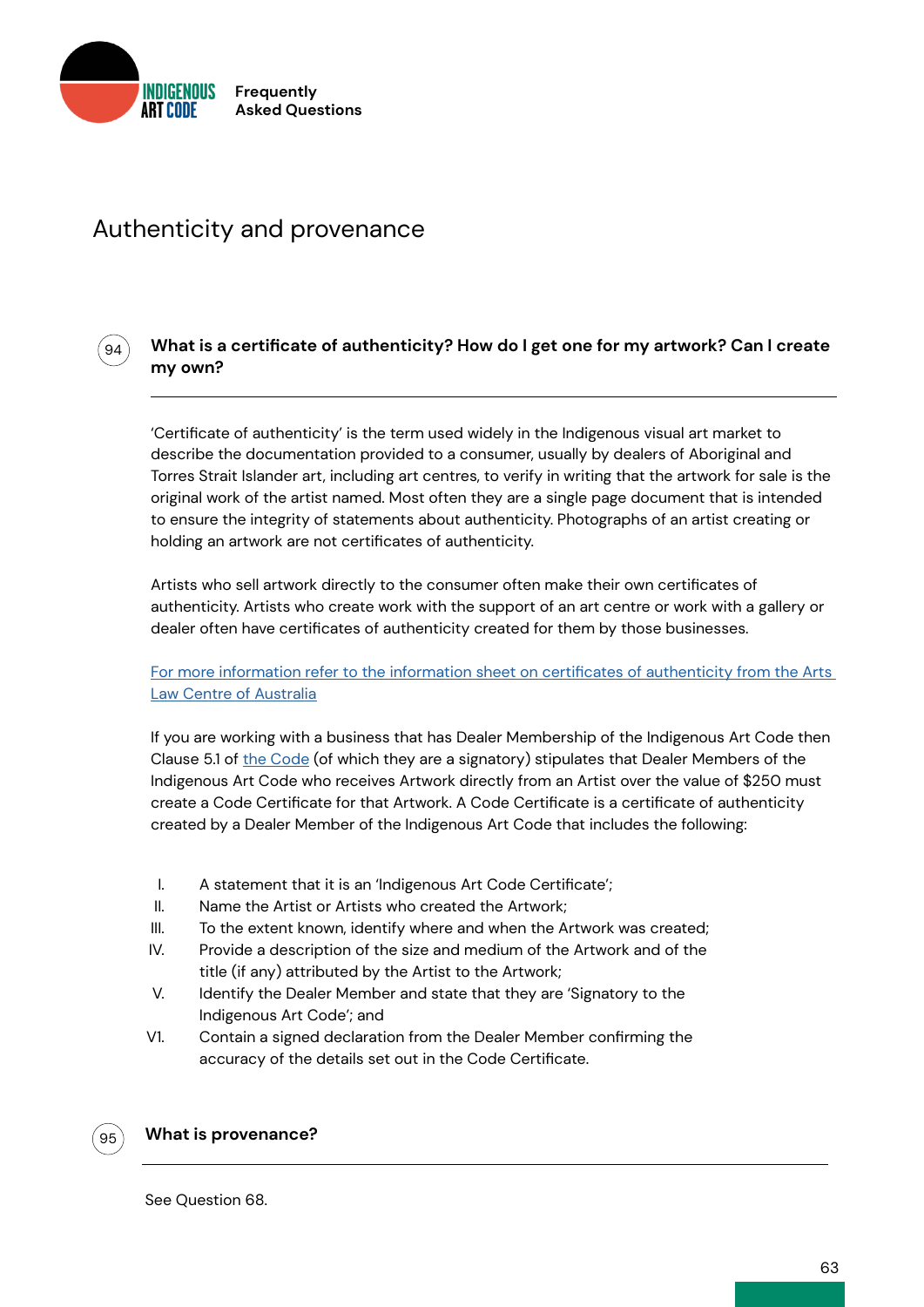

 $\degree$ 96 $\degree$ 

# **Can the Indigenous Art Code stop non-Indigenous artists creating artwork that 'looks and feels' like Indigenous art?**

No, this would require a change in the law specifically around Indigenous Cultural and Intellectual Property (ICIP) (see Question 7 for more detailed information on ICIP). This is a change that the Indigenous Art Code has long advocated for, and it is what led to the **Fake Art** [Harms Culture campaign.](https://indigenousartcode.org/fake-art-harms-culture/)

As Dr Terri Janke states in Protocols for using First Nations Cultural and Intellectual Property in [the Arts for the Australia Council of the Arts:](https://australiacouncil.gov.au/investment-and-development/protocols-and-resources/protocols-for-using-first-nations-cultural-and-intellectual-property-in-the-arts/)

*Indigenous people are the primary guardians of their cultures and should be given the opportunity to interpret and present their own cultures.*

Australia (non-Indigenous) does not have adequate laws to protect ICIP. At present Australian law does not protect:

- The underlying idea or information that is put into a work e.g. the story told in a painting;
- A style or method of art e.g. cross hatching or dot painting techniques;
- Traditional languages;
- Performances such as dance and music which have not been recorded or written down;
- Products or processes based on traditional knowledge such as traditional medicines or methods (for example, traditional methods of weaving).

In 2016 the Indigenous Art Code, alongside the Arts Law Centre of Australia and the Copyright Agency, launched the Fake Art Harms Culture campaign. This campaign lobbied the Australian Government to address the proliferation of fake Aboriginal and Torres Strait Islander art and art products, including through the introduction of legislation to stop the production and sale of artworks and artefacts appropriating Aboriginal and Torres Strait Islander culture and designs.

Despite the significant achievements of the campaign in raising awareness of the issue (outlined below) we are yet to see the introduction of legislation that removes inauthentic Aboriginal and Torres Strait Islander arts and crafts from the Australian market. We are also yet to see better regulation of licensing for Aboriginal and Torres Strait Islander artists or a commitment to protection of Indigenous Cultural and Intellectual Property more broadly.

In September 2020 the Australian Government made an in-principle commitment to begin a consultation process to develop stand-alone legislation that would protect Indigenous Cultural Intellectual Property, including traditional knowledge and cultural expressions.

The Indigenous Art Code acknowledges the work of Aboriginal and Torres Strait Islander artists and communities which have lobbied governments for decades to address this issue. The Fake Art Harms Culture campaign follows on from the work by these artists and communities. The Indigenous Art Code also acknowledges that Aboriginal and Torres Strait Islander people have customary law and cultural obligations relating to artistic expression that exist outside Western legal frameworks.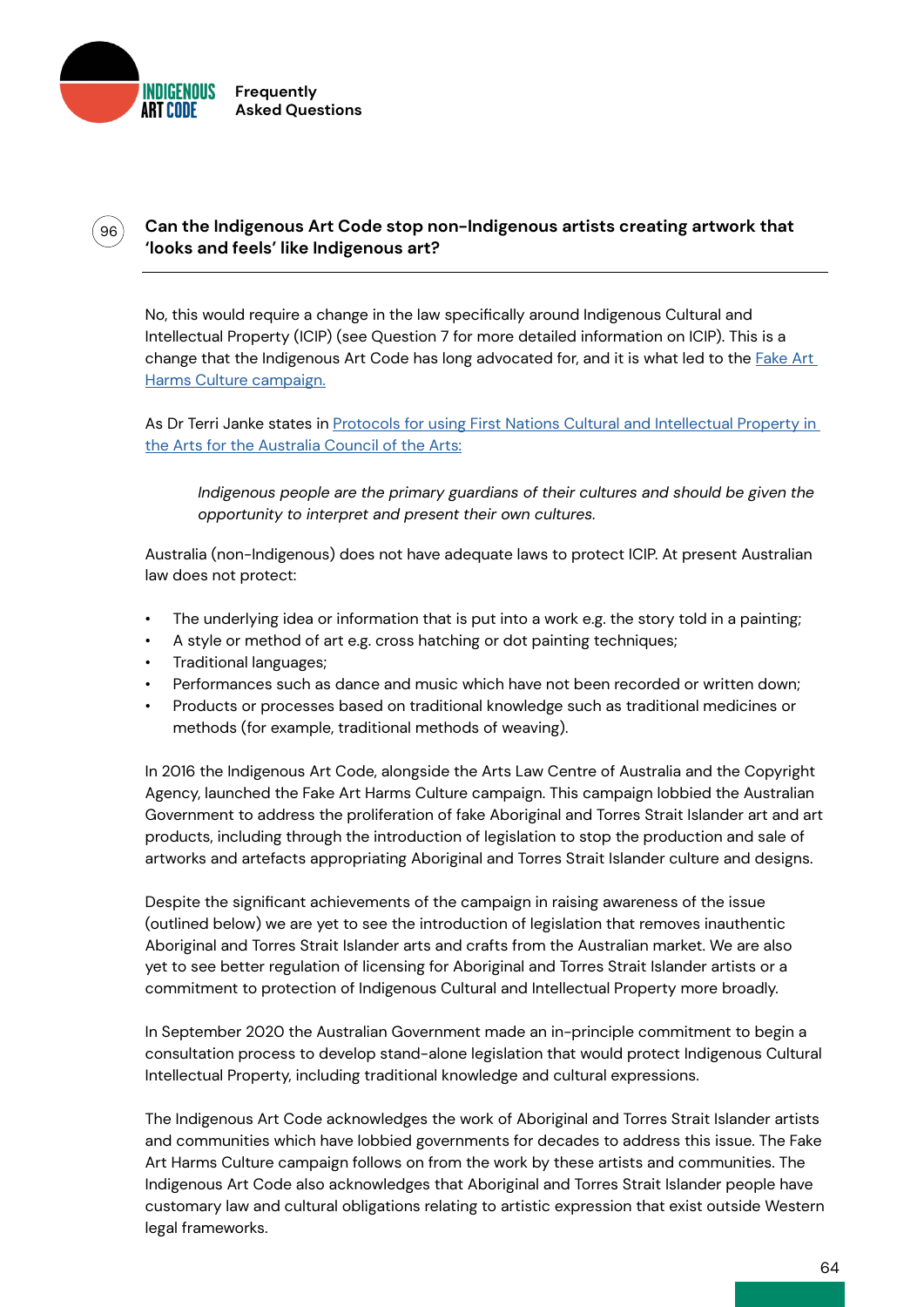

### **Key Developments of the Fake Art Harms Culture campaign to date**

### **2016**

• Indigenous Art Code, Arts Law Centre of Australia and Copyright Agency launched Fake Art Harms Culture campaign at Darwin Aboriginal Art Fair.

### **2017**

- Senator Bob Katter twice introduced the Private Members Bill into Parliament, which sought to amend the Australian Consumer Law by preventing non-Aboriginal and Torres Strait Islander persons from benefitting from the sale of Aboriginal and Torres Strait Islander art and souvenirs.
- Almost 1000 post cards sent to then Prime Minister Malcolm Turnbull.
- Minister for Indigenous Affairs, Senator Nigel Scullion, referred an inquiry to the House of Representatives Standing Committee on Indigenous Affairs about the growing presence of inauthentic Aboriginal and Torres Strait Islander 'style' art and craft products and merchandise for sale across Australia.
- The Indigenous Art Code made a submission to the House of Representatives Standing Committee on Indigenous Affairs Inquiry along with 161 other organisations and individuals.

# **2017-2019**

- The House of Representatives Standing Committee on Indigenous Affairs conducted the Inquiry. The report on the impact of inauthentic art and craft in the style of First Nations peoples was tabled in December 2018.
- The Fake Art Harms Culture campaign gains significant media coverage, including a 60 Minutes investigation.

### **2018**

• The Australian Competition and Consumer Commission (ACCC) commenced legal proceedings against Birubi Art, a souvenir manufacturer, for misleading consumers into purchasing fake Aboriginal art products.

### **2019**

• In June, the Federal Court found that Birubi Art had falsely claimed that products it sold were hand painted by Australian Aboriginal persons and made in Australia. The Federal Court ordered Birubi to pay a \$2.3 million penalty.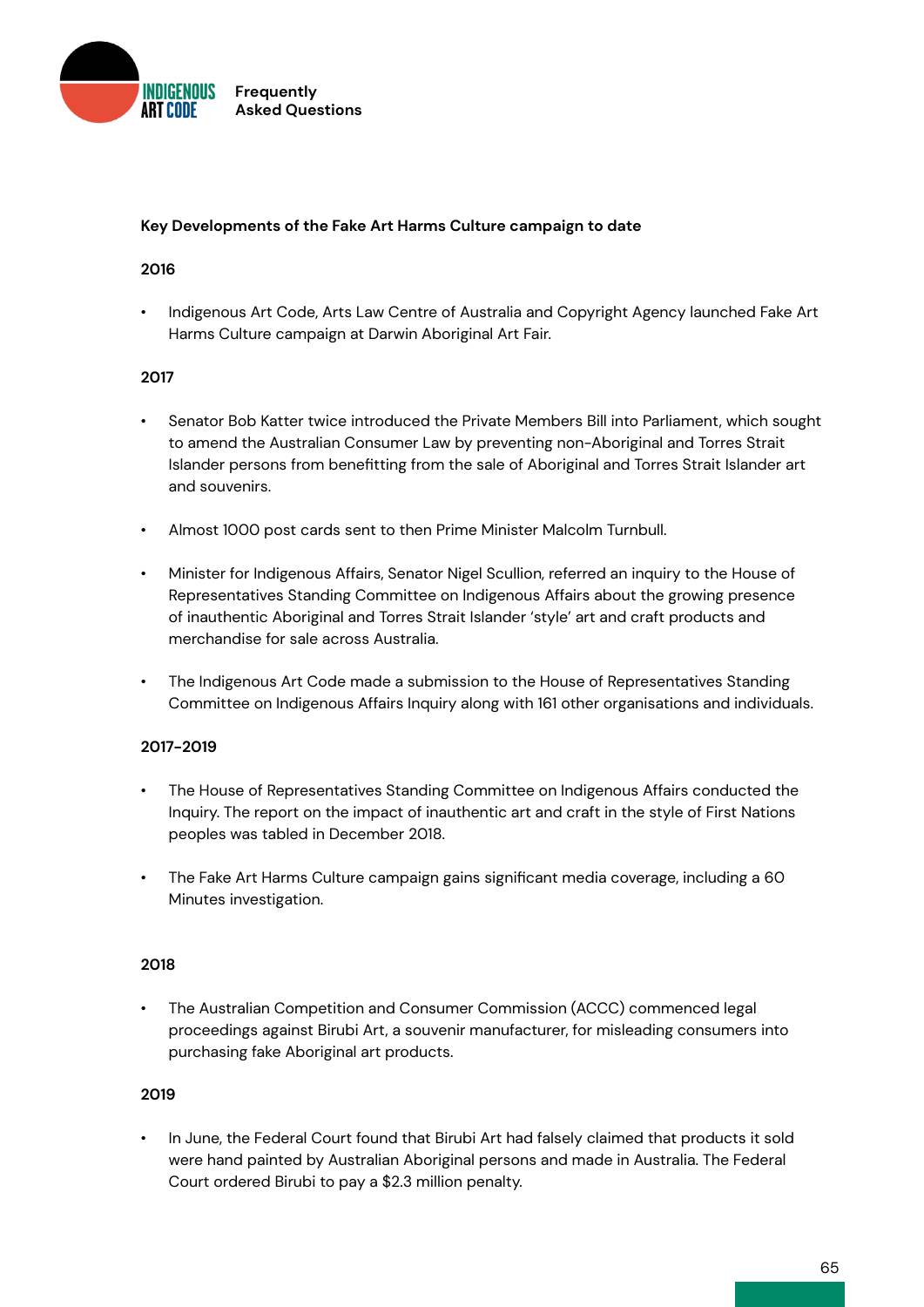

- Senator Hanson-Young introduced the Competition and Consumer Amendment (Prevention of Exploitation of Indigenous Cultural Expressions) into Parliament (2019 Bill).
- Roughly 1000 postcards sent to Prime Minister Scott Morrison from the Darwin Aboriginal Art Fair, calling for changes to the law.
- Arts Law, Indigenous Art Code and the Copyright Agency, assisted by solicitor Ted Hill, appeared before the Senate Committee to present an alternate version of legislation, which would deal with secret and sacred objects, and include regulations for licensing authentic Indigenous art for products and merchandise.

# **2020**

• [Australian Government released their response to the Report on the impact of inauthentic](https://www.arts.gov.au/documents/australian-government-response-house-representatives-standing-committee-indigenous-affairs-report)  [art and craft in the style of First Nations peoples.](https://www.arts.gov.au/documents/australian-government-response-house-representatives-standing-committee-indigenous-affairs-report) This included an in-principle commitment to begin a consultation process to develop stand-alone legislation that would protect Indigenous Cultural Intellectual Property, including traditional knowledge and cultural expressions.

### **2021**

97

• [Productivity Commission has commenced a study to examine the value, nature and](https://www.pc.gov.au/inquiries/current/indigenous-arts#draft)  [structure of markets for Aboriginal and Torres Strait Islander arts and crafts, and policies to](https://www.pc.gov.au/inquiries/current/indigenous-arts#draft) 

# **What is the Fake Art Harms Culture campaign and what has been its key achievements?**

In 2016 in response to Aboriginal and Torres Strait Islander artists asking 'what are we going to do about fake art and souvenirs?' the Indigenous Art Code, alongside Arts Law Centre of Australia and the Copyright Agency, launched the Fake Art Harms Culture campaign. This campaign lobbied the Australian Government to address the proliferation of fake Aboriginal and Torres Strait Islander art and art products, including through the introduction of legislation to stop the production and sale of artworks and artefacts appropriating Aboriginal and Torres Strait Islander culture and designs.

### **Key developments/achievements of the campaign to date**

### **2016**

• Indigenous Art Code, Arts Law Centre of Australia and Copyright Agency launched Fake Art Harms Culture campaign at Darwin Aboriginal Art Fair.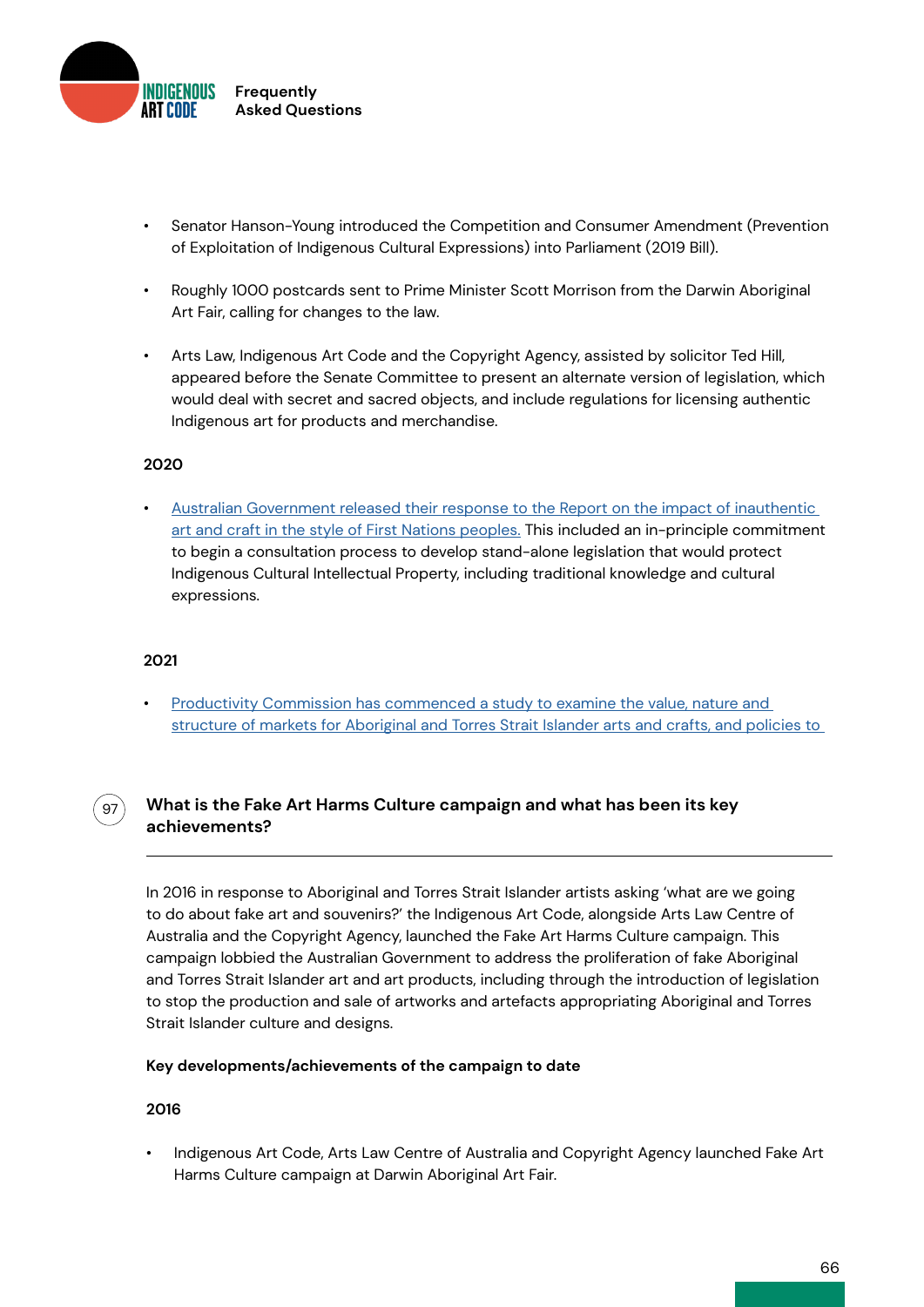

# **2017**

- Senator Bob Katter twice introduced the Private Members Bill into Parliament, which sought to amend the Australian Consumer Law by preventing non-Aboriginal and Torres Strait Islander persons from benefitting from the sale of Aboriginal and Torres Strait Islander art and souvenirs.
- Almost 1000 post cards sent to then Prime Minister Malcolm Turnbull.
- Minister for Indigenous Affairs, Senator Nigel Scullion, referred an inquiry to the House of Representatives Standing Committee on Indigenous Affairs about the growing presence of inauthentic Aboriginal and Torres Strait Islander 'style' art and craft products and merchandise for sale across Australia.
- The Indigenous Art Code made a submission to the House of Representatives Standing Committee on Indigenous Affairs Inquiry along with 161 other organisations and individuals.

# **2017-2019**

- The House of Representatives Standing Committee on Indigenous Affairs conducted the Inquiry. The report on the impact of inauthentic art and craft in the style of First Nations peoples was tabled in December 2018.
- The Fake Art Harms Culture campaign gains significant media coverage, including a 60 Minutes investigation.

# **2018**

• The Australian Competition and Consumer Commission (ACCC) commenced legal proceedings against Birubi Art, a souvenir manufacturer, for misleading consumers into purchasing fake Aboriginal art products.

# **2019**

- In June, the Federal Court found that Birubi Art had falsely claimed that products it sold were hand painted by Australian Aboriginal persons and made in Australia. The Federal Court ordered Birubi to pay a \$2.3 million penalty.
- Senator Hanson-Young introduced the Competition and Consumer Amendment (Prevention of Exploitation of Indigenous Cultural Expressions) into Parliament (2019 Bill).
- Roughly 1000 postcards sent to Prime Minister Scott Morrison from the Darwin Aboriginal Art Fair, calling for changes to the law.
- Arts Law, Indigenous Art Code and the Copyright Agency, assisted by solicitor Ted Hill, appeared before the Senate Committee to present an alternate version of legislation, which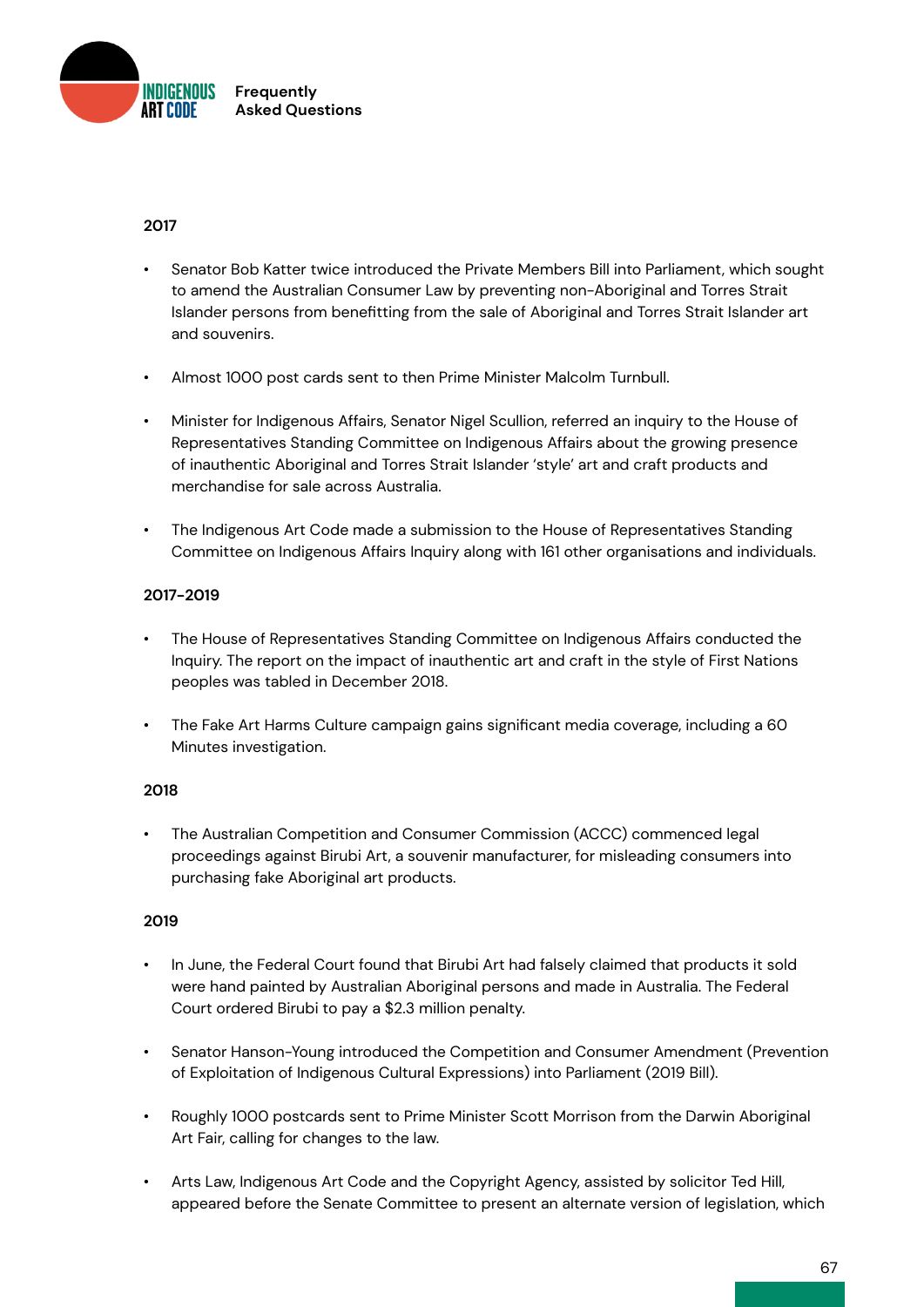

would deal with secret and sacred objects, and include regulations for licensing authentic Indigenous art for products and merchandise.

### **2020**

• [Australian Government released their response to the Report on the impact of](https://www.arts.gov.au/documents/australian-government-response-house-representatives-standing-committee-indigenous-affairs-report)  [inauthenticart and craft in the style of First Nations peoples. T](https://www.arts.gov.au/documents/australian-government-response-house-representatives-standing-committee-indigenous-affairs-report)his included an in-principle commitment to begin a consultation process to develop stand-alone legislation that would protect Indigenous Cultural Intellectual Property, including traditional knowledge and cultural expressions.

### **2021**

• [Productivity Commission has commenced a study to examine the value, nature and](http://)  [structure of markets for Aboriginal and Torres Strait Islander arts and crafts, and policies to](http://)  [address deficiencies in these markets.](http://)

Despite the significant achievements of the campaign in raising awareness of the issue we are yet to see the introduction of legislation to remove inauthentic Aboriginal and Torres Strait Islander arts and crafts from the Australian market. We are also yet to see better regulation of licensing for Aboriginal and Torres Strait Islander artists or a commitment to protection of Indigenous Cultural and Intellectual Property more broadly.

The in-principle commitment made by the Australian Government in September 2020 to begin a consultation process to develop stand-alone legislation that would protect Indigenous Cultural Intellectual Property, including traditional knowledge and cultural expressions, is encouraging. The Indigenous Art Code continues to advocate for change in this area.

### **What is fake art?**

See Question 72.

99

98

### **How do I report fake art?**

See Question 74.



# **Is there a law against fake art?**

See Question 75.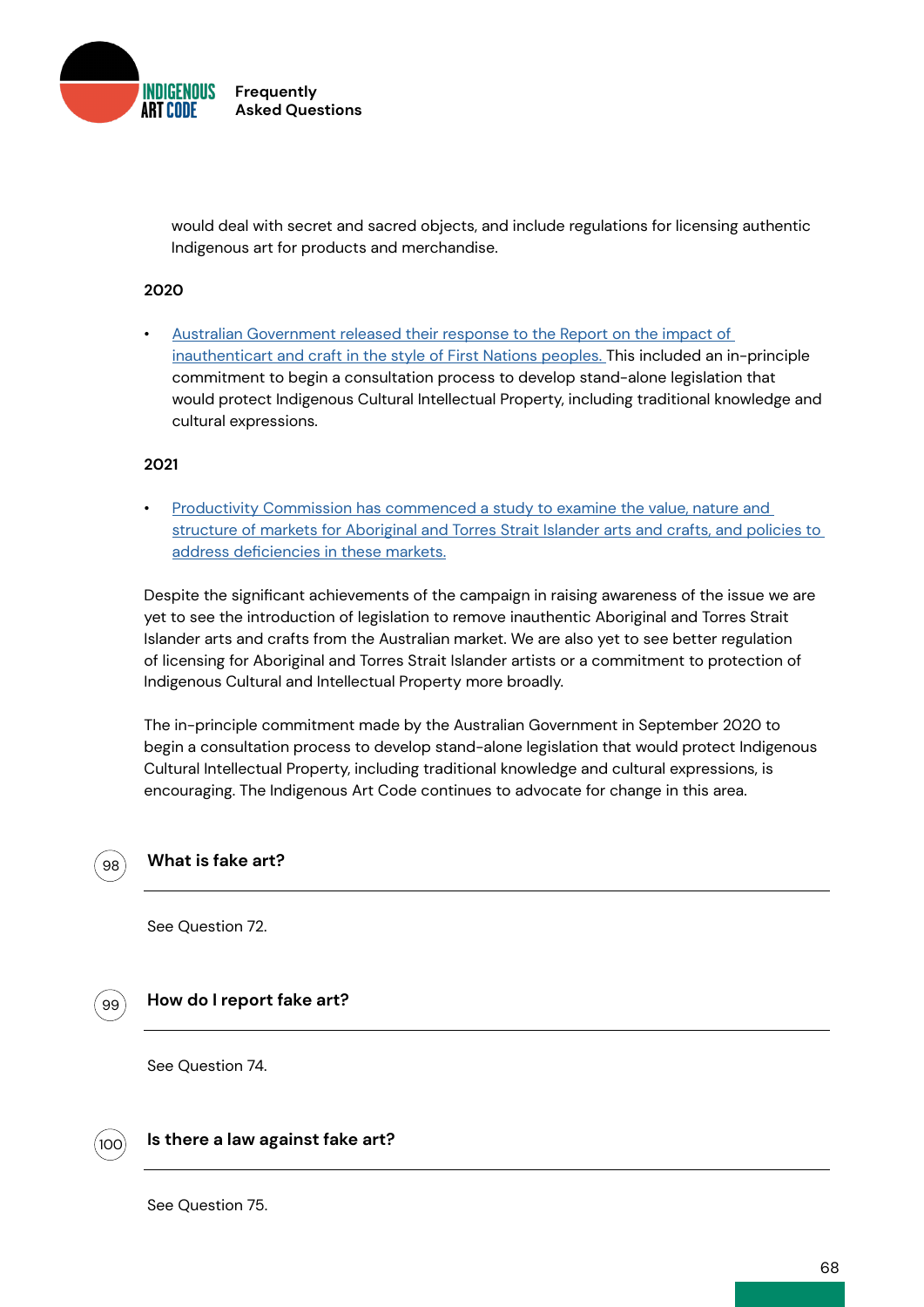

101

# Fair pay, fair Pricing, fair deals

# **What should I do if a dealer tells me I have a debt or book up and need to keep painting until the debt is paid?**

The Indigenous Art Code wants to see artists treated and paid fairly, your art valued properly, and your Indigenous Cultural and Intellectual Property Rights respected.

The Indigenous Art Code supports artists to have access to transparent information about any commercial arrangements you enter. Considering that many Aboriginal and Torres Strait Islander artists often do not enter a negotiation on a level playing field, the onus of actively working to correct this power imbalance rests with the dealer wishing to engage with them. Artists need to have agency in decision-making and power imbalances that exist between artists and dealers should not be exploited.

If you are told by a dealer that you have debt or book up and need to continue working with them until the debt is cleared, the first step is to ask them for all the details in writing of all artworks you have created for them since you started working with them. Having a clear picture of the work you have made and the money that has been received will help you decide how to best proceed. Ask for a list of all artworks created. Make sure that the list includes the title, size and date of creation for each work. In addition to that you should ask for the following information in writing:

- The amounts you were paid for each artwork and how and when you received the payment;
- The sale price of each artwork:
- Details of any deductions made by the dealer (such as for meals, accommodation, materials).

If you have asked for this information and it hasn't been supplied or hasn't been supplied in a way that makes sense to you, you can reach out to the Indigenous Art Code for assistance. Or, if you aren't able to ask the dealer directly yourself, the Indigenous Art Code may be able to help you communicate with the dealer or communicate on your behalf. Please contact the Indigenous Art Code on 0438637862 or [info@indigenousartcode.org](mailto:info%40indigenousartcode.org?subject=) for assistance or more



# **A dealer paid me upfront for my work and now they are selling it for a lot more than they paid me. Is this fair? Can they do that?**

The Indigenous Art Code wants to see artists treated and paid fairly, your art valued, and your Indigenous Cultural and Intellectual Property Rights respected.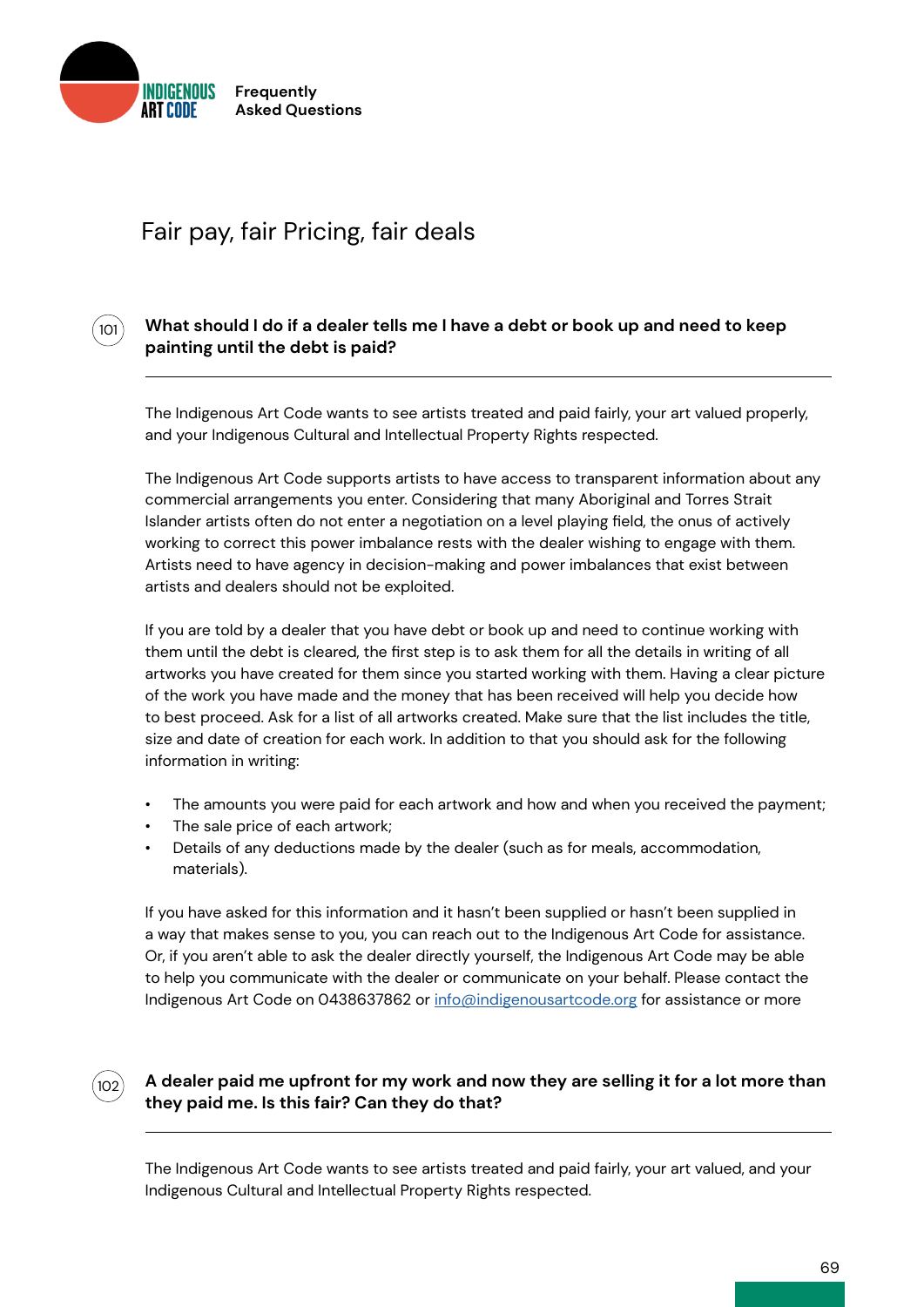

The Indigenous Art Code is aware of some unscrupulous dealers who pay artists a small amount for the artwork up front and go on to charge inflated retail prices for the work without letting the artist know the amount they intend to sell the work for. While not illegal, the Indigenous Art Code does not consider this ethical practice, as the lack of transparency around the intended sale price does not allow the artist to make an informed choice.

For an artist to make an informed choice around a fair price for their artwork they need to fully understand what is on offer (the terms of the deal). As an artist, you have the right to access transparent information from dealers you are working with about who gets what percentage in the deal, a breakdown of the entire 'money story'. You also have a right to negotiate, the right to ask for the deal in writing and the right to access independent legal advice.

The Indigenous Art Code regards transparency as a core pillar of ethical trading in Aboriginal and Torres Strait Islander art. Transparency means dealers need to actively and openly communicate with artists to ensure they fully understand any arrangements they enter, providing all information necessary to allow artists to maintain agency in all aspects of the relationship and make informed decisions around any commercial dealings. Dealers should not make assumptions about what they think artists need or want to know.

If you are an artist and you need assistance accessing transparent information from dealers you are working with please reach out to us via 0438637862 or [info@indigenousartcode.org](mailto:info%40indigenousartcode.org?subject=)

If the dealer in question is a Dealer Member of the Indigenous Art Code, there may be grounds to raise a complaint or dispute against them. Please read our IartC Dealer Complaints, Disputes and Concerns Handling policy and get in touch to discuss further via 0438637862 or info $\varpi$ [indigenousartcode.org](mailto:info%40indigenousartcode.org%20?subject=)

Also note that you may be eligible to receive a resale royalty for works purchased from you and then resold by the dealer. See Question 116 for more information on the Resale Royalty Scheme.

# $103$

# **How do I know if I'm being offered a fair deal?**

The Indigenous Art Code wants to see artists treated and paid fairly, your art valued, and your Indigenous Cultural and Intellectual Property Rights respected.

For an artist to make an informed choice regarding a fair price/deal for their artwork they need to fully understand what is on offer (the terms of the deal). As an artist you have the right to access transparent information from dealers you are working with about who gets what percentage in the deal, a breakdown of the entire 'money story'. You also have a right to negotiate, the right to ask for the deal in writing and the right to access independent legal advice.

The Indigenous Art Code regards transparency as a core pillar of ethical trading in Aboriginal and Torres Strait Islander art. Transparency means dealers need to actively and openly communicate with artists to ensure they fully understand any arrangements they enter,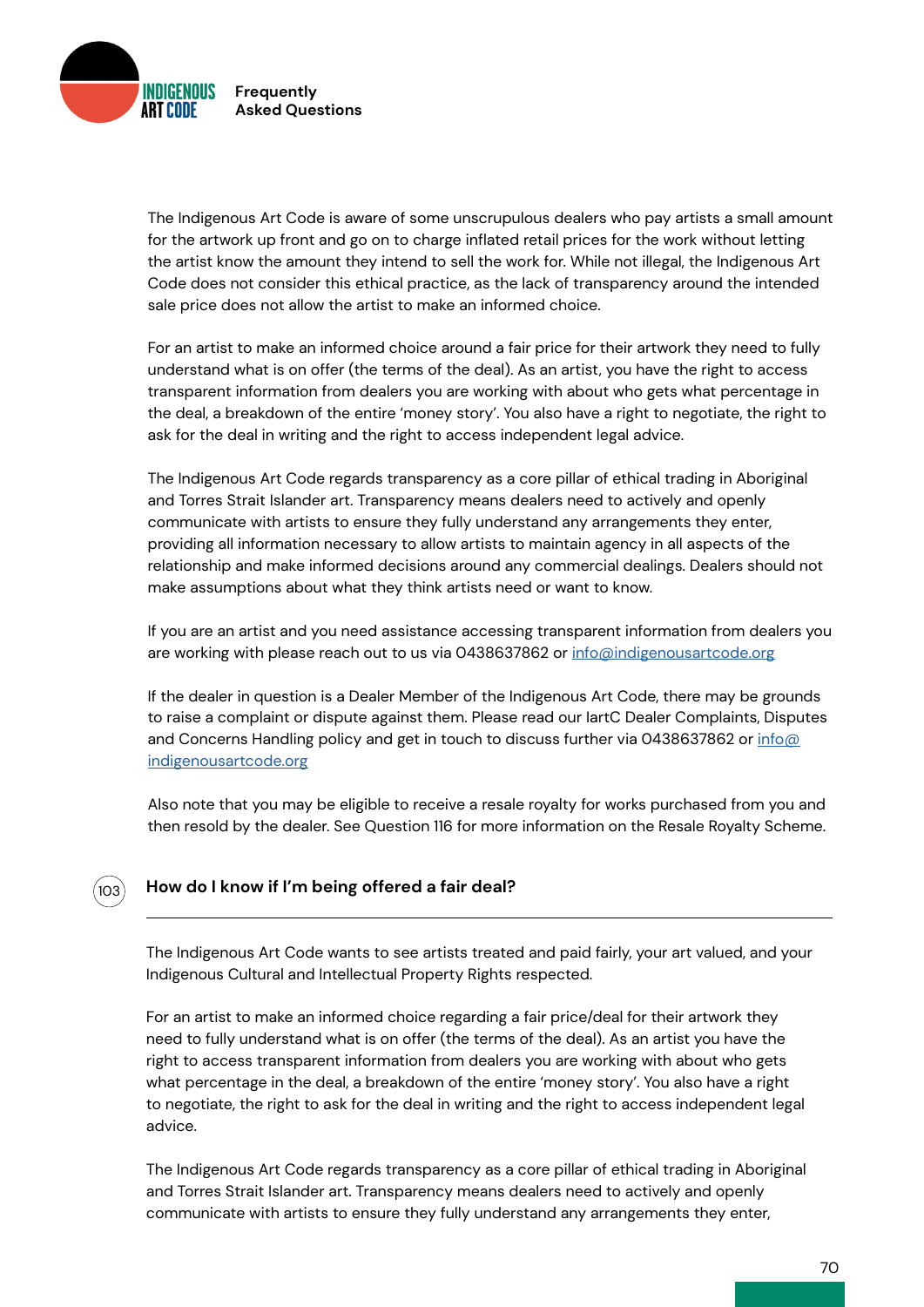

providing all information necessary to allow artists to maintain agency in all aspects of the relationship and make informed decisions around any commercial dealings. Dealers should not make assumptions about what they think artists need or want to know.

We also encourage all artists to have agreements reviewed by a lawyer prior to entering them.

The Indigenous Art Code does not provide legal advice. We can refer you to the Arts Law Centre of Australia for low-cost or free legal advice. The Indigenous Art Code can assist artists by providing a referral to the Arts Law or you can contact Arts Law directly:

P: 1800 221 457 (toll-free) E: [artslaw@artslaw.com.au](mailto:artslaw%40artslaw.com.au?subject=) W: [www.artslaw.com.au](http://www.artslaw.com.au)

 $1<sub>0</sub>4$ 

105

### **How do I know what prices to set for my work?**

The Indigenous Art Code cannot provide advice on pricing.

If you are an artist who is setting your own prices to sell directly to consumers, we recommend you look into joining the [National Association of the Visual Arts \(NAVA\)](http://). NAVA can provide professional advice and information such as guides and factsheets on how to set your prices.

If you are selling your work outright to a dealer in order to know what a fair price is, you need to fully understand what is on offer (the terms of the deal). This includes what price they intend to sell the artwork for. As an artist you have the right to access transparent information from dealers you are working with about who gets what percentage in the deal, a breakdown of the entire 'money story'.

# **Should I enter into a written agreement with any dealer I work with?**

The Indigenous Art Code recommends that artists enter into fair and transparent agreements with any dealers they work with. Agreements can be either verbal or written but often the simplest way to ensure they are both fair and transparent is to enter into a written agreement that has been reviewed by an independent lawyer.

If a dealer provides you with a written agreement, we recommend you have it reviewed before agreeing to it.

The Indigenous Art Code does not provide legal advice. We refer artists to the Arts Law Centre of Australia for low-cost or free legal advice, including document reviews. The Indigenous Art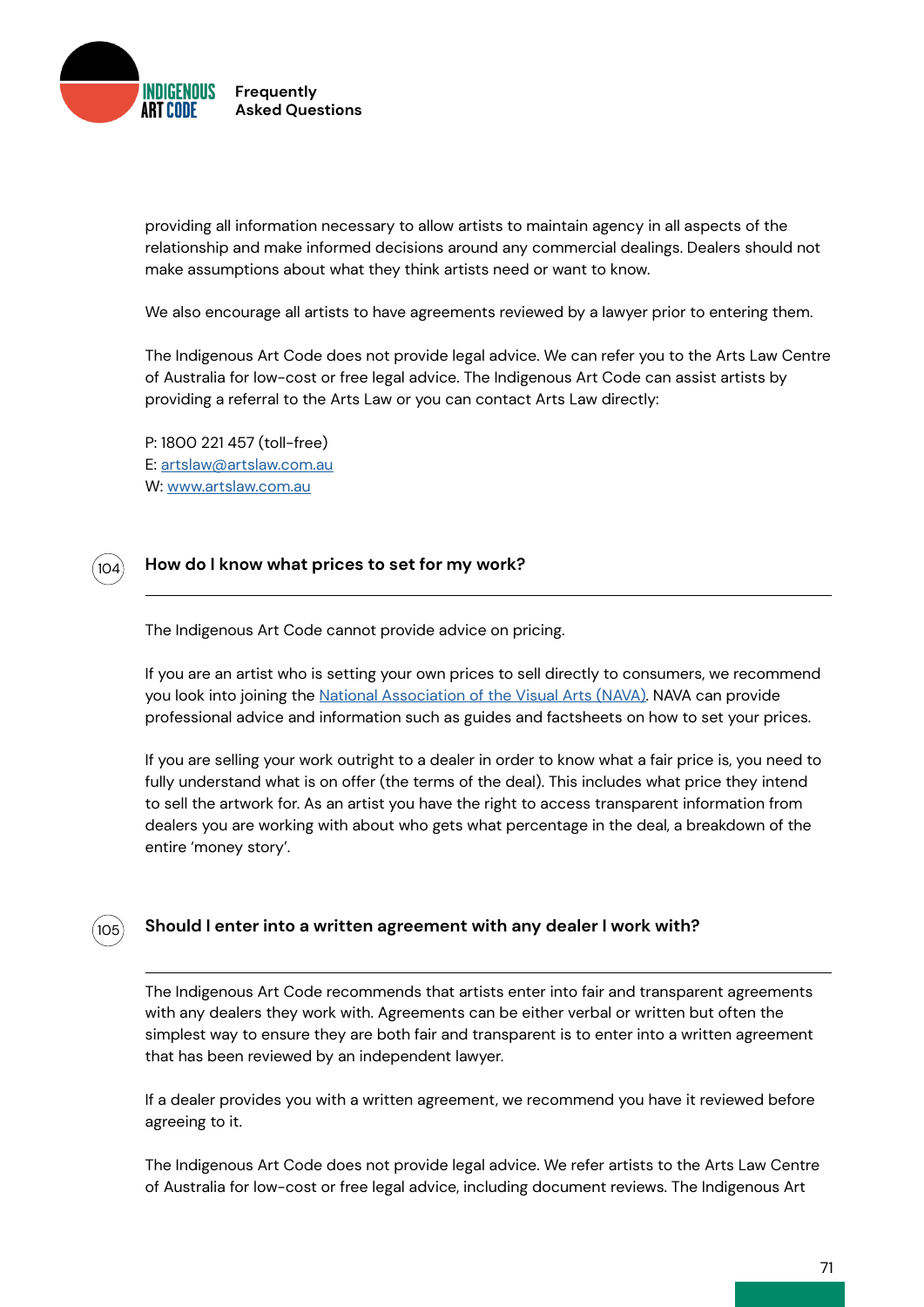

Code can assist artists by providing a referral to the Arts Law or artists can contact Arts Law directly:

P: 1800 221 457 (toll-free) E: [artslaw@artslaw.com.au](mailto:artslaw%40artslaw.com.au?subject=) W: [www.artslaw.com.au](http://www.artslaw.com.au)

[Templates for written agreements are available from the Arts Law Centre of Australia.](http://)

There are a range of templates available for purchase (low-cost) including [consignment](http://)  [agreements](http://), [licensing](http://) and [gallery agreements](https://www.artslaw.com.au/info-hub/results?i_am=anybody&looking_for=sample-agreements&about_search=anything&paginate=1&order_by=alphabetical&query=), [artist and art centre agreements](http://) and various other [agreements](http://).

If you enter into a verbal agreement, it is important that you have a complete understanding of the terms of the agreement. This means more than knowing the commission split or the amount you will receive upon sale of your artwork. You need to fully understand what is on offer (the terms of the deal). As an artist you have the right to access transparent information from dealers you are working with about who gets what percentage in the deal and a breakdown of the entire 'money story'. You also need to understand what services the dealer will be responsible for. For example, a dealer that is presenting your work in an exhibition may be responsible for paying for framing, freight, insurance, marketing and promotion and exhibition opening costs. It is important to have a clear understanding of all these elements before you agree to anything.

# **How do I get help to understand any agreements before I enter into them?**

If a dealer provides you with a written agreement, we recommend you have it reviewed before agreeing to it.

The Indigenous Art Code does not provide legal advice. We refer artists to the Arts Law Centre of Australia for low-cost or free legal advice, including document reviews. The Indigenous Art Code can assist artists by providing a referral to the Arts Law or artists can contact Arts Law directly:

P: 1800 221 457 (toll-free) E: [artslaw@artslaw.com.au](mailto:artslaw%40artslaw.com.au?subject=) W: [www.artslaw.com.au](http://www.artslaw.com.au)

106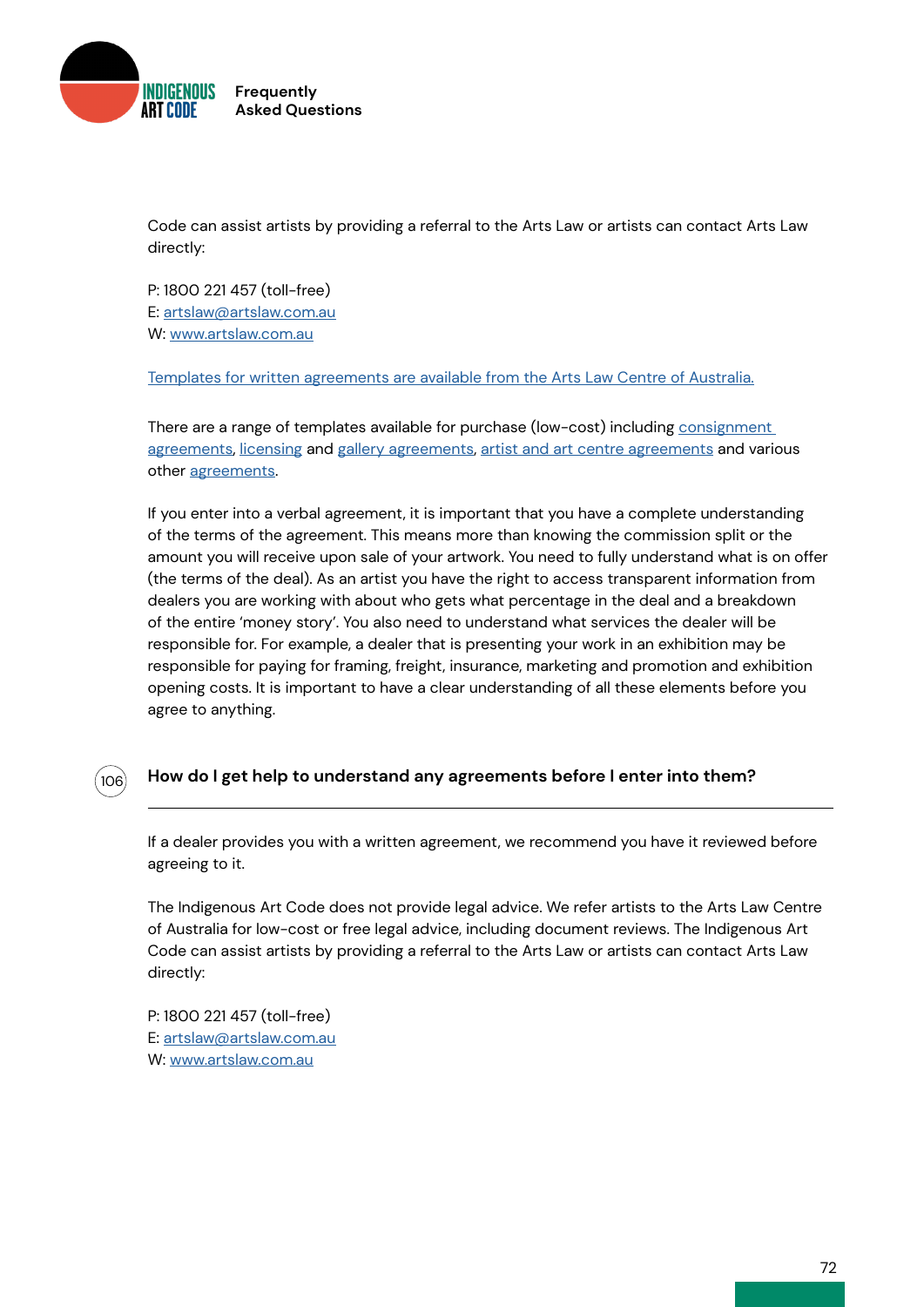

# **How do I find out more information about the dealer and business I'm planning to work with?**

A good place to start is by conducting an [ABN look up](http://). You can search using the ABN provided or by searching their business or entity name. This search will provide helpful information such as:

[The entity type;](http://)

108

 $107$ 

- Whether the business is registered for GST. This indicates the size of the business, as businesses making over \$70,000 must be registered for GST;
- Provide information on any related entities or businesses.

We also recommend you conduct some other online research, including searching for whether the business is a Dealer Member of the Indigenous Art Code.

If you have other questions about the business, including their structure and operating or business model or anything you learn from the ABN look up, we encourage you to ask the business. Transparent and ethical dealers will be able to provide you with clear information.

### **What is the Personal Property Securities Register (PPSR) and should I register artworks I consign to galleries on it?**

The Arts Law Centre of Australia is a good source of information about the PPSR and what it means for Aboriginal and Torres Strait Islander artists and art centres:

[Arts Law Centre of Australia information sheet on why art centres should register on the PPSR.](http://)

Arts Law provides a service to assist Indigenous art centres with registration:

*Registration on the PPSR is not a simple process and to assist Art Centres, Arts Law offers advice and assistance to ensure that your registrations are effective.*

*Art Law's PPSA Registration Service provides Indigenous Art Centres with a low-cost service to assist with PPSR registrations so that Art Centres can take steps to better protect themselves against the risks associated with the insolvency or bankruptcy of art galleries.*

If you wish to access this service, it is important that you read this information carefully: Arts [Law Centre of Australia information sheet on why art centres should register on the PPSR.](http://)

Also read the Australian Government's [fact sheet on the PPSR for Indigenous artists and art](http://)  [centres.](http://)

It is recommended that you register with the PPSR before you consign the works.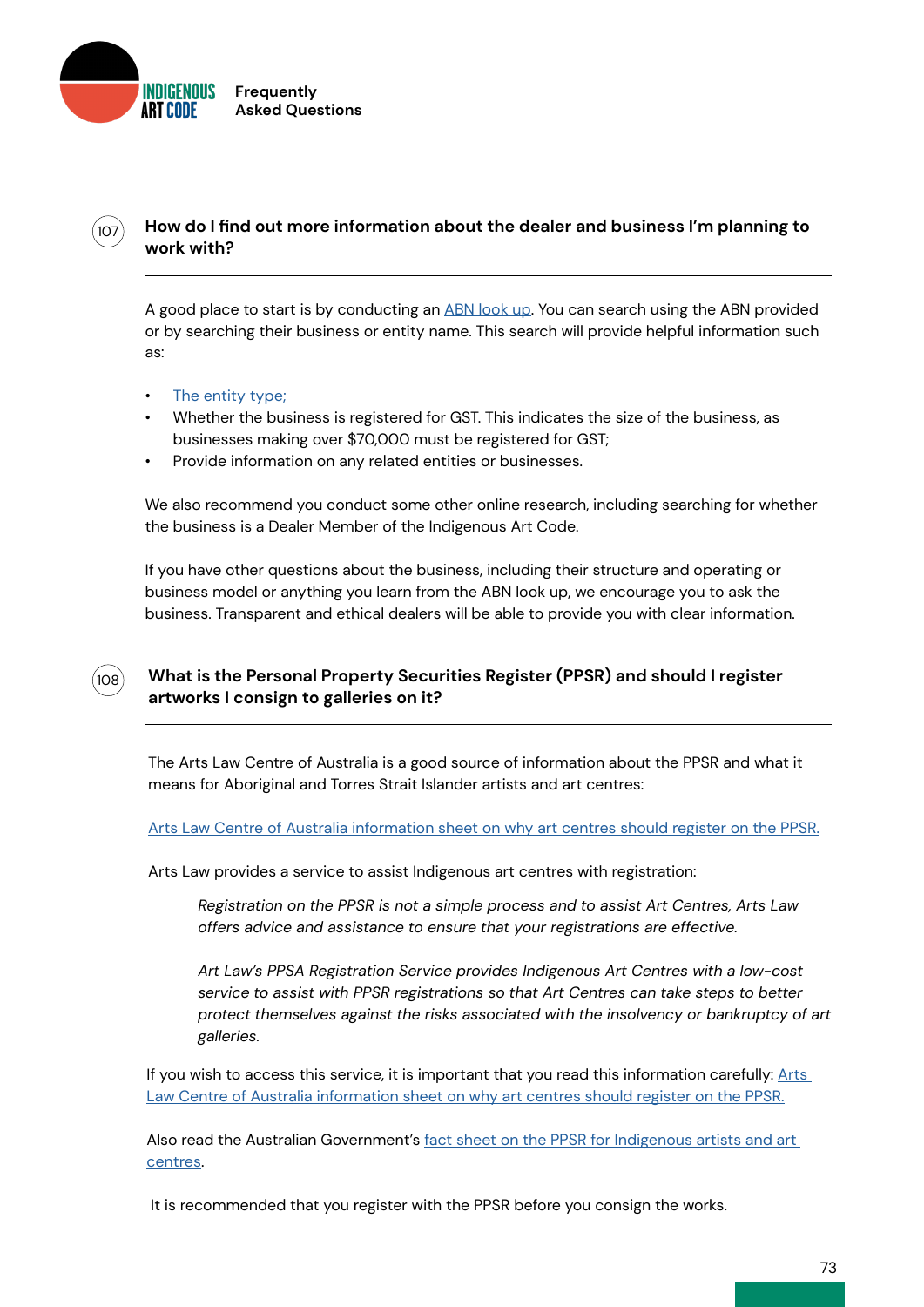

# Licensing

109

 $110$ 

# **What is licensing?**

See Question 15.

# **How do I know how much to charge for licensing or reproductions of my work?**

There is no standard fee arrangement in licensing. This is because there are many different factors in a licensing arrangement and every situation is unique. These variables include:

- How an artist's artwork or design will be used (including details such as size and number of products);
- How long an artist's work will be used for;
- Whether the licence is a one-off or will be involved in a range of applications;
- Whether the licence is exclusive or non-exclusive;
- The territory the licence covers (e.g. local, Australia or worldwide);
- What sort of other uses might be included (for example, using the works to promote the product on social media or in advertising).

As there are so many variables in a licence arrangement, it can be difficult for artists (or their representatives) to know if they are being paid properly. This highlights the importance of both parties getting legal or other professional advice.

These three examples highlight the range and complexity of licensing:

- If a product is sold nationally through a major store the artist might receive a lower percentage of the sale price. However, because of the number of high volume of products sold, this could be a lucrative contract.
- If products are sold at a modest price point and volumes and the contract covers a range of products and/or made over a period of time, this could mean mid-range fees for the artist. The fees paid might be a source of ongoing income for the artist.
- If a product is sold at low volume but a higher price point this contract might return a higher percentage of the sale price to the artist. The number of products sold is likely to be small. Often the artist receives payment for the entire production run in advance of them going on sale.

It is important for you to understand the financial reality of licensing your artwork or design. For most artists, licencing provides small amounts of semi-regular income. Very few artists generate regular or large amounts. This is because making and selling a licensed product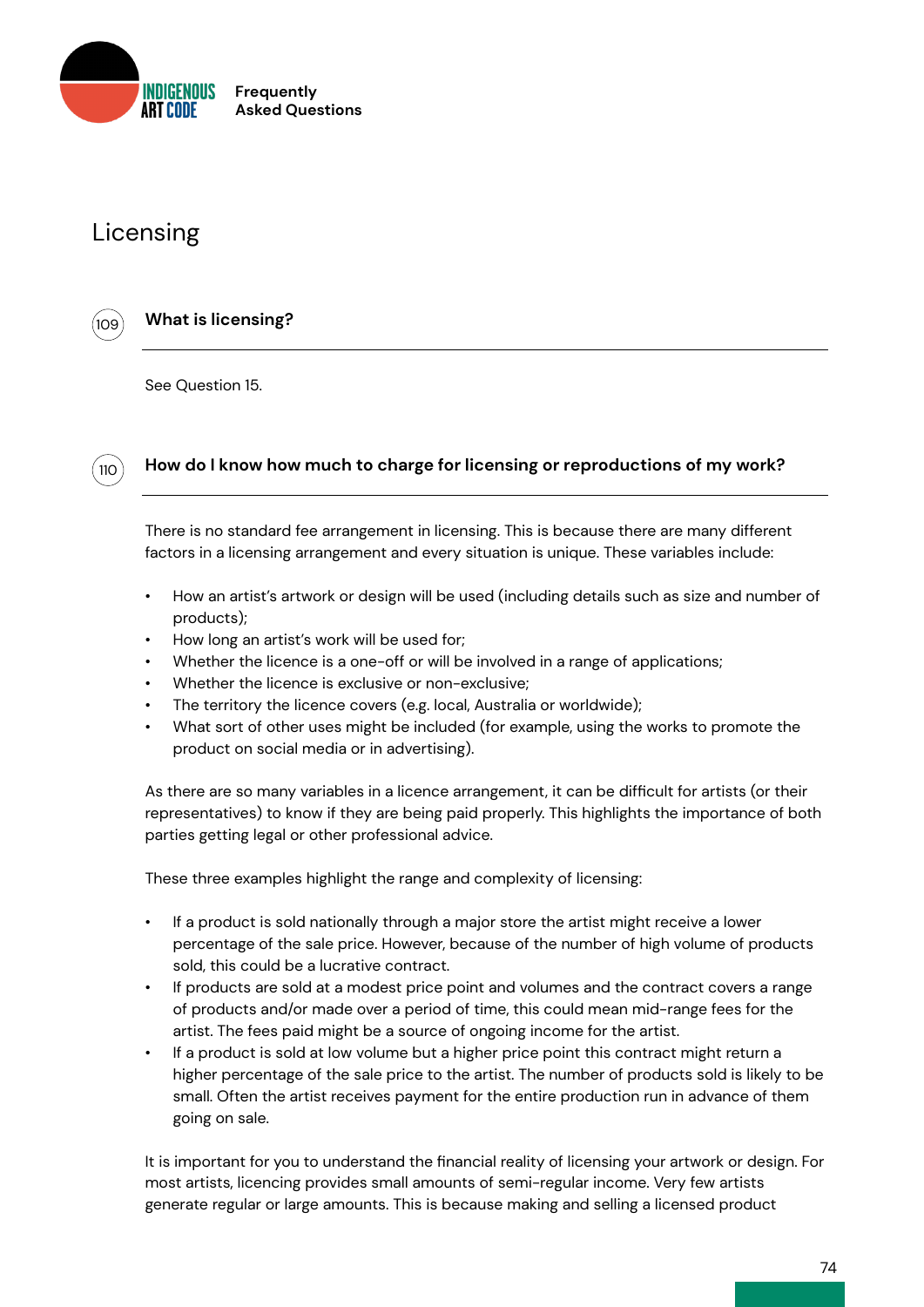

involves a chain of different people and businesses. Each person or business has costs such as freight, production, rent, wages, electricity and so on. The profit for each person or business is only a small part of their share of the total project and product sales.

[For more information read this fact sheet on licensing for Aboriginal and Torres Strait Islander](https://indigenousartcode.org/wp-content/uploads/2022/02/Licensing-Aboriginal-and-Torres-Strait-Islander-Art-FACTSHEET.pdf ) [artists.](https://indigenousartcode.org/wp-content/uploads/2022/02/Licensing-Aboriginal-and-Torres-Strait-Islander-Art-FACTSHEET.pdf ) 

The Indigenous Art Code recommends artists seek independent advice before entering into licensing agreements.

The Indigenous Art Code encourages artists to consider [joining the Copyright Agency](http://). The Copyright Agency is a not-for-profit organisation that specialises in rights management for visual artists. They help member artists look after the rights to their work and ensure they receive fair payment for its use. In addition to being eligible to receive payments from the statutory licence schemes for [education](http://) and [governments](http://), artist members of the Copyright Agency can also include their works in their annual licences for [business use of text and images](http://), and their [visual arts pay-per-use licences](http://) for applications such as merchandising, magazines and auction catalogues.

The Copyright Agency has an extensive network of licensing customers and 20 years experience in licensing negotiations and product development. If you choose to work with the Copyright Agency for assistance in management of any licensing arrangements, they can handle the negotiations, legal agreements, consultation and product development.

Alternatively, if you like to handle licensing negotiations yourself, the Indigenous Art Code recommends you have any licensing agreements reviewed by an independent lawyer.

The Indigenous Art Code does not provide legal advice. We refer artists to the Arts Law Centre of Australia for low-cost or free legal advice, including document reviews. The Indigenous Art Code can assist artists by providing a referral to the Arts Law or artists can contact Arts Law directly:

P: 1800 221 457 (toll-free) E: [artslaw@artslaw.com.au](mailto:artslaw%40artslaw.com.au?subject=) W: [www.artslaw.com.au](http://www.artslaw.com.au)

111

### **Is there someone who can help me negotiate licensing arrangements?**

The Indigenous Art Code encourages artists to consider [joining the Copyright Agency.](http://) The Copyright Agency is a not-for-profit organisation that specialises in rights management for visual artists. They help member artists look after the rights to their work and ensure they receive fair payment for its use. In addition to being eligible to receive payments from the statutory licence schemes for [education](http://) and [governments](http://), artist members of the Copyright Agency can also include their works in their annual licences for business use of text and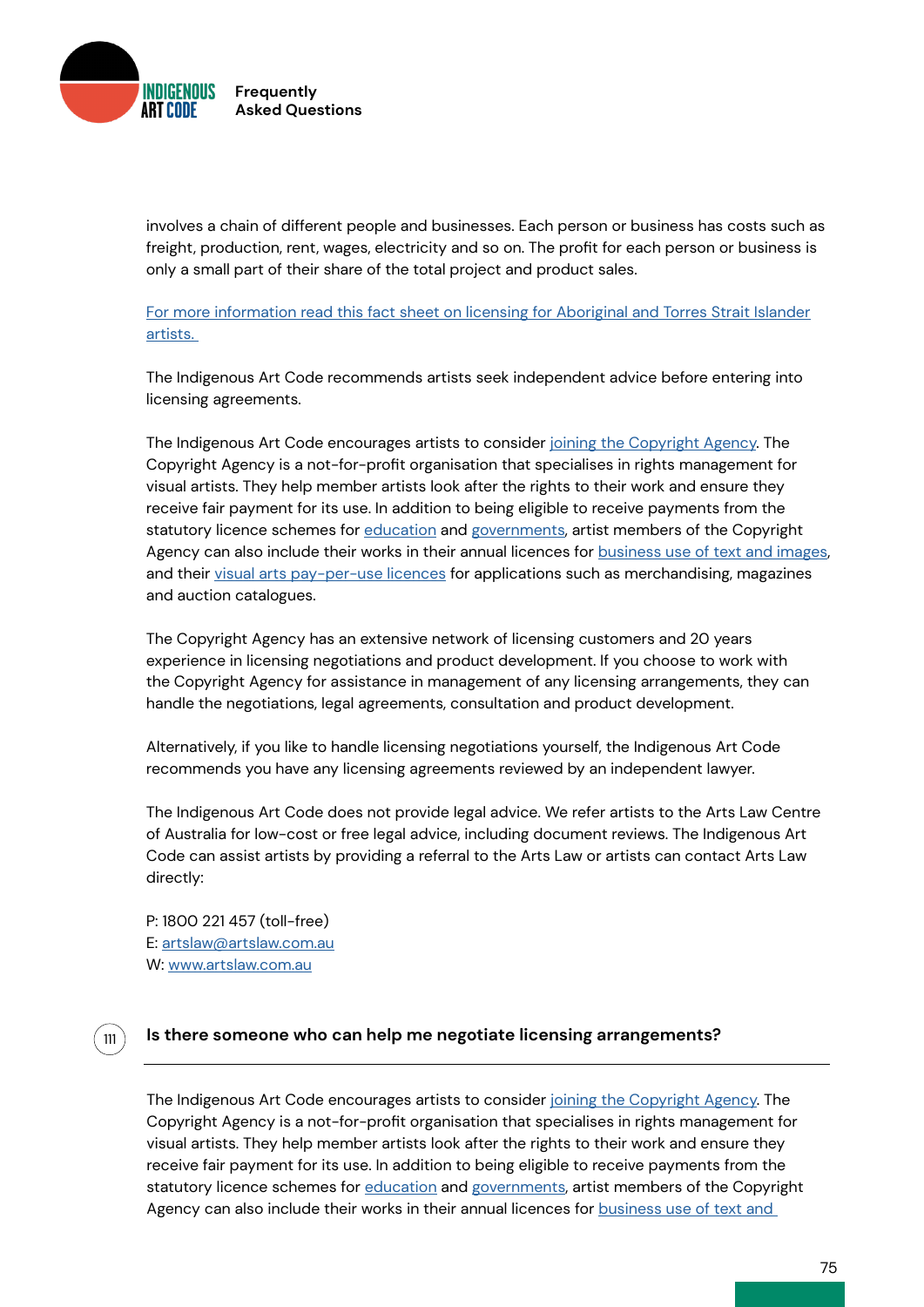INDIGENOUS **Frequently Asked Questions**

112

images, and their [visual arts pay-per-use licences](http://) for applications such as merchandising, magazines and auction catalogues. Copyright Agency has an extensive network of licensing customers and 20 years in licensing negotiations and product development. If you choose to work with the Copyright Agency for assistance in management of any licensing arrangements, they can handle the negotiations, legal agreements, consultation, and product development.

### **Should I enter into a written licensing agreement?**

The Indigenous Art Code recommends that artists enter into fair and transparent agreements with any dealers they work with whether the agreement concerns the sale and consignment of original work or licensing. Agreements can be either verbal or written but often the simplest way to ensure they are both fair and transparent and clear to both parties, and to minimise misunderstandings, is to enter into a written agreement that is reviewed by an independent lawyer.

If a dealer provides you with a written agreement, we recommend you have it reviewed before agreeing to it.

The Indigenous Art Code does not provide legal advice. We refer artists to the Arts Law Centre of Australia for low-cost or free legal advice, including document reviews. The Indigenous Art Code can assist artists by providing a referral to the Arts Law or artists can contact Arts Law directly:

P: 1800 221 457 (toll-free) E: [artslaw@artslaw.com.au](mailto:artslaw%40artslaw.com.au?subject=) W: [www.artslaw.com.au](http://www.artslaw.com.au)

[Templates for written agreements are available from the Arts Law Centre of Australia.](http://)

#### **How do I get advice to make sure I understand any agreements before I enter them?**  $113$

The Indigenous Art Code recommends artists seek independent legal advice on any licensing agreements before entering them.

The Indigenous Art Code does not provide legal advice. We refer artists to the Arts Law Centre of Australia for low-cost or free legal advice, including document reviews. The Indigenous Art Code can assist artists by providing a referral to the Arts Law or artists can contact Arts Law directly: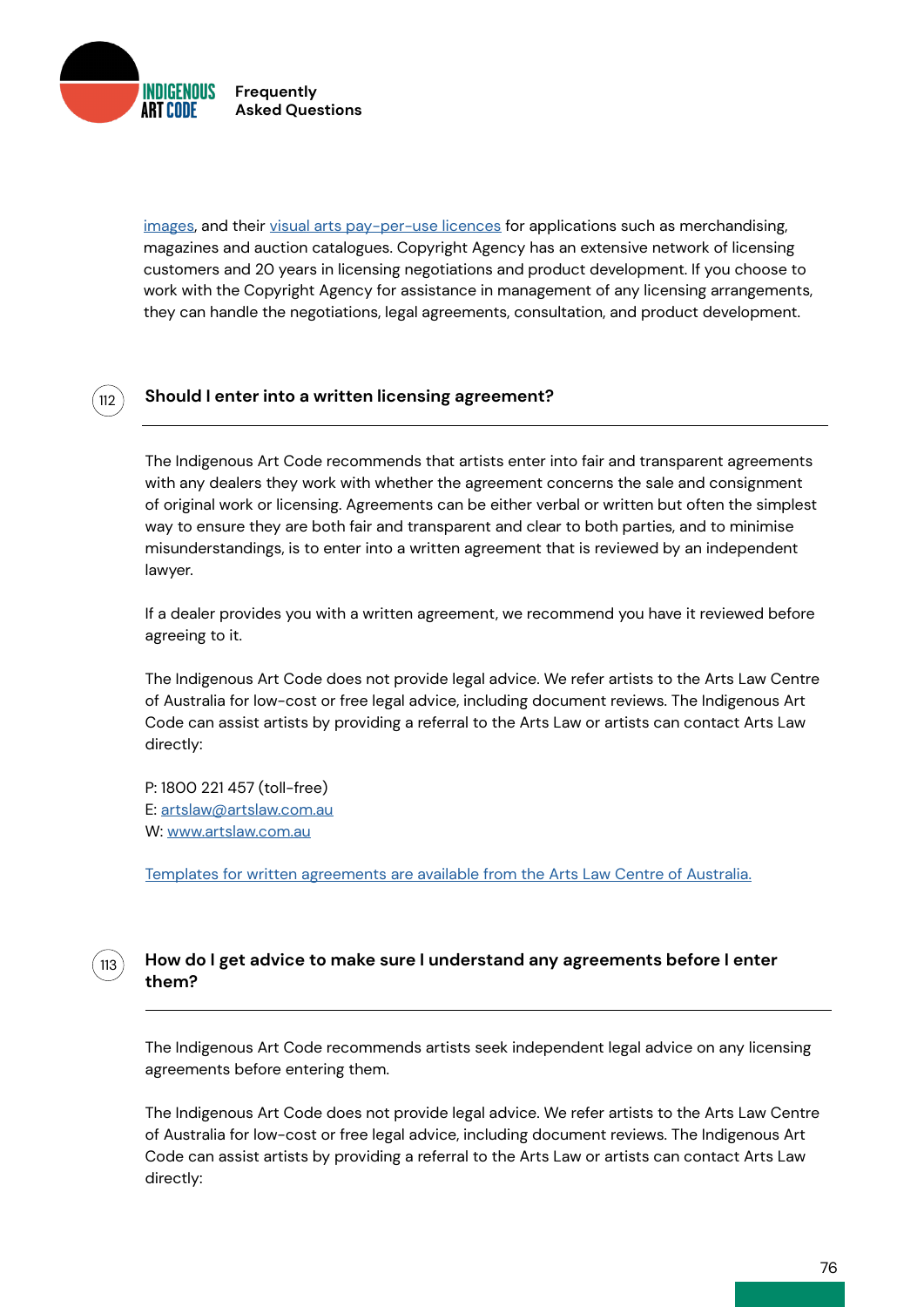

P: 1800 221 457 (toll-free) E: [artslaw@artslaw.com.au](mailto:artslaw%40artslaw.com.au?subject=) W: [www.artslaw.com.au](http://www.artslaw.com.au)

#### **Do dealers or organisations need to arrange a licence every time they reproduce my work?** 114

Yes. A licence is for a specific use of an artist's work. A licence does not mean the person or business owns the work or can use it any way other than what is written in the contract.

A licence is a contract, a set of rules, that says how that artwork image can be used and what sort of fee will be paid for that use. For any issue that sits outside what has been agreed in the licence, a new licence needs to be negotiated.

For more information about what licensing means for Aboriginal and Torres Strait Islander artists read [here.](https://indigenousartcode.org/wp-content/uploads/2022/02/Licensing-Aboriginal-and-Torres-Strait-Islander-Art-FACTSHEET.pdf)



See Question 24.

# Resale Royalty Scheme



### **What is the Resale Royalty Scheme?**

The Resale Royalty Scheme is a national scheme established by *Resale Royalty Right For Visual Artists Act of 2009,* which provides visual artists with rights similar to other creators, such as songwriters or authors, who receive royalty payments from their work. The purpose of the scheme is to recognise artists' ongoing rights in their work and provide income from the resales of their work.

The artists' resale royalty scheme started on 9 June 2010.

Under the scheme:

• Commercial resales of artworks for \$1,000 or more must be reported; and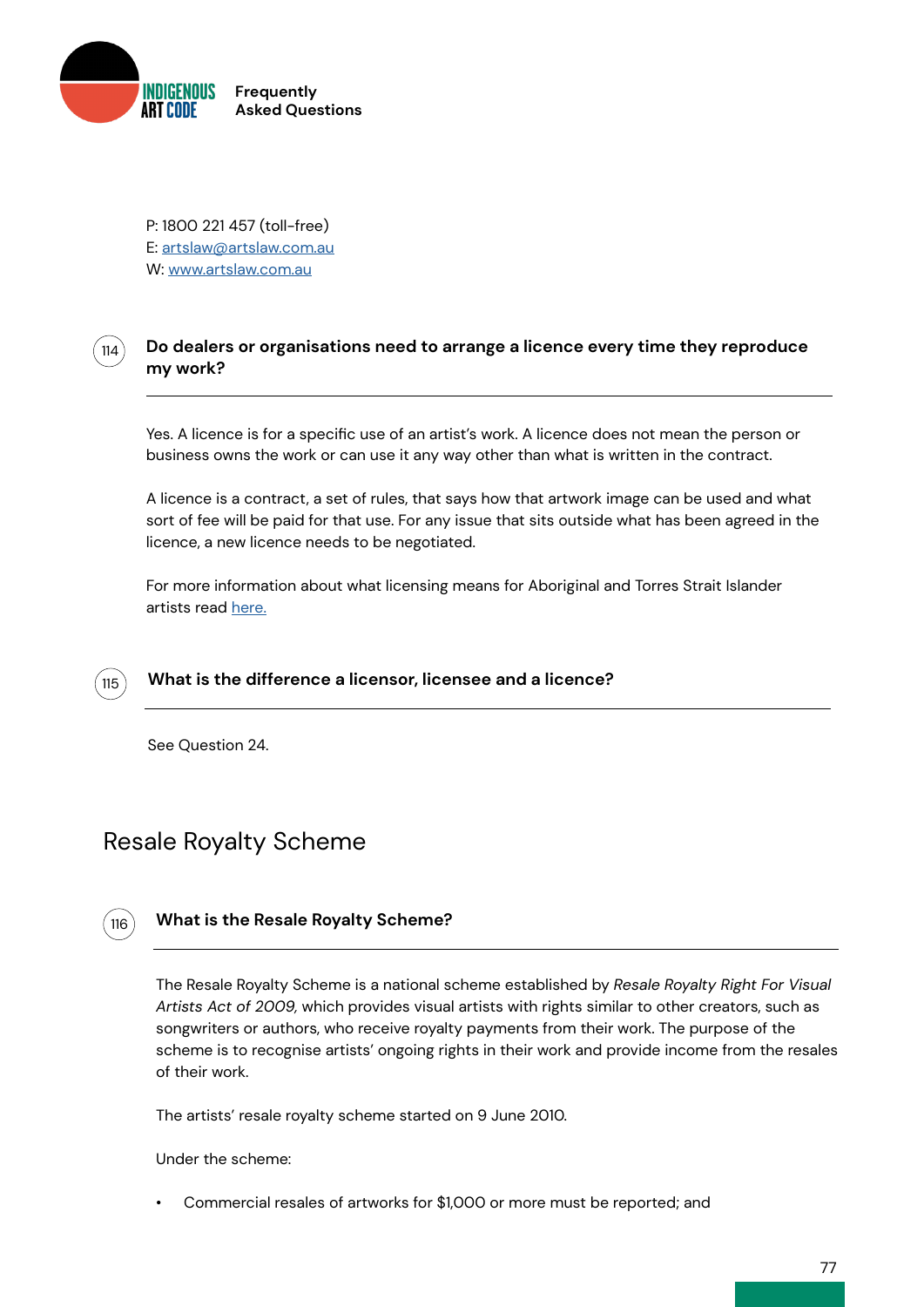

• A 5% royalty is payable on some resales.

The Australian government appointed the [Copyright Agency](http://) to manage the scheme.

Key features of the scheme:

- It applies to resales of existing as well as new works;
- It applies to a range of original artworks, included limited edition prints authorised by the artist;
- It does not apply to a private sale from one individual to another;
- All resales worth \$1,000 or more must be reported;
- A royalty is not payable if the seller acquired the work before 9 June, 2010;
- A royalty is not payable on resales worth under \$1,000;
- A royalty is not payable if it is more than 70 years from the end of the year in which theartist died;
- The scheme will be extended to artworks from countries that have similar schemes (e.g. France, Germany, UK).

For more information on the Resale Royalty Scheme read the Copyright Agency's factsheet [here.](http://)

Watch a short animation explaining the Resale Royalty Scheme [here.](http://)

Read a more extensive list of FAQs relating to the Resale Royalty Scheme [here.](http://)

# 117

118

### **How do I register for the Resale Royalty Scheme?**

The Copyright Agency ask that you provide your details so they can quickly reach you and pay you when you have an eligible resale. You can register your details for Resale Royalty with the Copyright Agency [here.](http://)

Or call the Copyright Agency on 1800 066 844 or email [resale@copyright.com.au](mailto:?subject=)

### **Will I get royalties on works sold overseas?**

At present, artists do not receive royalties on works sold outside Australia. However, the *Resale Royalty Right for Visual Artists Act 2009* (the Resale Act) allows for reciprocal resale rights to be established with countries that have an operating resale royalty scheme. Under these arrangements, Australian artists would receive royalties when their eligible works are resold in reciprocating countries, and artists from reciprocating countries would receive royalty payments for their eligible artworks resold in Australia.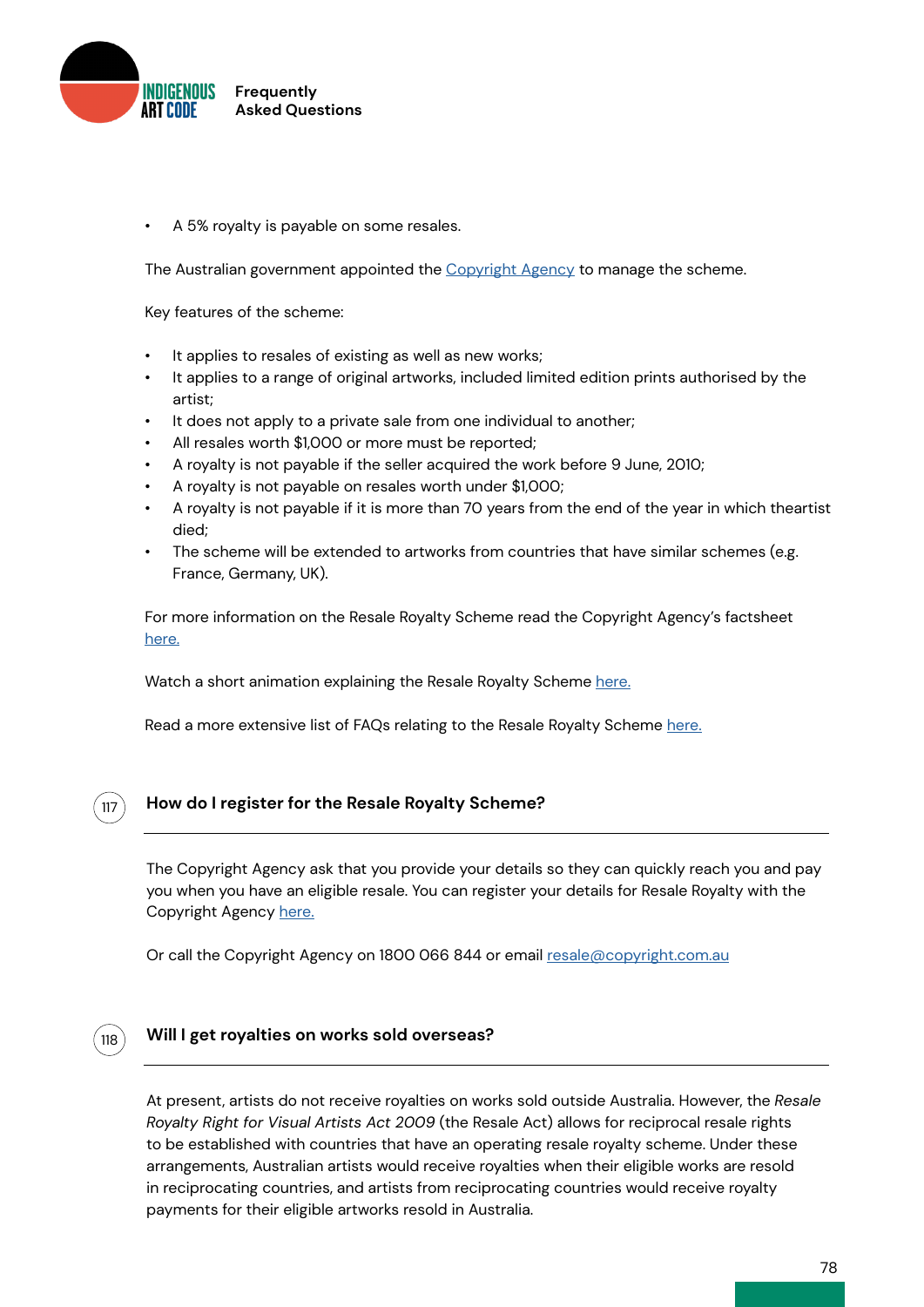

In June 2021, an announcement was made regarding Resale Royalty reciprocity between Australia and the United Kingdom. It took the form of the *Australia* – *UK Free Trade Agreement (FTA).* Read more about this development [here](https://www.copyright.com.au/2021/09/resale-royalty-and-interational-reciprocity/).

## **What should I do if a dealer I work with asks me to opt out of the Resale Royalty Scheme?**

Artists can ask the Copyright Agency not to collect a royalty for a specific artwork resale. The artist or beneficiary must notify the Copyright Agency in writing within 21 days of the publication on the Copyright Agency's website of details of that resale. The artist can then choose to recover the Resale Royalty directly from the buyer, seller or art market professional.

Such notice needs to be given in relation to each resale of an artwork for which artists or their representatives entitled to the royalty do not want the Copyright Agency to collect the royalty. A permanent direction to the Copyright Agency not to collect the royalty for a particular artwork is not possible.

For more information we suggest you contact the Copyright Agency on 1800 066 844 or email resale@copyright.com.au



121

119

### **Does a work sold on EBay attract resale royalty?**

Resales on EBay fall under the same obligations as any other resale. If the resale is a commercial resale, that is an art market professional is involved, the resale should be reported to the Copyright Agency and royalty will be paid if the resale meets all eligibility criteria. See Question 6 for further information on dealer's obligations under the Resale Royalty Scheme. If an art market professional is not involved and instead the sale is between one private person to another, it is not considered a commercial resale, and does not need to be reported or a royalty paid.

#### **How do I know if Resale Royalties are being paid on my artwork?**

You can search your name on the notice of Resales register [here](https://www.resaleroyalty.org.au/Notice_of_resale.aspx) to see a listing of eligible resales of your work since the scheme began.

If you are registered for the Resale Royalty Scheme you should be regularly receiving royalty statements from the Copyright Agency. If you are not receiving these statements or require any more information you can contact the Copyright Agency on 1800 066 844 or email resale@copyright.com.au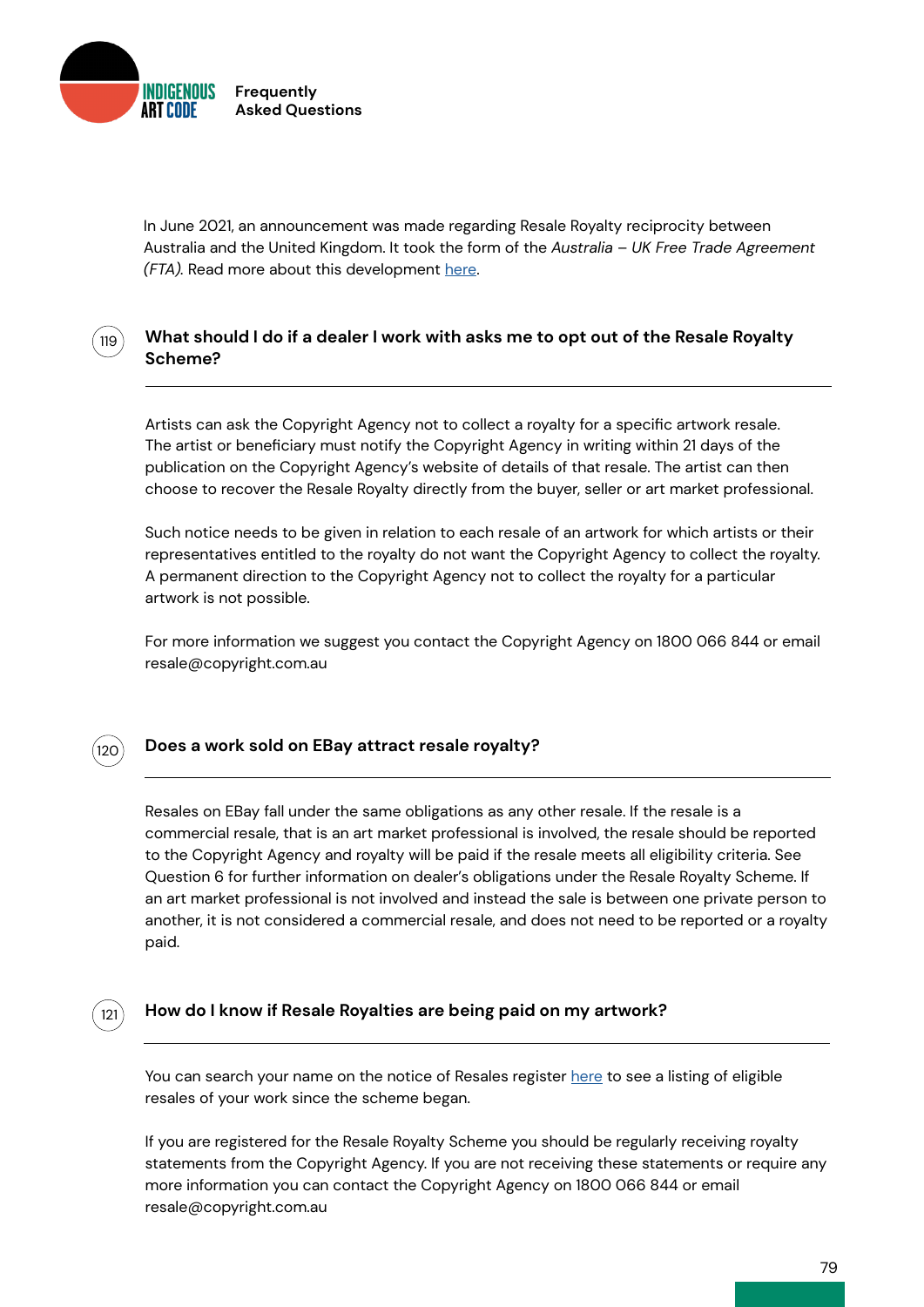

Frequently Asked Questions: Complaints, Dispute or Concern Handling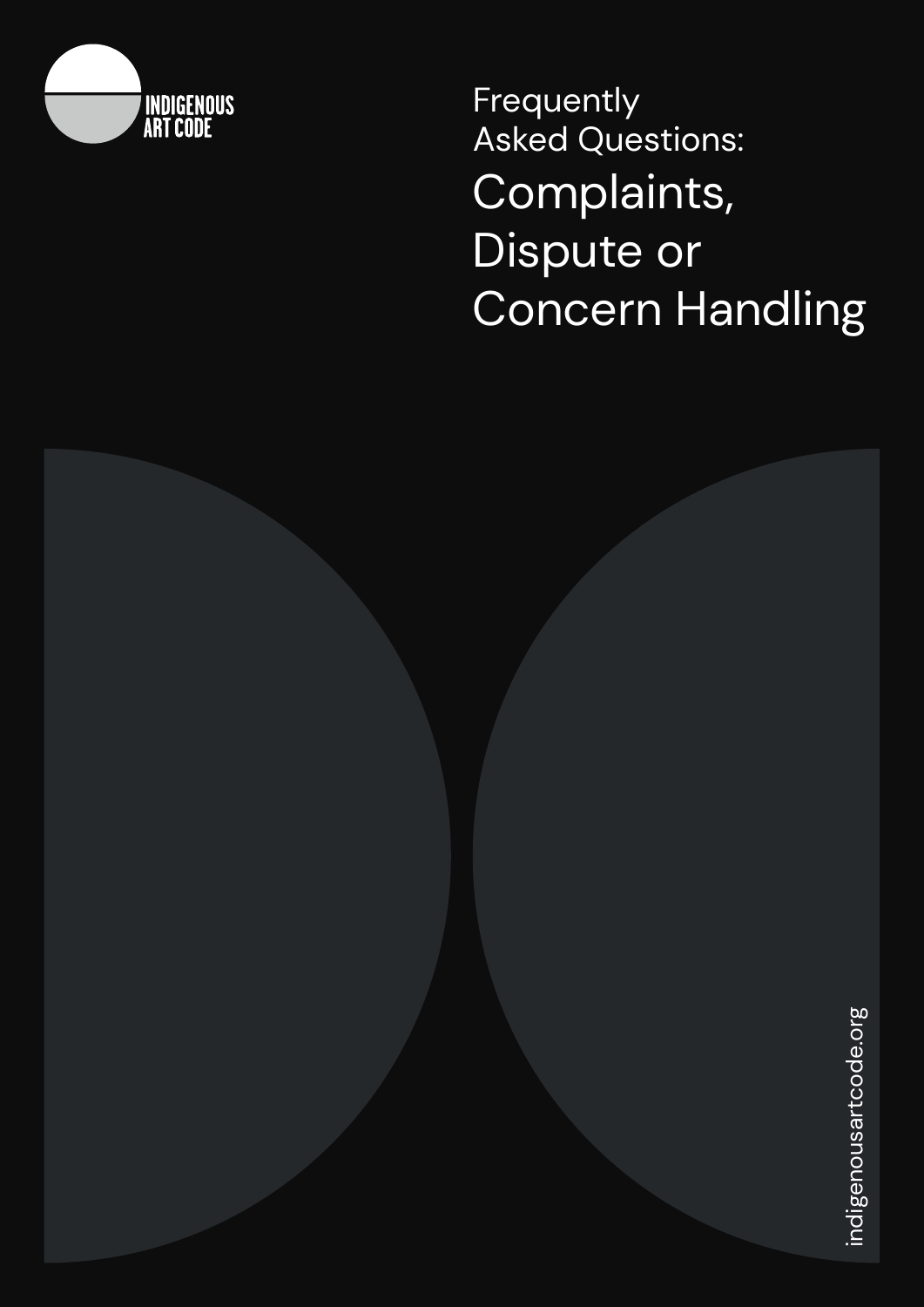

**This information is for guidance only. It is not legal advice.**



## **How do I make a complaint or raise a dispute or concern about a dealer of Aboriginal and Torres Strait Islander art?**

The Indigenous Art Code has a IartC Dealer Complaints, Disputes and Concerns Policy which relates to dealers that trade in Aboriginal and Torres Strait Islander art. Read the policy [here.](https://indigenousartcode.org/wp-content/uploads/2022/02/IartC_ComplaintsHandlingPolicy_2021.pdf)

There are three categories for issues about a dealer of Aboriginal and Torres Strait Islander art that can be handled by the IartC:

- **1. Complaint:** a complaint relates to a serious and formal matter (see section 5.2 of thepolicy) raised with IartC against a Dealer Member and therefore covered under The Code.
- **2. Dispute:** a dispute refers to a concern, a difference of opinion or argument raised withIartC related to:
	- a) a Dealer Member prior to a formal complaint being raised
	- b) a dealer, organisations or individual that are not lartC members and therefore fall outside the remit of the IartC, under normal circumstances.
- **3. Concern:** a concern refers to matters that are not complaints nor disputes against a Dealer Member, though the complainant may be able to be assisted through IartC after providing relevant information, verbal advice or making a referral.

Please read the policy [here](https://indigenousartcode.org/wp-content/uploads/2022/02/IartC_ComplaintsHandlingPolicy_2021.pdf) and then please get in touch via 0438637862 or [info@](mailto:info%40indigenousartcode.org?subject=) [indigenousartcode.org](mailto:info%40indigenousartcode.org?subject=) to discuss the issue.



### **Who can raise a Complaint, Dispute or Concern with the IartC?**

Anyone can. Whether you are an artist, consumer, general public, dealer or other related business you can raise a Complaint, Dispute or Concern in regard to a dealer of Aboriginal and Torres Strait Islander art.



### **How do I raise a Complaint, Dispute or Concern with the IartC in regard to a dealer of Aboriginal and Torres Strait Islander art?**

Please read the lartC Dealer Complaints, Disputes and Concerns Policy [here](http://) and then get in touch with the lartC via 0438637862 or [info@indigenousartcode.org](mailto:info%40indigenousartcode.org?subject=) to discuss the issue.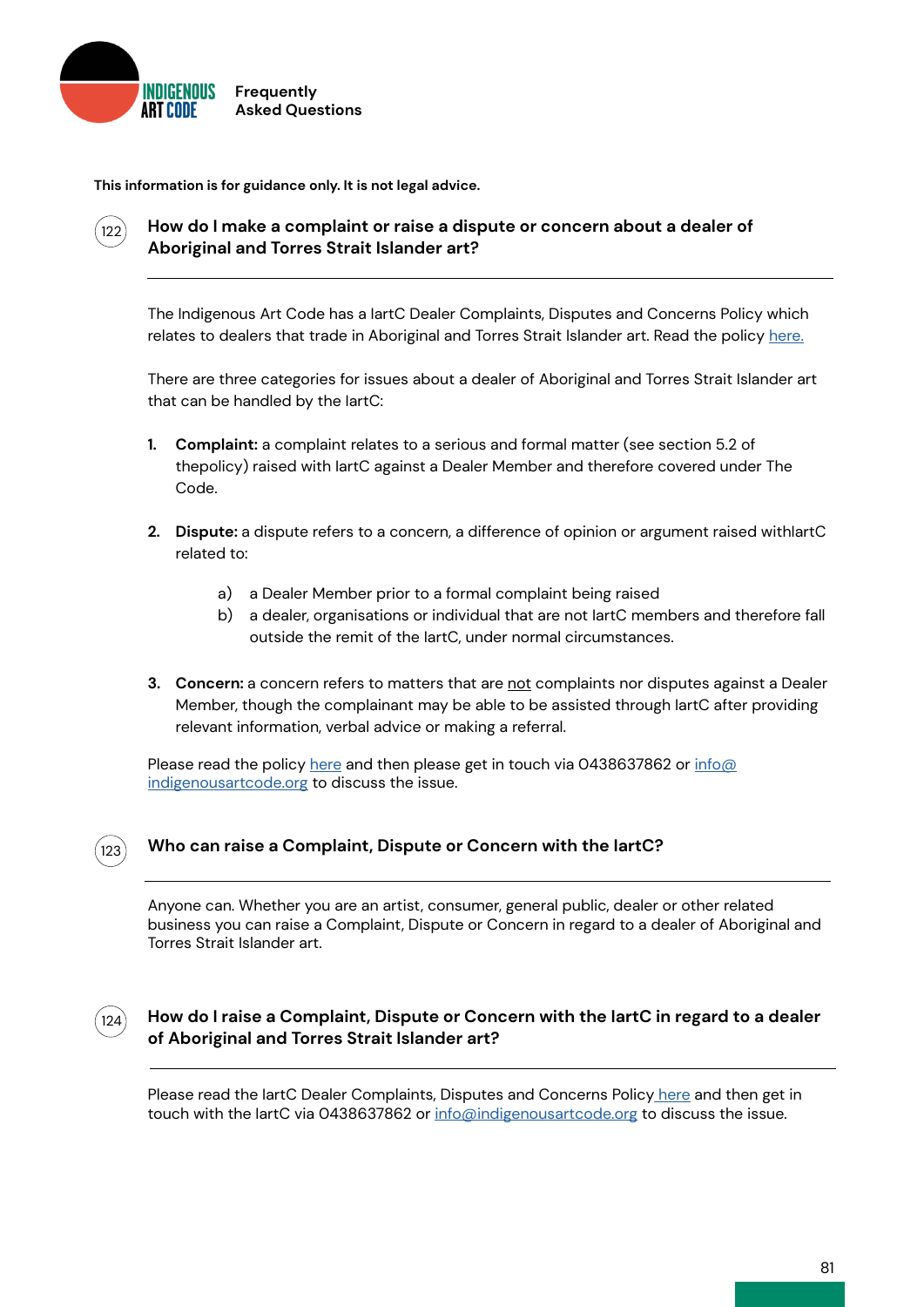

 $(125)$ 

# **What actions can the IartC take to address a Complaint, Dispute or Concern I have with a dealer of Aboriginal and Torres Strait Islander art?**

The actions that can be taken depend on which category the issue falls under:

- **1. Complaint:** a complaint relates to a serious and formal matter (see section 5.2 of the policy) raised with IartC against a Dealer Member and therefore covered under the Code.
- **2. Dispute:** a dispute refers to a concern, a difference of opinion or argument raised with IartC related to:
	- a) a Dealer Member prior to a formal complaint being raised
	- b) a dealer, organisations or individual that are not lartC members and therefore fall outside the remit of the IartC, under normal circumstances.
- **3. Concern:** a concern refers to matters that are not complaints nor disputes against a Dealer Member, though the complainant may be able to be assisted through IartC after providing relevant information, verbal advice or making a referral.

For more information on specific avenues available to resolve complaints, disputes or concerns please read the IartC Dealer Complaints, Disputes and Concerns Policy [here](mailto:https://indigenousartcode.org/wp-content/uploads/2022/02/IartC_ComplaintsHandlingPolicy_2021.pdf?subject=) and then please get in touch via 0438637862 or [info@indigenousartcode.org](mailto:info%40indigenousartcode.org?subject=) to discuss the issue.